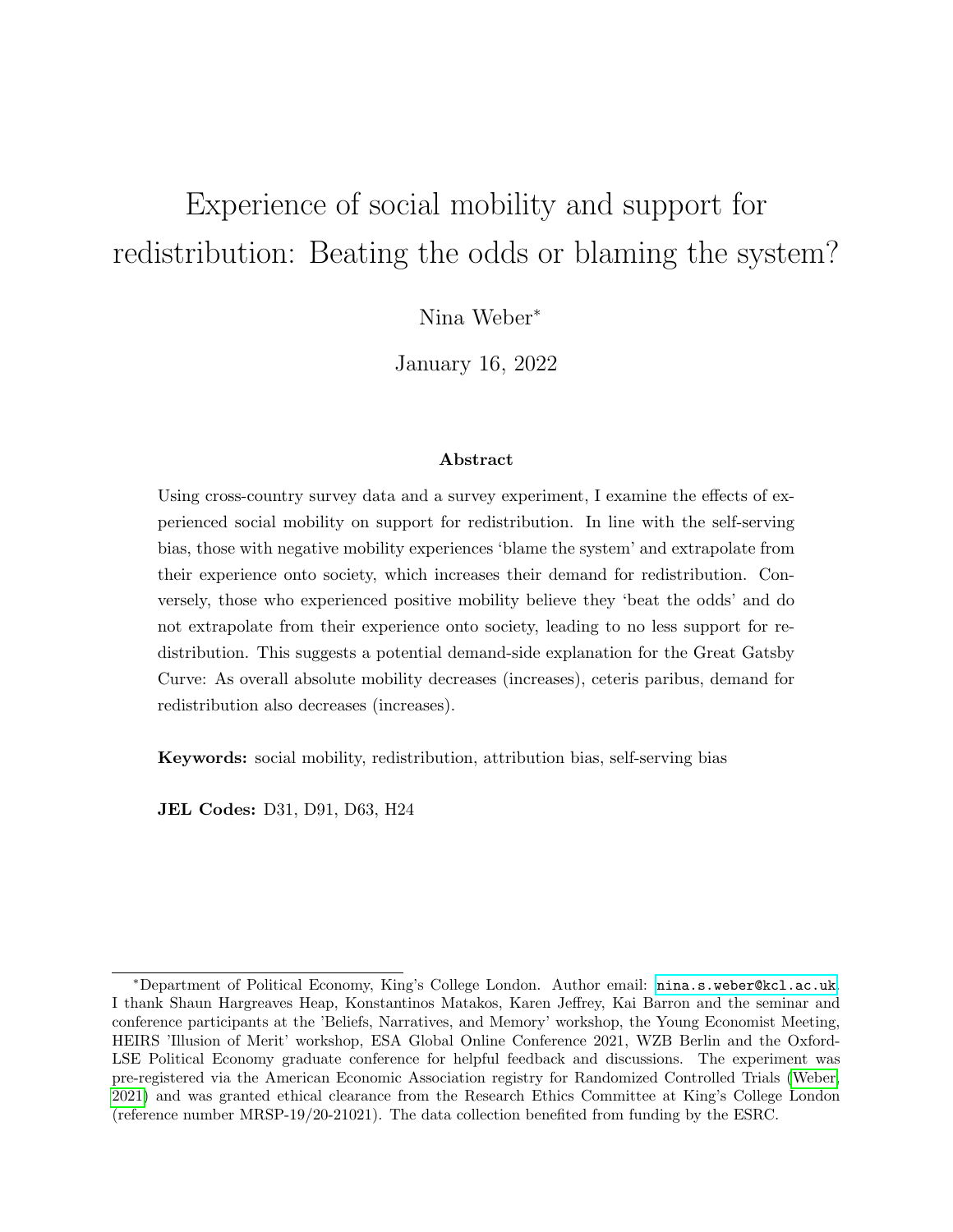### 1 Introduction

The level of social mobility in a society, or how much of a person's income and education can be predicted by that of their parents, is an important measure of economic opportunities within that society. Social mobility has therefore received much attention as a potential factor in explaining distributive preferences: If social mobility is high, economic outcomes appear to be the result of effort rather than a person's background and so demand for redistribution should be low [\(Alesina et al., 2004;](#page-34-0) [Alesina and Angeletos, 2005;](#page-34-1) [Cappelen et al.,](#page-34-2) [2013\)](#page-34-2). While there is now substantial evidence that individuals' perceptions of societal mobility indeed affect their support for redistributive policies in this way (Corneo and Grüner, [2002;](#page-34-3) [Bjørnskov et al., 2013;](#page-34-4) [Davidai and Gilovich, 2015;](#page-35-0) [Shariff et al., 2016;](#page-36-1) [Alesina et al.,](#page-34-5) [2018\)](#page-34-5), less is known about how one's own experience of mobility affects these preferences. In fact, the limited existing evidence on the effects of personal mobility experience on distributive preferences suggests that there is no clear relationship between the two [\(Corneo](#page-34-3) and Grüner, 2002; [Alesina and Angeletos, 2005;](#page-34-1) [Clark et al., 2010;](#page-34-6) [Guillaud, 2013\)](#page-35-1).

Using cross-country survey data from 26 countries collected across four waves and a survey experiment, I test a potential behavioural explanation for the previously missing link between own mobility experience and support for redistribution – the self-serving bias. This attribution bias states that people tend to blame external circumstances for their failures and take excessive personal credit for successes [\(Campbell and Sedikides, 1999;](#page-34-7) [Gilovich et al.,](#page-35-2) [2002;](#page-35-2) [Hestermann and Le Yaouanq, 2021\)](#page-35-3). Applying this bias to the case of social mobility experience suggests that people who have experienced upward mobility may be more likely to believe that they 'beat the odds' and to not extrapolate from their own experience onto society at large. On the other hand, those who experienced downward mobility may be more likely to 'blame the system' and, therefore, to extrapolate from their experience onto society. This would suggest that the experience of social mobility has an asymmetric relationship with perceptions of societal social mobility and, in turn, distributive preferences.

Using the ISSP Social Inequality Cumulative [\(ISSP, 2014\)](#page-35-4), I find that such an asymmet-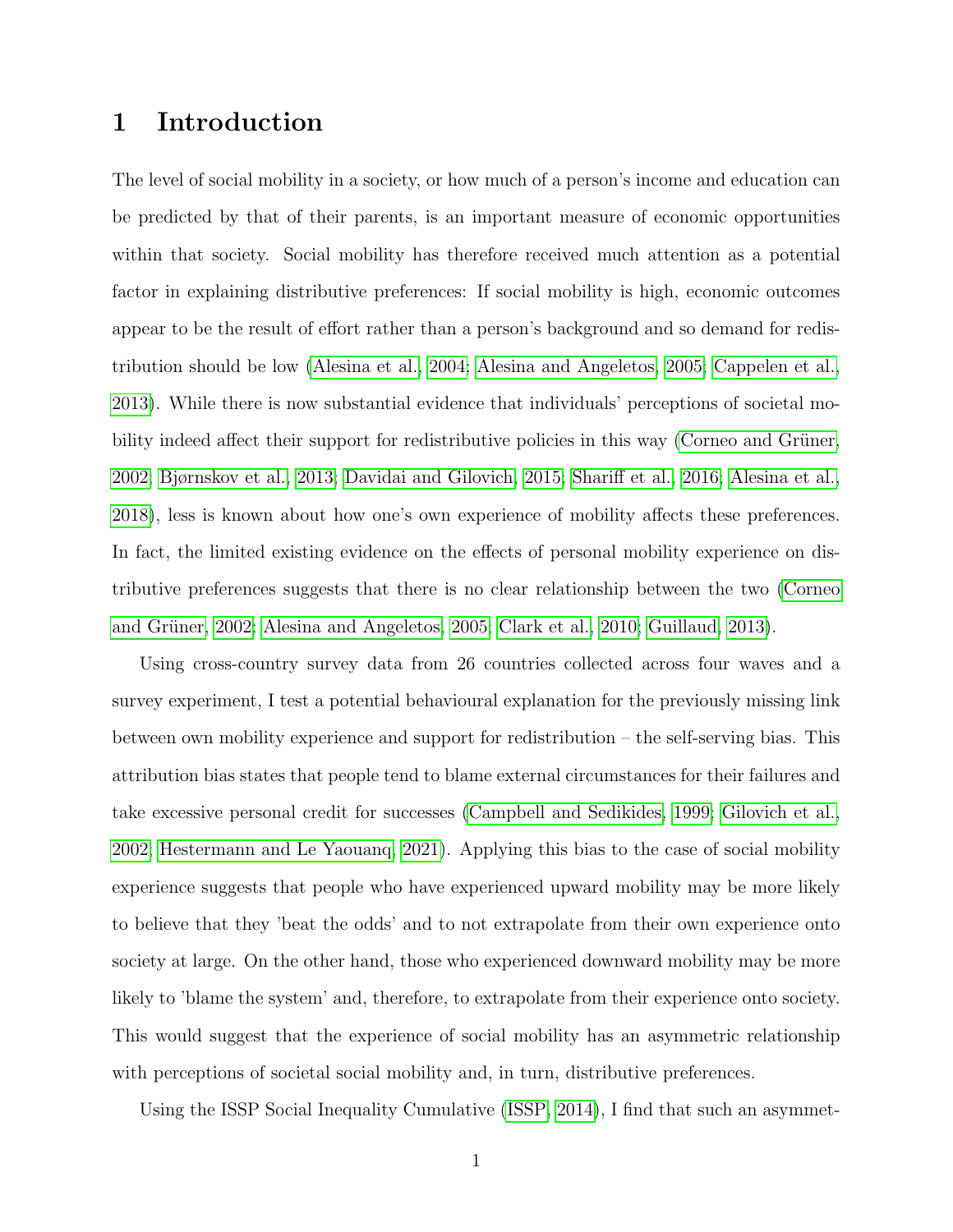ric relationship between the experience of social mobility and distributive preferences indeed exists in observational cross-country data. Importantly, this relationship is not driven by personal income levels which are well known to affect distributive preferences [\(Alesina and](#page-34-8) [Giuliano, 2011\)](#page-34-8). I further find that this asymmetric relationship also holds between the experience of social mobility and perceptions of societal mobility, suggesting that the mechanism through which mobility experience affects distributive preferences might be how it shapes beliefs about opportunities in society.

In an information provision experiment, I test the causality of this finding by providing subjects with an experimental shock to their mobility experience. The basic design of the experiment is similar to [Hoy and Mager](#page-35-5) [\(2021\)](#page-35-5), [Karadja et al.](#page-35-6) [\(2017\)](#page-35-6), and [Cruces et al.](#page-34-9) [\(2013\)](#page-34-9) who each provide subjects with a shock to their relative income position. Subjects in my experiment are asked to identify their own occupation and that of their parents when growing up. They are also asked to subjectively estimate their own mobility experience relative to their parents. I then calculate an experimental mobility measure for each subject equal to the difference between the subjective estimate and an objective mobility estimate based on income and education data for each occupation type. Holding this measure constant, I test the effect of being informed of one's objectively calculated mobility in the treatment condition relative to a control condition where subjects receive unrelated but similarly framed information.

I find that subjects who experience a negative mobility shock, by being informed of an objective mobility experience that is lower than their subjective estimate during the treatment condition, increase their support for redistribution significantly compared to subjects with the same experimental mobility score in the control group. Especially support for higher governmental spending on the poor and higher taxes on the rich increases for these subjects. Those who experience a positive mobility shock in the treatment condition do not change their distributive preferences relative to comparable subjects in the control group.

In line with the self-serving bias, only those who experience a negative mobility shock also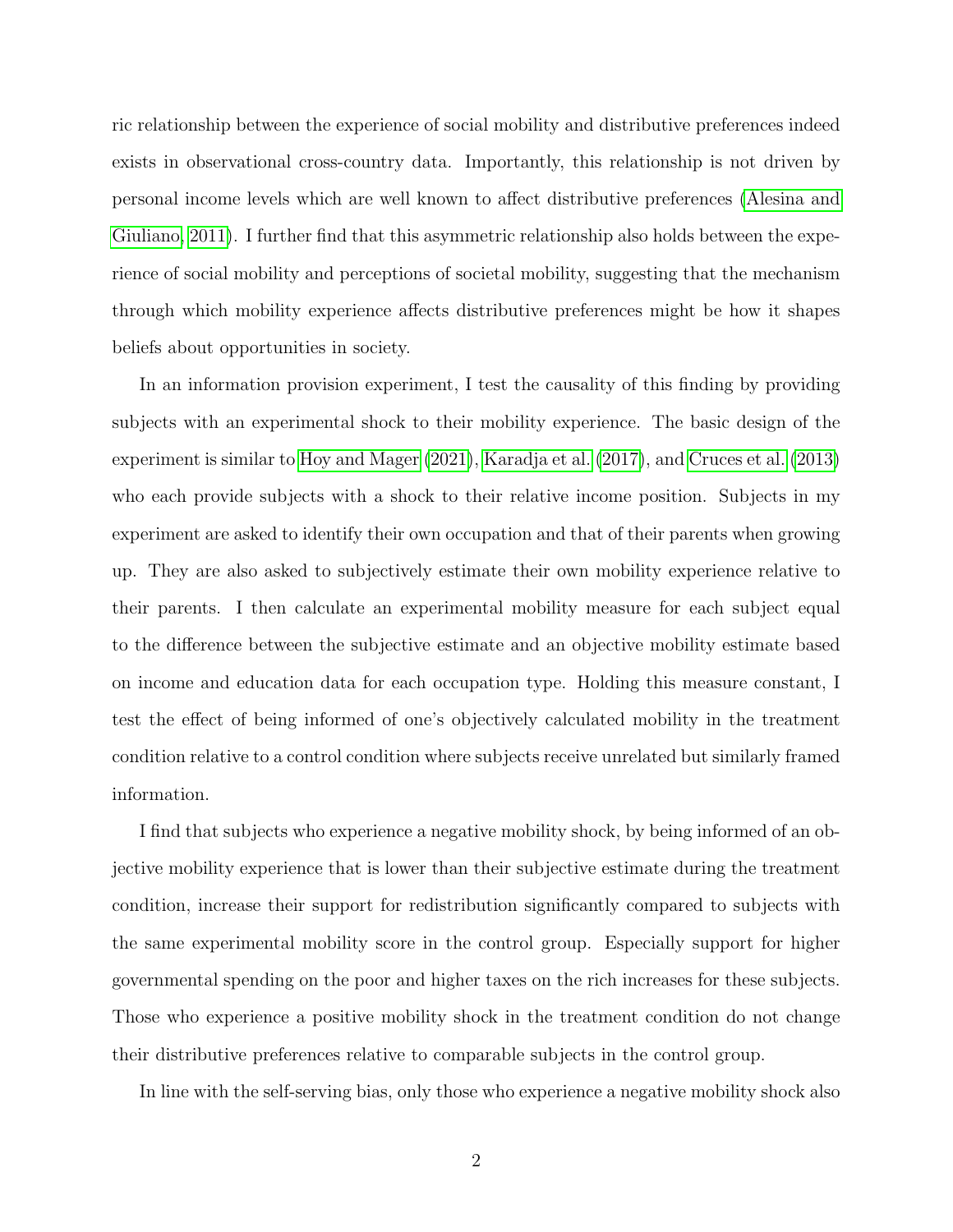change their perceptions of social mobility in society. However, neither group change their perceived personal benefits from redistribution, suggesting that this change in distributive preferences is not due to a rational change in perceived benefits.

I probe the robustness of the experimental results in a number of ways. First, I run a placebo test to account for the possibility that merely over- or underestimating something and being informed of it has an effect on perceptions and preferences. I do this by asking all subjects to estimate the difference in length between two rivers in North America and inform those in the control group about whether they over- or underestimated the length. I find no effects of this information on either preferences or perceptions.

Second, I check whether the experimental mobility measure I calculate, which is essentially a measure of misperception, is associated with any particular preferences, beliefs or demographics. I also test whether subjects who correctly identify their own mobility experience, and therefore do not experience a shock during the treatment, differ from the other subjects on any relevant measure. Neither is the case.

Third, I exclude subjects who do not believe the information they are provided with in both, the treatment and control group, and check whether those subjects (49 out of 1,100) differ on any relevant measure. They do not, except that subjects in the treatment group are somewhat more likely to not believe the information than those in the control, which is not surprising. I also restrict the main analysis to subjects who spent enough time on the treatment and control screens to read the information.<sup>[1](#page-3-0)</sup>

Fourth, I test two plausible alternative models for the relationship between mobility experience and distributive preferences. I first run models with a continuous experimental mobility measure allowing for a linear relationship between the experienced mobility shock during the experiment and the outcome variables of interest. All preference coefficients hereby remain insignificant and near zero. Only overall mobility perceptions are positively related to the continuous experimental mobility measure but with a smaller coefficient than

<span id="page-3-0"></span><sup>&</sup>lt;sup>1</sup>I also report the main results for all subjects, irrespective of time spent on the treatment and control screens and find no notable differences.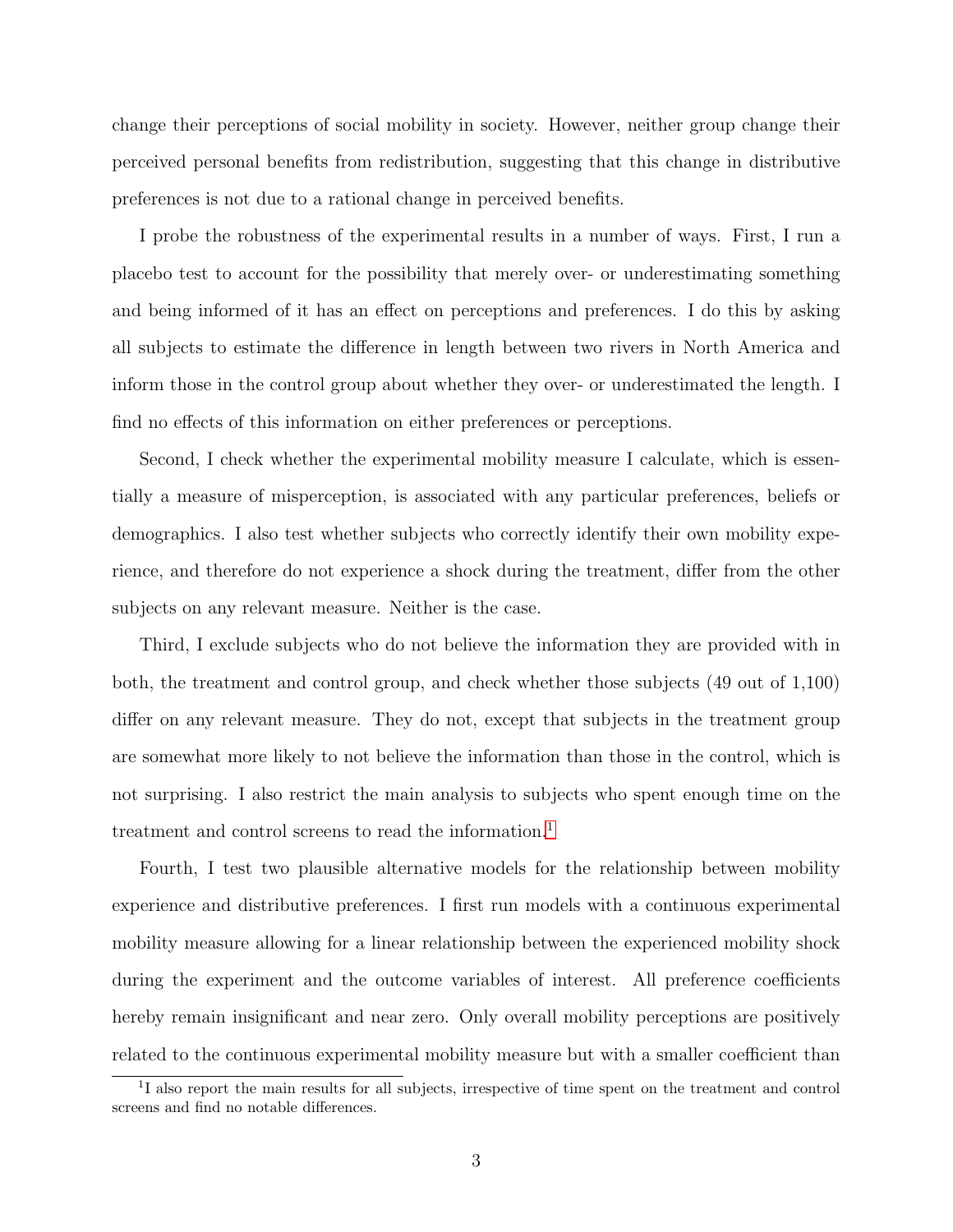in the main models. I also test for the possibility that subjects' reference point is a weakly positive mobility experience rather than no mobility experience. The experimental results do not support this.

Finally, I report models with various alternative measures of mobility experience, such as only looking at subjects who experienced extreme mobility shocks during the experiment, using different measures of parents' income and education levels, and using simple information treatment effects without calculating the experimental mobility measure. The main results remain robust to all of these tests: Subjects who experience negative mobility increase their support for redistribution and decrease their perception of social mobility in society. Subjects who experience no mobility or positive mobility do not change their preferences or perceptions.

These findings are important for three main reasons. First, the new mechanism considered here can explain a puzzling observation which directly contradicts standard political economy models of redistribution [\(Meltzer and Richard, 1981\)](#page-36-2): Despite the increase in inequality over the past decades [\(Dabla-Norris et al., 2015\)](#page-34-10) and the fall in social mobility, especially in the United States [\(Chetty et al., 2014a\)](#page-34-11), there has been no significant increase in support for redistribution [\(Kenworthy and McCall, 2008\)](#page-36-3). Given that the results of this study suggest that only those with downward mobility experiences adjust their demand for redistribution, a decrease in absolute mobility, which means that there are both, less people with upward and less people with downward mobility experiences, ceteris paribus, then leads to less demand for redistribution overall. This somewhat counter-intuitive relationship is entirely consistent with the self-serving bias and supported by the descriptive and experimental evidence provided in this paper.

Second, the suggested relationship between people's experience of social mobility and distributive preferences allows to make predictions about changes in distributive preferences across time. This is more difficult when only looking at people's perceptions of societal mobility, given that little is known about how these perceptions are formed or affected by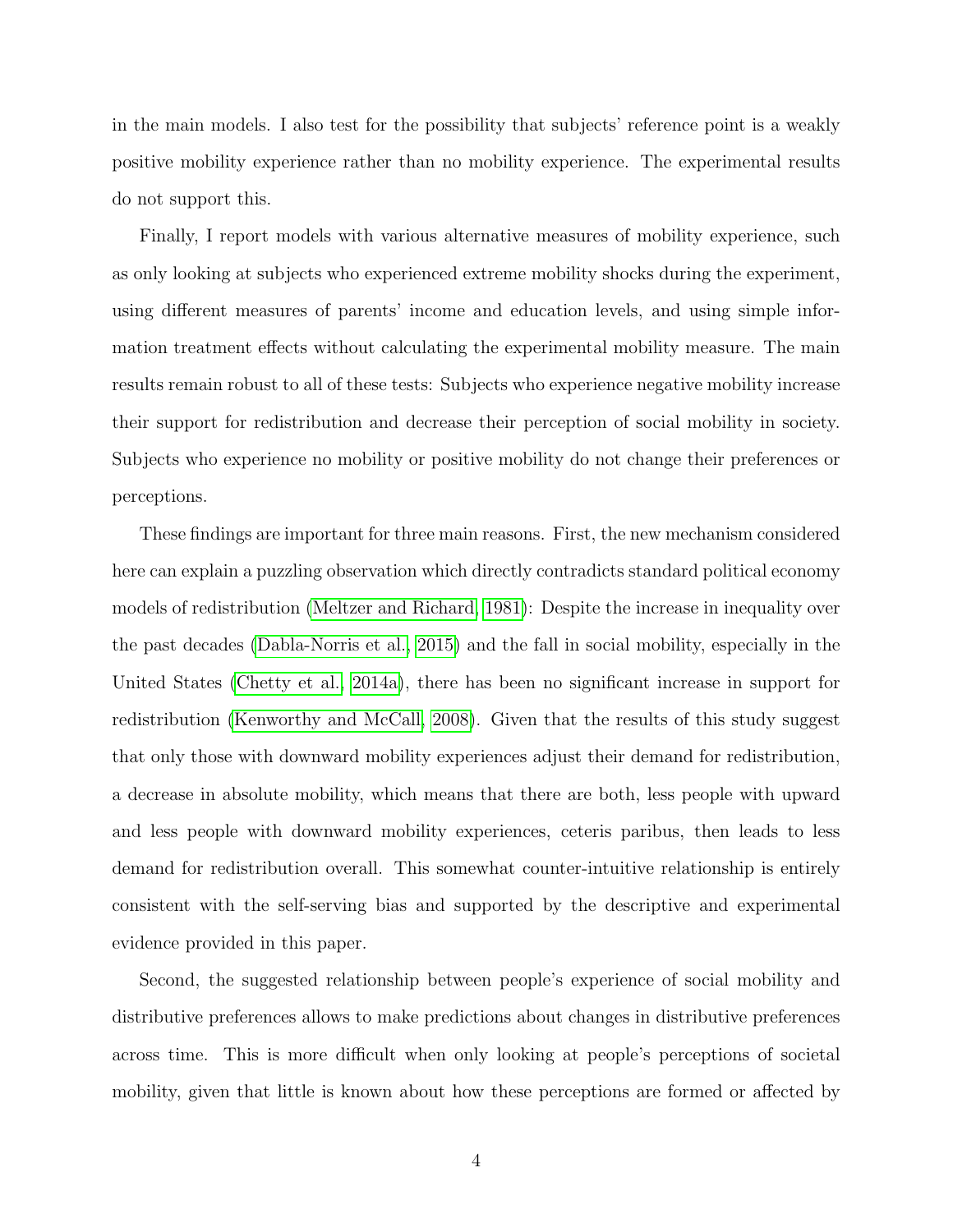real-world events.

Third, this paper suggests a demand-side explanation for the Great Gatsby Curve with a different causal direction than the mechanisms usually discussed (e.g. see [Jerrim and](#page-35-7) [Macmillan, 2015](#page-35-7) and [Sakamoto et al., 2014\)](#page-36-4) - countries with lower levels of social mobility may see higher levels of inequality because, as the findings of this paper suggest, the lacking experience of mobility decreases demand for redistribution.

The outline of this paper is as follows. Section [2](#page-5-0) provides a short overview of the relevant literature and theory, section [3](#page-8-0) uses descriptive data to look at aggregate correlations between mobility experience and distributive preferences and section [4](#page-19-0) describes the survey experiment and the experimental results. Section [5](#page-30-0) concludes.

### <span id="page-5-0"></span>2 Theory

This paper builds on the substantial existing literature on determinants of preferences for redistribution at the individual level (e.g. Corneo and Grüner, 2002; [Klor and Shayo, 2010;](#page-36-5) [Alesina and Giuliano, 2011;](#page-34-8) [Luttmer and Singhal, 2011;](#page-36-6) [Durante et al., 2014;](#page-35-8) [Kuziemko et al.,](#page-36-7) [2015\)](#page-36-7); specifically, on the growing literature on the relationship between social mobility and demand for redistribution (e.g. [Piketty, 1995;](#page-36-8) [Benabou and Ok, 2001;](#page-34-12) [Alesina and](#page-34-1) [Angeletos, 2005;](#page-34-1) [Clark et al., 2010;](#page-34-6) [Esarey et al., 2012;](#page-35-9) [Bjørnskov et al., 2013;](#page-34-4) [Alesina](#page-34-5) [et al., 2018;](#page-34-5) [Fehr et al., 2020\)](#page-35-10) and on the literature on the effects of procedural fairness on distributive preferences (e.g. [Alesina et al., 2004;](#page-34-0) [Alesina and Angeletos, 2005;](#page-34-1) [Cappelen](#page-34-2) [et al., 2013\)](#page-34-2). I also follow other studies looking at the effects of personal experiences on economic preferences more broadly (e.g. [Malmendier and Nagel, 2011;](#page-36-9) Fuchs-Schündeln and Schündeln, 2015; [Malmendier and Nagel, 2016;](#page-36-10) [Roth and Wohlfart, 2018\)](#page-36-11).

Prior to reviewing some of the findings of these studies in more detail, I briefly discuss how social mobility has been conceptualized in the literature. Both, social mobility experience and perceptions of societal social mobility, are generally defined across two dimensions: absolute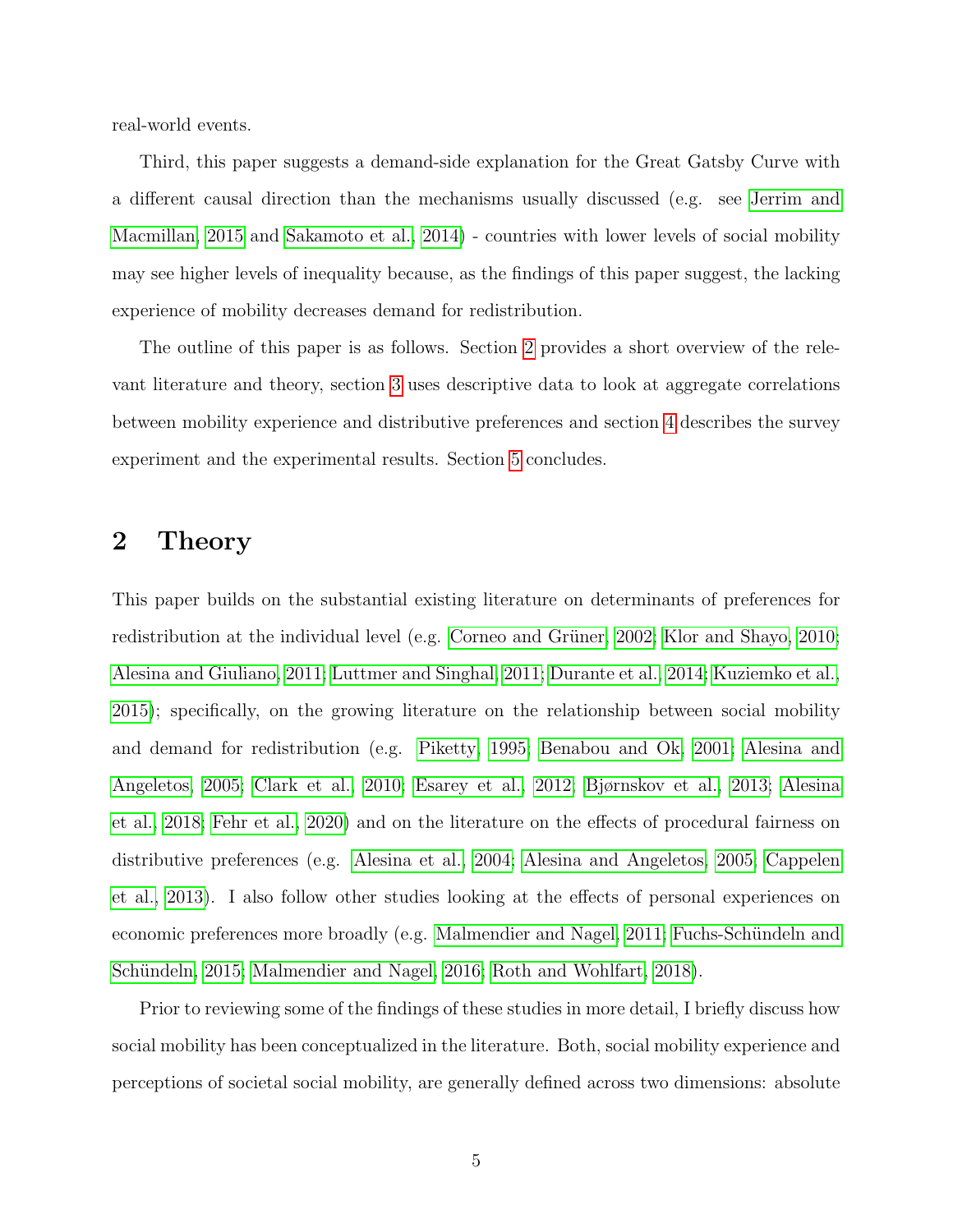versus relative mobility and inter- versus intragenerational mobility. Absolute mobility, as I define it in this paper, is commonly measured as the correlation between children's and parents' income or, more broadly, the elasticity of income from one generation to the next. Relative mobility tends to be measured as the opportunity of a child born into the bottom quintile to rise to the top quintile [\(Chetty et al., 2014a,](#page-34-11)[b,](#page-34-13) [2017\)](#page-34-14).

A second dimension to take into consideration when discussing social mobility is interversus intragenerational mobility. While intergenerational mobility captures the effect of upbringing and family background on a person's socio-economic status, intragenerational mobility captures fluctuations in socio-economic status across a person's lifetime. Both, empirical estimates of real social mobility in society and studies of perceptions of mobility, tend to focus on intergenerational mobility. This is at least partly due to data limitations, as intragenerational mobility measures require long-term panels of individuals including their income fluctuations across time.<sup>[2](#page-6-0)</sup> In this paper, I will include measures of both, absolute and relative mobility, but follow previous research by focusing on intergenerational as opposed to intragenerational mobility.

The idea that mobility experience affects distributive preferences is not new. As argued by [Piketty](#page-36-8) [\(1995\)](#page-36-8), mobility experience may affect distributive preferences at the individual level by shaping beliefs about societal mobility. That is because learning about the actual level of mobility in society by experimenting with effort levels is too costly. Few papers have so far however empirically examined how mobility experience affects distributive preferences. [Alesina and Angeletos](#page-34-1) [\(2005\)](#page-34-1) and Corneo and Grüner [\(2002\)](#page-34-3) find that upward experienced mobility is associated with reduced support for redistribution. In contrast, [Clark et al.](#page-34-6) [\(2010\)](#page-34-6) and [Guillaud](#page-35-1) [\(2013\)](#page-35-1) find the exact opposite. These studies measure mobility experience as a binary variable capturing whether a person believes to be better off than their parents or not. In other words, they do not differentiate between people who experienced negative or no mobility. They also only report self-assessed mobility experience and none use experimental

<span id="page-6-0"></span><sup>&</sup>lt;sup>2</sup>An example of an empirical study that uses intragenerational mobility measures is [Kopczuk et al.](#page-36-12) [\(2010\)](#page-36-12).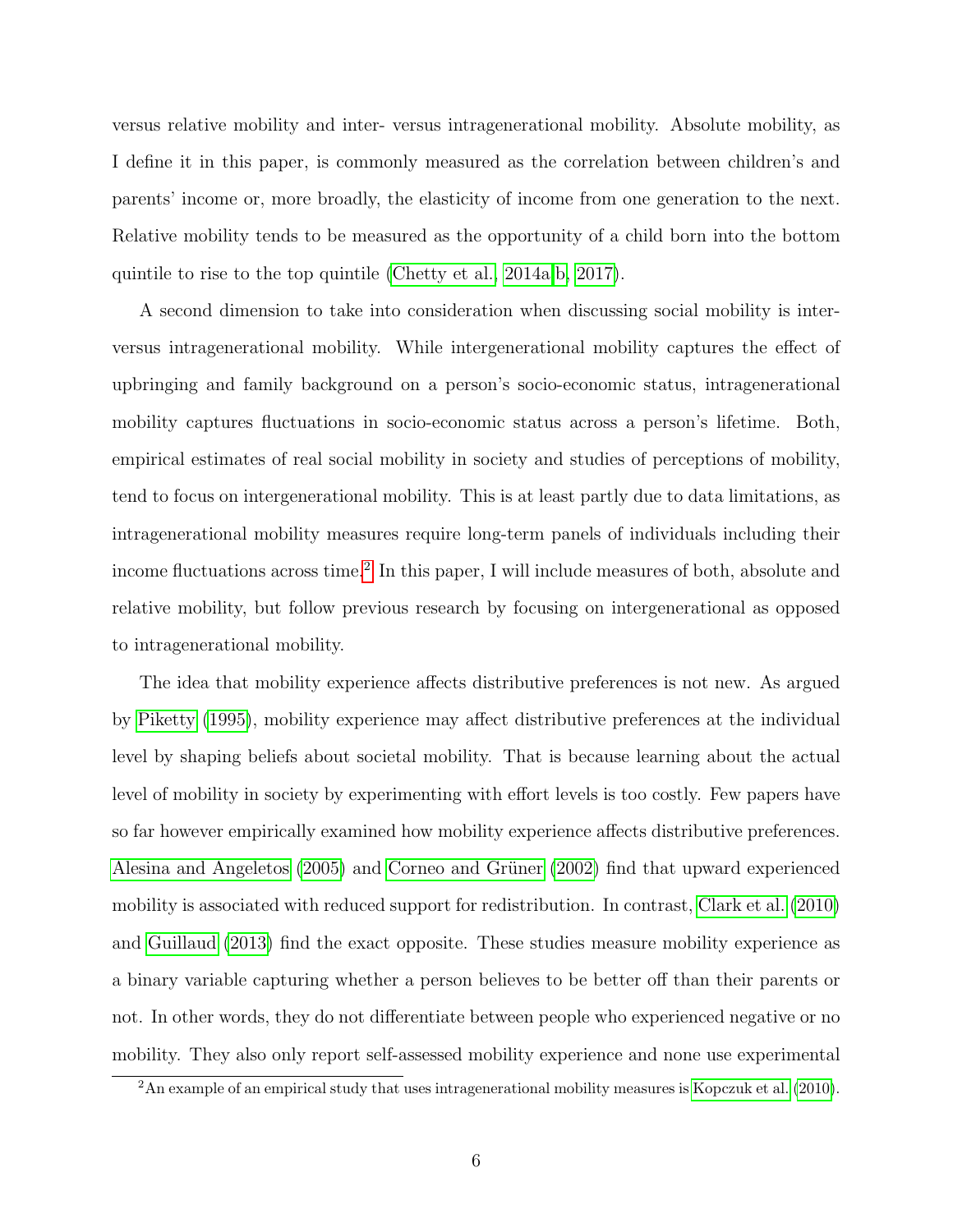methods to test the causality of the relationship.

This mixed and somewhat contradictory existing descriptive evidence can easily be explained by applying the self-serving bias to the relationship between mobility experience and distributive preferences. The self-serving bias states that people blame external circumstances for their failures and take excessive personal credit for successes [\(Campbell and](#page-34-7) [Sedikides, 1999;](#page-34-7) [Gilovich et al., 2002\)](#page-35-2). Applying this bias to the case of social mobility experience suggests that people who have experienced upward mobility may believe that they 'beat the odds' and do not extrapolate from their own experience onto society at large. On the other hand, those who experienced downward mobility may 'blame the system' and therefore extrapolate from their experience onto society.

This then suggests that, ceteris paribus, the experience of upward mobility does not actually have a particular effect on support for redistribution, which would explain the contradictory evidence in the existing literature. There may, of course, be other factors influencing distributive preferences for this group but the experience of mobility itself would not affect distributive preferences. On the other hand, the experience of downward mobility would lead to an increase in support for redistribution, holding other factors constant. This leads to my first two hypotheses:

Hypothesis 1: Individuals who have experienced upward social mobility, ceteris paribus, do not change their support for redistribution.

Hypothesis 2: Individuals who have experienced downward social mobility, ceteris paribus, increase their support for redistribution.

If both, H1 and H2, can be supported, it would provide evidence in line with the proposed relationship between experience of social mobility and support for redistribution. The self-serving bias suggests that the mechanism underlying this relationship is how the experience of mobility affects perceptions of overall mobility in society. There is however a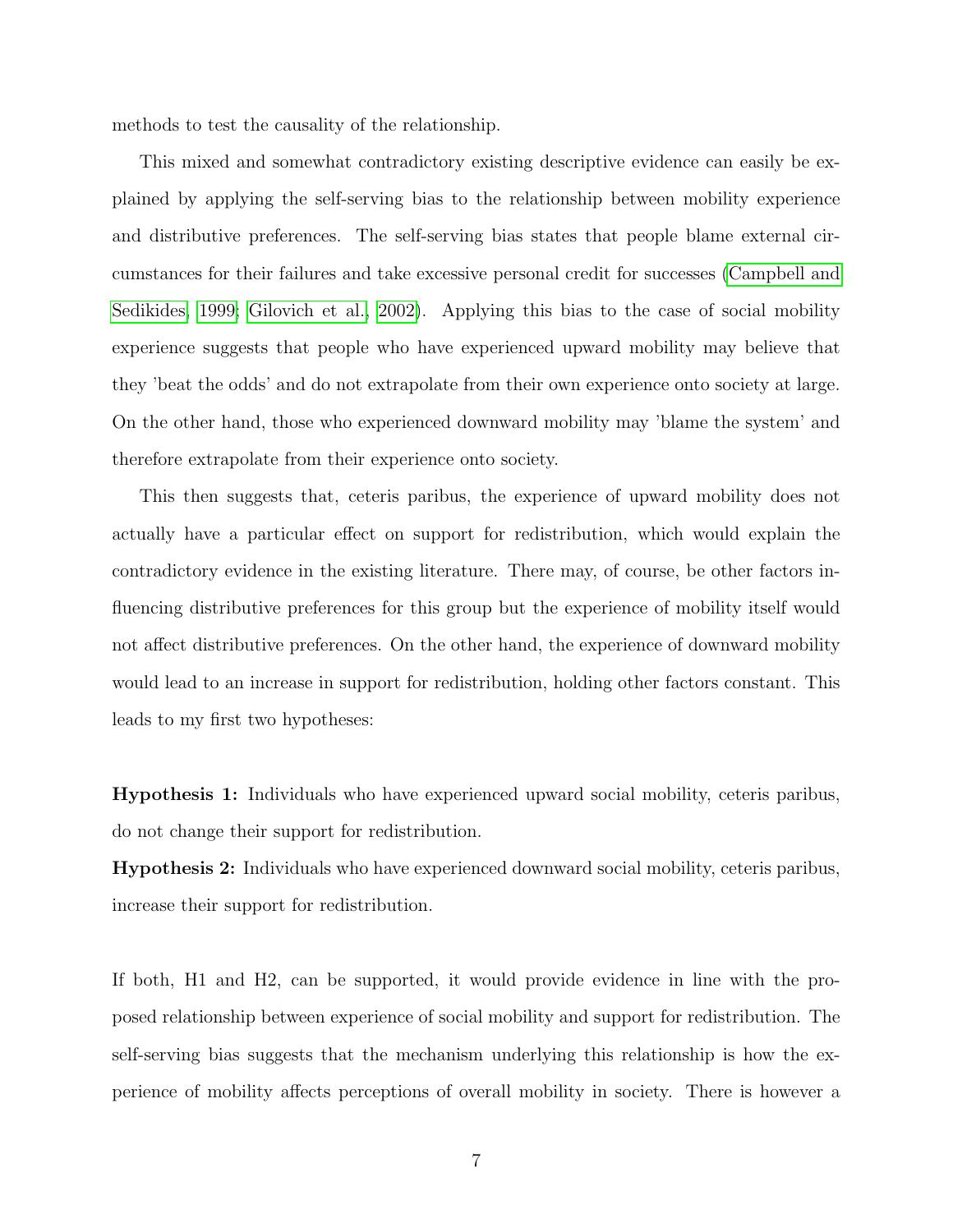plausible alternative mechanism which would also be consistent with H2 and, potentially, H1: Differences in distributive preferences could be explained by differences in beliefs about marginal benefits from taxation. As one experiences downward mobility, perceived marginal benefits from redistribution rise and vice versa, leading to more (less) demand for redistribution. This would however not be consistent with H1, as it predicts a linear relationship between mobility experience and distributive preferences. If the perceived marginal benefits from redistribution for those with downward mobility experiences however outweigh the perceived marginal costs of those who moved up, H1 would be consistent. Such an asymmetric relationship is entirely plausible if one takes loss aversion [\(Gilovich et al., 2002\)](#page-35-2) into account. Given this possibility, merely testing H1 and H2 does not provide conclusive evidence for the self-serving bias explanation. Testing the two suggested mechanisms is therefore the secondary aim of this paper. Hypotheses 3 and 4 follow:

Hypothesis 3: Personal social mobility experience asymmetrically affects perceptions of societal mobility.

Hypothesis 4: Personal social mobility experience asymmetrically affects perceived marginal gains from redistribution.

In the following, I first look at descriptive cross-country data to test whether hypotheses 1 and 2 hold in the aggregate. To then get at the causality of the relationship and to test hypotheses 3 and 4, I report the results of an information provision experiment.

### <span id="page-8-0"></span>3 Descriptive Data

The descriptive dataset used in this study is the ISSP Social Inequality Cumulative [\(ISSP,](#page-35-4) [2014\)](#page-35-4) which includes individual-level, representative data for all countries that participated in at least two waves of the ISSP Social Inequality Module, a total of 26. The individual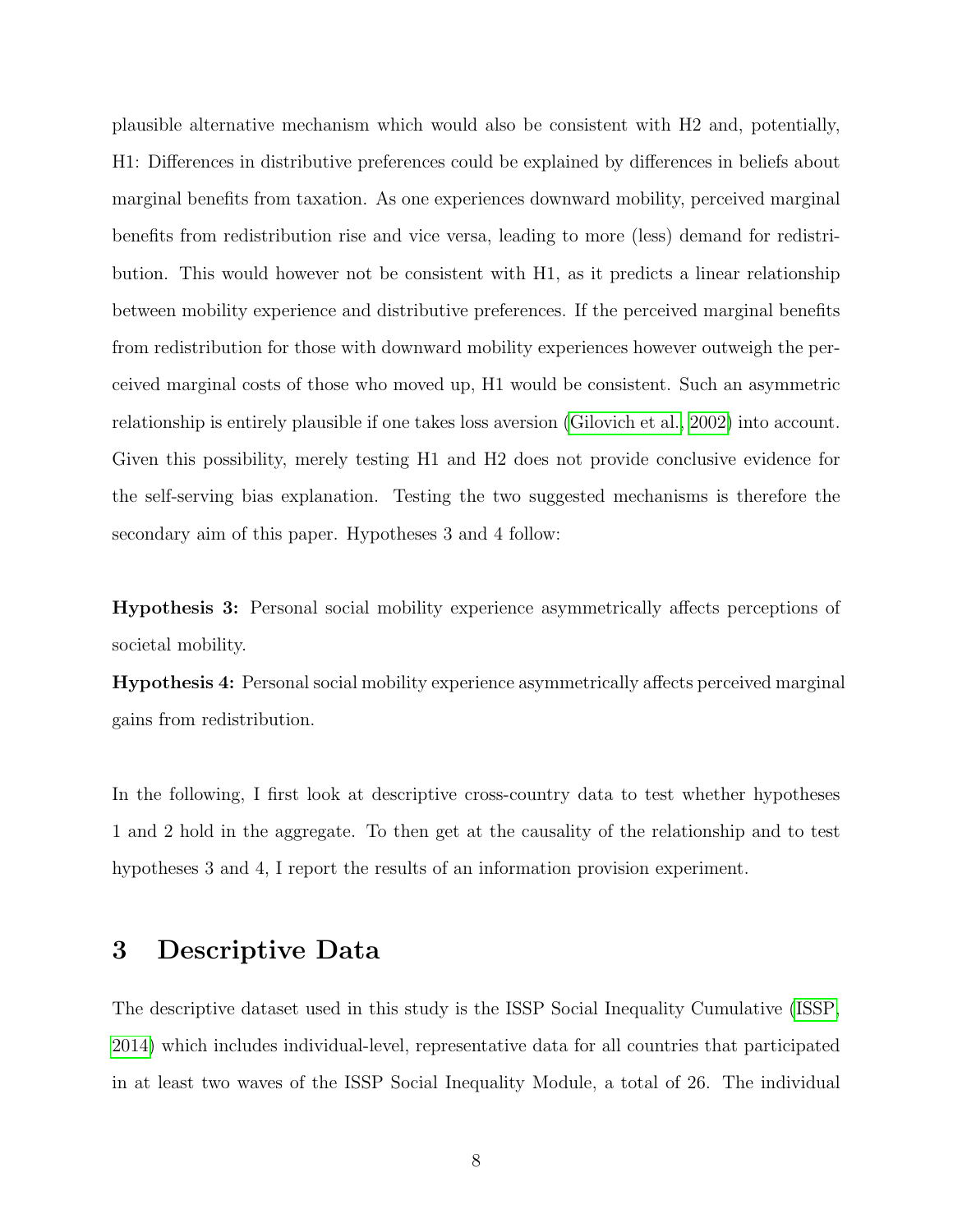waves of the module were conducted in 1987, 1992, 1999 and 2009, respectively and variables included in the cumulative dataset were included in at least two waves of the Social Inequality module. Out of these four waves, three can be used for the analysis as they include data on all the variables of interest for each individual respondent.[3](#page-9-0) Overall, there are 103,538 respondents included in the dataset of which 26,866 respondents have provided responses to all the relevant questions for this estimation.[4](#page-9-1)

Support for Redistribution: The main dependent variable, support for redistribution, is based on indicator V33 in the cumulative dataset of the ISSP Social Inequality Module. The indicator reports respondents' agreement with the statement "It is the responsibility of the government to reduce the differences in income between people with high incomes and those with low incomes". Respondents can indicate that they either "Strongly agree", "Agree", "Neither agree nor disagree", "Disagree" or "Strongly disagree".

Following [Alesina and Giuliano](#page-34-8) [\(2011\)](#page-34-8), I also look at support for redistribution as a binary variable given that differences between individual points on the scale (e.g. "Strongly agree" versus "Agree") may not be as meaningful for some respondents as the difference between overall agreeing or disagreeing with the statement.<sup>[5](#page-9-2)</sup>

Additionally, I look at respondents' agreement with the statements "Government should spend less on benefits for the poor", "Income differences in (R's country) are too large" and "Government should provide basic income for all", also coded as binary variables. Lastly, I include item V40 which asks respondents about taxes in their country for those with high incomes. Possible answers range from "much too high" to "much too low" on a scale from 1 to 5.

<span id="page-9-0"></span>Perceptions of Social Mobility: I measure perceptions of social mobility by generating an

<sup>3</sup>Data for West Germany and East Germany were collected separately in all waves but will not be treated separately in the main regression estimations. The data available for Slovakia in 1992 was in fact collected for the whole of Czechoslovakia, which had not yet split into Slovakia and the Czech Republic at that point.

<span id="page-9-1"></span><sup>4</sup>Some relevant questions were not asked in all countries and waves which significantly reduces the available sample size.

<span id="page-9-2"></span> $5T<sub>5</sub>$ To transform item V33 into a binary variable I have followed the methodology of Corneo and Grüner [\(2002\)](#page-34-3) and have coded respondents who answered with "Strongly agree" or "Agree" as 1 and respondents who answered with "Neither agree nor disagree", "Disagree" or "Strongly disagree" as 0.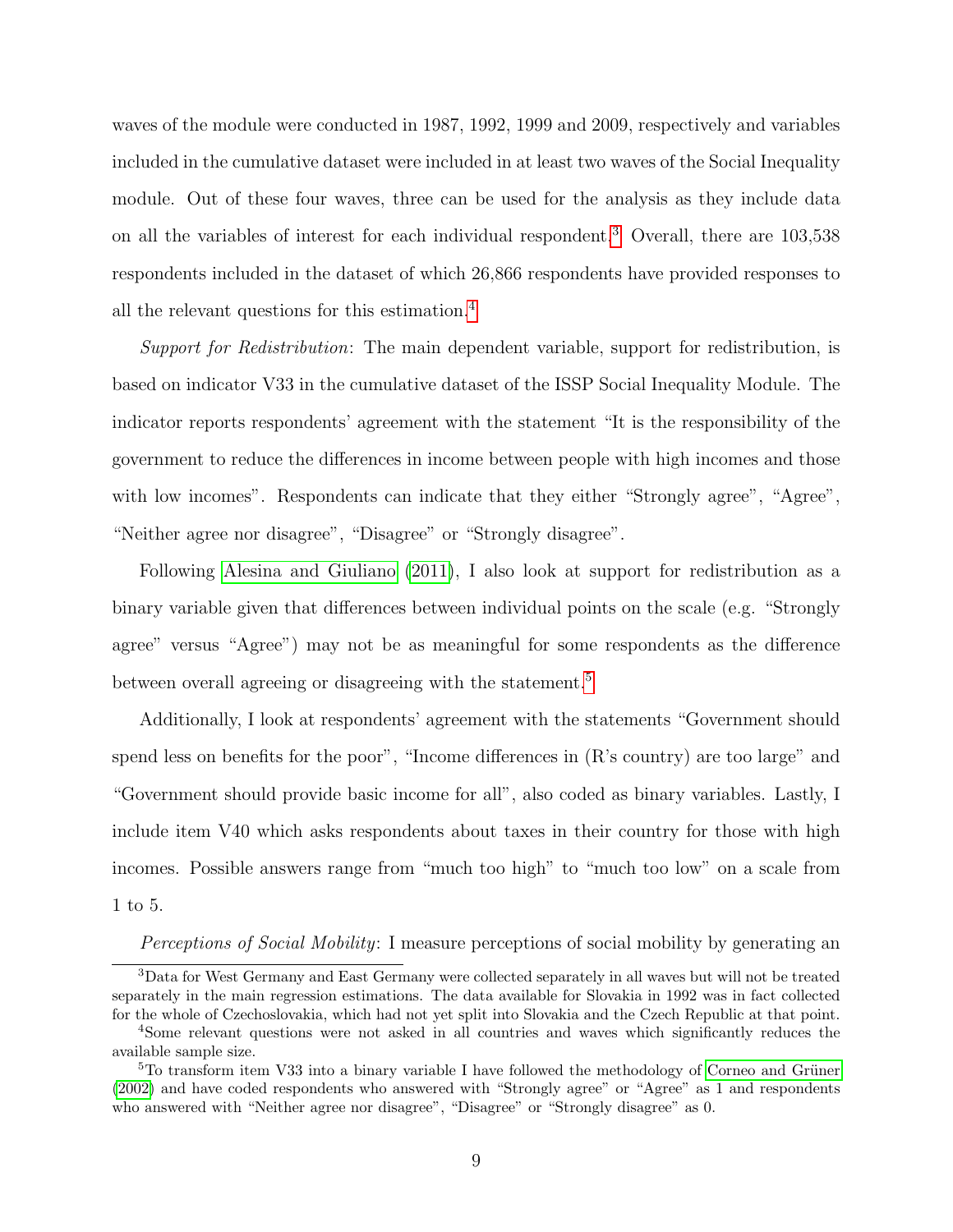indicator based on individuals' answers to three questions, focused on the relative importance of family wealth, education and social connections in determining people's success in life using principle component analysis (PCA).[6](#page-10-0) The resulting index ranges from 0 to 100 with a higher value indicating a higher level of perceived upward social mobility.[7](#page-10-1)

Experienced social mobility: To measure people's own mobility experience I generate three indicators. First, I match the occupations of respondents and their parents, which are included as ISCO88 codes in the ISSP survey [\(ILO, 1990\)](#page-35-12), to the ISEI index of socioeconomic status [\(Ganzeboom et al., 1992;](#page-35-13) [Ganzeboom and Treiman, 1996;](#page-35-14) [Ganzeboom,](#page-35-15) [2010\)](#page-35-15), following in particular [Yaish and Andersen](#page-36-13) [\(2012\)](#page-36-13). This index captures the mean education and mean income of each occupation while controlling for age. The resulting scale ranges from 16 to 90 with a higher score indicating a higher level of socio-economic status. The individual-level experienced social mobility values  $(eSM)$  are then derived by subtracting the parental ISEI score  $(ISEI_p)$  from the respondents ISEI score  $(ISEI_r)$ :

<span id="page-10-2"></span>
$$
eSM_r = ISEL_r - ISEL_p \tag{1}
$$

Whereby the parental ISEI score is derived based on the below equation:

$$
ISEI_p = \max\{ISEI_f, ISEI_m\} \tag{2}
$$

Hereby,  $ISEI<sub>f</sub>$  is the father's ISEI score and  $ISEI<sub>m</sub>$  the mother's score. The parental ISEI score  $(ISEI<sub>p</sub>)$  is always equal to the score of the parent with the higher socio-economic status and the formula [\(1\)](#page-10-2) used to derive the index ensures that the sign of the generated

<span id="page-10-0"></span><sup>&</sup>lt;sup>6</sup>There is an ongoing debate in the literature about how to best measure people's perceptions of social mobility. A common measure of perceived social mobility is asking respondents about the likelihood of a person born into one quintile moving to another quintile within an income distribution, most commonly from the bottom to the top quintile. The ISSP does not include such a question but I have included it in the survey experiment.

<span id="page-10-1"></span><sup>7</sup>A detailed description of the individual components and the distribution of the generated index can be found in appendix section A.1. Country-year-level estimates of the generated index can be found in table [A3](#page-39-0) also in section A.1 of the appendix.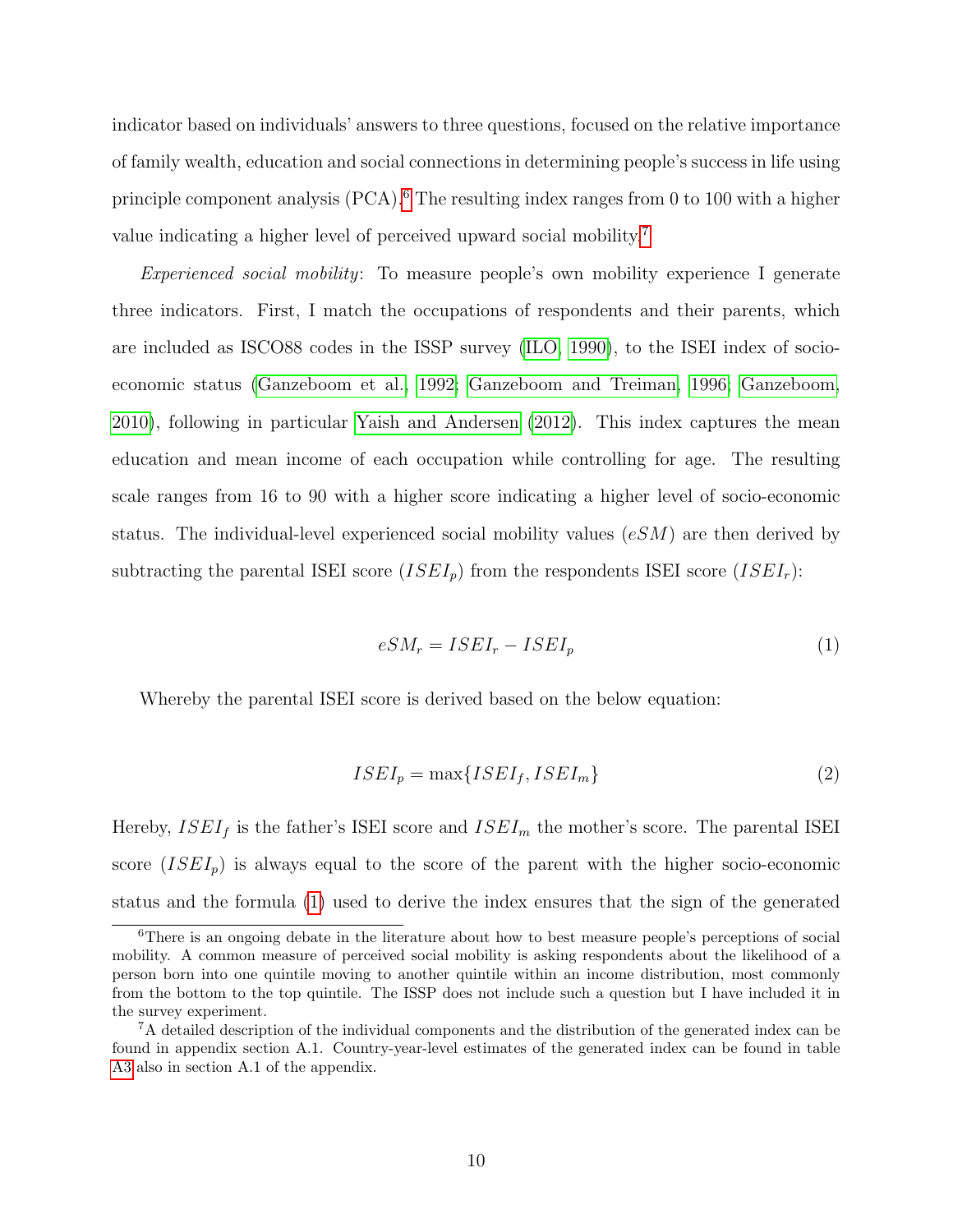social mobility scale is equivalent to the direction of the experienced social mobility.<sup>[8](#page-11-0)</sup> The generated index then ranges from -72, very negative mobility, to 72, very positive mobility, with  $eSM_r = 0$  indicating no social mobility.<sup>[9](#page-11-1)</sup>

Second, I follow previous research (e.g. Corneo and Grüner, 2002) and use item V67 in the ISSP Social Inequality Cumulative which asks respondents about their relative occupational status compared to their father: "Please think of your present job (or your last one if you don't have one now). If you compare this job with the job your father had when you were  $[14/15/16]$ , would you say that the level or status of your job is (or was)...". Respondents can then answer with "Much higher than your father's", "Higher", "About equal", "Lower" or "Much lower than your father's". I have coded respondents who did not know how or could not answer the question as missing variables. The resulting index then ranges from -2 to 2 with negative values indicating a subjective negative experience of social mobility and vice versa.

Third, I match country-level average hourly earnings from the Luxembourg Income Study [\(LIS, 2019\)](#page-36-14) with the ISSP Social Inequality Cumulative based on the ten major groups of the ISCO88 job classifications. I aggregated the ISCO88 classifications for the respondents, the mother, and the father in the ISSP survey to the ten major groups and match the average hourly earnings with the respective group of respondents' in their country and year of surveying.[10](#page-11-2) Unfortunately, the LIS does not go back far enough to provide accurate income data for the parents of respondents in the ISSP survey. I have therefore estimated the income of parents in the same way as that of respondents by matching the average hourly earnings at the time of surveying with the ISCO88 classification of each individual parent.

<span id="page-11-0"></span><sup>8</sup>Taking the average of the sum of the scores of both parents would decrease the score of a respondent with two working parents relative to a respondent with one working parent, where the scores of the respective parents with the higher status are equal. Given that the comparison is made to an individual respondent, the sum of the scores of both parents can also not be used.

<span id="page-11-2"></span><span id="page-11-1"></span><sup>9</sup>Further details of the matching procedure can be found in appendix section A.2.

<sup>10</sup>The waves available in the LIS database do not match directly onto the waves of the ISSP dataset. Appendix section A.3 therefore provides an overview of the waves used for matching by country and year.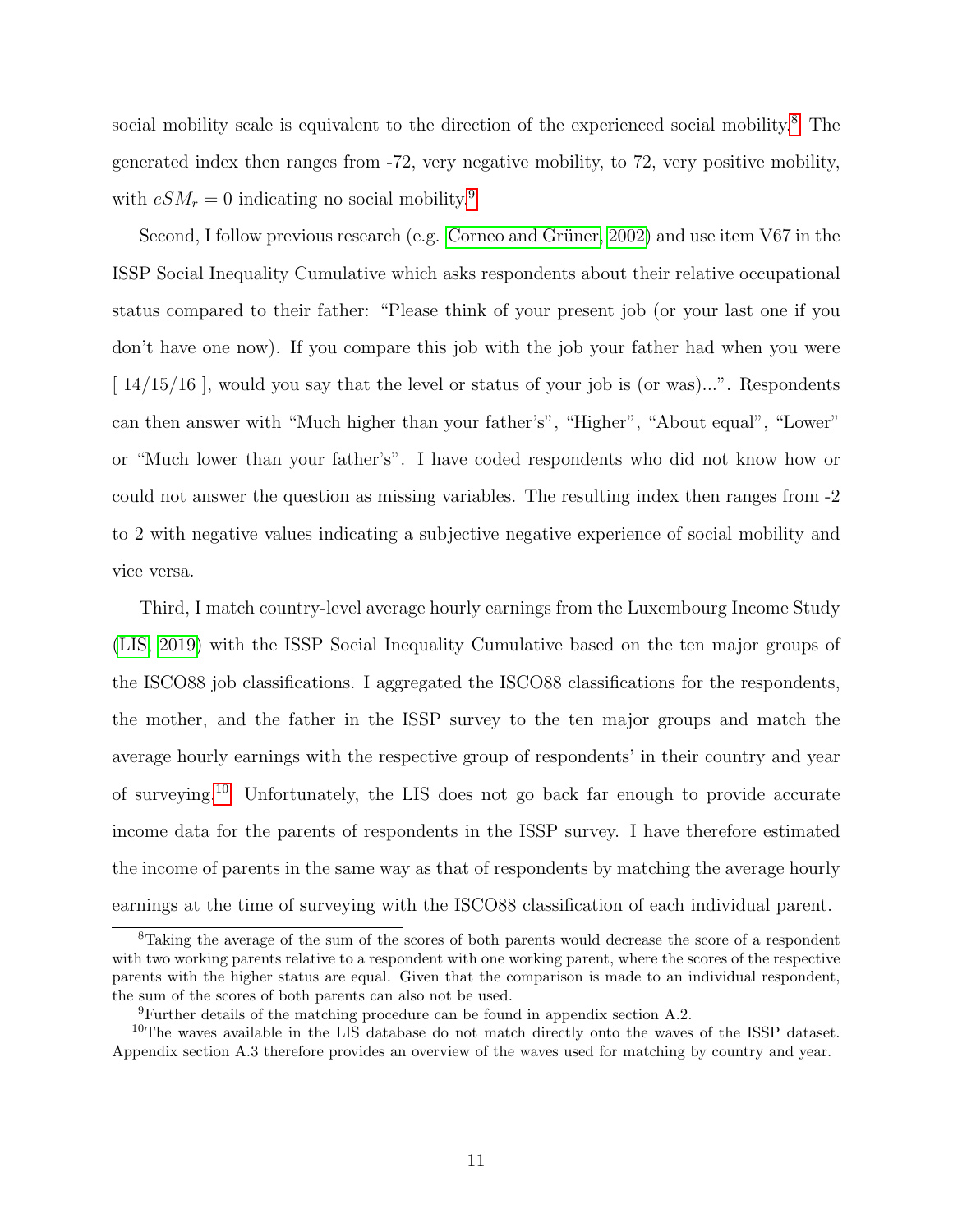#### <span id="page-12-0"></span>3.1 ISEI elasticity

To check the validity of the individual-level social mobility scores of respondents and to provide country-level social mobility estimates, I calculate the intergenerational elasticity of ISEI scores for each country and wave available in the dataset. I estimate the intergenerational mobility of the ISEI score by using the Poisson Pseudo Maximum Likelihood (PPML) estimator, which has been identified as one of the most robust estimators for mobility research [\(Mitnik, 2017\)](#page-36-15). The following model is generally used to estimate the IGE (intergenerational elasticity) of income which I adapt for the ISEI scores following [Andrews](#page-34-15) [and Leigh](#page-34-15) [\(2009\)](#page-34-15):

$$
y_r = \beta_0 + \beta_1 X_p + AGE_r + AGE_r^2 + \epsilon
$$
\n<sup>(3)</sup>

Whereby  $y_r$  denotes the ISEI score of the respondent and  $X_p$  the ISEI score of the parents. A polynomial for age is included as a control in the equation.  $\beta_1$  is then the estimate of the intergenerational elasticity of the ISEI score. To ensure that only respondents of working age are included in the estimation, I restrict the model to respondents between the ages of 25 and 55.

Table [1](#page-13-0) reports this estimate of the intergenerational elasticity of the ISEI score for each country and wave included in the sample. A low elasticity score indicates more social mobility and vice versa. For example, the elasticity score of 0.27 for the US in 2009 indicates that 27% of the difference between the average ISEI score in the US and that of a respondents' parents will be transferred to the respondent.

Several patterns can be observed in table [1.](#page-13-0) First, across all countries, social mobility increased from 1987 to 1992 but has since then steadily decreased. This trend can already be observed in the 1999 wave but is further increased in the 2009 wave which, of course, also coincided with the financial crisis. There are further large differences across countries with Canada having the highest average level of social mobility with an elasticity value of 0.19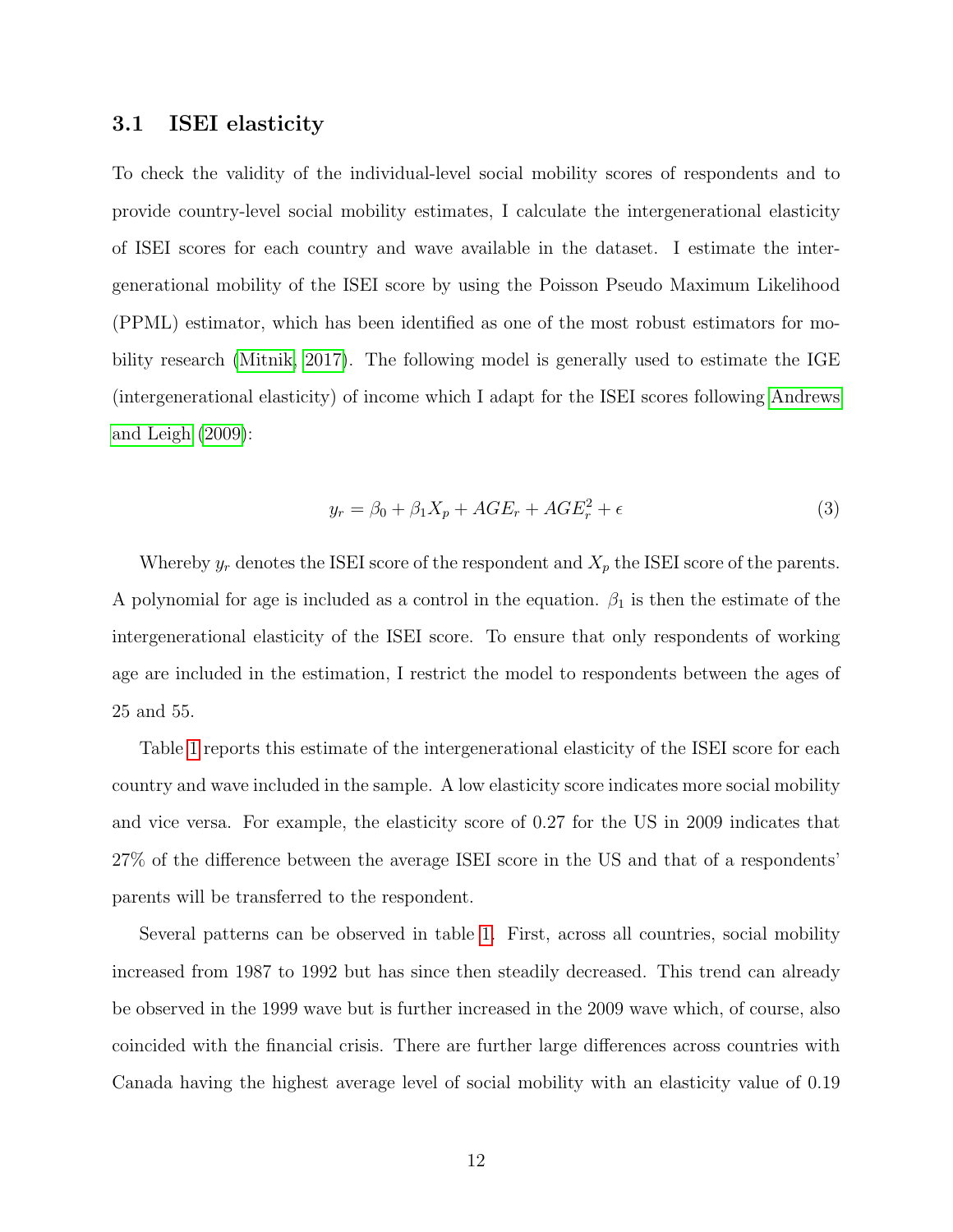<span id="page-13-0"></span>

|                 | 1987 | 1992 | 1999 | 2009 | Average |
|-----------------|------|------|------|------|---------|
| Country         |      |      |      |      |         |
| Australia       |      | 0.20 | 0.20 | 0.20 | 0.20    |
| Austria         | 0.45 | 0.42 | 0.39 | 0.37 | 0.41    |
| Bulgaria        |      |      |      | 0.38 | 0.38    |
| Canada          |      |      | 0.19 |      | 0.19    |
| Chile           |      |      | 0.47 | 0.45 | 0.46    |
| Cyprus          |      |      | 0.36 | 0.32 | 0.34    |
| Czech Republic  |      | 0.25 | 0.33 | 0.35 | 0.31    |
| France          |      |      | 0.19 | 0.37 | 0.28    |
| Germany (East)  |      | 0.30 | 0.27 | 0.47 | 0.35    |
| Germany (West)  | 0.35 | 0.37 | 0.40 | 0.36 | 0.37    |
| Hungary         | 0.32 | 0.33 | 0.25 | 0.42 | 0.33    |
| Israel          |      |      |      | 0.31 | 0.31    |
| Italy           |      |      |      | 0.35 | 0.35    |
| Japan           |      |      |      | 0.16 | 0.16    |
| Latvia          |      |      | 0.20 | 0.24 | 0.22    |
| New Zealand     |      | 0.25 | 0.19 |      | 0.22    |
| Norway          |      | 0.26 | 0.29 | 0.28 | 0.28    |
| Philippines     |      |      |      | 0.23 | 0.23    |
| Poland          |      | 0.39 | 0.37 | 0.35 | 0.37    |
| Portugal        |      |      | 0.47 | 0.38 | 0.43    |
| Russia          |      | 0.18 | 0.28 | 0.28 | 0.24    |
| Slovak Republic |      | 0.37 | 0.25 | 0.27 | 0.29    |
| Slovenia        |      |      | 0.42 | 0.39 | 0.41    |
| Spain           |      |      | 0.43 | 0.34 | 0.39    |
| Sweden          |      |      | 0.28 | 0.34 | 0.31    |
| Switzerland     | 0.24 |      |      | 0.38 | 0.31    |
| United States   |      | 0.20 | 0.23 | 0.27 | 0.23    |
| Average         | 0.34 | 0.29 | 0.31 | 0.34 | 0.32    |

Table 1: ISEI elasticity by year (including age 25 to 55)

Table 2: Income elasticity by year (including age 25 to 55)

<span id="page-13-1"></span>

|                 | 1987 | 1992 | 1999 | 2009 | Average |
|-----------------|------|------|------|------|---------|
| Country         |      |      |      |      |         |
| Austria         |      |      | 0.32 | 0.39 | 0.36    |
| Canada          |      |      | 0.16 |      | 0.16    |
| Czech Republic  |      |      | 0.28 | 0.24 | 0.26    |
| Germany (West)  | 0.24 | 0.23 | 0.39 | 0.36 | 0.31    |
| Israel          |      |      |      | 0.26 | 0.26    |
| Slovak Republic |      |      |      | 0.25 | 0.25    |
| Spain           |      |      | 0.38 | 0.33 | 0.36    |
| Switzerland     |      |      |      | 0.33 | 0.33    |
| United States   |      | 0.19 | 0.19 | 0.24 | 0.21    |
| Average         | 0.24 | 0.21 | 0.29 | 0.30 | 0.28    |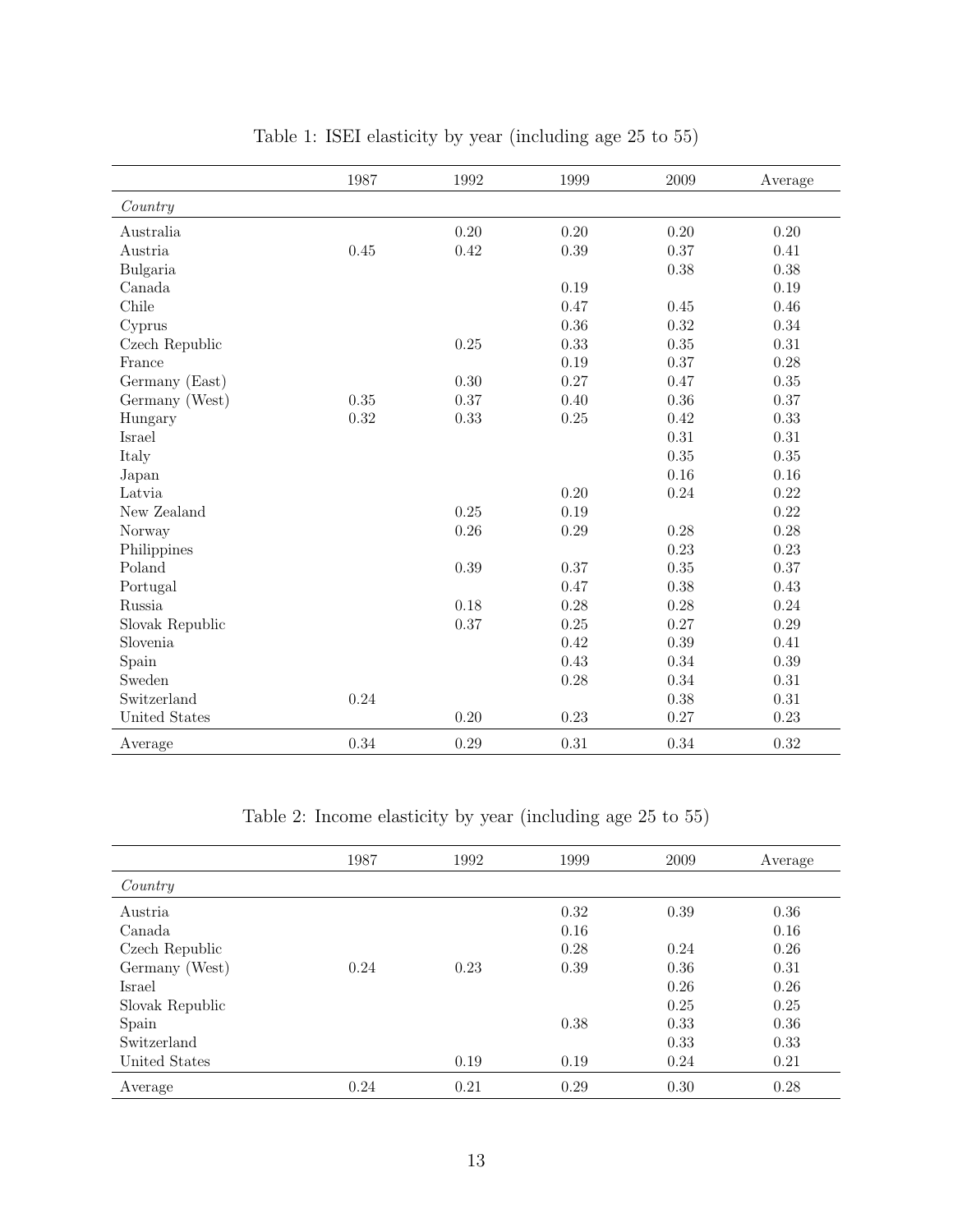and Chile and Portugal having the lowest levels of mobility averaged across all waves.

As a preliminary robustness check of the ISEI indicator, I compare the derived estimates to the values obtained by [Yaish and Andersen](#page-36-13) [\(2012\)](#page-36-13) who equally match the ISEI indicator to the ISCO88 codes of respondents; however, for the 1992 and 1999 waves only. They further compare the scores of respondents and their fathers only and use a Full Maximum-Likelihood estimation model. The correlation of 0.96 suggests that the generated dataset including two more waves and parental occupational status rather than the father's status only, is a suitable expansion of this existing dataset.

### 3.2 Income elasticity

I estimate the income elasticity similarly to the ISEI elasticity by using the PPML estimator and the model outlined in Section [3.1.](#page-12-0) Income elasticity estimators are given in table [2.](#page-13-1)

Unfortunately, the LIS income data is only available for nine out of the 26 countries. These countries show a similar trend for the income data as for the ISEI data discussed before: From 1987 to 1992, income mobility appears to have improved on average but since then has significantly decreased again with the 2009 wave having, on average, the lowest level of income mobility.

### 3.3 Descriptive results

I estimate the correlation between social mobility experience  $eSM_i$  and respondent i's support for redistribution  $SfR_i$ :

$$
SfR_i = eSM_i + \gamma_i + yearFE + countryFE + \epsilon_i \tag{4}
$$

I include a vector of controls,  $\gamma_i$ , including own and parental ISEI scores, political orientation, education, gender, and age, as well as year- and country-fixed effects to account for any macroeconomic events that may have occured at the national level or between waves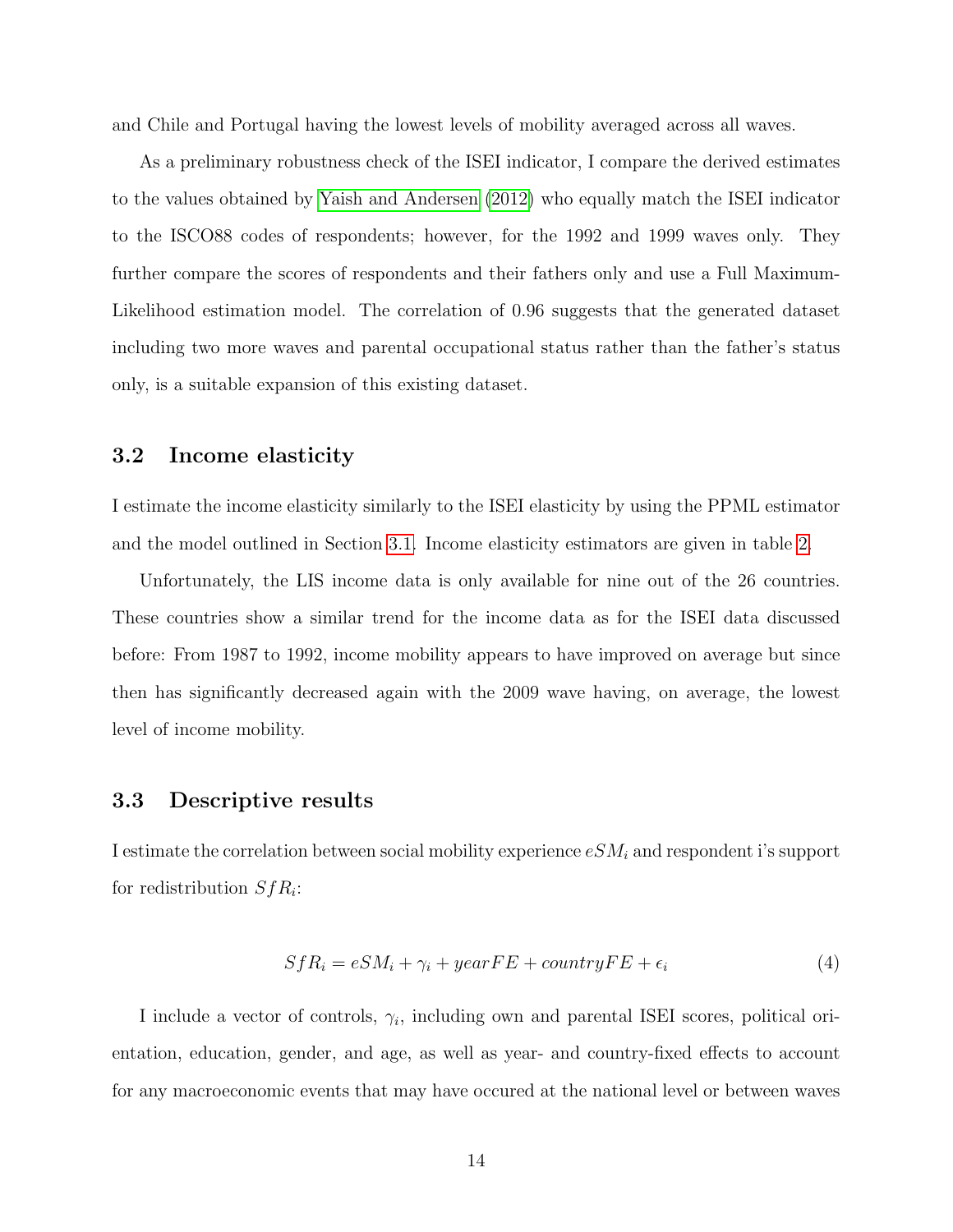and could influence support for redistribution. Standard errors are clustered at the countryyear level. As I am estimating multiple outcome variables, I account for multiple hypothesis testing by reporting adjusted p-values based on [Anderson](#page-34-16) [\(2008\)](#page-34-16).

The main descriptive results, which are all relative to respondents who experienced no mobility, are reported in table [3.](#page-16-0) In the first part of the table, I report the results for self-assessed mobility experience with the father. Based on this measure, there are 7,447 respondents who experienced negative mobility and 16,625 respondents who experienced positive mobility. No mobility is hereby defined as a self-assessed mobility score of 0 on a scale from -2 to 2. The second part uses objective personal mobility experience based on the ISEI score. Here, 8,553 respondents experienced negative mobility and 14,982 respondents experienced positive mobility. No mobility, on this measure, is defined as an ISEI mobility score between -7.2 and 7.2 on a scale from -72 to 72. The third part uses the same objective mobility experience but excludes subjects who misperceive the direction of their objective mobility experience. This leaves 3,131 respondents who experienced negative mobility and 9,087 respondents who experienced positive mobility. The final part of the table reports the results for income mobility using the LIS data. Based on this measure, there are 6,790 respondents who experienced negative income mobility and 29,359 respondents who experienced positive income mobility. This income mobility measure uses standardized earnings by occupation and no mobility is defined as a standardized earnings difference within  $+/-$ 5% of the mean.

There is a clear pattern observable in table [3.](#page-16-0) Using the self-reported mobility measure, a negative mobility experience is consistently associated with stronger support for redistribution on all measures, as well as a significantly more negative perception of societal social mobility. Specifically, having experienced negative mobility as opposed to no mobility on the self-reported measure increases support for redistribution on the binary outcome variable by 13.5 percentage points and on the ordered one by 3.2 percentage points. Additionally, agreement with the statement that income differences are too large increases by 20.3 percentage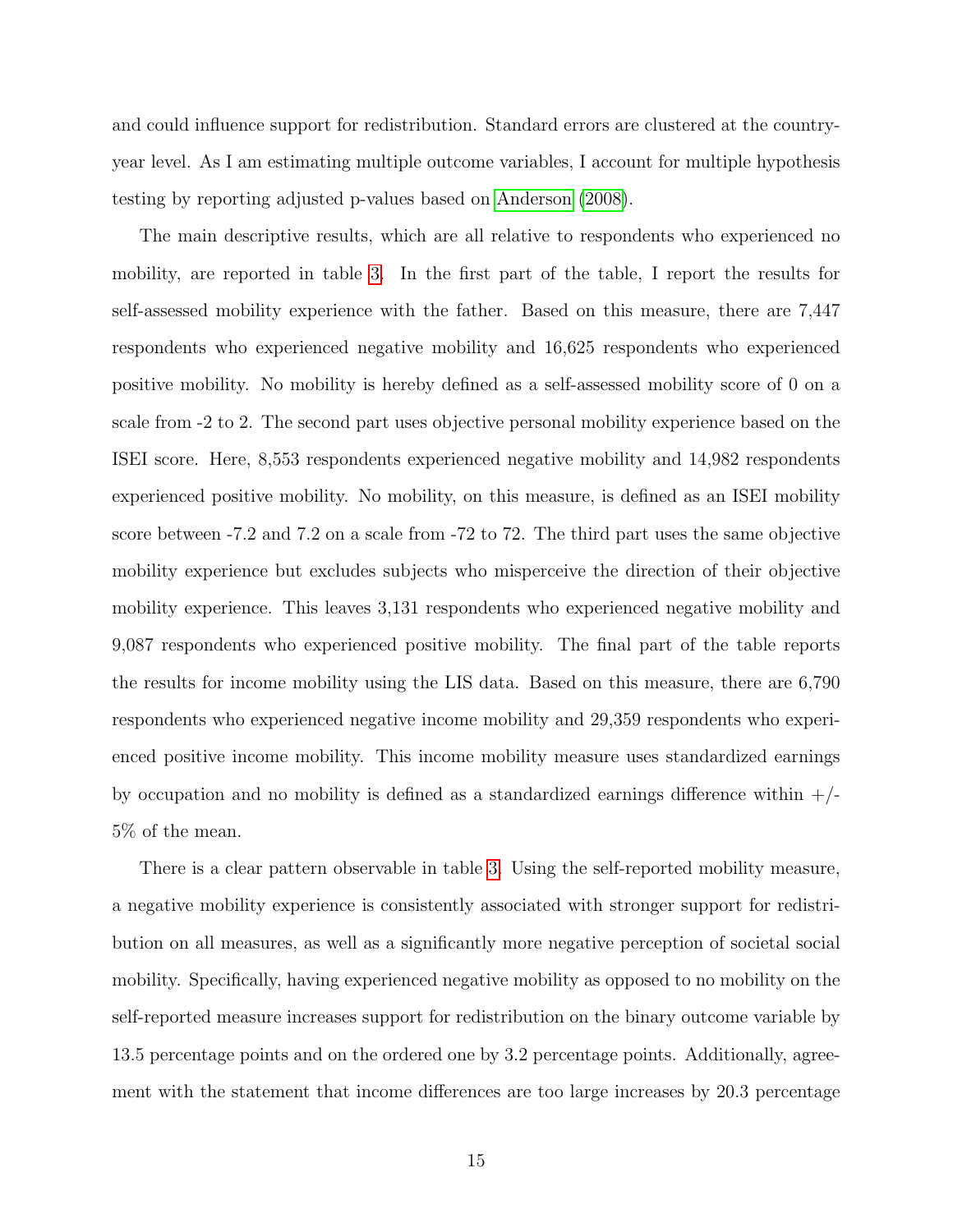<span id="page-16-0"></span>

|                                             | Support for<br>Redistribution<br>(binary) | Support for<br>Redistribution<br>(ordered) | Income<br>Differences<br>too large | More spending<br>on Poor | Universal Basic<br>Income | Higher Tax<br>Share for Rich | Perception<br>of<br>Social mobility |
|---------------------------------------------|-------------------------------------------|--------------------------------------------|------------------------------------|--------------------------|---------------------------|------------------------------|-------------------------------------|
|                                             | (1)                                       | (2)                                        | (3)                                | (4)                      | (5)                       | (6)                          | (7)                                 |
| Self-reported mobility ex-                  |                                           |                                            |                                    |                          |                           |                              |                                     |
| perience                                    |                                           |                                            |                                    |                          |                           |                              |                                     |
| Negative                                    | $0.135***$                                | $0.159***$                                 | $0.203***$                         | $0.140**$                | $0.203**$                 | $0.122***$                   | $-2.397***$                         |
|                                             | (0.047)                                   | (0.040)                                    | (0.047)                            | (0.064)                  | (0.105)                   | (0.043)                      | (0.382)                             |
|                                             | [0.004]                                   | [0.001]                                    | [0.001]                            | [0.010]                  | [0.016]                   | [0.004]                      | [0.001]                             |
| Positive                                    | 0.020                                     | 0.007                                      | 0.023                              | 0.027                    | 0.025                     | 0.041                        | $-0.458$                            |
|                                             | (0.042)<br>[1.000]                        | (0.034)<br>[1.000]                         | (0.059)<br>[1.000]                 | (0.078)<br>[1.000]       | (0.043)<br>[1.000]        | (0.037)<br>[1.000]           | (0.474)<br>[1.000]                  |
| Controls                                    | ✓                                         | ✓                                          | ✓                                  | $\checkmark$             | ✓                         | ✓                            | ✓                                   |
| Year Fixed Effects                          | $\checkmark$                              | ✓                                          | ✓                                  |                          | ✓                         |                              | ✓                                   |
|                                             | ✓                                         | ✓                                          | ✓                                  | ✓                        | ✓                         | ✓                            | ✓                                   |
| Country Fixed Effects<br>Observations       | 24,986                                    | 24,986                                     | 25,265                             | 12,189                   | 6,738                     | 24,971                       | 16,633                              |
|                                             |                                           |                                            |                                    |                          |                           |                              |                                     |
| ISEI mobility experience                    |                                           |                                            |                                    |                          |                           |                              |                                     |
| Negative                                    | $0.159**$                                 | $0.116*$                                   | 0.010                              | 0.100                    | 0.007                     | 0.018                        | $-0.477$                            |
|                                             | (0.054)                                   | (0.052)                                    | (0.057)                            | (0.092)                  | (0.114)                   | (0.037)                      | (0.592)                             |
|                                             | [0.022]                                   | [0.082]                                    | [1.000]                            | [0.852]                  | [1.000]                   | [1.000]                      | [1.000]                             |
| Positive                                    | $-0.098$<br>(0.040)                       | $-0.057$<br>(0.031)                        | 0.095<br>(0.054)                   | $-0.116$<br>(0.090)      | $-0.040$<br>(0.086)       | $-0.023$<br>(0.044)          | 0.497<br>(0.499)                    |
|                                             | [0.118]                                   | [0.191]                                    | [0.191]                            | [0.243]                  | [0.519]                   | [0.519]                      | [0.361]                             |
| Controls                                    | ✓                                         | ✓                                          | ✓                                  |                          | ✓                         | ✓                            |                                     |
| Year Fixed Effects                          | $\checkmark$                              | ✓                                          | ✓                                  |                          |                           |                              |                                     |
| Country Fixed Effects                       |                                           | $\checkmark$                               | ✓                                  |                          | ✓                         |                              | $\checkmark$                        |
| Observations                                | 26,056                                    | 26,056                                     | 26,360                             | 12,823                   | 6,902                     | 26,027                       | 17,400                              |
|                                             |                                           |                                            |                                    |                          |                           |                              |                                     |
| ISEI mobility experience                    |                                           |                                            |                                    |                          |                           |                              |                                     |
| (if aware of direction)<br>Negative         | $0.260***$                                | $0.230***$                                 | $0.169**$                          | $0.180*$                 | $0.217**$                 | $0.121**$                    | $-2.867**$                          |
|                                             | (0.070)                                   | (0.062)                                    | (0.087)                            | (0.157)                  | (0.084)                   | (0.070)                      | (1.005)                             |
|                                             | [0.001]                                   | [0.001]                                    | [0.033]                            | [0.079]                  | [0.013]                   | [0.045]                      | [0.013]                             |
| Positive                                    | $-0.080$                                  | $-0.049$                                   | 0.007                              | $-0.049$                 | $-0.139$                  | 0.024                        | 0.097                               |
|                                             | (0.066)                                   | (0.059)                                    | (0.087)                            | (0.129)                  | (0.138)                   | (0.056)                      | (0.951)                             |
|                                             | [1.000]                                   | [1.000]                                    | [1.000]                            | [1.000]                  | [1.000]                   | [1.000]                      | [1.000]                             |
| Controls                                    |                                           | $\checkmark$                               | ✓                                  | ✓                        | $\checkmark$              | ✓                            | ✓                                   |
| Year Fixed Effects                          |                                           | $\checkmark$                               | ✓                                  |                          |                           |                              |                                     |
| Country Fixed Effects                       |                                           | ✓                                          | $\checkmark$                       |                          | ✓                         |                              |                                     |
| Observations                                | 12,525                                    | 12,525                                     | 12,637                             | 5,995                    | 3,471                     | 12,514                       | 8,260                               |
| Income mobility experi-<br>ence             |                                           |                                            |                                    |                          |                           |                              |                                     |
| Negative                                    | $-0.070$                                  | $-0.109$                                   | $-0.153$                           | 0.174                    | 0.052                     | $-0.080$                     | 0.279                               |
|                                             | (0.075)                                   | (0.062)                                    | (0.094)                            | (0.094)                  | (0.151)                   | (0.062)                      | (0.843)                             |
|                                             | [0.394]                                   | [0.329]                                    | [0.329]                            | [0.329]                  | [0.527]                   | [0.329]                      | [0.527]                             |
| Positive                                    | 0.021                                     | $-0.006$                                   | $-0.136$                           | 0.052                    | 0.295                     | $-0.070$                     | $-0.226$                            |
|                                             | (0.099)<br>[1.000]                        | (0.092)<br>[1.000]                         | (0.124)<br>[1.000]                 | (0.099)<br>[1.000]       | (0.250)<br>[1.000]        | (0.060)<br>[1.000]           | (0.757)<br>[1.000]                  |
|                                             |                                           |                                            |                                    |                          |                           |                              |                                     |
| Controls                                    |                                           | ✓                                          | ✓<br>✓                             |                          |                           |                              |                                     |
| Year Fixed Effects<br>Country Fixed Effects |                                           | ✓                                          | ✓                                  |                          |                           |                              |                                     |
| Observations                                | 26,056                                    | 26.056                                     | 26,360                             | 12.823                   | 6.902                     | 26.027                       | 17.400                              |
|                                             |                                           |                                            |                                    |                          |                           |                              |                                     |

#### Table 3: Support for Redistributive Policies

Notes: Estimates come from logistic (models (1), (3), (4) and (5)), ordered logit (models (2) and 6)) and linear (model (7)) regressions. Robust standard errors are clustered on a country-year level are presented in parentheses. Adjusted p-values for multiple hypothesis testing [\(Anderson, 2008\)](#page-34-16) are presented in brackets. No mobility is defined as either a self-reported score of 0 on a scale from -2 to 2, as an ISEI mobility score of -7.2 to 7.2 on a scale from -72 to 72 or as a standardised average earnings difference within +/- 5% of the mean. Positive and Negative mobility are then defined as above or below the no mobility threshold of the respective measure. Controls include the personal ISEI score, the parental score, political orientation, education, gender and age. \*\*\*  $p<0.01$ , \*\*  $p<0.05$ , \*  $p<0.1$ .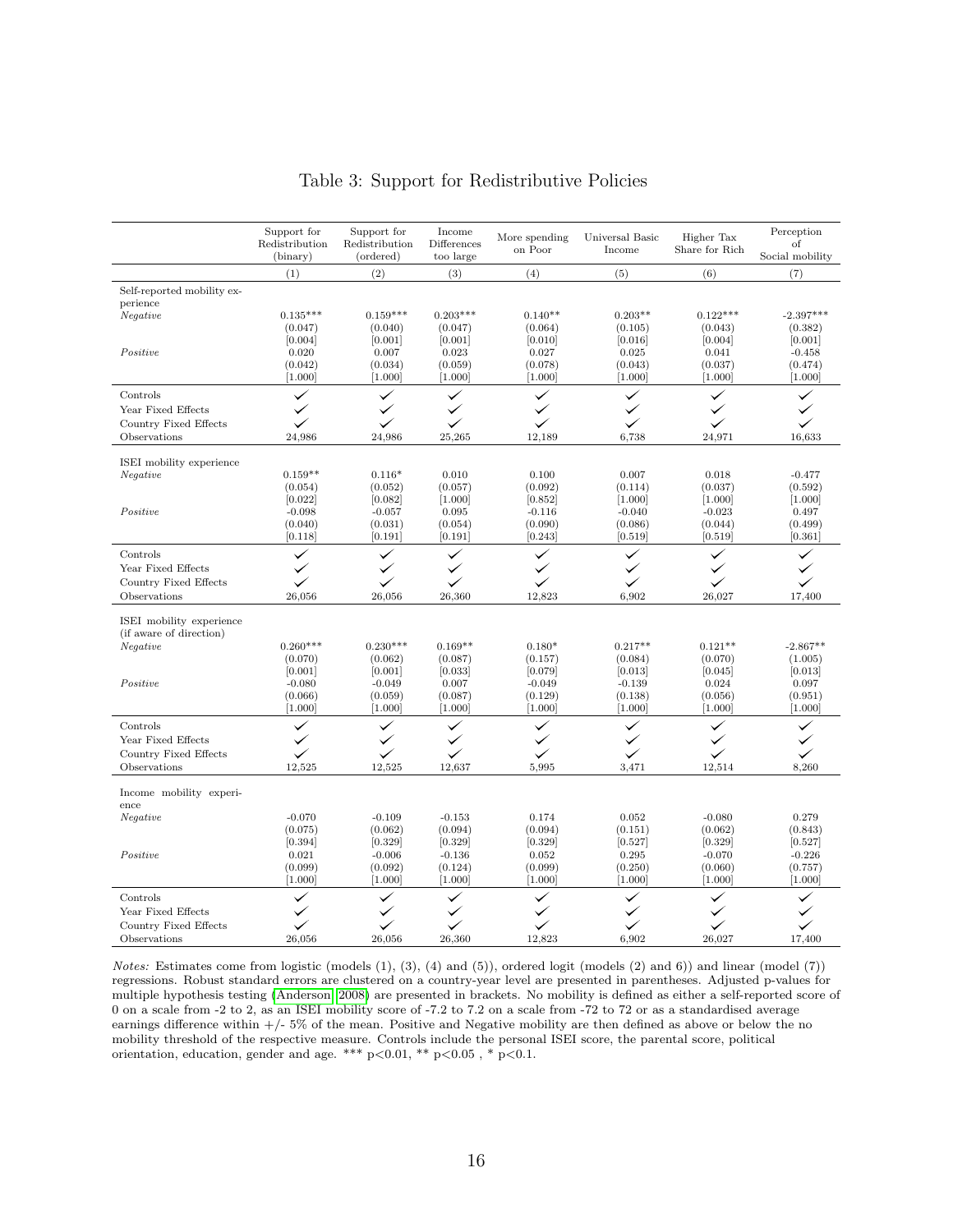points, support for more spending on the poor by 14 percentage points, support for UBI by 20.3 percentage points and higher taxes on the rich by 2.4 percentage points. Finally, perceived societal mobility decreases by 2.4 percentage points. The same is not the case for those respondents who experienced upward mobility. These estimates are all relative to respondents who have experienced no mobility. The results for the objective ISEI mobility measure are less striking but, at least in the first two models, reveal the same pattern.

Using the objective measure only for respondents who are aware of the general direction of their mobility experience also results in a highly significant relationship between negative mobility experience and distributive preferences as well as mobility perceptions.<sup>[11](#page-17-0)</sup> There is again no significant relationship between positive mobility experiences and preferences or perceptions. Finally, the LIS income measure shows no significant results at all.[12](#page-17-1)

Overall, these descriptive results suggest that an asymmetric relationship between mobility experience and distributive preferences as well as societal mobility perceptions indeed exists. However, and maybe unsurprisingly, this relationship is particularly strong for the self-assessed measure of mobility and for the objective mobility measure when respondents are aware of the direction of their mobility experience. If mobility experience was affecting preferences through, for example, some intergenerational transmission of beliefs as proposed, amongst others, by [Piketty](#page-36-8) [\(1995\)](#page-36-8), then one would not necessarily have to be aware of the direction of the own mobility experience. The results in table [3](#page-16-0) do not support such an explanation.

Arguably, respondents who experienced positive or negative social mobility differ in other aspects besides their mobility experience, which may influence their preferences for redistri-bution and perceptions of social mobility at the societal level.<sup>[13](#page-17-2)</sup>

<span id="page-17-0"></span> $11$ Tables B<sub>2</sub> and B<sub>3</sub> in appendix section B.3.1. report the same regressions for respondents who experienced very high or very low mobility on both, the subjective and the objective ISEI mobility measures. The results show the same pattern. The effect sizes are even larger however than those in table [3](#page-16-0) for respondents who experienced very negative objective mobility and are aware of the direction.

<span id="page-17-1"></span><sup>&</sup>lt;sup>12</sup>I also report the results of the main regressions with an alternative threshold for upward and downward income mobility in table [B4](#page-46-0) in appendix section B.3.2. The results are identical - income mobility, based on the LIS data, is not correlated with preferences or perceptions.

<span id="page-17-2"></span><sup>&</sup>lt;sup>13</sup>Details of which factors are associated with upward and downward mobility in the ISSP dataset can be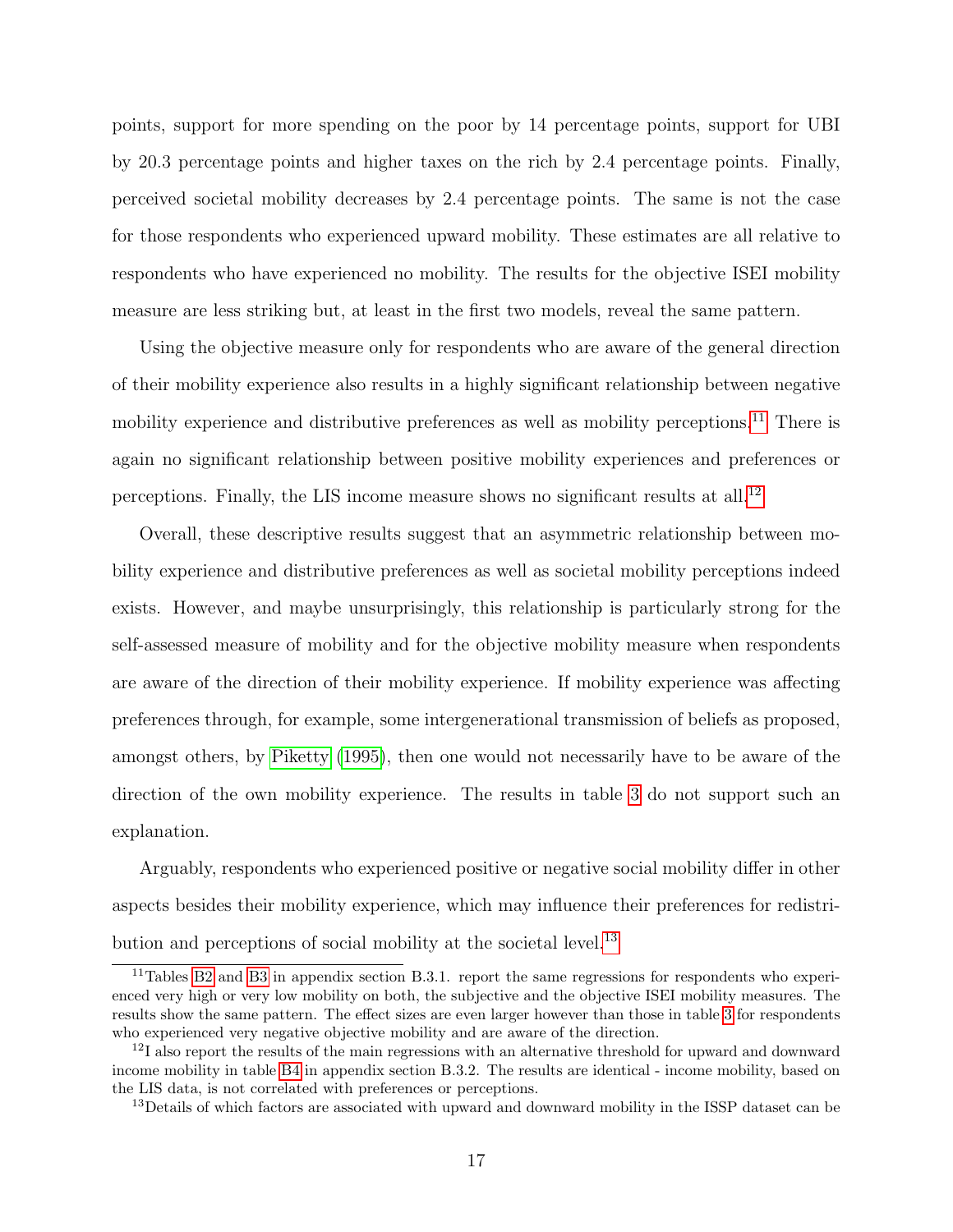While these preliminary results indicate significant and robust correlations in line with hypotheses 1,2 and 3, they do not allow for any causal statements about the effects of mobility experience on distributive preferences. The ISSP also does not include a question on perceived personal benefits from redistribution and so hypothesis 4 cannot be tested with this dataset.

Specifically, there are two important issues with using observational data to make inferences about the relationship between mobility experience and preferences. First, using mobility experience as an explanatory variable means that one has to disentangle the effect of mobility experience from that of a change in personal income and education-levels, which are both known to affect distributive preferences. Controlling for personal income therefore means that the social mobility measure captures parental income and education-levels. Vice versa, if one were to control for parental income levels the social mobility measure would capture own income. Arguably, the latter of these two options makes little sense. The benefit of an experimental test is that the experience of mobility can be affected by changing perceptions of own experiences, without actually changing personal or parental income or education levels. It therefore isolates the experience of mobility from these factors as much as possible, which is not feasible when using observational data.

The second fundamental issue with using observational data in this case is that there are good reasons to believe that the relationship between social mobility experience and distributive preferences suffers from reverse causality. In particular, if the mechanism underlying the relationship is the perception of societal mobility, then it is plausible that mobility experience does not just affect perceptions of societal mobility, but that the reverse is also true: Beliefs about opportunities in society could impact people's effort-levels which, in turn, might influence their mobility experience. There is, in fact, evidence in the existing literature that the perceived fairness of reward structures in workplace environments impacts people's willingness to exert effort (e.g. [Janssen, 2000\)](#page-35-16). Whether such a relationship exists at the found in appendix section B.1.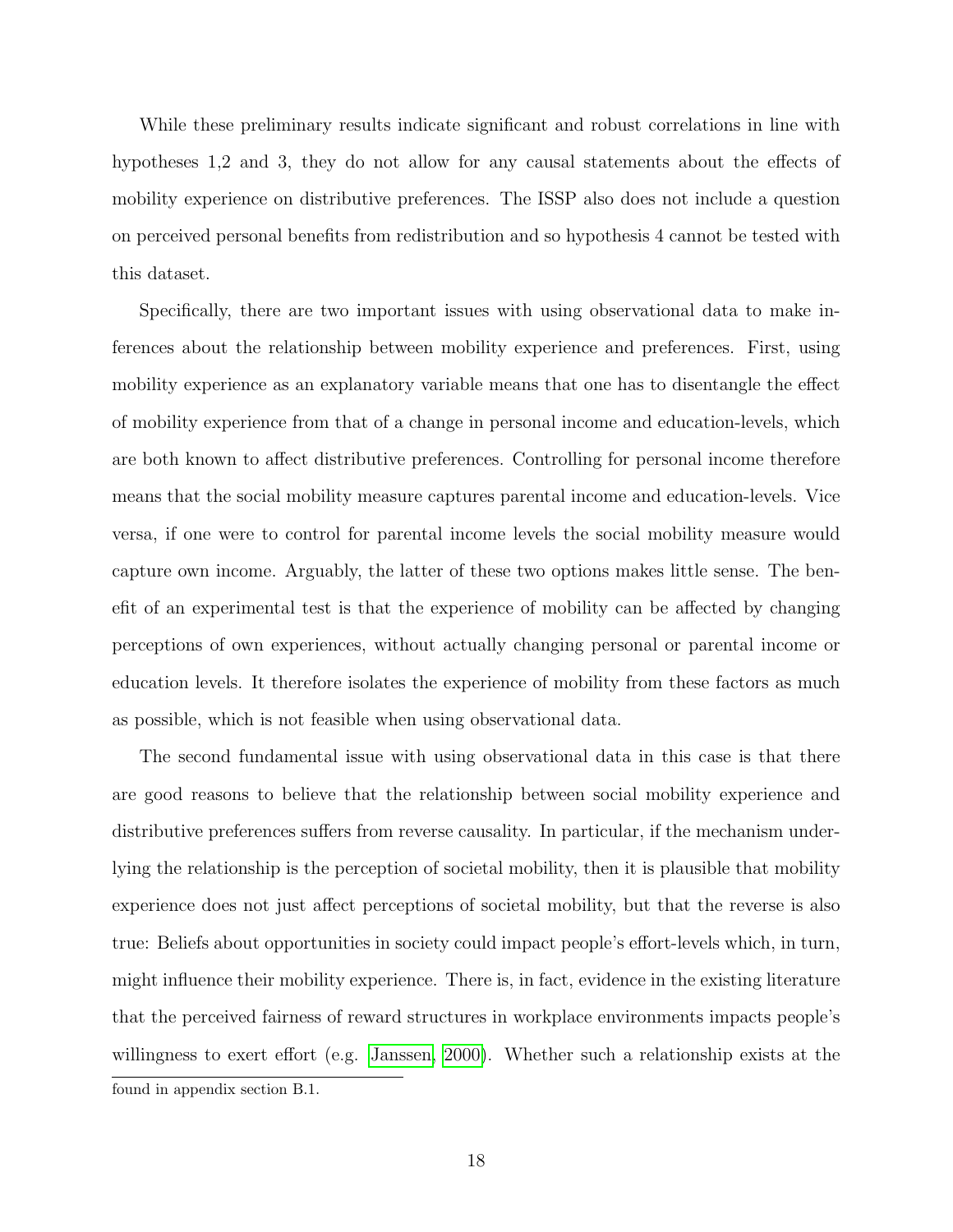societal level between perceived social mobility and exerted effort-levels has, as far as I am aware, not been tested yet. Nonetheless, this poses a fundamental issue to any inference using observational data only.

### <span id="page-19-0"></span>4 Survey Experiment

To account for these conceptual issues and to test the causality of the proposed relationship, I conducted a survey experiment in April 2021 with a sample of 1,100 subjects from the United States.<sup>[14](#page-19-1)</sup> The United States hereby provides a particularly strong test of the selfserving bias as the US is a prime example of an individualistic country [\(Alesina et al., 2004\)](#page-34-0). Subjects might therefore be less likely to 'blame the system' and to extrapolate from their own experience onto society, which provides an additional hurdle to finding a significant relationship.

The aim of the survey experiment is to isolate the causal effect of social mobility experience on support for redistribution and perceptions of society. Therefore, the social mobility experience of subjects has to be changed exogenously. Given that the intergenerational aspect of the mobility experience studied in this paper is difficult to model experimentally, an information provision experiment appears to be the best option. While I cannot change the real mobility experience of subjects, I can make use of the fact that about 50% of respondents in the ISSP survey are somewhat misinformed about the degree of their own mobility experience.[15](#page-19-2) In particular, I provide subjects with information on their personal intergenerational mobility experience and test how this information, if contradictory to their previously held beliefs, changes their support for redistribution. In other words, I provide subjects with a

<span id="page-19-1"></span><sup>&</sup>lt;sup>14</sup>The experiment was pre-registered via the American Economic Association registry for Randomized Controlled Trials [\(Weber, 2021\)](#page-36-0) and was granted ethical clearance from the Research Ethics Committee at King's College London (reference number MRSP-19/20-21021).

<span id="page-19-2"></span><sup>&</sup>lt;sup>15</sup>Table [B1](#page-43-0) in section B.2 and table [C4](#page-50-0) in section C.2 of the appendix test for differences between respondents who misperceive and correctly perceive their own mobility experience in the ISSP dataset and the experimental data, respectively. While there are notable differences in the ISSP dataset, this is not the case in the experimental data. In both datasets, perceived societal mobility also does not differ between the two groups.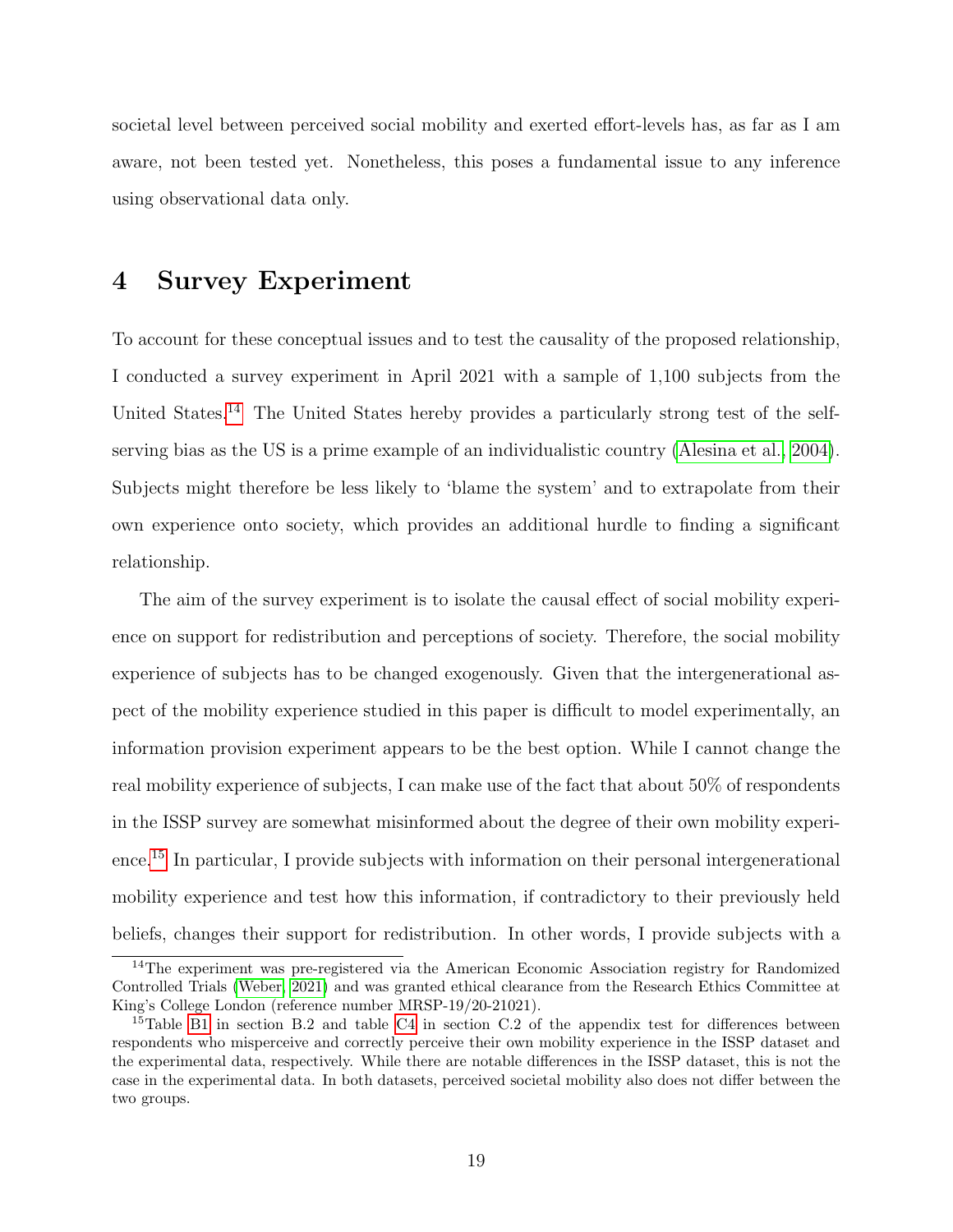shock to their personal mobility experience. Given that the descriptive results indicate that it is the mobility experience one is aware of that affects preferences and perceptions, this experimental design allows me to change the part of mobility experience that appears to be most important for the purpose of this study - the mobility experience one is aware of. The basic design of the experiment is similar to [Hoy and Mager](#page-35-5) [\(2021\)](#page-35-5), [Karadja et al.](#page-35-6) [\(2017\)](#page-35-6), and [Cruces et al.](#page-34-9) [\(2013\)](#page-34-9) who each provide subjects with a shock to their relative income position.

To avoid deception and to ensure that the information provided is believable, I use subjects' real experienced social mobility to tailor the information provision conditional on the actual experience. I also ask subjects whether they find the information provided believable and exclude those from the analysis who do not find it believable  $(49 \text{ out of } 1,100)$ .<sup>[16](#page-20-0)</sup> The basic structure of the experiment is outlined below:[17](#page-20-1)

Part I: Subjects state their own occupation and that of their parents when they were growing up. Based on the given answers, each subject is assigned an ISCO88 code for their occupation and one for the occupation of each parent. They also state how they personally assess their social mobility experience to date, relative to their parents.

Part II: Subjects are divided into control and treatment group. The treatment group is given a short paragraph describing the person's mobility experience and the data used to calculate the mobility experience. To provide subjects with information about their mobility experience, the ISEI value of the parent with the highest ISEI score is subtracted from the subject's ISEI score. The ISEI scores used during the experiment for each ISCO88 code are available in [Ganzeboom](#page-35-15) [\(2010\)](#page-35-15). The control group is given similarly framed information about the difference in length between two rivers in the US, the Missouri and the Arkansas river.

<span id="page-20-0"></span><sup>&</sup>lt;sup>16</sup>Table [C6](#page-53-0) reports a balance test of subjects who did and did not believe the provided information. There are no significant differences between the two groups; however, subjects assigned to the control condition were somewhat more likely to believe the provided information than those in the treatment condition.

<span id="page-20-1"></span><sup>&</sup>lt;sup>17</sup>The full survey instrument can be found in appendix D.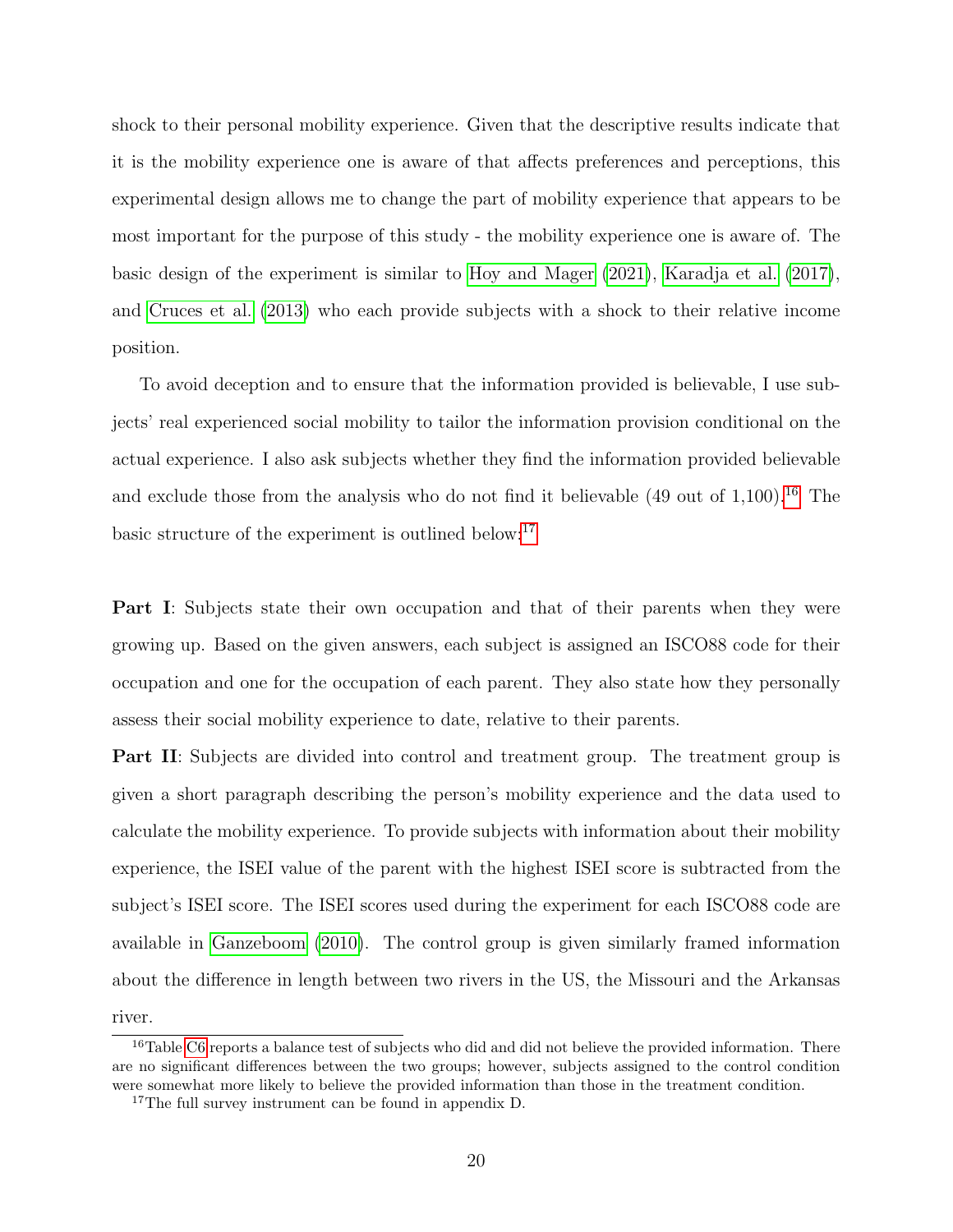Part III: Post-treatment questions about distributive preferences and beliefs about social mobility.

Figure 1: Example Treatment Information Screen

<span id="page-21-0"></span>We will now tell you, based on the information you gave us earlier about your own job and the jobs your parents had when you grew up, whether you have objectively experienced upward, downward or no social mobility.

The data we use is based on the International Standard Classification of Occupations (ISCO88) and the International Standard of Occupational Status (ISEI). This measure takes both, the required education-level and potential income of different jobs, into account.

Based on the information you gave us and this measure, you experienced **upward** mobility.

To provide subjects with the information during the treatment condition, the experiment was coded to automatically calculate an objective mobility measure using subjects' responses and to then display a text based on the calculated value. Figure [1](#page-21-0) displays the text given to a subject who experienced upward mobility and is randomly assigned to the treatment group.

To make the analysis as comparable as possible to the descriptive analysis using the ISSP data, I only sampled subjects between 25 and 55 years old who were not studying full-time towards a University degree at the time the experiment was conducted.

### 4.1 Empirical strategy

Similar to the descriptive analysis, I estimate the following model, whereby  $SfR_i$  is subject i's support for governmental redistribution measured by a series of survey questions,  $eSM_i$ is the experimental mobility score of subject i, D is the treatment assignment,  $\gamma$  is a vector of controls and  $\epsilon$  is the error term: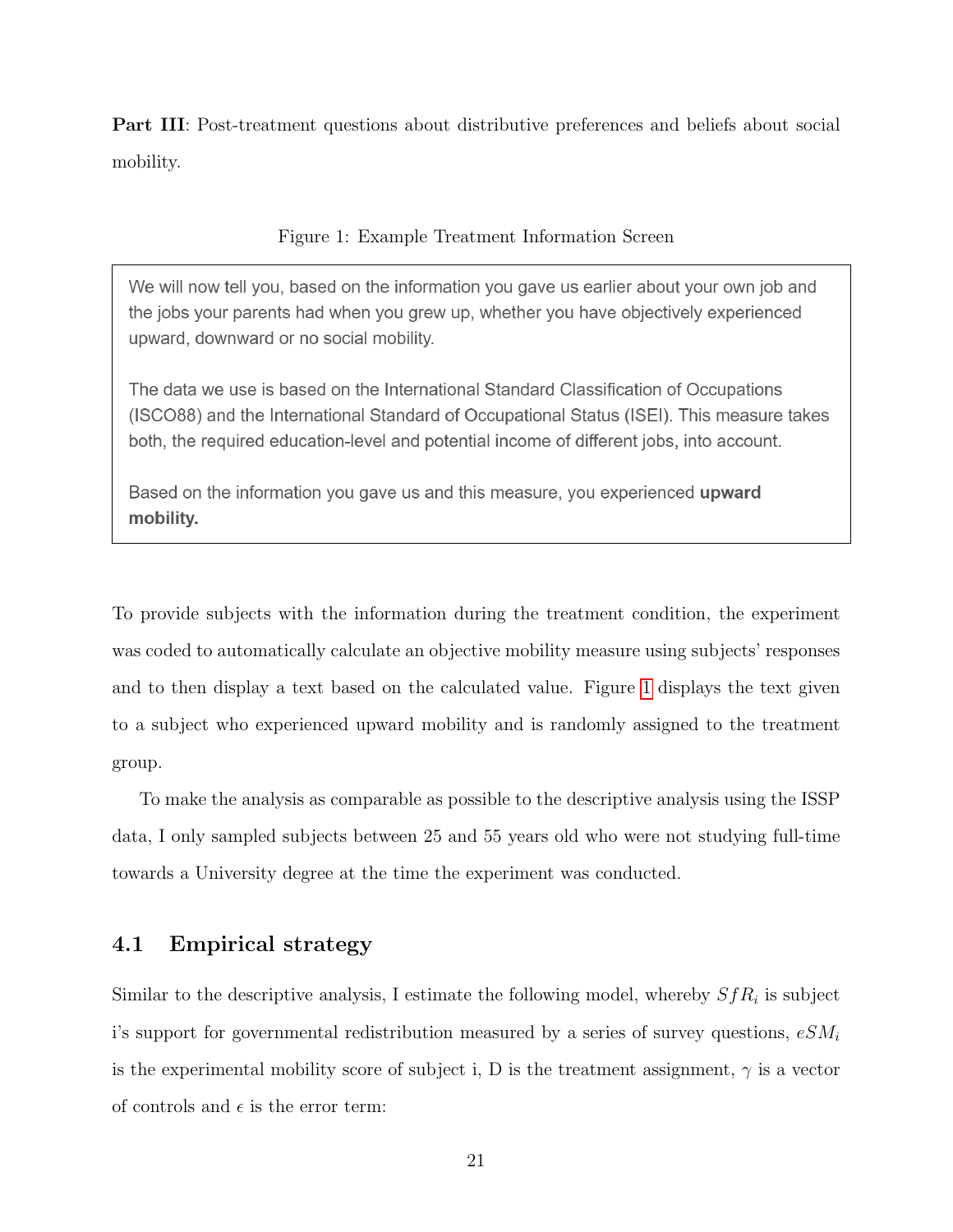$$
Sf_{i} = eSM_{i} \times D_{i} + \gamma_{i} + \epsilon_{i}
$$
\n
$$
(5)
$$

The experimental mobility score  $(eSM)$  is thereby defined as the difference between selfassessed mobility experience compared with the father (identical to item V67 in the ISSP) and the objective mobility experience, calculated using the ISSP and ISEI scores. For the calculation of the experimental mobility score, the objective mobility experience is aggregated into five groups ranging from -2 to 2, equal to the self-assessed mobility scores. The experimental mobility measure can therefore range from -4 to 4 with a higher value indicating a more positive experience. It is important to emphasize that this measure is calculated for all subjects, irrespective of treatment assignment. Treatment effects are therefore measuring the effects of being informed of the objective mobility experience, in other words experiencing a mobility shock, while holding the underlying experimental mobility measure constant. This ensures that both the subjective as well as the objective mobility experience of subjects is controlled for and not confounding the estimation.[18](#page-22-0)

Given that the assumption that subjects will compare the treatment information to their experienced mobility with the father is quite strong, I also look at an additional measure of mobility experience, based on household income, in the experimental results. Hereby, I subtract the family income of the subject when growing up from the current household income. Figure [2](#page-23-0) reports density plots of both measures by control (blue) and treatment group (green). There are no notable differences between the two groups and both measures show approximately normal distributions.

Hypothesis 1 would predict that the interaction term  $eSM_i \times D_i$  is positive for those who have a negative eSM value and were assigned to the treatment as opposed to the control group, while hypothesis 2 would predict this to not be the case for those with a positive eSM value.

<span id="page-22-0"></span><sup>&</sup>lt;sup>18</sup>A balance test by random treatment assignment is reported in table [C5](#page-52-0) in section C.3 of the appendix. There is no variable that differs significantly between the treatment and control group, suggesting that randomization was successful.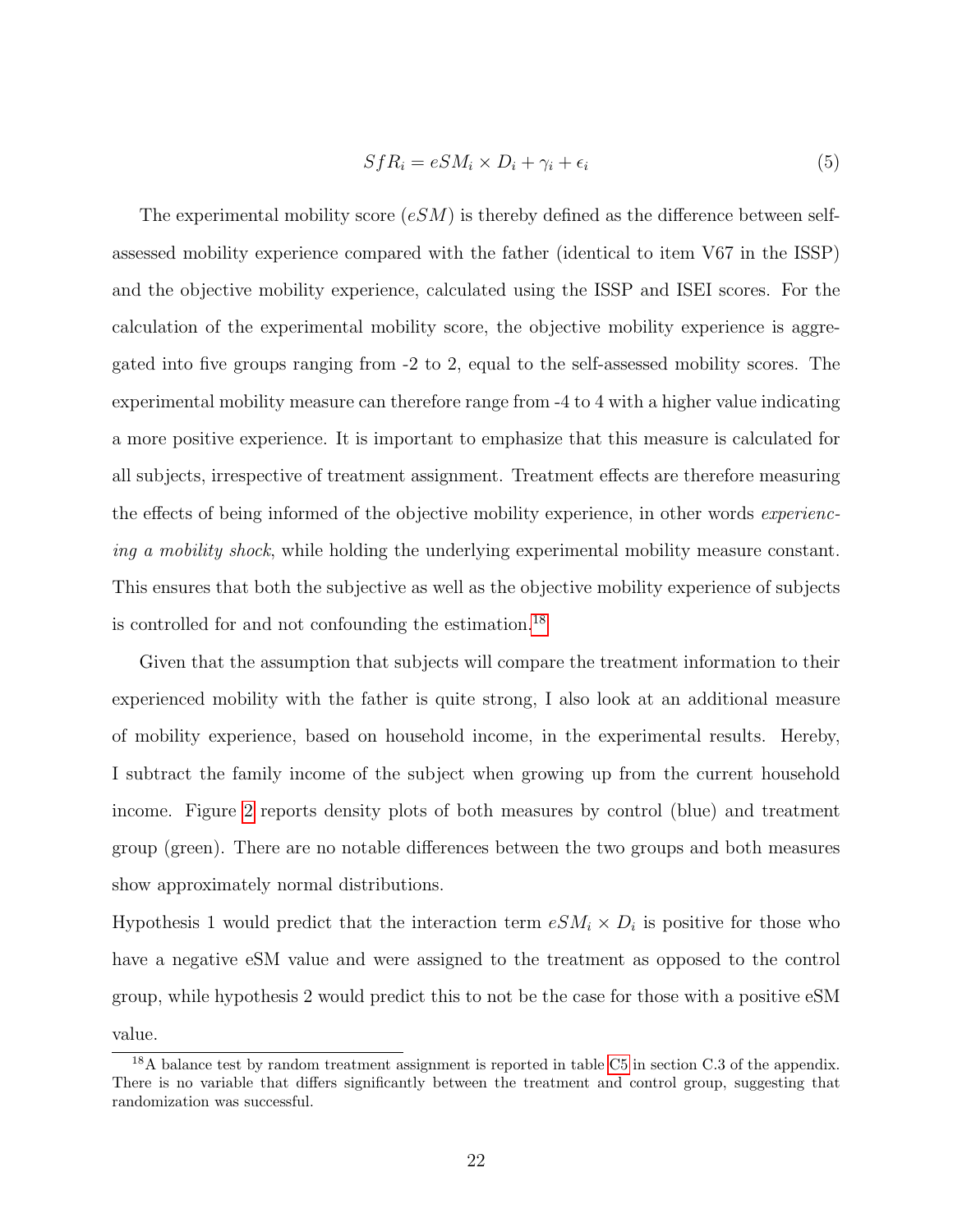<span id="page-23-0"></span>

Figure 2: Distribution of Mobility Shock by Treatment and Control

To answer the secondary research question, I then regress the same set of explanatory variables on both, perceived societal mobility in the United States, and perceived personal gain from governmental redistribution:

$$
Y_i = eS M_i \times D_i + \gamma_i + \epsilon_i \tag{6}
$$

Hypothesis 3 would predict the interaction term to be negative for those who have a negative eSM value and were assigned to the treatment as opposed to the control group when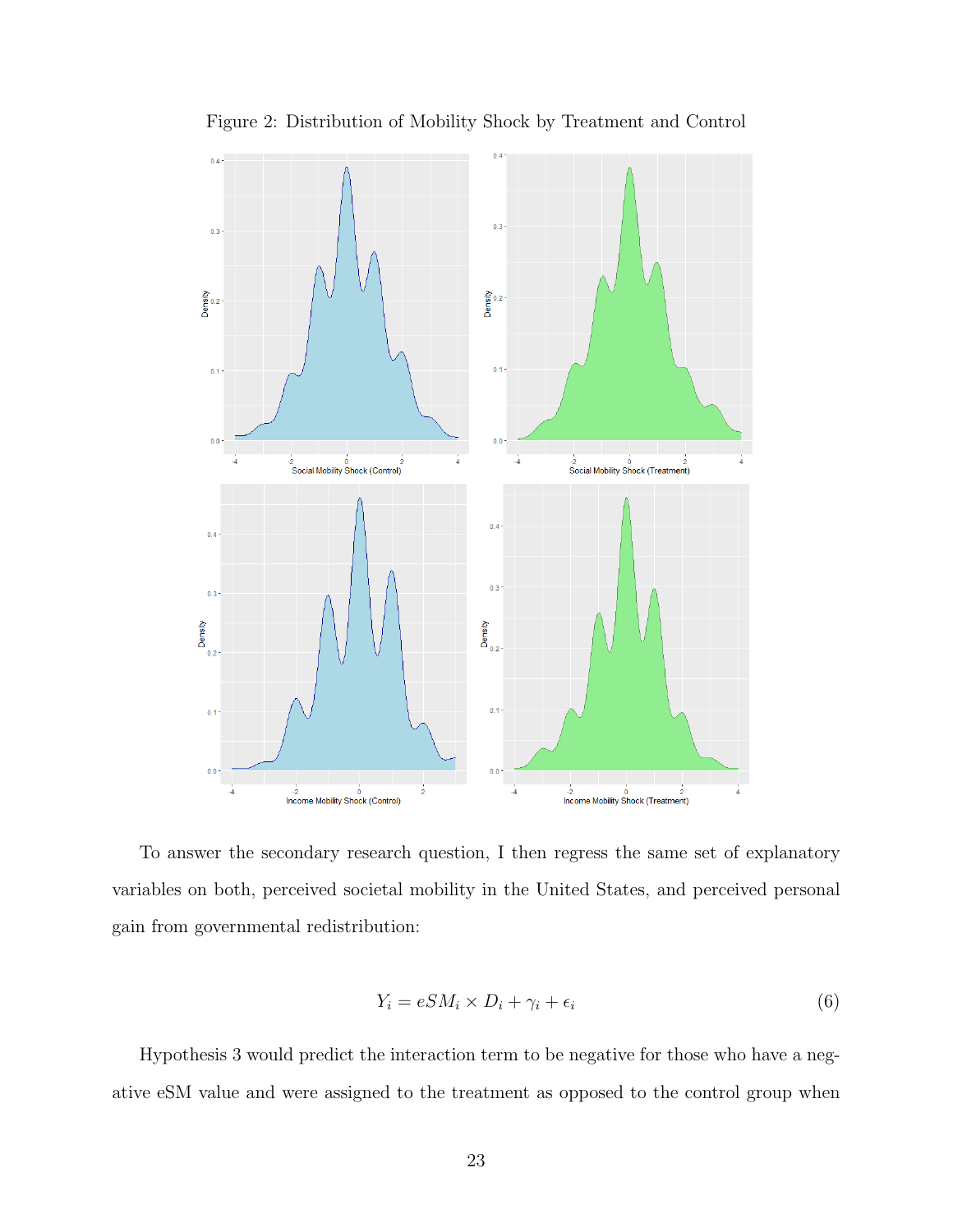perceived societal mobility is the outcome variable. Hypothesis 4 would predict the interaction term to be positive for the same group when perceived personal gain from governmental redistribution is the outcome variable.

This experimental test is, of course, by no means a perfect test of the effect of mobility experience on distributive preferences. However, if a short piece of information about own mobility experience can significantly change preferences and perceptions, it would suggest that real changes in mobility experience likely have quite a substantial impact.

### <span id="page-24-0"></span>4.2 Experimental Results

|                          | Support for<br>Redistribution<br>(binary) | Support for<br>Redistribution<br>(ordered) | Income<br>Differences<br>too large | More spending<br>on Poor | Universal Basic<br>Income | Higher Tax<br>Share for Rich |
|--------------------------|-------------------------------------------|--------------------------------------------|------------------------------------|--------------------------|---------------------------|------------------------------|
|                          | (1)                                       | (2)                                        | (3)                                | (4)                      | (5)                       | (6)                          |
| Treatment                |                                           |                                            |                                    |                          |                           |                              |
| Upward mobility          | 0.130                                     | $0.249*$                                   | 0.133                              | 0.138                    | 0.198                     | 0.054                        |
|                          | (0.275)                                   | (0.131)                                    | (0.106)                            | (0.101)                  | (0.141)                   | (0.040)                      |
|                          | [0.340]                                   | [0.340]                                    | [0.340]                            | [0.340]                  | [0.340]                   | [0.340]                      |
| No mobility              | 0.185                                     | 0.118                                      | 0.116                              | 0.047                    | 0.134                     | $-0.022$                     |
|                          | (0.272)                                   | (0.126)                                    | (0.106)                            | (0.122)                  | (0.132)                   | (0.048)                      |
|                          | [1.000]                                   | [1.000]                                    | [1.000]                            | [1.000]                  | [1.000]                   | [1.000]                      |
| Downward mobility        | $0.518*$                                  | $0.247*$                                   | 0.140                              | $0.275***$               | 0.015                     | $0.133***$                   |
|                          | (0.293)                                   | (0.149)                                    | (0.113)                            | (0.102)                  | (0.159)                   | (0.039)                      |
|                          | [0.109]                                   | [0.109]                                    | [0.173]                            | [0.018]                  | [0.348]                   | [0.007]                      |
| Controls                 |                                           |                                            |                                    |                          |                           |                              |
| Observations             | 596                                       | 592                                        | 593                                | 582                      | 590                       | 593                          |
| Treatment                |                                           |                                            |                                    |                          |                           |                              |
| Upward income mobility   | $-0.206$                                  | 0.083                                      | 0.216                              | $0.219*$                 | 0.271                     | 0.070                        |
|                          | (0.363)                                   | (0.166)                                    | (0.142)                            | (0.127)                  | (0.173)                   | (0.055)                      |
|                          | [0.447]                                   | [0.447]                                    | [0.348]                            | [0.348]                  | [0.348]                   | [0.348]                      |
| No income mobility       | 0.502                                     | 0.347                                      | 0.125                              | $-0.057$                 | 0.248                     | 0.053                        |
|                          | (0.772)                                   | (0.266)                                    | (0.151)                            | (0.265)                  | (0.318)                   | (0.105)                      |
|                          | [1.000]                                   | [1.000]                                    | [1.000]                            | [1.000]                  | [1.000]                   | [1.000]                      |
| Downward income mobility | 0.323                                     | 0.268                                      | 0.210                              | $0.400***$               | $-0.003$                  | $0.186***$                   |
|                          | (0.361)                                   | (0.184)                                    | (0.143)                            | (0.137)                  | (0.204)                   | (0.053)                      |
|                          | [0.278]                                   | [0.170]                                    | [0.170]                            | [0.011]                  | [0.492]                   | [0.007]                      |
| Controls                 |                                           |                                            | $\checkmark$                       | $\checkmark$             |                           | $\checkmark$                 |
| Observations             | 283                                       | 283                                        | 283                                | 279                      | 282                       | 283                          |

Table 4: Experiment: Support for Redistribution

Notes: Estimates come from logit (model (1)) and linear regressions. The effects are treatment effects relative to subjects with the same experimental mobility score in the control group. Robust standard errors are presented in parentheses. Adjusted p-values for multiple hypothesis testing [\(Anderson, 2008\)](#page-34-16) are presented in brackets. Controls include self-assessed mobility experience, household income and political party affiliation. The analysis is restricted to subjects who indicated that they believed the provided information and remained on the treatment and placebo screen for more than 8 seconds. \*\*\*  $p<0.01$ , \*\*  $p<0.05$ , \*  $p<0.1$ .

Table [4](#page-24-0) reports the main experimental results using the two different measures of exper-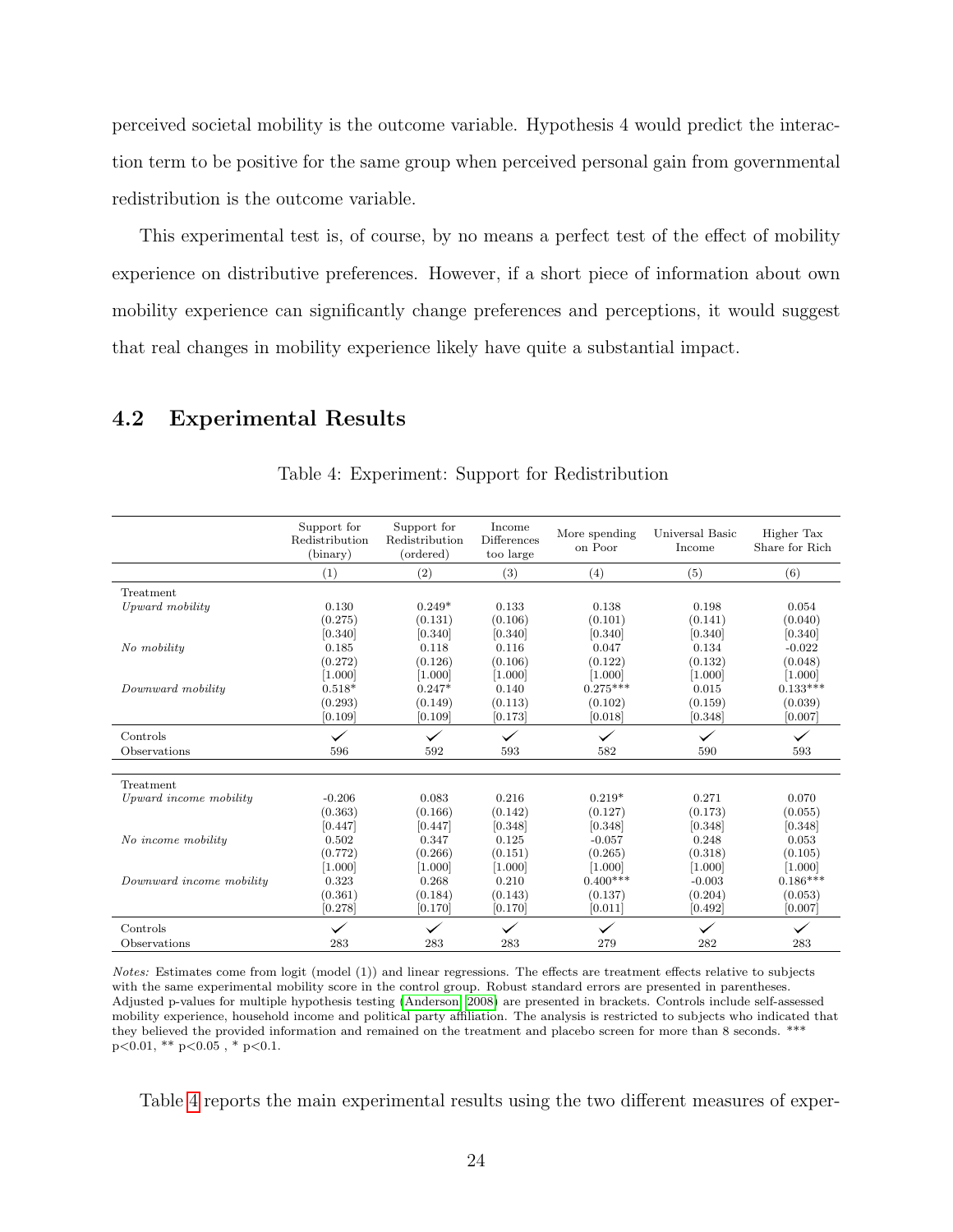imental mobility experience. The first part of the table reports the effect of being in the treatment group as opposed to being in the control group for subjects depending on the experimental mobility score based on the comparison with the father, as previously defined. Using this measure, there are 322 subjects with a negative score, 455 subjects with a positive score, and 342 subjects with a score of zero.

The second part uses the difference between current household income and family income when subjects grew up to calculate the experimental mobility measure. Here, 175 subjects have a negative score, 253 subjects have a positive score, and 61 subjects have a score of zero.[19](#page-25-0)

While less striking than the descriptive results, which may be due to the significantly smaller sample size, for four of the outcome variables the pattern of the experimental data is the same. The effects of two measures even survive when adjusting the p-values for multiple hypothesis testing, despite the small sample size: Those who experienced a downward mobility shock in the treatment condition are significantly more likely to support more spending on the poor and higher taxes on the rich. The coefficients are also not negligible - being in the treatment as opposed to the control group as someone with a negative mobility score, increases support for more spending on the poor by 5 percentage points and support for higher taxes on the rich by 13 percentage points. Using the income measure, these effect sizes are even larger - support for more spending on the poor is increased by 8 percentage points and support for higher taxes on the rich by 19 percentage points for those with negative mobility scores in the treatment group.

General support for governmental redistribution is only weakly affected by the treatment with a weakly significant positive effect for those who experienced a downward mobility shock on the first measure. A possible reason for this might be that the question explicitly asks about whether it is the *responsibility of the government* to reduce differences in income. This

<span id="page-25-0"></span><sup>19</sup>As these values are self-reported and I am interested in the experimental mobility shock, I do not adjust family income when growing up for inflation. Rather, I assume that subjects compared their responses to D8 and D9 directly. The full survey experiment including the exact wording of these items can be found in appendix section D.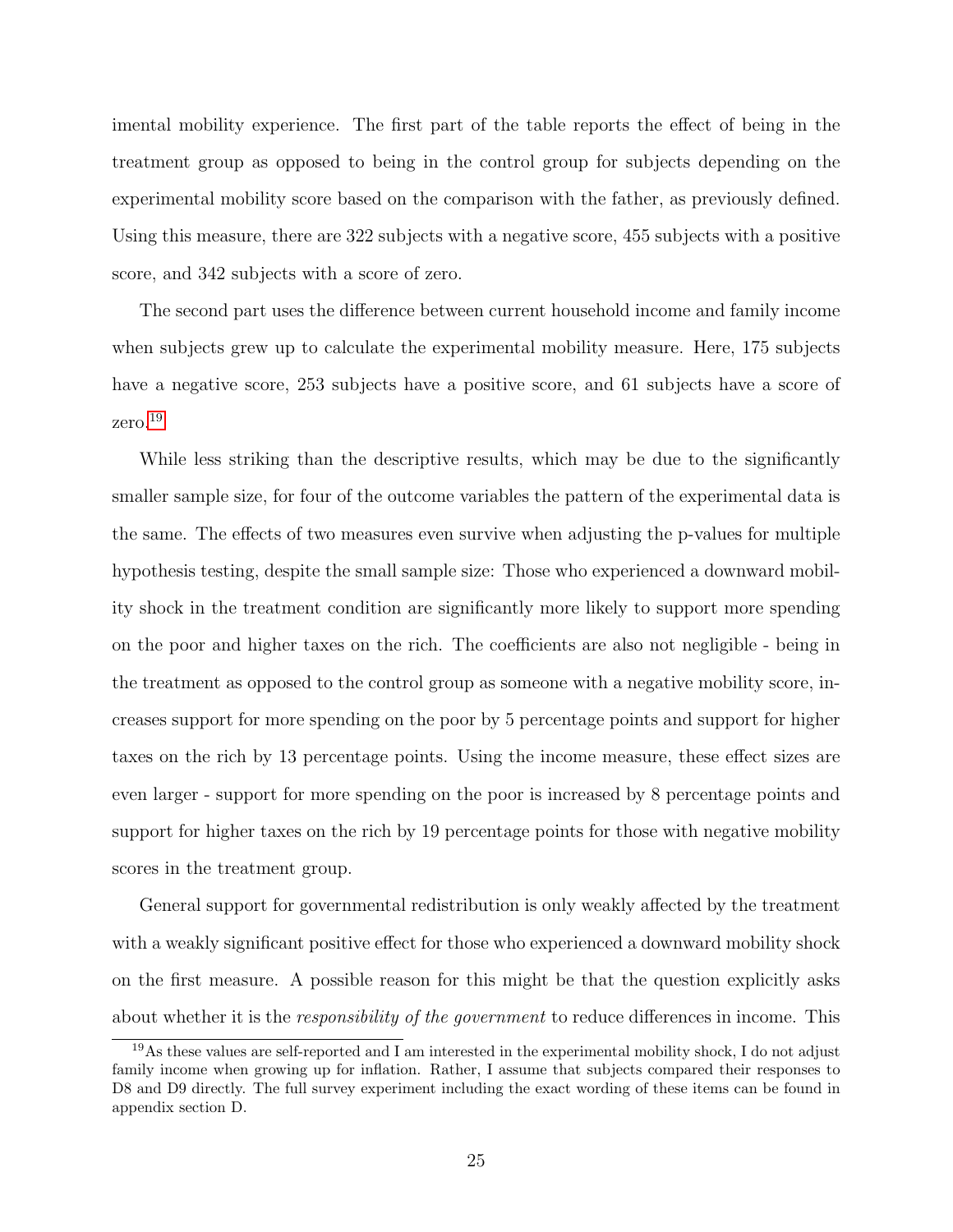may be viewed more negatively in the US than in some of the other, especially European, countries [\(Alesina et al., 2004\)](#page-34-0) included in the descriptive ISSP dataset.

Result 1: Experiencing a positive experimental mobility shock does not significantly increase support for redistribution on any of the measures (in support of H1).

Result 2: Experiencing a negative experimental mobility shock significantly increases support for governmental spending on the poor and higher taxes on the rich on both measures (in support of H2).

### 4.3 Mechanisms

To test the secondary research question and hypotheses 3 and 4, I look at the treatment effects on perceptions of societal mobility and perceived personal benefits from redistribution. The results are reported in table [5.](#page-27-0) As the models included in the table test different hypotheses I have not adjust the p-values for multiple hypothesis testing.

While neither those who experienced an upward mobility shock, no shock, or a downward shock in the treatment condition adjust their perception of the personal benefits from redistribution in either of the specifications, those who experienced a negative shock clearly changed their perception of overall social mobility in society compared to those in the control group. This is the case for both mobility measures. Being in the treatment as opposed to the control group as someone with a negative experimental mobility score decreases perceived overall societal mobility by 7 percentage points on the first measure and 10 percentage points on the second measure. Interestingly, the perceived mobility of the lowest quintile is only weakly significantly affected for those who experienced a downward shock on the first measure and beliefs about whether income differences are due to effort or luck in society are not at all affected by the treatment. This suggests that the experimental mobility shock affects overall beliefs about social mobility in society but that these beliefs do not translate into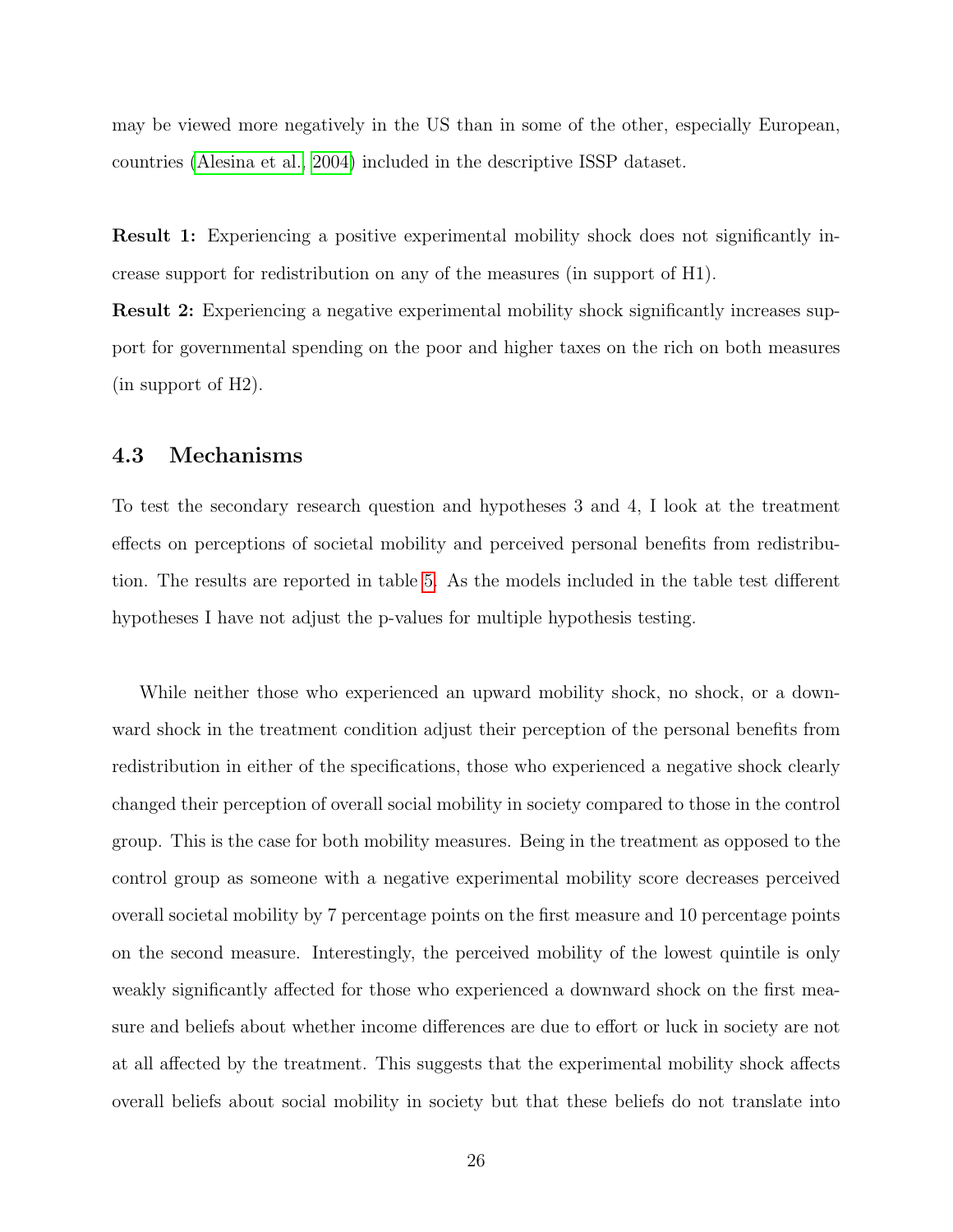<span id="page-27-0"></span>

|                          | Mobility<br>of lowest<br>quintile | Overall<br>mobility | Differences<br>due to effort | Personal<br>benefit |
|--------------------------|-----------------------------------|---------------------|------------------------------|---------------------|
|                          | (1)                               | $\left( 2\right)$   | (3)                          | (4)                 |
| Treatment                |                                   |                     |                              |                     |
| Upward mobility          | $-0.061$                          | 0.048               | $-0.054$                     | 0.197               |
|                          | (0.134)                           | (0.142)             | (0.135)                      | (0.334)             |
| No mobility              | $-0.122$                          | $-0.014$            | 0.126                        | 0.464               |
|                          | (0.121)                           | (0.137)             | (0.140)                      | (0.352)             |
| Downward mobility        | $-0.252*$                         | $-0.359**$          | $-0.077$                     | 0.311               |
|                          | (0.148)                           | (0.152)             | (0.155)                      | (0.358)             |
| Controls                 |                                   |                     |                              |                     |
| Observations             | 590                               | 588                 | 586                          | 558                 |
|                          |                                   |                     |                              |                     |
| Treatment                |                                   |                     |                              |                     |
| Upward income mobility   | $-0.066$                          | $-0.015$            | $-0.064$                     | 0.675               |
|                          | (0.160)                           | (0.170)             | (0.166)                      | (0.413)             |
| No income mobility       | 0.327                             | 0.087               | 0.162                        | 1.040               |
|                          | (0.350)                           | (0.297)             | (0.300)                      | (0.743)             |
| Downward income mobility | $-0.178$                          | $-0.493**$          | $-0.041$                     | $-0.185$            |
|                          | (0.171)                           | (0.199)             | (0.183)                      | (0.462)             |
| Controls                 |                                   |                     |                              |                     |
| Observations             | 281                               | 282                 | 282                          | 264                 |

#### Table 5: Experiment: Mobility and societal perceptions

Notes: Estimates come from linear regressions. Robust standard errors are presented in parentheses. The effects are treatment effects relative to subjects with the same experimental mobility score in the control group. Controls include self-assessed mobility experience, household income and political party affiliation. The analysis is restricted to subjects who indicated that they believed the provided information and remained on the treatment and placebo screen for more than 8 seconds. \*\*\*  $p<0.01$ , \*\*  $p<0.05$ , \*  $p<0.1$ .

fairness perceptions as they are usually defined in the economics literature [\(Alesina et al.,](#page-34-0) [2004;](#page-34-0) [Alesina and Angeletos, 2005;](#page-34-1) [Cappelen et al., 2013\)](#page-34-2). These findings nonetheless provide support for hypothesis 3 and against hypothesis 4.

Result 3: Experiencing a negative experimental mobility shock on both measures significantly decreases perceptions of overall mobility in society while experiencing none or a positive experimental shock has no effect on perceptions (in support of H3).

Result 4: Positive and negative experimental mobility shocks have no significant effect on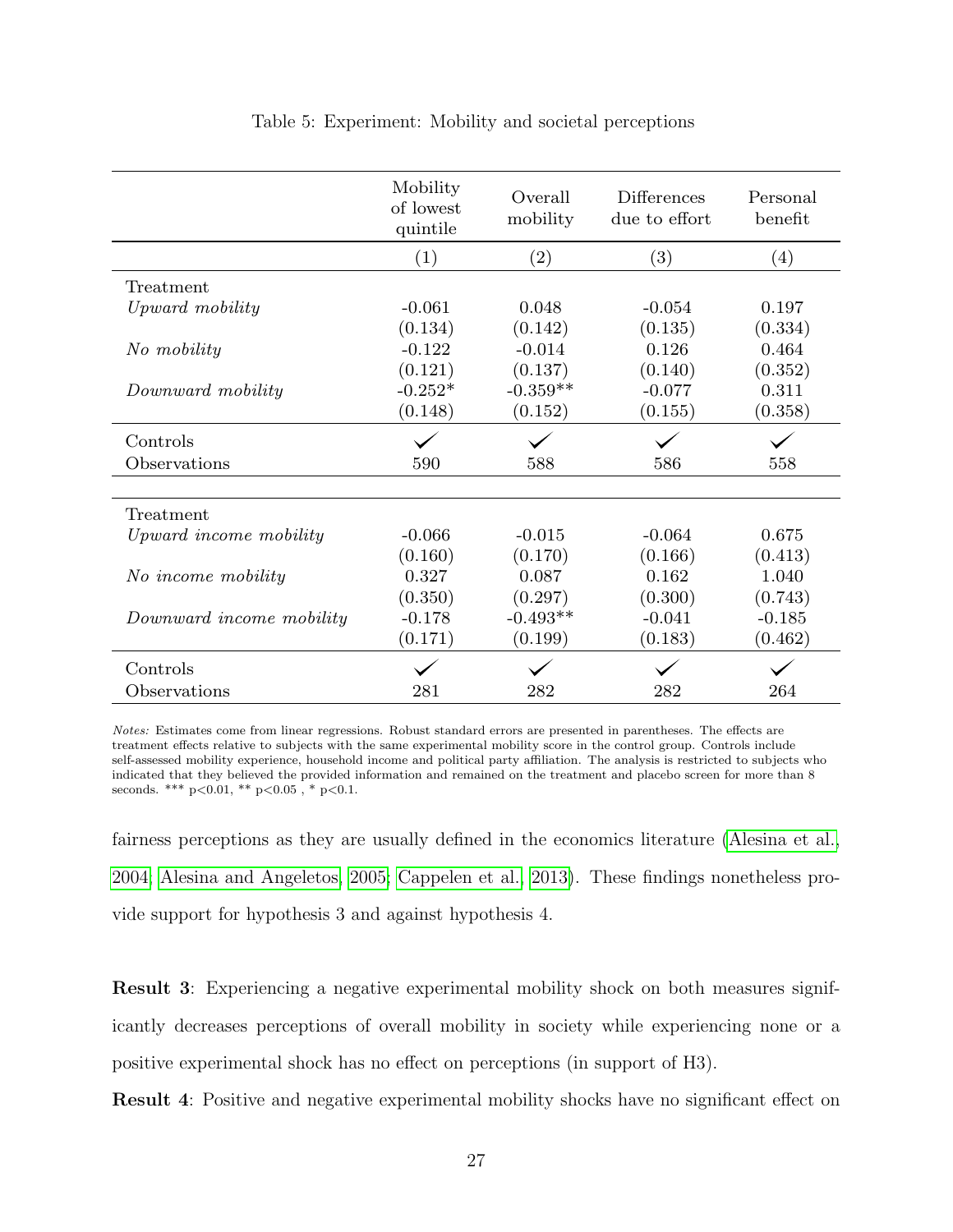beliefs about personal benefits from redistribution (against H4).

### 4.4 Robustness

Given that the experiment does not change real social mobility experience but only creates an experimental mobility shock for those in the treatment condition, I test the robustness of the results in multiple ways.

A first possible concern of the experimental design is that rather than the change in subjective personal mobility experience causing a difference in preferences, it may be the case that simply under- or overestimating something, such as the own mobility experience, causes some negative reaction that could affect preferences. To account for this possibility, subjects in the control group were given a placebo treatment which asked them to estimate the difference between two of the longest rivers in North America and then gave them information framed similar to the treatment information, telling them whether they over- or underestimated the difference in length between the rivers. Figure [3](#page-28-0) displays the text given to a subject who underestimated the difference in length between the two rivers and was randomly assigned to the control group.

#### Figure 3: Control Information Screen

<span id="page-28-0"></span>We will now tell you, based on the answer you gave us earlier about the two rivers in North America, the Missouri and the Arkansas river, whether you have objectively overestimated, underestimated or correctly estimated the difference in length between the two rivers.

The data we use is based on the book "Rivers of North America" by Arthur C. Benke and Colbert E. Cushing.

Based on the response you gave us, you **underestimated** the difference in length between the two rivers.

Tables [C1](#page-47-0) and [C2](#page-48-0) in appendix section C.1 test the effect of the placebo information on preferences for redistribution, perceptions of societal mobility and perceived personal benefit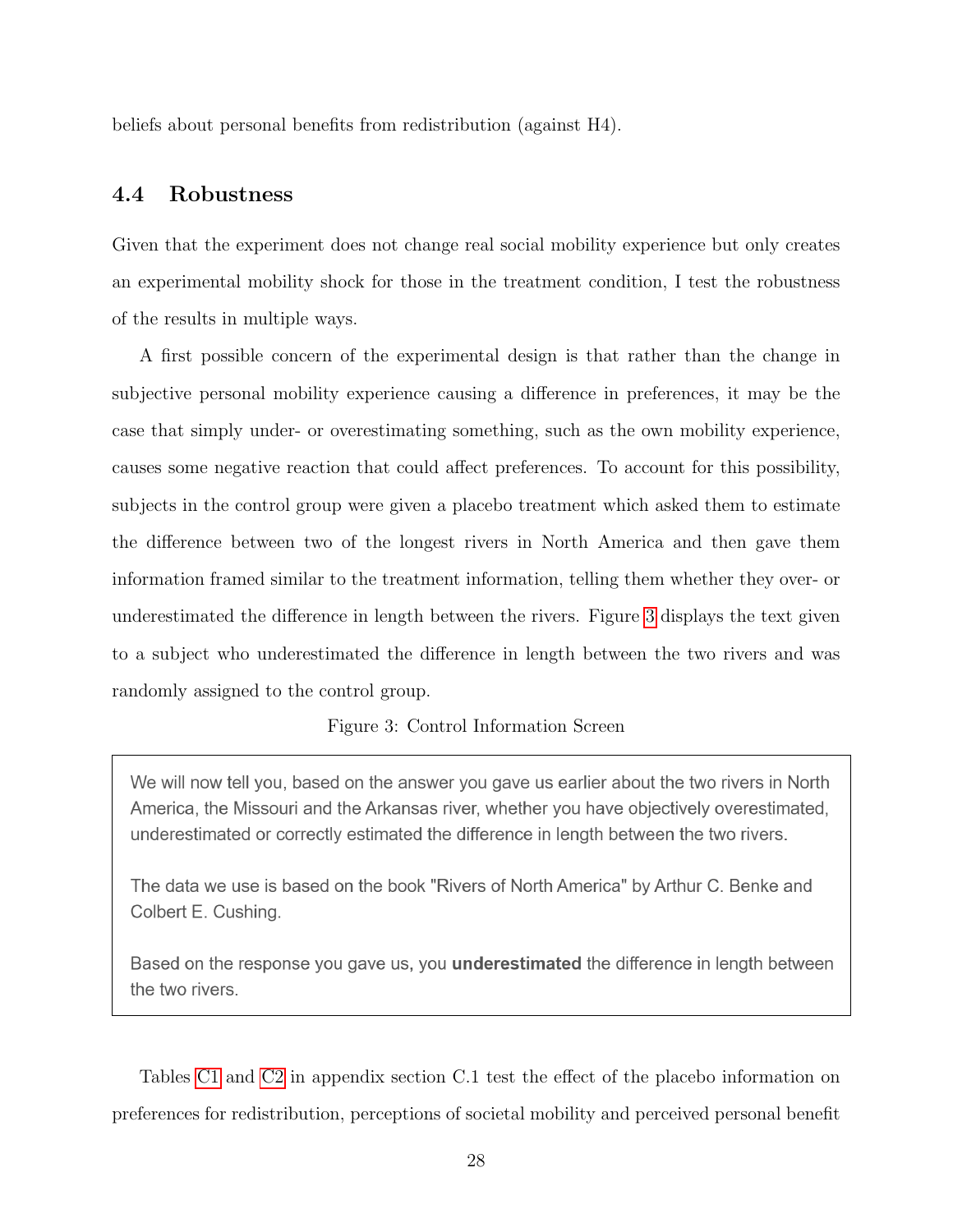from redistribution. Neither over-, nor underestimating the difference between the two rivers and being informed of the false estimation affect any of the preferences or perceptions.

A further concern is that having a negative experimental mobility score as opposed to a positive score may be correlated with individual characteristics that could also predict the outcome variables of interest. Section C.2 in the appendix tests for potential differences in individual-level characteristics of subjects depending on their experimental mobility scores for both, the income and ISEI mobility measures. There are no concerning differences between those with positive and negative scores that would affect the main results. Neither is the case for those with experimental mobility scores of zero.

A significant factor influencing the results of information provision experiments is whether subjects believe and pay attention to the provided information [\(Haaland et al., 2020\)](#page-35-17). While I was able to ask subjects directly about the believably of the information, measuring whether subjects actually read the provided text is more difficult. A potential proxy of paid attention is however the time spent on the treatment and control screens. The average time spent on these across all subjects was 14.5 seconds.[20](#page-29-0) In the main estimations, I therefore exclude subjects who spent less than 8 seconds on the screens to ensure that I only include subjects who actually paid enough attention to fully read the provided information. This number is, of course, somewhat arbitrary and so I report main treatment effects for all subjects, irrespective of time spent on the treatment and control screens in section C.4 of the appendix. The main results remain the same although the treatment effect on perceived social mobility in society for those with negative experimental mobility scores is even stronger.

A strong assumption made by the main experimental models in tables [4](#page-24-0) and [5](#page-27-0) is that subjects' reference point for evaluating their own mobility experience is no mobility relative to their parents. It is however entirely plausible that subjects actually expect to be better or worse off than their parents and so dividing the sample into groups of positive, negative, and no mobility may not be be most accurate. I test this possibility in multiple ways

<span id="page-29-0"></span><sup>&</sup>lt;sup>20</sup>Section C.4 in the appendix provides further analysis of respondents who did and did not believe the information provided.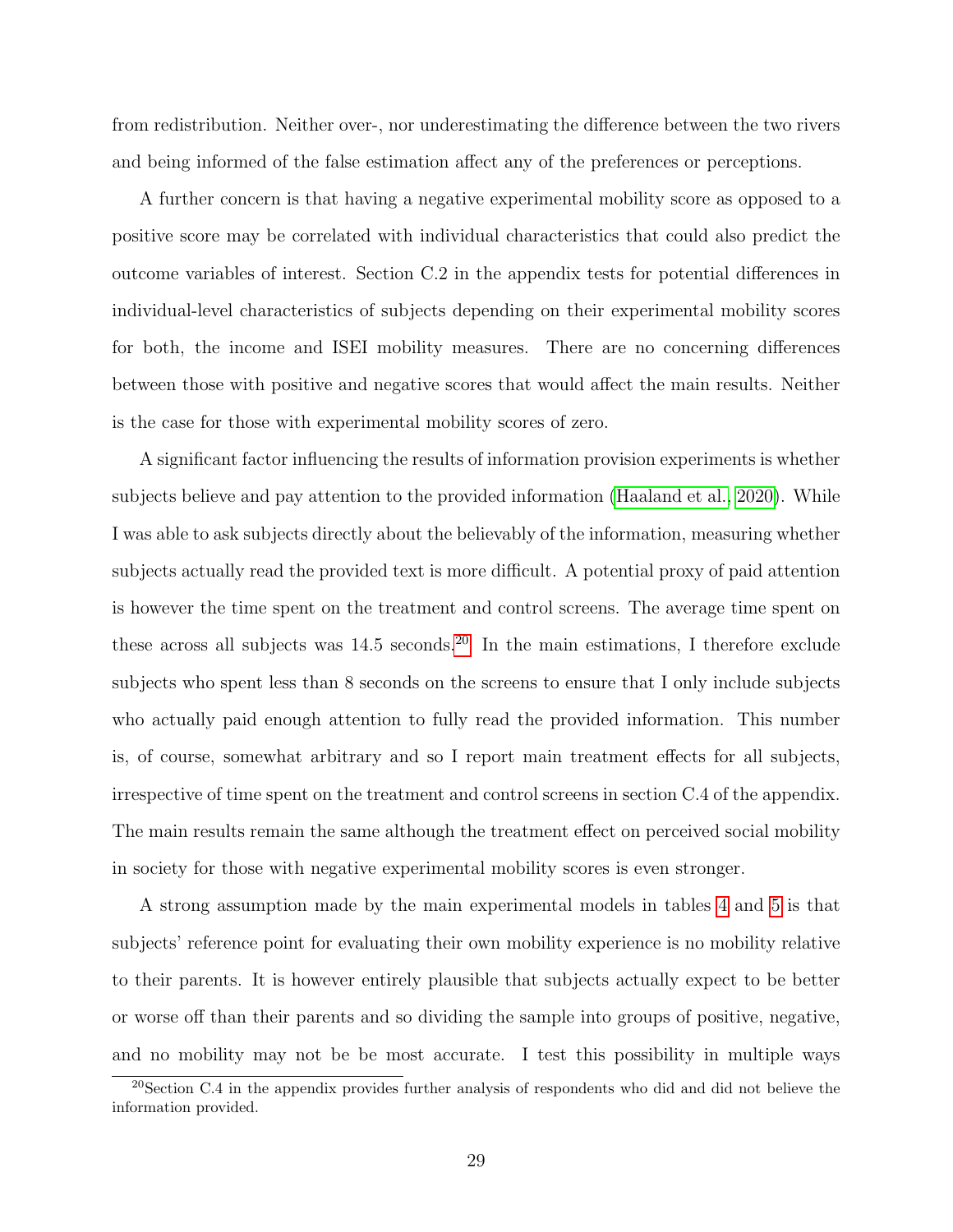by looking at the effects of only extreme experimental mobility shocks and by aggregating subjects assuming a positive reference point.<sup>[21](#page-30-1)</sup> I find no evidence that would suggest the main models reported in tables [4](#page-24-0) and [5](#page-27-0) are not suitable.

Finally, I test three alternative measures of the experimental mobility measure. First, I calculate mobility only with the parent who the subject believes themselves to have experienced the highest mobility with and then with the parent the subjects believes themselves to have experienced the least mobility with. Both are plausible alternatives for a comparison with the father.<sup>[22](#page-30-2)</sup> I do not find evidence that would suggest these models are better estimates than the main models reported in tables [4](#page-24-0) and [5.](#page-27-0) Second, I test treatment effects without calculating the experimental mobility measure but instead look at simple information effects while controlling for pre-treatment beliefs about the own mobility experience. The main results remain the same, however, the effects on preferences for redistribution are only weakly significant in these models. The effects on societal mobility beliefs are somewhat stronger than the main models which differentiate between the effects of positive and negative mobility.[23](#page-30-3) Third, I test whether a continuous mobility measure better predicts preferences and beliefs. This is not the case.<sup>[24](#page-30-4)</sup> In fact, when using the continuous measure none of the effects on preferences for redistribution remain.

## <span id="page-30-0"></span>5 Conclusion

How does the experience of social mobility affect distributive preferences? The results of this paper suggest that the experience of social mobility is asymmetrically related to distributive preferences and mediated by perceptions of overall mobility within society. While negative mobility experience increases support for redistribution by changing perceptions of social mobility in society, positive mobility experience neither changes perceptions nor preferences.

<span id="page-30-1"></span> $^{21}\mathrm{The}$  results of these tests can be found in tables [C9](#page-56-0) and [C10](#page-57-0) in section C.5.1 and tables [C21](#page-65-0) and [C22](#page-65-1) in section C.6 of the appendix.

<span id="page-30-2"></span><sup>22</sup>Section C.5.2 in the appendix.

<span id="page-30-3"></span><sup>23</sup>Section C.5.3 in the appendix.

<span id="page-30-4"></span><sup>24</sup>Section C.5.4 in the appendix.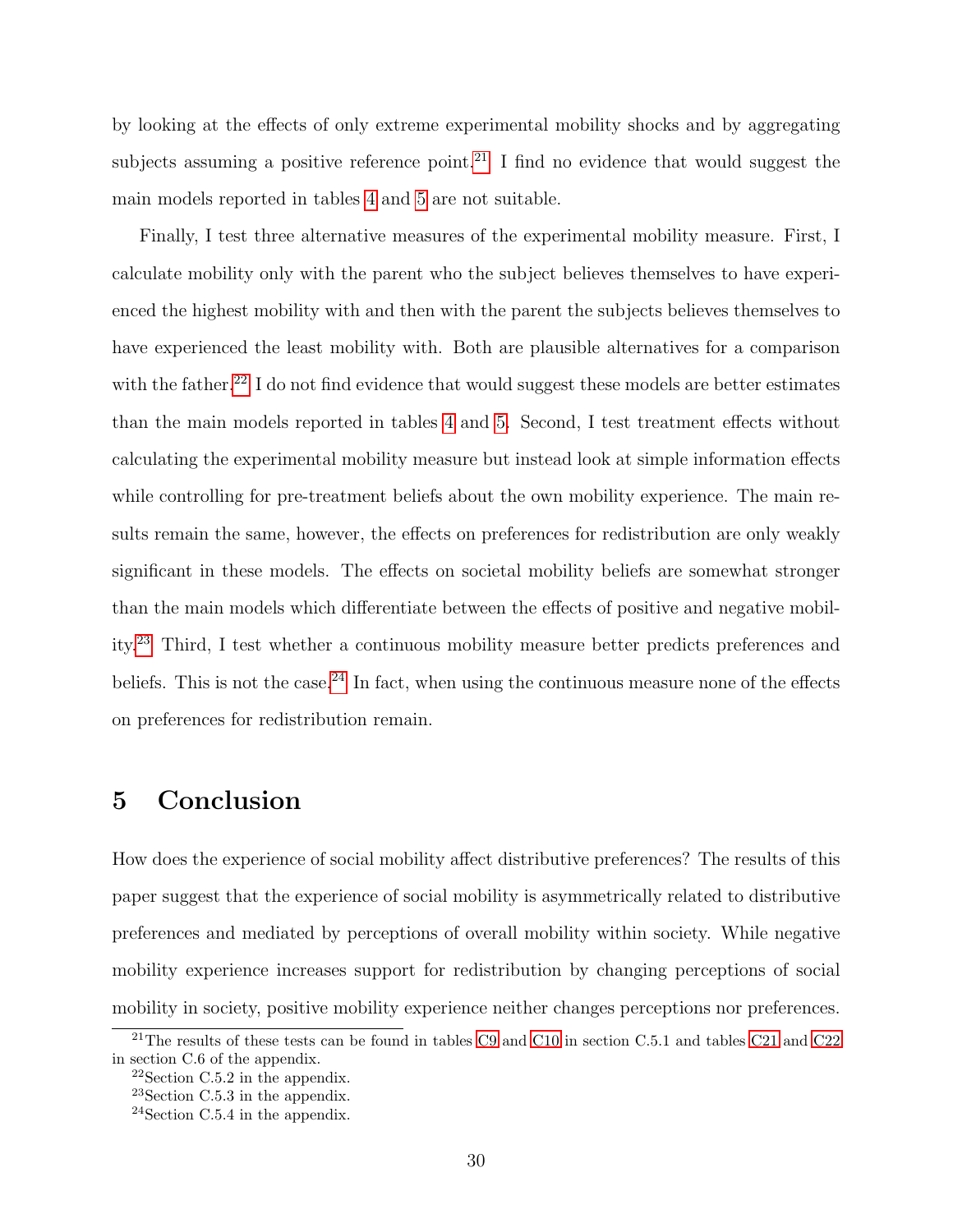Therefore, as absolute social mobility decreases, which has been the case over the past couple of decades (see tables [1](#page-13-0) and [2\)](#page-13-1), ceteris paribus, demand for redistribution also decreases. This somewhat counter-intuitive finding is entirely consistent with a common attribution bias, the self-serving bias. Those with negative mobility experiences 'blame the system' and extrapolate from their negative experience onto society at large, which increases their demand for redistribution. On the other hand, those with positive mobility experiences believe they 'beat the odds' and, do not extrapolate from their experience onto perceptions of societal mobility, leading to no less support for redistribution.

In this paper, I have first estimated the correlation between personal mobility experience and distributive preferences with observational data from 26 countries collected across four waves spanning three decades. I have calculated three different measures of mobility experience for each individual respondent and found that experiencing negative mobility, if one is aware of the direction of the own mobility experience, significantly increases support for redistribution and decreases perceptions of societal mobility. This is not the case for those who experienced upward mobility. In the survey experiment, I find a similar patter. Experiencing a negative mobility shock during the experiment significantly increases support for governmental spending on the poor and higher taxes on the rich. The mechanism driving this effect appears to be a change in perceptions of societal mobility. Experiencing the negative experimental mobility shock significantly decreases perceptions of overall social mobility in society while experiencing a positive mobility shock does not.

Given the nature of the research question, this study has, of course, some limitations. An information provision experiment can only provide a weak, short term shock to personal mobility experience and not all subjects believed the information provided. Given this, it is however even more surprising that the experiment resulted in any significant changes in preferences and beliefs. Future research in this area may be able to do more to simulate the experience of intergenerational social mobility, for example, in the laboratory.

An aspect that may also be addressed in future research is that of potential differential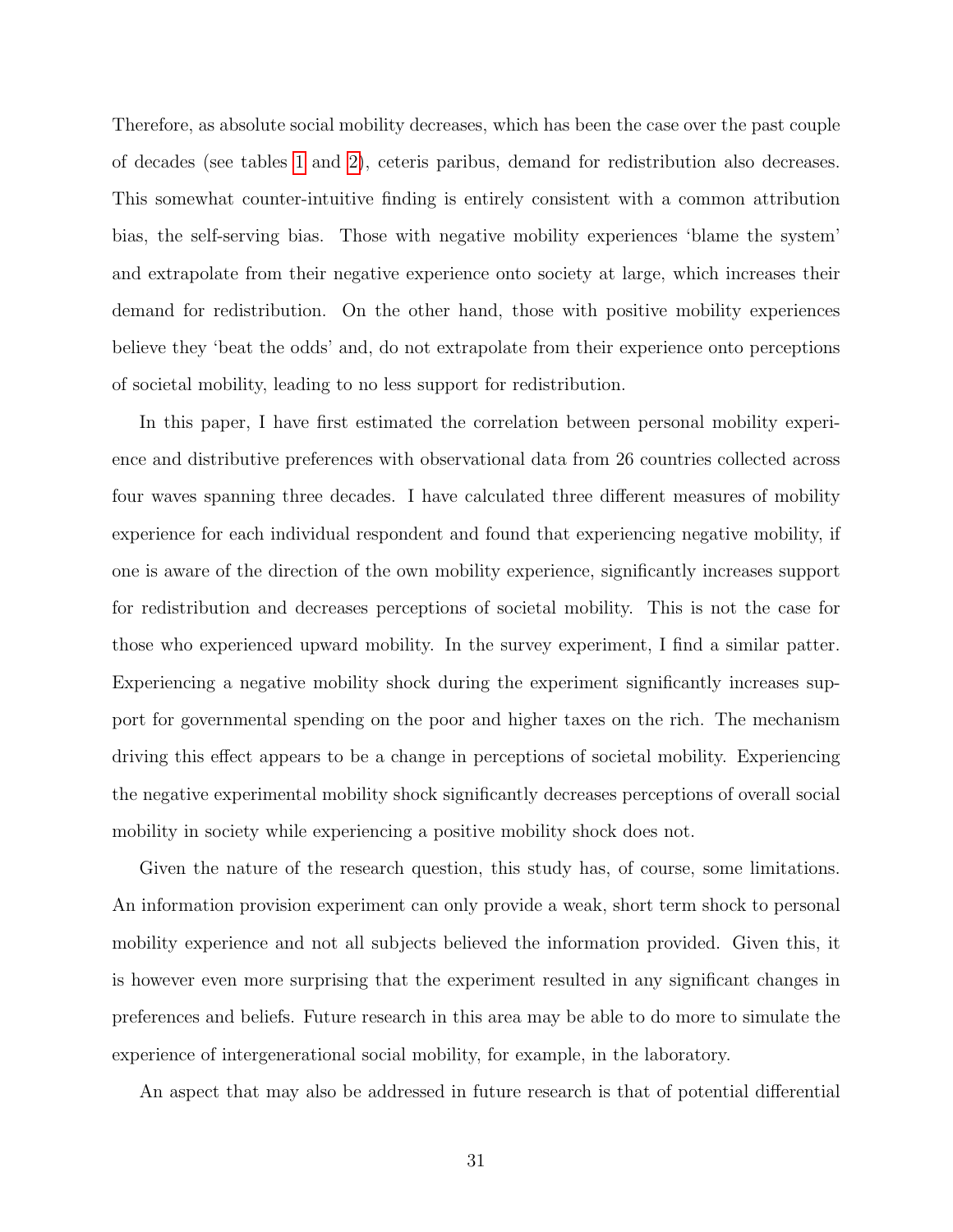effects for men and for women. While I have followed previous research by using a question on personal mobility experience with the father as one of my main explanatory variables [\(Corneo](#page-34-3) and Grüner, 2002), this may not be the best measure for everyone. Specifically, women might compare their own income or status to that of their mothers, rather than their fathers. This possibility is supported by the fact that women are more likely to misperceive their own mobility experience in the ISSP dataset.[25](#page-32-0). Given that this measure of misperception uses mobility with the father, it may be the case that women do not actually misperceive their mobility but simply do not compare themselves too their fathers, but their mothers. Unfortunately, many participants in the survey experiment stated that their mothers did not work when they were growing up and so such a comparison is difficult due to a lack of available data, at least with this sample.

Finally, there is an important qualification to the results of this paper. While objective mobility experience matters, it primarily does so when respondents are aware of the direction of their own experience. This may be unsurprising (e.g. see [Gugushvili](#page-35-18) [\(2016\)](#page-35-18) who finds that perceptions matter more than experience) but potentially also makes it more difficult to use the results of this study to make predictions about distributive preferences across time when only objective mobility measures are available. About half of the respondents in the ISSP and in the experimental data are however, in fact, aware of their own mobility experience. Additionally, given that the relationship between objective experience and preferences is weak for those that are unaware of their experience, the predictions should still hold in the aggregate.

Despite these qualifications, the implications of the findings reported in this paper are significant. As the descriptive data reveals, social mobility has decreased in the majority of countries included in the ISSP dataset over the last decades. Ample research has also shown that income inequalities have increased over the same time period [\(Dabla-Norris et al., 2015\)](#page-34-10).

This paper provides a potential explanation for why these trends have not resulted in an

<span id="page-32-0"></span><sup>25</sup>See table [B1](#page-43-0) in section B.2 in the appendix.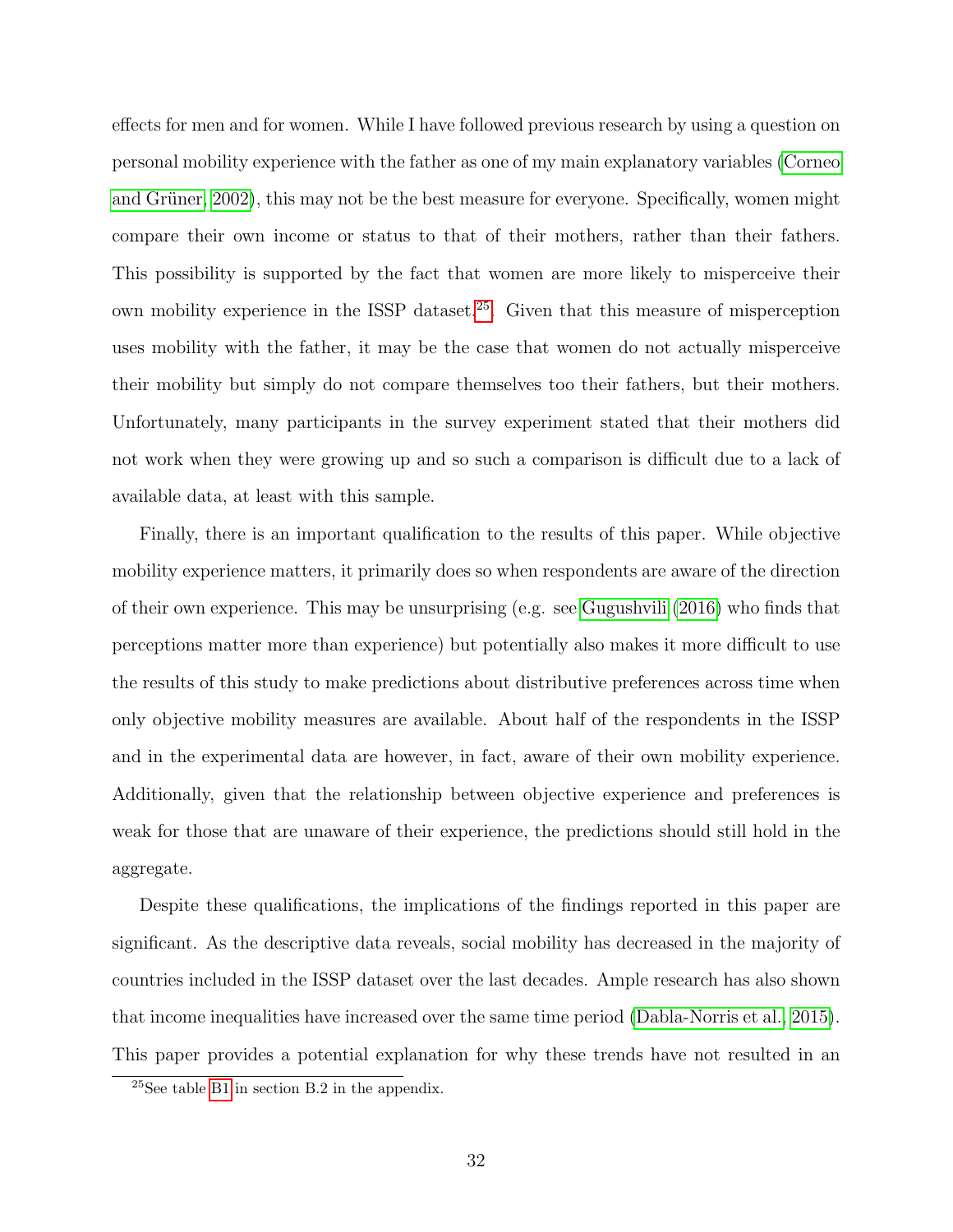increased demand for governmental redistribution. That is, because mobility experience is not linearly related to distributive preferences but asymmetrically. A decrease in absolute mobility therefore leads, ceteris paribus, to less demand for redistribution. This finding also provides a potential demand-side explanation for the Great Gatsby Curve – countries with lower levels of social mobility may see higher levels of inequality because the lacking experience of mobility decreases demand for redistribution.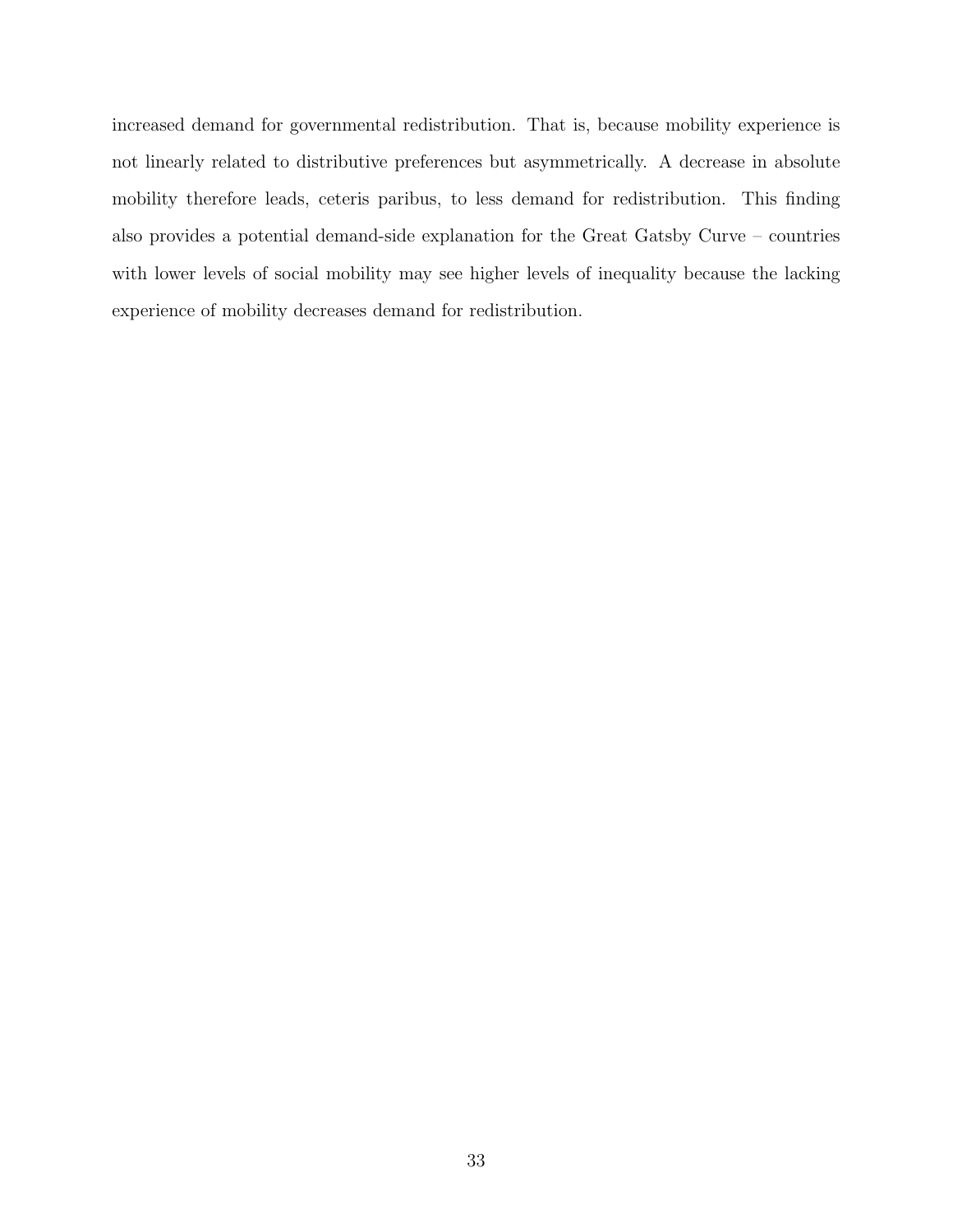### References

- <span id="page-34-1"></span>Alesina, A. and Angeletos, G.-M. (2005). Fairness and redistribution. American Economic Review, 95(4):960–980.
- <span id="page-34-8"></span>Alesina, A. and Giuliano, P. (2011). Preferences for redistribution. In Handbook of Social Economics, volume 1, pages 93–131. Elsevier.
- <span id="page-34-0"></span>Alesina, A., Glaeser, E., and Glaeser, E. L. (2004). Fighting poverty in the US and Europe: A world of difference. Oxford University Press.
- <span id="page-34-5"></span>Alesina, A., Stantcheva, S., and Teso, E. (2018). Intergenerational mobility and preferences for redistribution. American Economic Review, 108(2):521–54.
- <span id="page-34-16"></span>Anderson, M. L. (2008). Multiple inference and gender differences in the effects of early intervention: A reevaluation of the abecedarian, perry preschool, and early training projects. Journal of the American statistical Association, 103(484):1481–1495.
- <span id="page-34-15"></span>Andrews, D. and Leigh, A. (2009). More inequality, less social mobility. *Applied Economics* Letters, 16(15):1489–1492.
- <span id="page-34-12"></span>Benabou, R. and Ok, E. A. (2001). Social mobility and the demand for redistribution: the poum hypothesis. The Quarterly Journal of Economics, 116(2):447–487.
- <span id="page-34-4"></span>Bjørnskov, C., Dreher, A., Fischer, J. A., Schnellenbach, J., and Gehring, K. (2013). Inequality and happiness: When perceived social mobility and economic reality do not match. Journal of Economic Behavior & Organization, 91:75–92.
- Bourdieu, P. (1986). The forms of capital. In *The Sociology of Economic Life*. Routledge.
- <span id="page-34-7"></span>Campbell, W. K. and Sedikides, C. (1999). Self-threat magnifies the self-serving bias: A meta-analytic integration. Review of general Psychology, 3(1):23–43.
- <span id="page-34-2"></span>Cappelen, A. W., Konow, J., Sørensen, E. Ø., and Tungodden, B. (2013). Just luck: An experimental study of risk-taking and fairness. American Economic Review, 103(4):1398– 1413.
- <span id="page-34-14"></span>Chetty, R., Grusky, D., Hell, M., Hendren, N., Manduca, R., and Narang, J. (2017). The fading american dream: Trends in absolute income mobility since 1940. Science, 356(6336):398–406.
- <span id="page-34-11"></span>Chetty, R., Hendren, N., Kline, P., and Saez, E. (2014a). Where is the land of opportunity? the geography of intergenerational mobility in the united states. The Quarterly Journal of Economics, 129(4):1553–1623.
- <span id="page-34-13"></span>Chetty, R., Hendren, N., Kline, P., Saez, E., and Turner, N. (2014b). Is the united states still a land of opportunity? recent trends in intergenerational mobility. American Economic *Review*,  $104(5):141-47$ .
- <span id="page-34-6"></span>Clark, A., D'Angelo, E., et al. (2010). Upward social mobility, well-being and political preferences: Evidence from the BHPS. Università politecnica delle Marche, Dipartimento di economia.
- <span id="page-34-3"></span>Corneo, G. and Grüner, H. P. (2002). Individual preferences for political redistribution. Journal of Public Economics, 83(1):83–107.
- <span id="page-34-9"></span>Cruces, G., Perez-Truglia, R., and Tetaz, M. (2013). Biased perceptions of income distribution and preferences for redistribution: Evidence from a survey experiment. *Journal of* Public Economics, 98:100–112.
- <span id="page-34-10"></span>Dabla-Norris, M. E., Kochhar, M. K., Suphaphiphat, M. N., Ricka, M. F., and Tsounta, M. E. (2015). Causes and consequences of income inequality: A global perspective. Inter-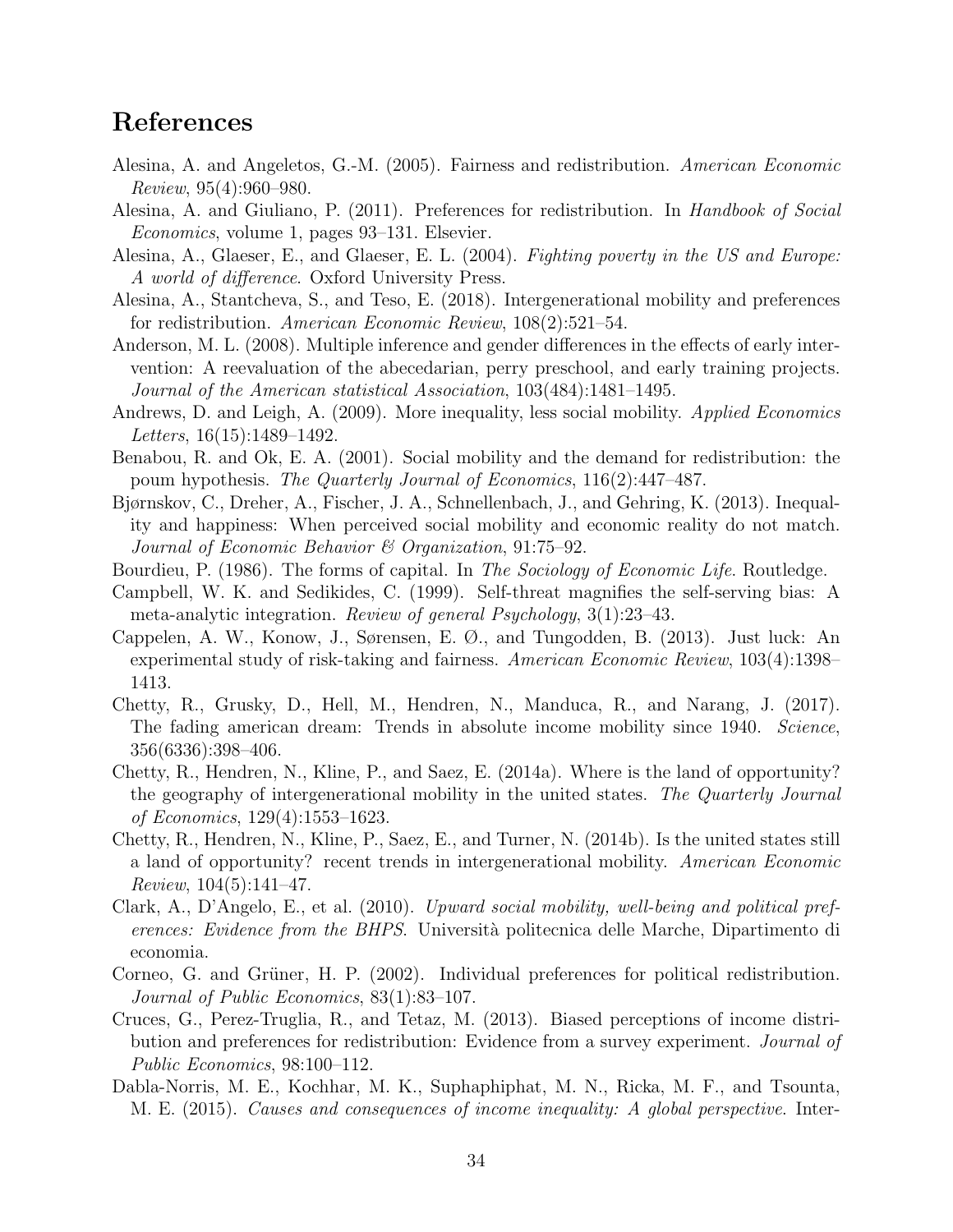national Monetary Fund.

- <span id="page-35-0"></span>Davidai, S. and Gilovich, T. (2015). Building a more mobile america—one income quintile at a time. Perspectives on Psychological Science, 10(1):60–71.
- <span id="page-35-8"></span>Durante, R., Putterman, L., and Van der Weele, J. (2014). Preferences for redistribution and perception of fairness: An experimental study. Journal of the European Economic Association, 12(4):1059–1086.
- <span id="page-35-9"></span>Esarey, J., Salmon, T., and Barrilleaux, C. (2012). Social insurance and income redistribution in a laboratory experiment. Political Research Quarterly, 65(3):685–698.
- <span id="page-35-10"></span>Fehr, D., Muller, D., Preuss, M., et al. (2020). Social mobility perceptions and inequality acceptance. Technical report.
- <span id="page-35-11"></span>Fuchs-Schündeln, N. and Schündeln, M. (2015). On the endogeneity of political preferences: Evidence from individual experience with democracy. Science, 347(6226):1145–1148.
- <span id="page-35-15"></span>Ganzeboom, H. B. (2010). A new international socio-economic index (isei) of occupational status for the international standard classification of occupation 2008 (isco-08) constructed with data from the issp 2002-2007. In annual conference of international social survey programme, Lisbon, volume 1.
- <span id="page-35-13"></span>Ganzeboom, H. B., De Graaf, P. M., and Treiman, D. J. (1992). A standard international socio-economic index of occupational status. Social science research,  $21(1)$ :1–56.
- <span id="page-35-14"></span>Ganzeboom, H. B. and Treiman, D. J. (1996). Internationally comparable measures of occupational status for the 1988 international standard classification of occupations. Social Science Research, 25(3):201–239.
- <span id="page-35-2"></span>Gilovich, T., Griffin, D., and Kahneman, D. (2002). *Heuristics and Biases: The Psychology* of Intuitive Judgment. Cambridge university press.
- <span id="page-35-18"></span>Gugushvili, A. (2016). Intergenerational objective and subjective mobility and attitudes towards income differences: evidence from transition societies. Journal of International and Comparative Social Policy, 32(3):199–219.
- <span id="page-35-1"></span>Guillaud, E. (2013). Preferences for redistribution: an empirical analysis over 33 countries. The Journal of Economic Inequality, 11(1):57–78.
- <span id="page-35-17"></span>Haaland, I., Roth, C., and Wohlfart, J. (2020). Designing information provision experiments.
- <span id="page-35-3"></span>Hestermann, N. and Le Yaouanq, Y. (2021). Experimentation with self-serving attribution biases. American Economic Journal: Microeconomics, 13(3):198–237.
- <span id="page-35-5"></span>Hoy, C. and Mager, F. (2021). Why are relatively poor people not more supportive of redistribution? evidence from a randomized survey experiment across ten countries. American Economic Journal: Economic Policy, 13(4):299–328.
- <span id="page-35-12"></span>ILO (1990). International standard classification of occupations: ISCO-88. International Labour Organization.
- <span id="page-35-4"></span>ISSP (2014). International social survey programme: Social inequality i-iv-issp 1987-1992- 1999-2009. GESIS Data Archive, Cologne. ZA5890 Data file Version, 1(0).
- <span id="page-35-16"></span>Janssen, O. (2000). Job demands, perceptions of effort-reward fairness and innovative work behaviour. Journal of Occupational and Organizational Psychology, 73(3):287–302.
- <span id="page-35-7"></span>Jerrim, J. and Macmillan, L. (2015). Income inequality, intergenerational mobility, and the great gatsby curve: Is education the key? Social Forces, 94(2):505–533.
- <span id="page-35-6"></span>Karadja, M., Mollerstrom, J., and Seim, D. (2017). Richer (and holier) than thou? the effect of relative income improvements on demand for redistribution. Review of Economics and Statistics, 99(2):201–212.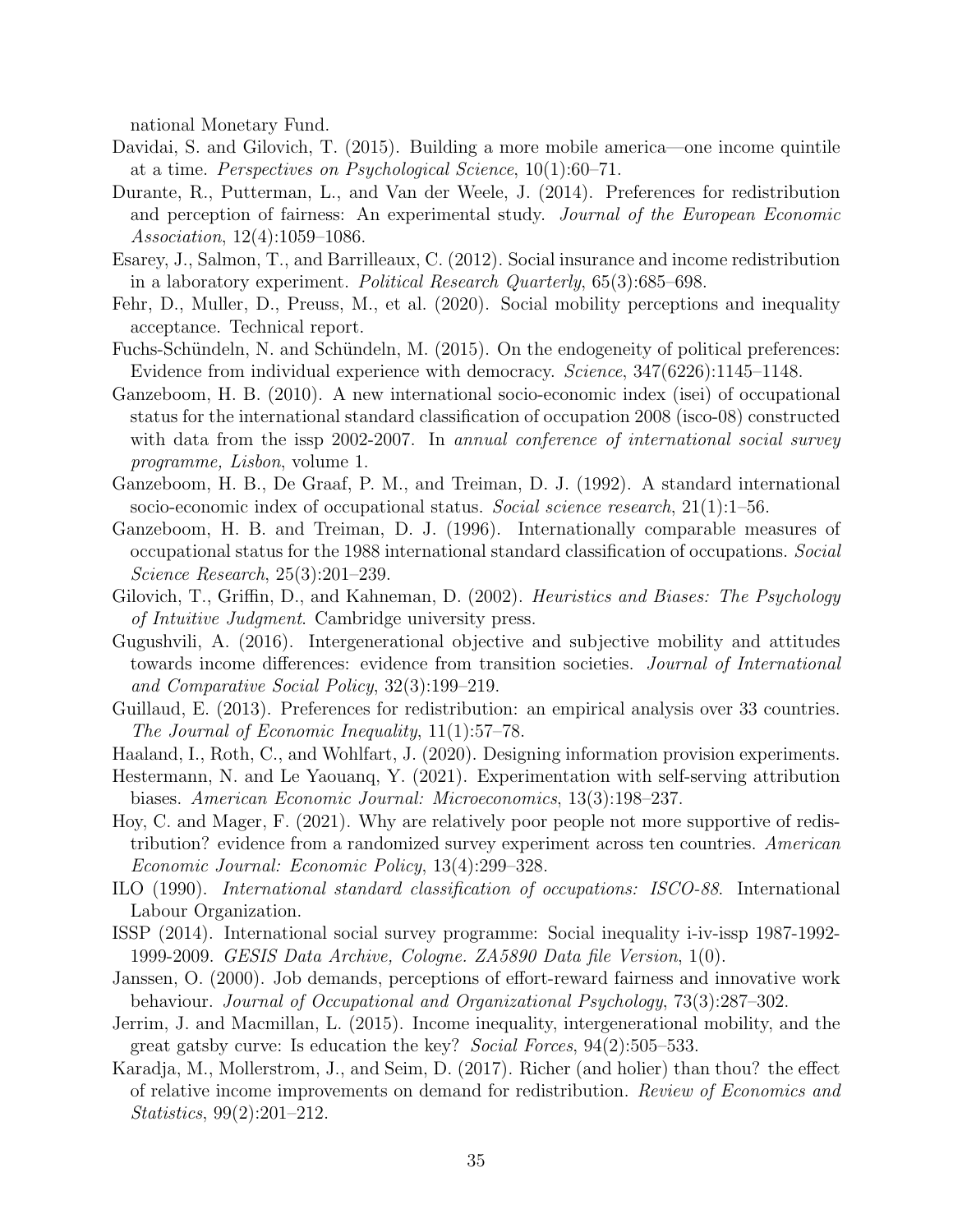- Kenworthy, L. and McCall, L. (2008). Inequality, public opinion and redistribution. Socio-Economic Review, 6(1):35–68.
- Klor, E. F. and Shayo, M. (2010). Social identity and preferences over redistribution. Journal of Public Economics, 94(3-4):269–278.
- Kopczuk, W., Saez, E., and Song, J. (2010). Earnings inequality and mobility in the united states: Evidence from social security data since 1937. The Quarterly Journal of Economics, 125(1):91–128.
- Kuziemko, I., Norton, M. I., Saez, E., and Stantcheva, S. (2015). How elastic are preferences for redistribution? evidence from randomized survey experiments. American Economic Review, 105(4):1478–1508.
- LIS (2019). Luxembourg income study (lis) database, http://www.lisdatacenter.org (multiple countries; 1987-2009). Luxembourg: LIS, 1(0).
- Luttmer, E. F. and Singhal, M. (2011). Culture, context, and the taste for redistribution. American Economic Journal: Economic Policy, 3(1):157–79.
- Malmendier, U. and Nagel, S. (2011). Depression babies: do macroeconomic experiences affect risk taking? The quarterly journal of economics, 126(1):373–416.
- Malmendier, U. and Nagel, S. (2016). Learning from inflation experiences. The Quarterly Journal of Economics, 131(1):53–87.
- Meltzer, A. H. and Richard, S. F. (1981). A rational theory of the size of government. Journal of political Economy, 89(5):914–927.
- Mitnik, P. (2017). Estimators of the intergenerational elasticity of expected income: A tutorial.
- Piketty, T. (1995). Social mobility and redistributive politics. The Quarterly Journal of Economics, 110(3):551–584.
- Roth, C. and Wohlfart, J. (2018). Experienced inequality and preferences for redistribution. Journal of Public Economics, 167:251–262.
- Sakamoto, A., Rarick, J., Woo, H., and Wang, S. X. (2014). What underlies the great gatsby curve? psychological micro-foundations of the "vicious circle" of poverty. Mind  $\mathcal C$  Society, 13(2):195–211.
- Shariff, A. F., Wiwad, D., and Aknin, L. B. (2016). Income mobility breeds tolerance for income inequality: Cross-national and experimental evidence. Perspectives on Psychological Science, 11(3):373–380.
- Weber, N. (2021). Pre-registration: Experience of social mobility and support for redistribution: Beating the odds or blaming the system? [https://doi.org/10.1257/rct.7580-1.](https://doi.org/10.1257/rct.7580-1.0) [0](https://doi.org/10.1257/rct.7580-1.0).
- Yaish, M. and Andersen, R. (2012). Social mobility in 20 modern societies: The role of economic and political context. Social Science Research, 41(3):527–538.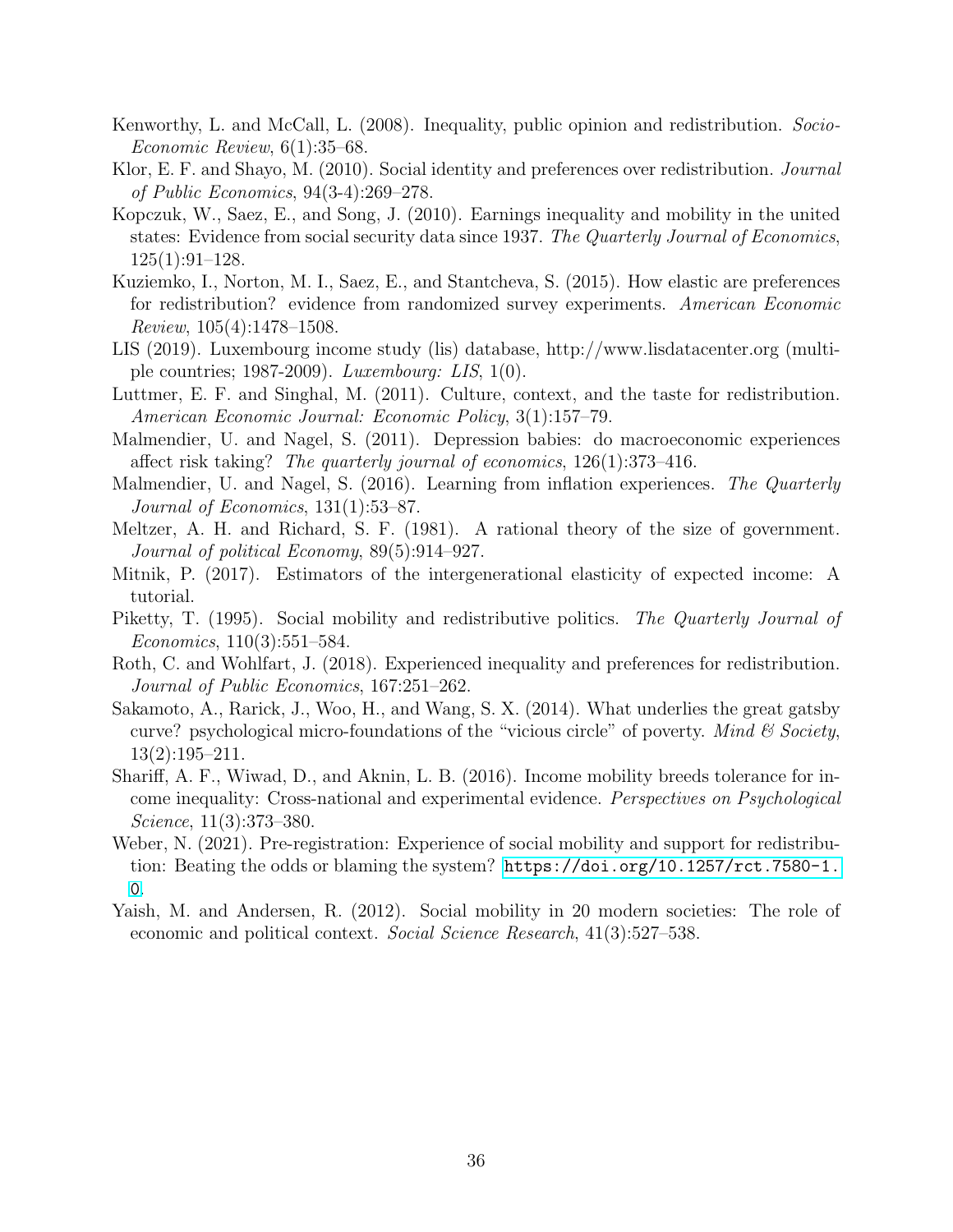# Appendix

# Part A: Data and Methodology

# A.1 Perception of Social Mobility Indicator

To capture the perception of social mobility of respondents as accurately as possible, I generated an indicator based on individuals' answers to three separate questions focused on different aspects of mobility within society using principle component analysis (PCA). Indicator V8 in the cumulative dataset of the ISSP Social Inequality Module asks respondents "How important is coming from a wealthy family for getting ahead in life?". Respondents can respond with either "Essential", "Very important", "Fairly important", "Not very important" or "Not important at all".

<span id="page-37-0"></span>Table A1: Distribution of Components of the Perceived Social Mobility Index

|                                                                                                                                                      | Essential | Very<br>Important | Fairly<br>Important | Not very<br>important | Not important<br>at all | Total |
|------------------------------------------------------------------------------------------------------------------------------------------------------|-----------|-------------------|---------------------|-----------------------|-------------------------|-------|
| Indicator                                                                                                                                            |           |                   |                     |                       |                         |       |
| How important is<br>coming from a wealthy<br>family for getting<br>ahead in life?<br>How important is<br>having well-educated<br>parents for getting | 8.59%     | $20.50\%$         | $30.91\%$           | 27.29%                | 12.72%                  | 100%  |
| ahead in life?<br>How important is<br>knowing the right<br>people for getting                                                                        | 7.96%     | 27.78%            | 36.60%              | 20.28\%               | 7.37\%                  | 100%  |
| ahead in life?                                                                                                                                       | 16.52%    | 34.20%            | 33.62%              | 12.36%                | 3.29%                   | 100%  |

Indicator V9 asks respondents "How important is having well-educated parents for getting ahead in life?". Respondents can again respond with either "Essential", "Very important", "Fairly important", "Not very important" or "Not important at all". Finally, indicator V14 asks respondents "How important is knowing the right people for getting ahead in life?". Respondents can again respond with either "Essential", "Very important", "Fairly important", "Not very important" or "Not important at all". The distribution of responses to all three indicators is reported in table [A1.](#page-37-0) The correlation between indicator V8 and V9 is 0.46, between V8 and V14 0.36 and between V9 and V14 0.24. These three indicators each ask about a different aspect of social mobility – parental wealth, parental education and personal connections – which correspond to the three forms of capital as defined by [Bourdieu](#page-34-0) [\(1986\)](#page-34-0).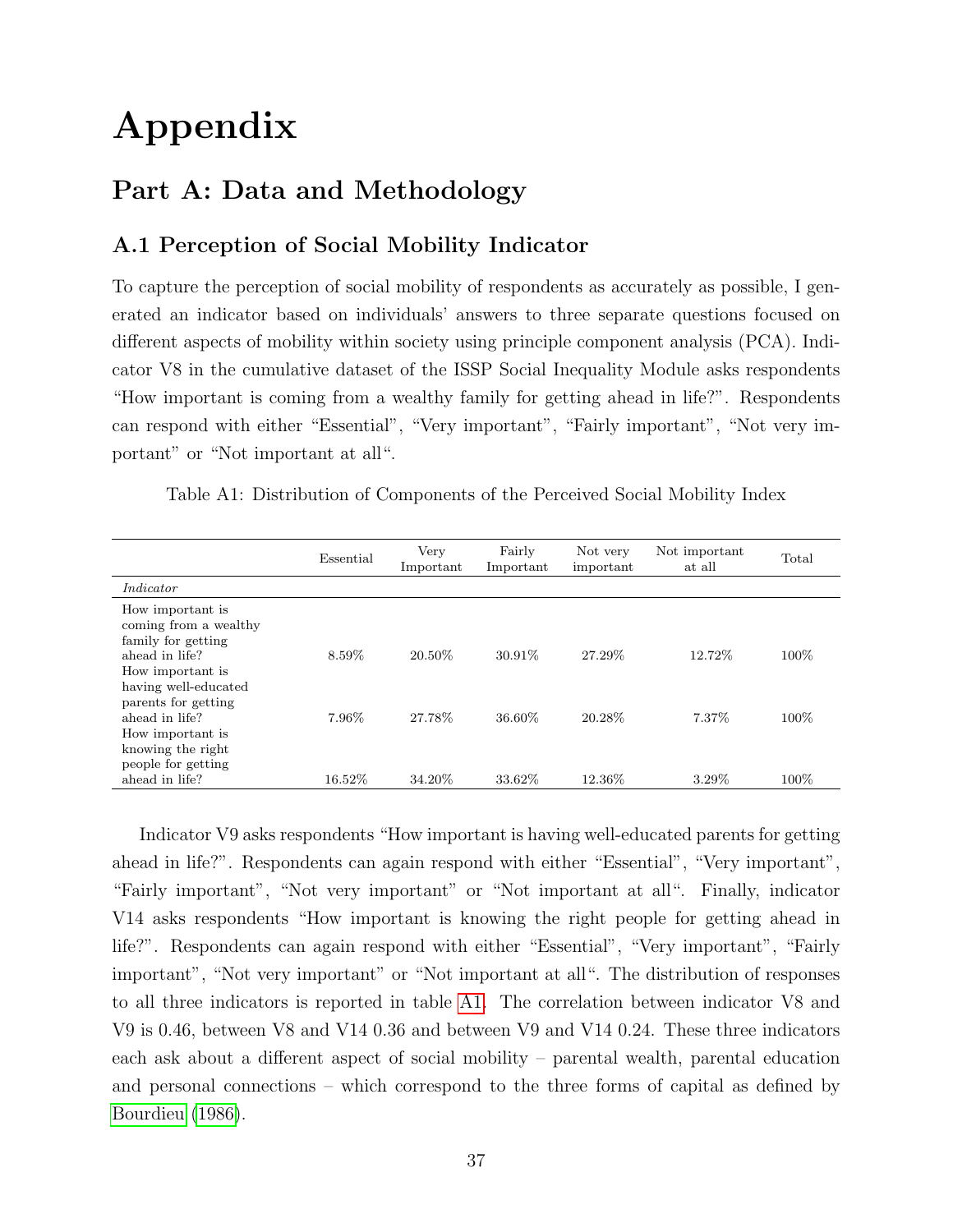To combine the three questions into one indicator, I have used principal component analysis (PCA) following [Esarey et al.](#page-35-0) [\(2012\)](#page-35-0) who also use PCA to generate an index of individual-level 'conservatism' based on survey data. This method allows me to isolate the underlying common component of perceived social mobility in individuals' responses to these three separate questions.

<span id="page-38-1"></span>



The first principal component has by far the largest Eigenvalue of all three potential components and is the only component that is correlated with all three indicators in the correct direction. The compositions of the different components can be found in table [A2.](#page-38-0)

<span id="page-38-0"></span>

|             | Component | Component | Component<br>3 |
|-------------|-----------|-----------|----------------|
| Variable    |           |           |                |
| ${\rm V8}$  | 0.6308    | $-0.1546$ | $-0.7604$      |
| V9          | 0.5822    | $-0.5537$ | 0.5954         |
| ${\rm V14}$ | 0.5130    | 0.8183    | 0.2592         |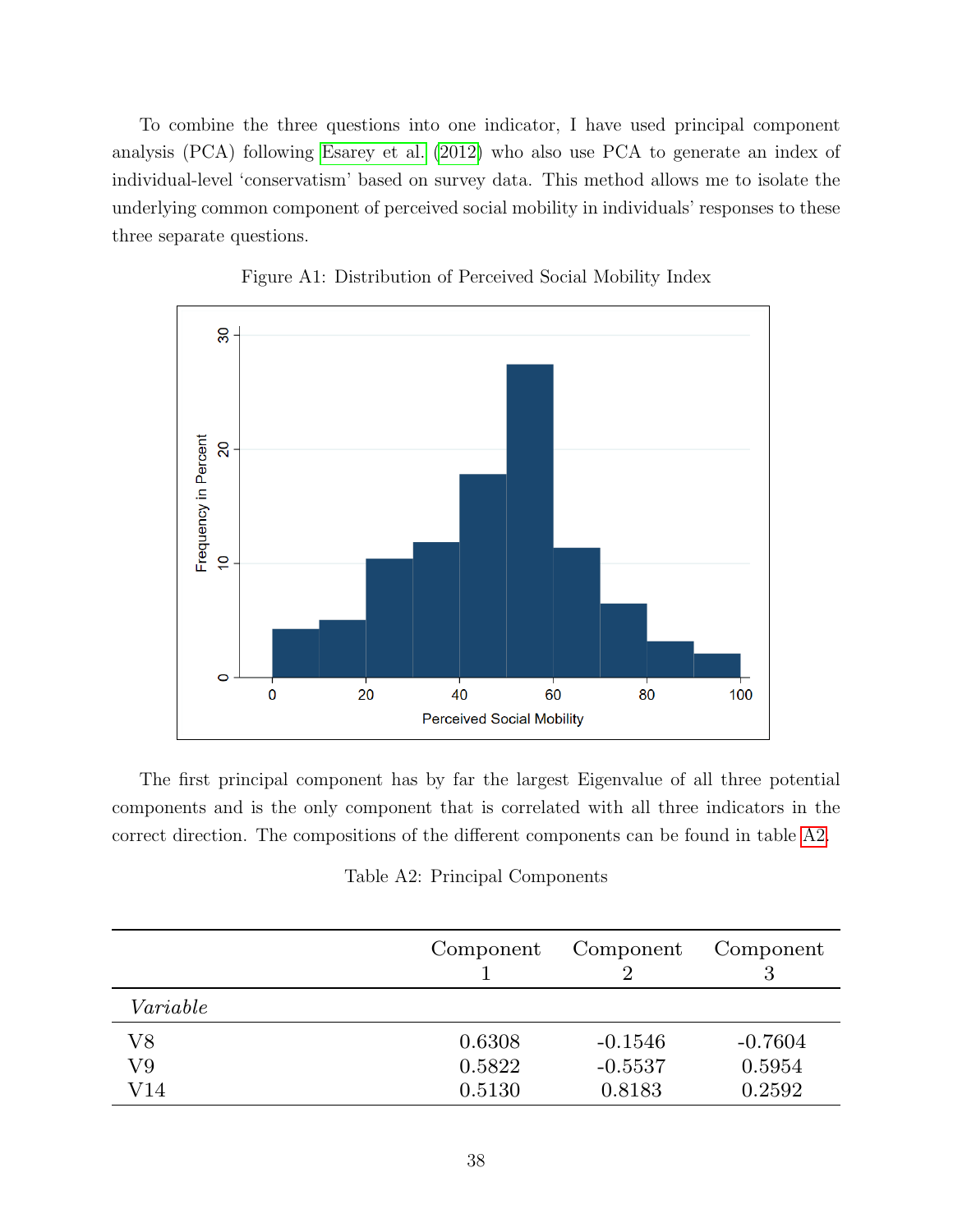To make the interpretation of the values more intuitive I normalised the index and multiplied each value by 100. The resulting index then ranges from 0 to 100 with a higher value indicating a higher level of perceived social mobility. Figure [A1](#page-38-1) shows the distribution of the generated index in percent. An overview of country-level mean values of the generated index by waves can be found in table [A3.](#page-39-0)

<span id="page-39-0"></span>

|                 | 1987  | 1992  | 1999 | 2009  | Average |
|-----------------|-------|-------|------|-------|---------|
| Country         |       |       |      |       |         |
| Australia       | 55.42 | 49.65 |      | 49.10 | 51.39   |
| Austria         | 41.26 | 44.12 |      | 42.91 | 42.76   |
| Bulgaria        |       | 42.93 |      | 36.73 | 39.83   |
| Canada          |       | 52.95 |      |       | 52.95   |
| Chile           |       |       |      | 43.73 | 43.73   |
| Cyprus          |       |       |      | 47.21 | 47.21   |
| Czech Republic  |       | 57.57 |      | 51.03 | 54.30   |
| France          |       |       |      | 54.34 | 54.34   |
| Germany (East)  |       | 48.08 |      | 40.61 | 44.35   |
| Germany (West)  | 45.47 | 49.08 |      | 41.43 | 45.33   |
| Hungary         | 49.81 | 49.77 |      | 42.15 | 47.24   |
| Israel          |       |       |      | 41.82 | 41.82   |
| Italy           | 40.84 | 41.81 |      | 42.50 | 41.71   |
| Japan           |       |       |      | 59.28 | 59.28   |
| Latvia          |       |       |      | 42.77 | 42.77   |
| New Zealand     |       | 52.16 |      | 57.00 | 54.58   |
| Norway          |       | 57.93 |      | 55.87 | 56.90   |
| Philippines     |       | 37.28 |      | 42.86 | 40.07   |
| Poland          |       | 38.86 |      | 35.58 | 37.22   |
| Portugal        |       |       |      | 46.39 | 46.39   |
| Russia          |       | 42.94 |      | 42.24 | 42.59   |
| Slovak Republic |       | 50.10 |      | 41.21 | 45.66   |
| Slovenia        |       | 51.27 |      | 42.81 | 47.04   |
| Spain           |       |       |      | 43.29 | 43.29   |
| Sweden          |       | 53.43 |      | 53.93 | 53.68   |
| Switzerland     | 49.08 |       |      | 51.07 | 50.08   |
| United Kingdom  | 51.15 | 52.63 |      | 53.36 | 52.38   |
| United States   | 48.34 | 48.83 |      | 44.31 | 47.16   |
| Average         | 47.67 | 51.19 |      | 47.91 | 49.11   |

Table A3: Perceived Social Mobility Index by year (mean)

# A.2 Matching Procedure for the socio-economic index of social mobility

The ISEI is available for 533 of the individual ISCO88 occupation types [\(Ganzeboom and](#page-35-1) [Treiman, 1996,](#page-35-1) Appendix A 221-37). Respondents in the ISSP dataset indicated a total of 566 different ISCO88 occupation types, leading to a total of 670 respondents for which no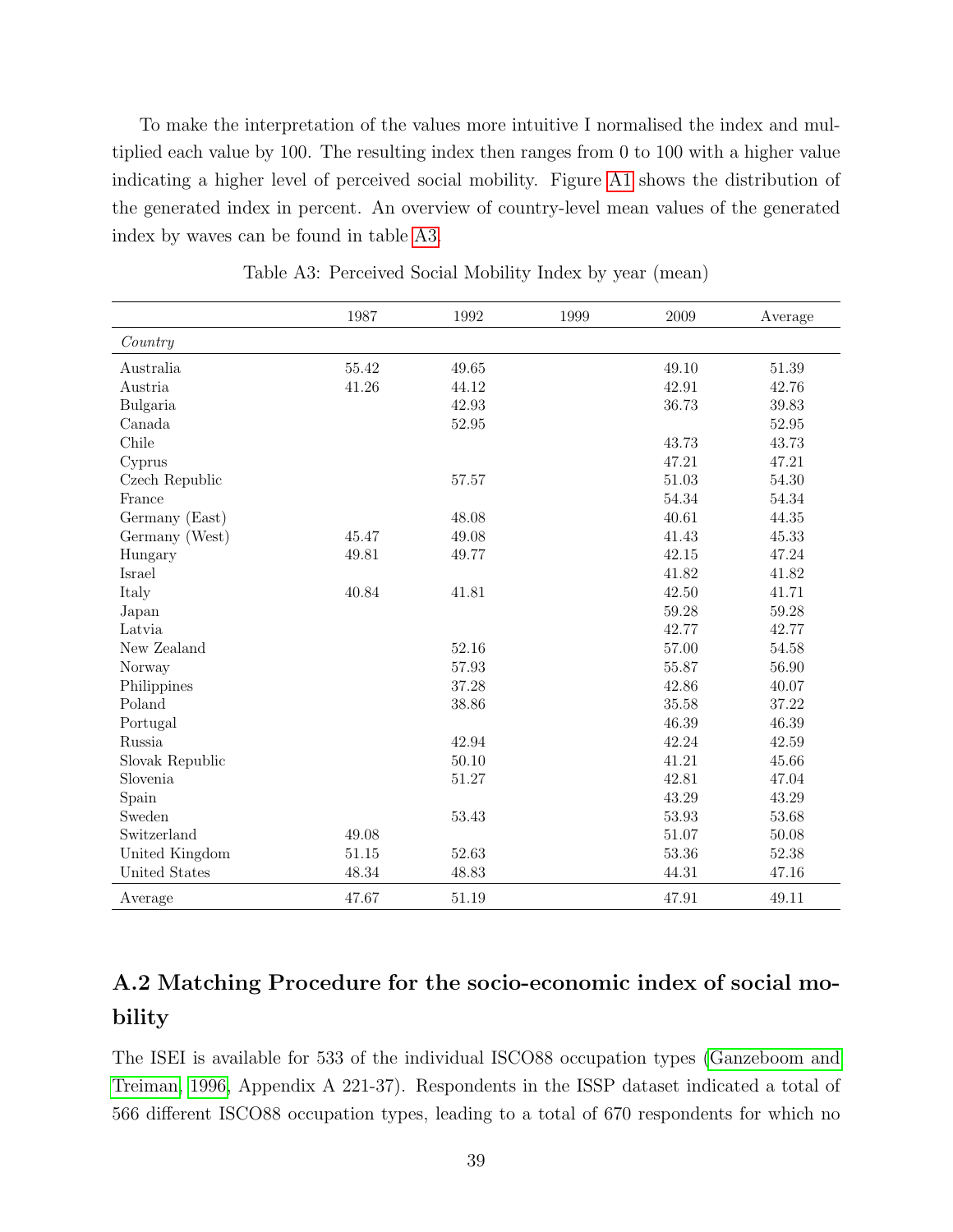status score is available based on the ISEI. On top of that 1,059 ISEI values are missing for fathers of respondents and 25 values are missing for respondents' mothers. Most of these respondents are armed forces personnel (347 of respondents, 802 of respondents' fathers and 15 of respondents' mothers) which the ISEI treats differently depending on the role of the individual within the armed forces [\(Ganzeboom and Treiman, 1996,](#page-35-1) 209). For example, an ordinary soldier has an ISEI score of 40 whilst a non-commissioned officer has a score of 56. Given that the ISSP does not provide any further information on the role of respondents within the military, no ISEI score can reasonably be included for these respondents without biasing the estimate given the large disparity of ISEI scores for different armed forces personnel. Another group of respondents which do not match directly onto the ISEI scores are middle school teachers, as these are divided into those on an academic track and those on a vocational track in their ISEI ranking. The ISEI score difference between the two groups is only four points and so I decided to match respondents and their parents with the occupation 'middle school teacher' to ISEI code 2322 which is the vocational track-subgroup. This covers all ten remaining missing values for respondents' mothers. The remaining 272 missing ISEI values for respondents and 234 missing values for respondents' fathers are all countryspecific classifications from Norway and New Zealand that cannot reasonably be assigned to existing ISEI codes without any further information. These respondents are therefore also excluded from the analysis.

<span id="page-40-0"></span>

|                 | 1987  | 1992  | 1999  | 2009   |
|-----------------|-------|-------|-------|--------|
| Country         |       |       |       |        |
| Austria         |       |       | at00p | at 10p |
| Canada          |       |       | ca98p |        |
| Czech Republic  |       |       | cz96p | cz10p  |
| Germany (West)  | de87p | de91p | de98p | de09p  |
| Israel          |       |       |       | il10p  |
| Slovak Republic |       |       |       | sk10p  |
| Spain           |       |       | es00p | es10p  |
| Switzerland     |       |       |       | ch10p  |
| United States   |       | us91p | us00p | us10p  |

Table A4: Luxembourg Income Waves used by Country and Year

# A.3 Luxembourg Income Study - Matching Procedure

To match the Luxembourg Income Data to ISSP respondents' occupations I retrieved average gross hourly wages for people between the ages of 25 and 55 by ISCO88 occupation type,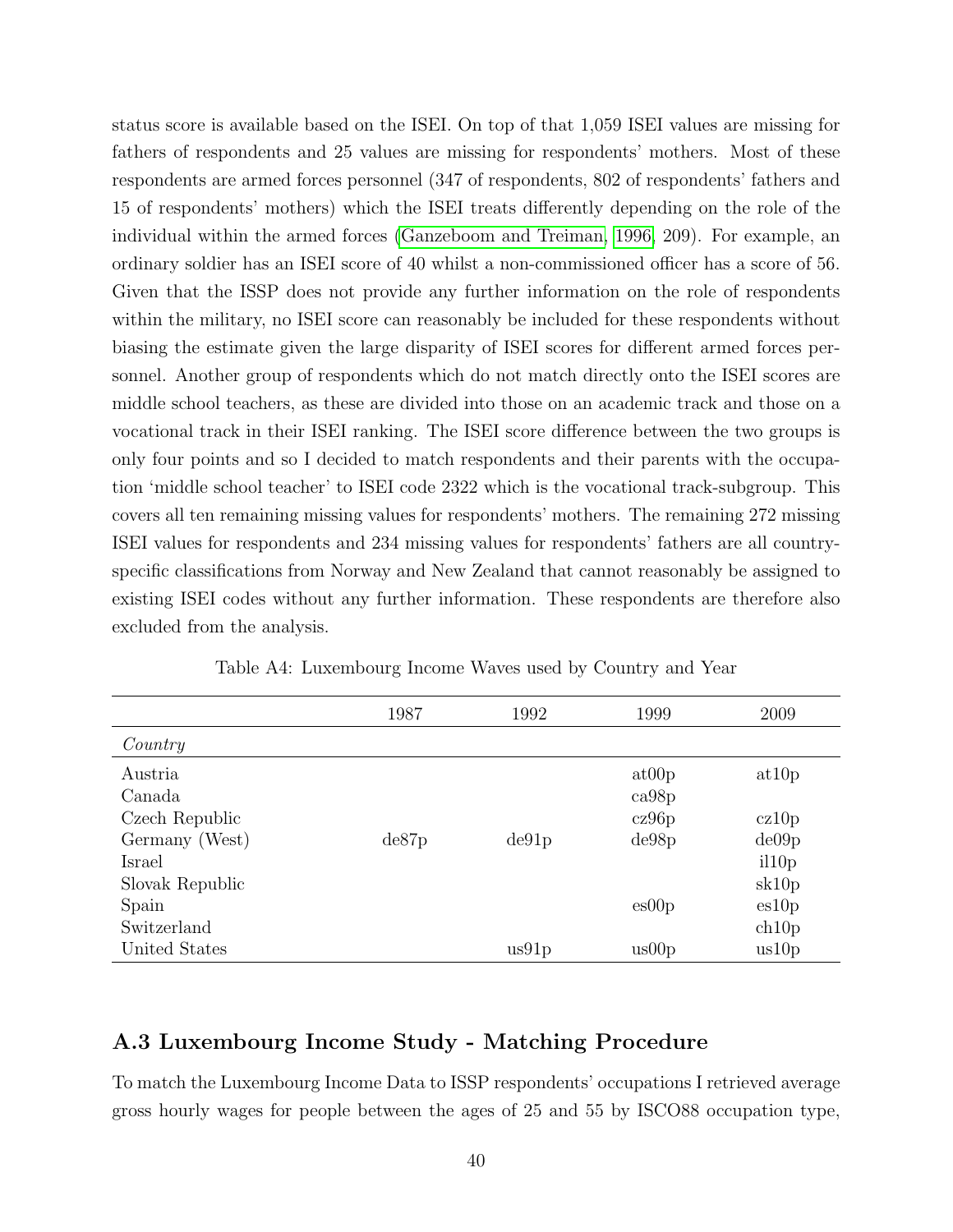country and year. Where average gross hourly wages were not available, I used average net hourly wages. Table [A4](#page-40-0) lists the individual LIS waves used by country and year.

# Part B: Additional Analysis of Descriptive Data

# B.1 Likelihood of experiencing upward social mobility

Figure [B1](#page-41-0) reports the likelihood of having experienced positive social mobility by basic demographic characteristics, using the three available measures of social mobility experience: self-assessed, socio-economic and income mobility.



<span id="page-41-0"></span>Figure B1: Likelihood of a positive social mobility experience by demographic characteristics

As Figure [B1](#page-41-0) illustrates, there are some differences between the three alternative indicators. The three demographic factors which have a uniform and significant relationship with respondents' likelihood of having experienced positive mobility are parental ISEI scores, which are negatively associated with a positive mobility experience, as well as education and self-placement on the income distribution, which are both positively associated with experiencing upward mobility. The direction of the correlation between social mobility experience and these three factors is not surprising.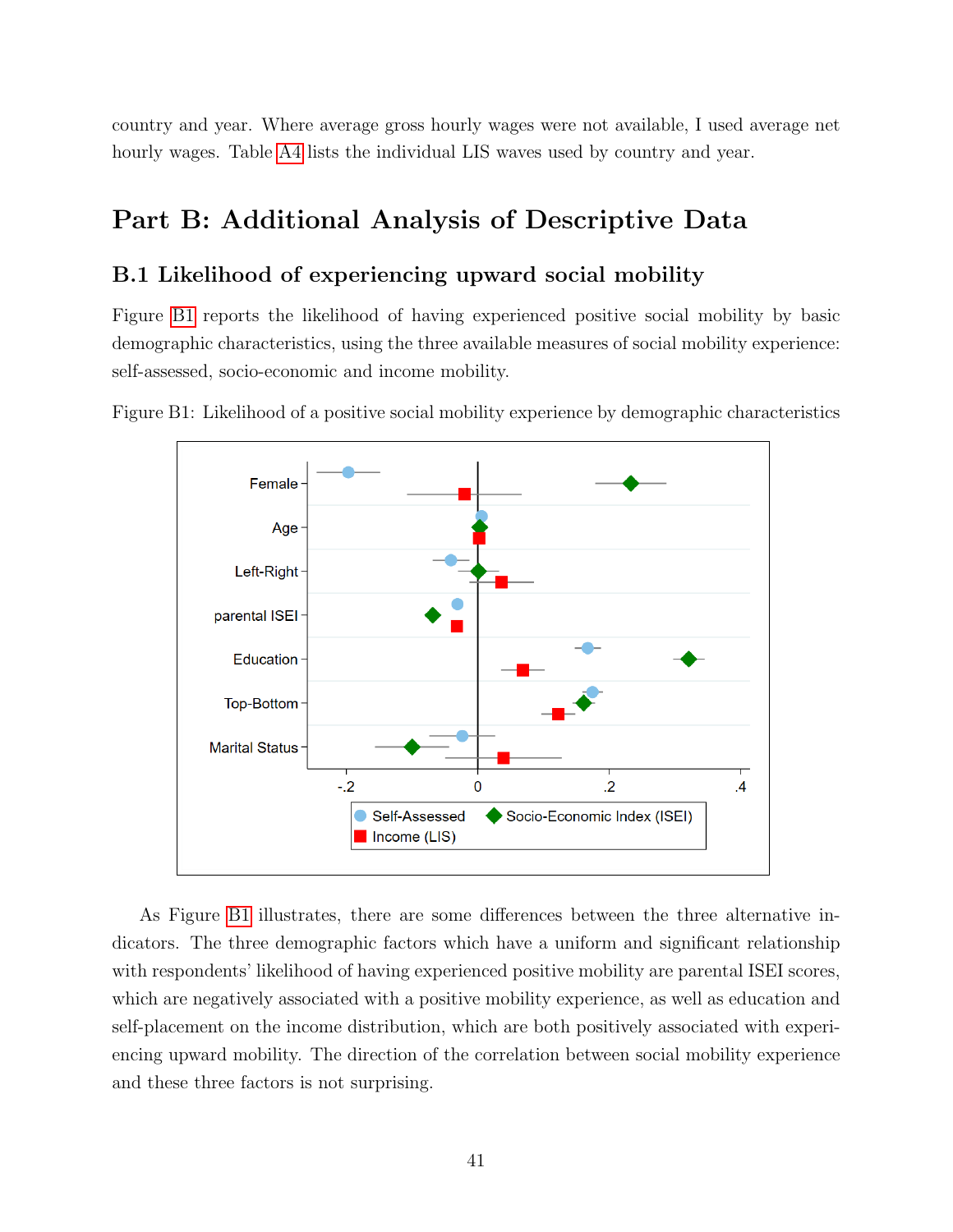Interestingly, women are significantly more likely to have experienced upward mobility when using the socio-economic scale but assess themselves to have experienced more negative or stagnating mobility than men. Age and marital status mostly do not appear to matter significantly to the likelihood of having experienced upward mobility.

Political orientation does not significantly differ between those who experienced positive and those who experienced negative or stagnating mobility when looking at the two objective measures. There is a slight but significant negative relationship between the self-assessed measure and political orientation which suggests that those who believe themselves to have experienced negative or stagnating mobility are slightly more left-wing. However, this effect is minimal and only exists for one of the three indicators. This is encouraging for the interpretation of the effect of the left-right indicator on perceptions of social mobility. The other factors which differ between the two groups are controlled for in the main estimation.

### B.2 Balance Test of Misinformation

Table [B2](#page-45-0) reports mean values of individual-level characteristics for respondents who are misinformed and correctly informed about the direction of their own mobility experience in the ISSP Cumulative, as well as t-statistics for differences in means. Unsurprisingly, there are a lot of significant differences between the two groups. Given that this dataset is not used to make any causal claims, this is however not a significant issue. The same balance test for the experimental data reported in part C.2 illustrates that almost none of these differences can be found in the experimental data. Additionally, there are no significant differences in perceived social mobility between those who are misinformed and correctly informed about the direction of their own mobility experience in the ISSP Cumulative.

Table [B2](#page-45-0) shows that those who are misinformed are both, more likely to overestimate their own mobility experience with the father and to have a lower ISEI mobility score themselves. While there are some significant differences on the main preference variables of interest, these do not point into a consistent direction - those who misperceive their own mobility are more supportive of redistribution in general but less likely to support more spending on the poor. The demographics show that misperception is not driven by parental ISEI scores but by own ISEI scores - those who are more likely to misperceive have a somewhat lower ISEI score than those who perceive the direction of their mobility experience correctly. Interestingly, there are no party differences but those who misperceive are somewhat less educated and more likely to be women.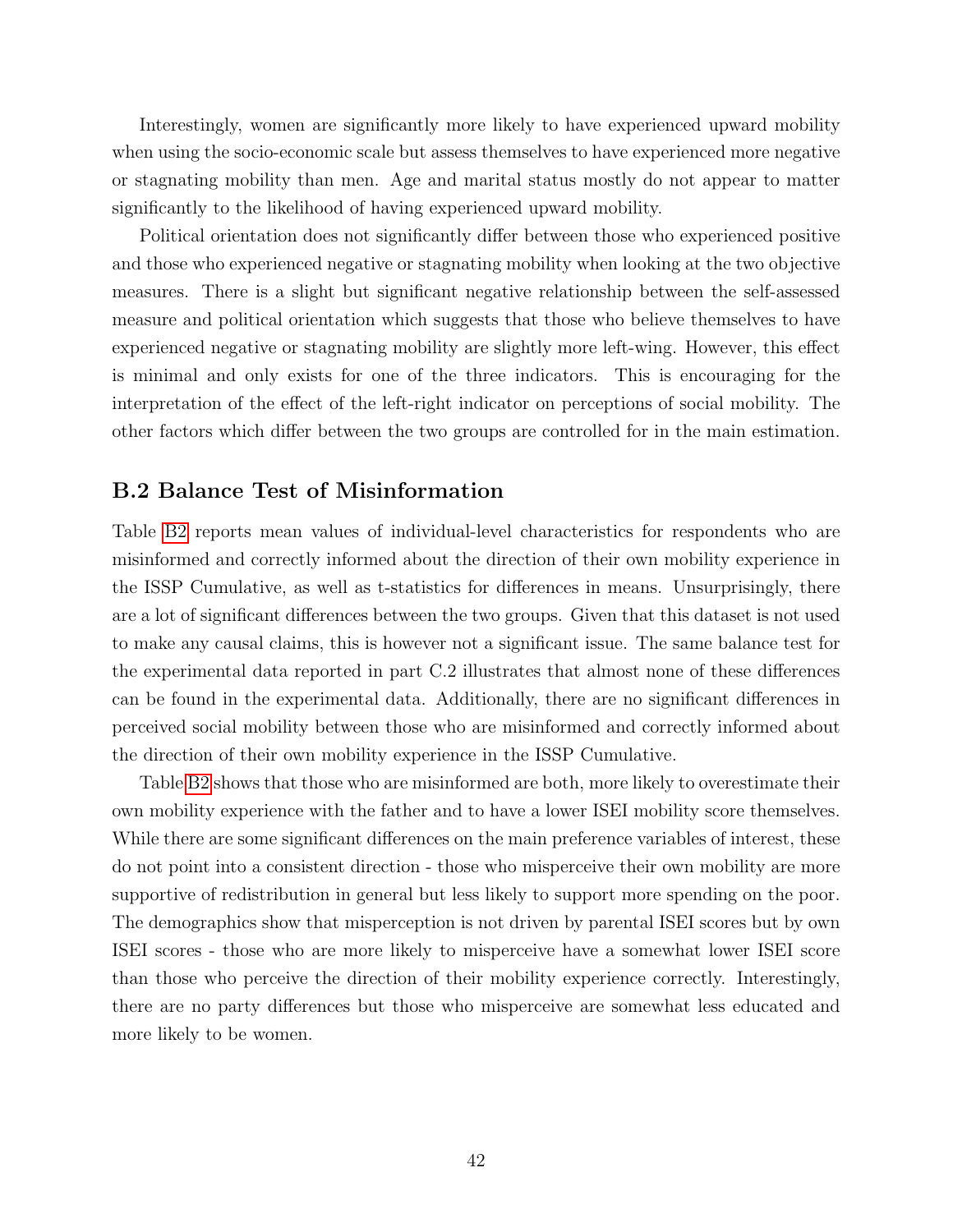|                         | <b>ISEI</b> Mobility |             |             |  |  |  |
|-------------------------|----------------------|-------------|-------------|--|--|--|
|                         | Correct              | Misinformed | t-statistic |  |  |  |
| Mobility Experience     |                      |             |             |  |  |  |
| Self-assessed           | 0.47                 | 0.55        | $-8.43***$  |  |  |  |
|                         | (1.07)               | (0.96)      | (45,398)    |  |  |  |
| ISEI                    | 8.39                 | 5.42        | $16.85***$  |  |  |  |
|                         | (20.33)              | (15.54)     | (45,398)    |  |  |  |
| Income                  | 0.03                 | 0.02        | 1.05        |  |  |  |
|                         | (0.73)               | (0.62)      | (16, 430)   |  |  |  |
| Beliefs and Preferences |                      |             |             |  |  |  |
| SfR (binary)            | 0.66                 | 0.68        | $-4.27***$  |  |  |  |
|                         | (0.47)               | (0.47)      | (44, 043)   |  |  |  |
| SfR (ordered)           | 3.71                 | 3.76        | $-5.00***$  |  |  |  |
|                         | (1.18)               | (1.16)      | (44, 043)   |  |  |  |
| Inc. Diff too large     | 0.82                 | 0.83        | $-2.92***$  |  |  |  |
|                         | (0.39)               | (0.38)      | (44, 494)   |  |  |  |
| More on poor            | 0.69                 | 0.67        | $3.91***$   |  |  |  |
|                         | (0.46)               | (0.47)      | (22, 772)   |  |  |  |
| UBI                     | 0.67                 | 0.67        | $-0.66$     |  |  |  |
|                         | (0.47)               | (0.47)      | (12, 665)   |  |  |  |
| Higher Tax on rich      | 4.00                 | 4.01        | $-0.84$     |  |  |  |
|                         | (0.76)               | (0.77)      | (43,395)    |  |  |  |
| Overall Mobility        | 47.26                | 47.15       | 0.45        |  |  |  |
|                         | (19.77)              | (20.24)     | (31, 151)   |  |  |  |
| Demographics            |                      |             |             |  |  |  |
| ISEI score              | 45.75                | 42.59       | 20.09***    |  |  |  |
|                         | (17.09)              | (15.72)     | (45,398)    |  |  |  |
| Parents' ISEI score     | 37.36                | 37.17       | 1.29        |  |  |  |
|                         | (16.48)              | (14.86)     | (45,398)    |  |  |  |
| Party affiliation       | 2.91                 | 2.91        | 0.05        |  |  |  |
|                         | (0.88)               | (0.86)      | (22, 180)   |  |  |  |
| Education               | 2.86                 | 2.67        | $14.27***$  |  |  |  |
|                         | (1.44)               | (1.41)      | (45,091)    |  |  |  |
| Gender                  | 0.49                 | 0.51        | $-2.90***$  |  |  |  |
|                         | (0.50)               | (0.50)      | (45,345)    |  |  |  |
| Age                     | 46.38                | 46.56       | $-1.20$     |  |  |  |
|                         | (15.60)              | (15.73)     | (45, 237)   |  |  |  |

#### Table B1: Balance Test by Misinformation

Notes: Table reports the mean values for respondents based on whether they perceived the direction of their own mobility experience correctly or not. Definitions of the variables are identical to table [3](#page-16-0) in the main text. Asterisks indicate significant differences in mean values between samples from a Wald test of significance (with degrees of freedom in parentheses). Standard deviations are below the means, in parentheses. \*\*\*  $p<0.01$ , \*\*  $p<0.05$ , \*  $p<0.1$ .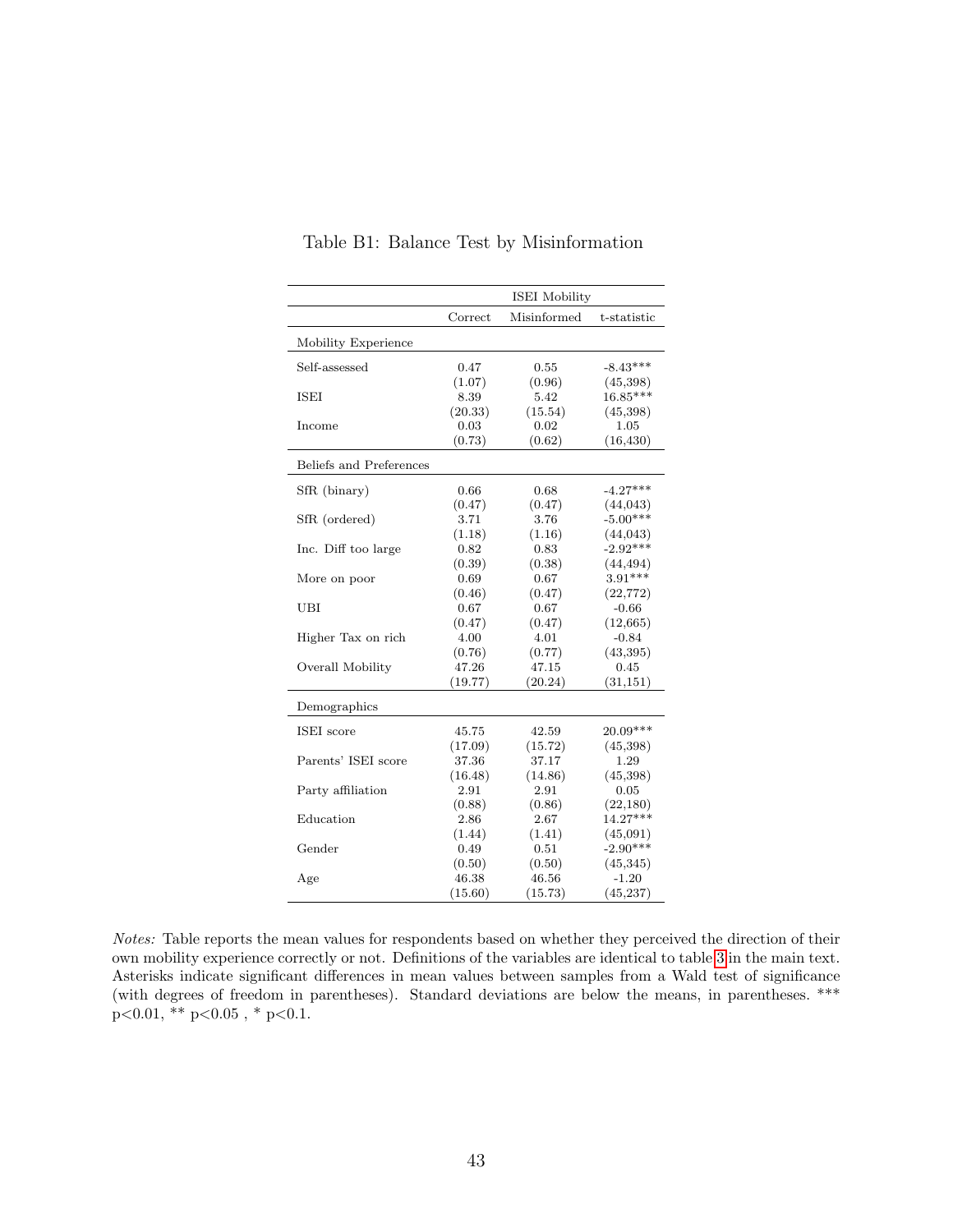## B.3 Alternative Definitions of Mobility Experience

#### B.3.1 High Mobility Experiences

Tables [B2](#page-45-0) and [B3](#page-45-1) report main results of the ISSP Cumulative survey data for respondents who experienced very high or very low mobility on the self-assessed measure (table [B2\)](#page-45-0) and the ISEI mobility score (table [B3\)](#page-45-1). As the self-assessed measure ranges from -2 to 2 with higher values indicating more upward mobility relative to the father, table [B2](#page-45-0) simply reports results for those with values of 2 or -2 relative to those with no mobility (a score of 0).

The ISEI mobility score ranges from -72 to 72 with higher values also indicating more positive mobility. For comparison these values are reduced into 5 groups with values also ranging from -2 to 2. ISEI mobility scores within 10% of 0 are labelled as no mobility, values between 10% and 25% are labelled as upward or downward mobility and anything above the 25% threshold is labelled as high downward or upward mobility. Table [B3](#page-45-1) reports results for only those respondents who are above the 25% threshold. In other words, respondents with an ISEI mobility score above 18 or below -18 compared to those with an ISEI mobility score between 7.2 and -7.2.

The results in table [B2](#page-45-0) are consistent with the main results reported in table [3:](#page-16-0) Those who experienced very negative mobility express more support for redistribution on all measures and also perceive social mobility within society as significantly more negative. Those who experienced very positive mobility show no increase in support for redistribution except for one measure - a higher tax share for the rich. This is surprising as this is not the case in the main models.

In the first panel of table [B3,](#page-45-1) none of the coefficients are significant. Neither those who experienced very high upward nor those who experienced very high downward mobility adjust their preferences for redistribution compared to those with no mobility experience. This is mostly consistent with the main results as mobility experience, when not accounting for those who misperceive their own mobility, does not have a consistent significant effect on preferences or beliefs. The second panel of table [B3](#page-45-1) reports the effect of very high downward and upward mobility experience for those who are aware of the direction of their mobility experience. Consistent with table [3](#page-16-0) in the main text, mobility experience now has a significant effect on all reported preferences except for more spending on the poor, as well as a significant and negative effect on social mobility perceptions.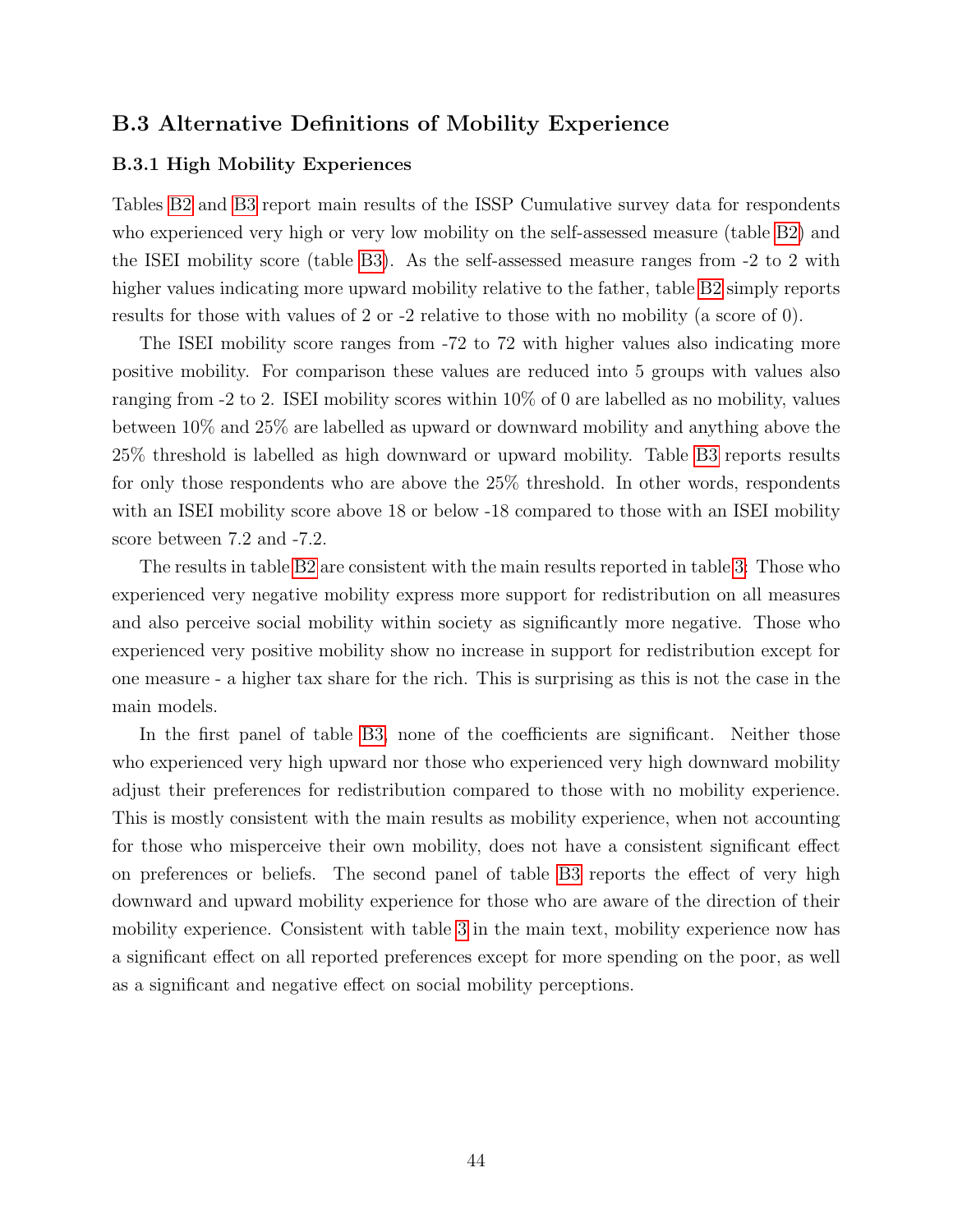<span id="page-45-0"></span>

|                                        | Support for<br>Redistribution<br>(binary) | Support for<br>Redistribution<br>(ordered) | Income<br><b>Differences</b><br>too large | More spending<br>on Poor    | Universal Basic<br>Income      | Higher Tax<br>Share for Rich     | Perception<br>οt<br>Social mobility |
|----------------------------------------|-------------------------------------------|--------------------------------------------|-------------------------------------------|-----------------------------|--------------------------------|----------------------------------|-------------------------------------|
|                                        | $^{(1)}$                                  | (2)                                        | (3)                                       | (4)                         | (5)                            | (6)                              | $^{\left( 7\right) }$               |
| Self-reported mobility ex-<br>perience |                                           |                                            |                                           |                             |                                |                                  |                                     |
| Very Negative                          | $0.081*$<br>(0.083)                       | $0.173**$<br>(0.069)                       | $0.354***$<br>(0.074)                     | $0.317***$<br>(0.099)       | $0.332**$<br>(0.142)           | $0.204**$<br>(0.086)             | $-3.672***$<br>(0.799)              |
|                                        | [0.050]                                   | [0.013]                                    | [0.001]                                   | [0.002]                     | [0.013]                        | [0.013]                          | [0.001]                             |
| Very Positive                          | $-0.012$<br>(0.074)<br>[1.000]            | 0.005<br>(0.062)<br>[1.000]                | 0.003<br>(0.080)<br>[1.000]               | 0.146<br>(0.073)<br>[0.161] | $-0.007$<br>(0.089)<br>[1.000] | $0.151***$<br>(0.047)<br>[0.008] | $-0.542$<br>(0.718)<br>1.000        |
| Control                                |                                           |                                            |                                           |                             |                                |                                  |                                     |
| Year Fixed Effects                     |                                           |                                            |                                           |                             |                                |                                  |                                     |
| Country Fixed Effects                  |                                           |                                            |                                           |                             |                                |                                  |                                     |
| Observations                           | 12,826                                    | 12.826                                     | 12.960                                    | 6,333                       | 3,591                          | 12,821                           | 8,681                               |

|  | Table B2: Support for Redistribution - High Self-assessed Mobility |  |  |
|--|--------------------------------------------------------------------|--|--|
|  |                                                                    |  |  |

Notes: Estimates come from logistic (models (1), (3), (4) and (5)), ordered logit (models (2) and 6)) and linear (model (7)) regressions. Robust standard errors clustered on a country-year level are presented in parentheses. Adjusted p-values for multiple hypothesis testing [\(Anderson, 2008\)](#page-34-1) are presented in brackets. Very positive mobility is a score of 2 and very negative mobility is a score of -2 on the self-assessed mobility scale. All models are relative to respondents with a score of 0 on the self-assessed mobility scale. Controls include the personal ISEI score, the parental score, political orientation, education, gender and age. \*\*\* p<0.01, \*\* p<0.05 , \* p<0.1.

<span id="page-45-1"></span>

|                          | Support for<br>Redistribution<br>(binary) | Support for<br>Redistribution<br>(ordered) | Income<br>Differences<br>too large | More spending<br>on Poor | Universal Basic<br>Income | Higher Tax<br>Share for Rich | Perception<br>of<br>Social mobility |
|--------------------------|-------------------------------------------|--------------------------------------------|------------------------------------|--------------------------|---------------------------|------------------------------|-------------------------------------|
|                          | (1)                                       | (2)                                        | (3)                                | (4)                      | (5)                       | (6)                          | (7)                                 |
| ISEI mobility experience |                                           |                                            |                                    |                          |                           |                              |                                     |
| Very Negative            | 0.182                                     | 0.158                                      | 0.064                              | $-0.095$                 | 0.131                     | 0.107                        | $-1.010$                            |
|                          | (0.096)                                   | (0.079)                                    | (0.111)                            | (0.113)                  | (0.155)                   | (0.070)                      | (1.206)                             |
|                          | [0.261]                                   | [0.261]                                    | [0.477]                            | [0.412]                  | [0.412]                   | [0.264]                      | [0.412]                             |
| Very Positive            | $-0.129$                                  | $-0.038$                                   | 0.069                              | 0.056                    | $-0.032$                  | $-0.094$                     | 1.015                               |
|                          | (0.088)                                   | (0.070)                                    | (0.109)                            | (0.119)                  | (0.122)                   | (0.083)                      | (1.028)                             |
|                          | [1.000]                                   | [1.000]                                    | [1.000]                            | [1.000]                  | [1.000]                   | [1.000]                      | [1.000]                             |
| Control                  |                                           |                                            |                                    |                          |                           |                              |                                     |
| Year Fixed Effects       |                                           |                                            |                                    |                          |                           |                              |                                     |
| Country Fixed Effects    |                                           |                                            |                                    |                          |                           |                              |                                     |
| Observations             | 17,744                                    | 17,744                                     | 17,938                             | 8,622                    | 4,575                     | 17,717                       | 11,630                              |
| ISEI mobility experience |                                           |                                            |                                    |                          |                           |                              |                                     |
| (if aware of direction)  |                                           |                                            |                                    |                          |                           |                              |                                     |
| Very Negative            | $0.341**$                                 | $0.243**$                                  | $0.326**$                          | 0.037                    | $0.609**$                 | $0.327**$                    | $-3.275**$                          |
|                          | (0.111)                                   | (0.099)                                    | (0.186)                            | (0.162)                  | (0.215)                   | (0.130)                      | (1.578)                             |
|                          | [0.015]                                   | [0.020]                                    | [0.042]                            | [0.133]                  | [0.016]                   | [0.020]                      | [0.031]                             |
| Very Positive            | $-0.116$                                  | $-0.017$                                   | $-0.063$                           | 0.085                    | $-0.256$                  | $-0.114$                     | 0.516                               |
|                          | (0.114)                                   | (0.097)                                    | (0.169)                            | (0.155)                  | (0.217)                   | (0.102)                      | (1.470)                             |
|                          | [1.000]                                   | [1.000]                                    | [1.000]                            | [1.000]                  | [1.000]                   | [1.000]                      | [1.000]                             |
| Control                  |                                           |                                            |                                    |                          |                           |                              |                                     |
| Year Fixed Effects       |                                           |                                            |                                    |                          |                           |                              |                                     |
| Country Fixed Effects    |                                           |                                            |                                    |                          |                           |                              |                                     |
| Observations             | 8,774                                     | 8,774                                      | 8,850                              | 4,181                    | 2,402                     | 8,768                        | 5,723                               |

#### Table B3: Support for Redistribution - High ISEI Mobility

Notes: Estimates come from logistic (models (1), (3), (4) and (5)), ordered logit (models (2) and 6)) and linear (model (7)) regressions. Robust standard errors clustered on a country-year level are presented in parentheses. Adjusted p-values for multiple hypothesis testing [\(Anderson, 2008\)](#page-34-1) are presented in brackets. Very positive mobility is a score of 2 and very negative mobility is a score of -2 on the reduced ISEI mobility scale. All models are relative to respondents with a score of 0 on the reduced ISEI mobility scale. Controls include the personal ISEI score, the parental score, political orientation, education, gender and age. \*\*\* p<0.01, \*\* p<0.05 , \* p<0.1.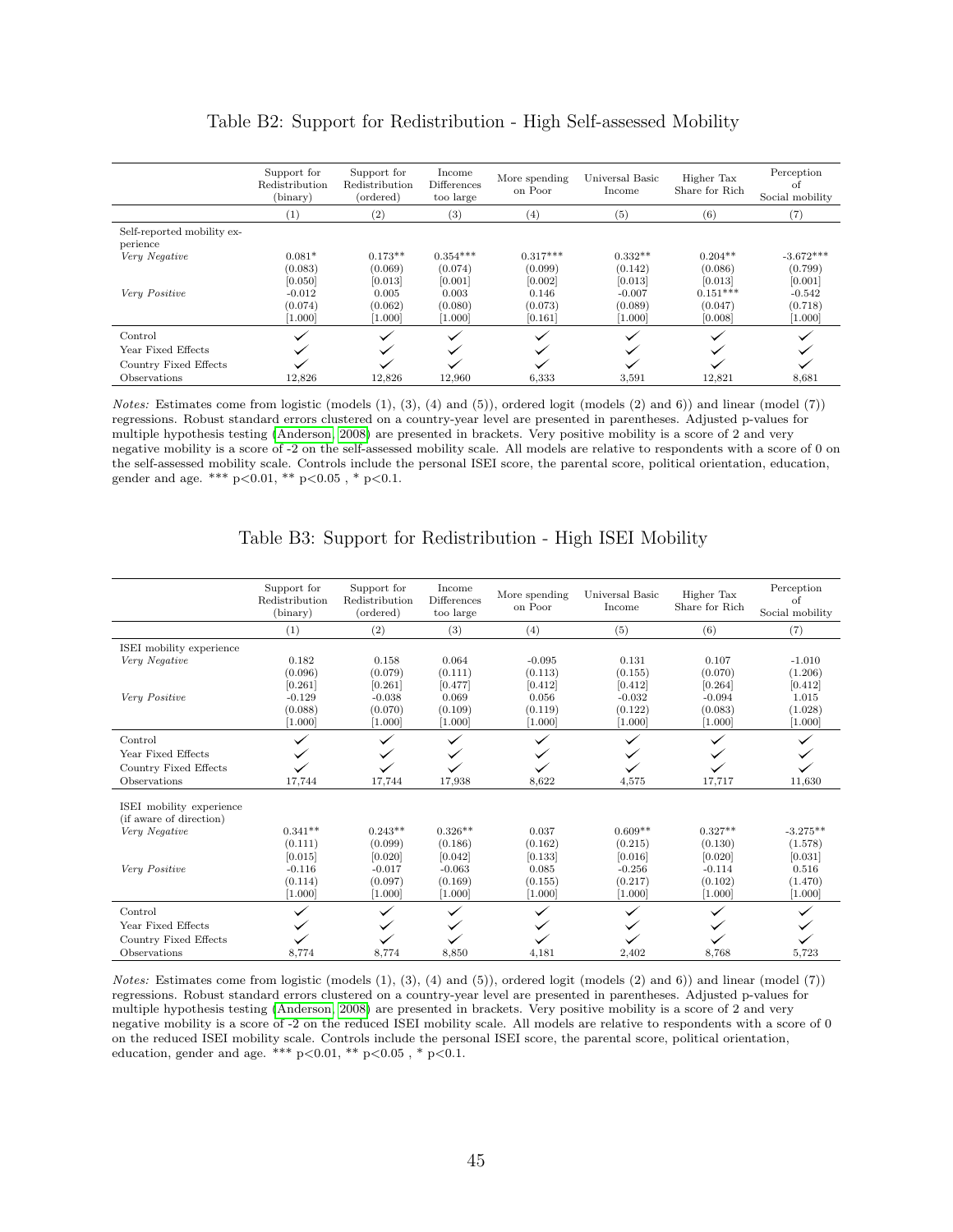#### B.3.2 Different Definition of Income Mobility Experience

While the income mobility measure based on the LIS dataset reported in table [3](#page-16-0) of the main text did not show any significant effects on preferences or beliefs, this could be due to how the income mobility groups are calculated.

Income mobility is defined as the difference in standardised average earnings between the respondent and the parent with the highest standardised average earnings. The income mobility measure then defines no mobility as being within  $+/- 5\%$  of the mean standardised average earnings difference. A difference above that as defined as upward mobility and a difference below that is defined as downward mobility. Given that this threshold of  $+/-5\%$ of the mean is somewhat arbitrary, table [B4](#page-46-0) reports income mobility models based on the LIS dataset using a  $+/- 10\%$  threshold to define no mobility. This, effectively, increases the number of respondents who are defined as having experienced no mobility and increases the threshold to define a respondent as having experienced upward or downward mobility.

Again, consistent with the findings in table [3](#page-16-0) of the main text, upward or downward income mobility has no effect on preferences and beliefs in table [B4.](#page-46-0) Neither those who experienced upward income mobility nor those who experienced downward income mobility show any significant difference in distributive preferences and mobility beliefs compared to those who experienced no income mobility based on this measure.

<span id="page-46-0"></span>

|                                 | Support for<br>Redistribution<br>(binary) | Support for<br>Redistribution<br>(ordered) | Income<br><b>Differences</b><br>too large | More spending<br>on Poor | Universal Basic<br>Income | Higher Tax<br>Share for Rich | Perception<br>-ot<br>Social mobility |
|---------------------------------|-------------------------------------------|--------------------------------------------|-------------------------------------------|--------------------------|---------------------------|------------------------------|--------------------------------------|
|                                 | $\left(1\right)$                          | (2)                                        | $^{(3)}$                                  | $^{(4)}$                 | (5)                       | (6)                          | (7)                                  |
| Income mobility experi-<br>ence |                                           |                                            |                                           |                          |                           |                              |                                      |
| Negative                        | $-0.008$                                  | $-0.057$                                   | $-0.011$                                  | 0.028                    | 0.069                     | $-0.016$                     | 0.102                                |
|                                 | (0.075)                                   | (0.066)                                    | (0.089)                                   | (0.068)                  | (0.123)                   | (0.076)                      | (0.835)                              |
|                                 | [1.000]                                   | [1.000]                                    | [1.000]                                   | [1.000]                  | [1.000]                   | [1.000]                      | [1.000]                              |
| Positive                        | 0.100                                     | 0.079                                      | 0.024                                     | $-0.090$                 | 0.455                     | 0.014                        | $-0.533$                             |
|                                 | (0.111)                                   | (0.106)                                    | (0.133)                                   | (0.070)                  | (0.266)                   | (0.074)                      | (0.638)                              |
|                                 | [1.000]                                   | [1.000]                                    | [1.000]                                   | [1.000]                  | [1.000]                   | [1.000]                      | [1.000]                              |
| Control                         |                                           |                                            |                                           |                          |                           |                              |                                      |
| Year Fixed Effects              |                                           |                                            |                                           |                          |                           |                              |                                      |
| Country Fixed Effects           |                                           |                                            |                                           |                          |                           |                              |                                      |
| Observations                    | 26,056                                    | 26,056                                     | 26,360                                    | 12,823                   | 6,902                     | 26,027                       | 17,400                               |

Table B4: Support for Redistribution - LIS Income Measure

Notes: Estimates come from logistic (models (1), (3), (4) and (5)), ordered logit (models (2) and 6)) and linear (model (7)) regressions. Robust standard errors clustered on a country-year level are presented in parentheses. Adjusted p-values for multiple hypothesis testing [\(Anderson, 2008\)](#page-34-1) are presented in brackets. The income mobility measure defines no mobility as being within +/- 10% of the mean standardised average earnings difference. Controls include the personal ISEI score, the parental score, political orientation, education, gender and age. \*\*\* p<0.01, \*\* p<0.05 , \* p<0.1.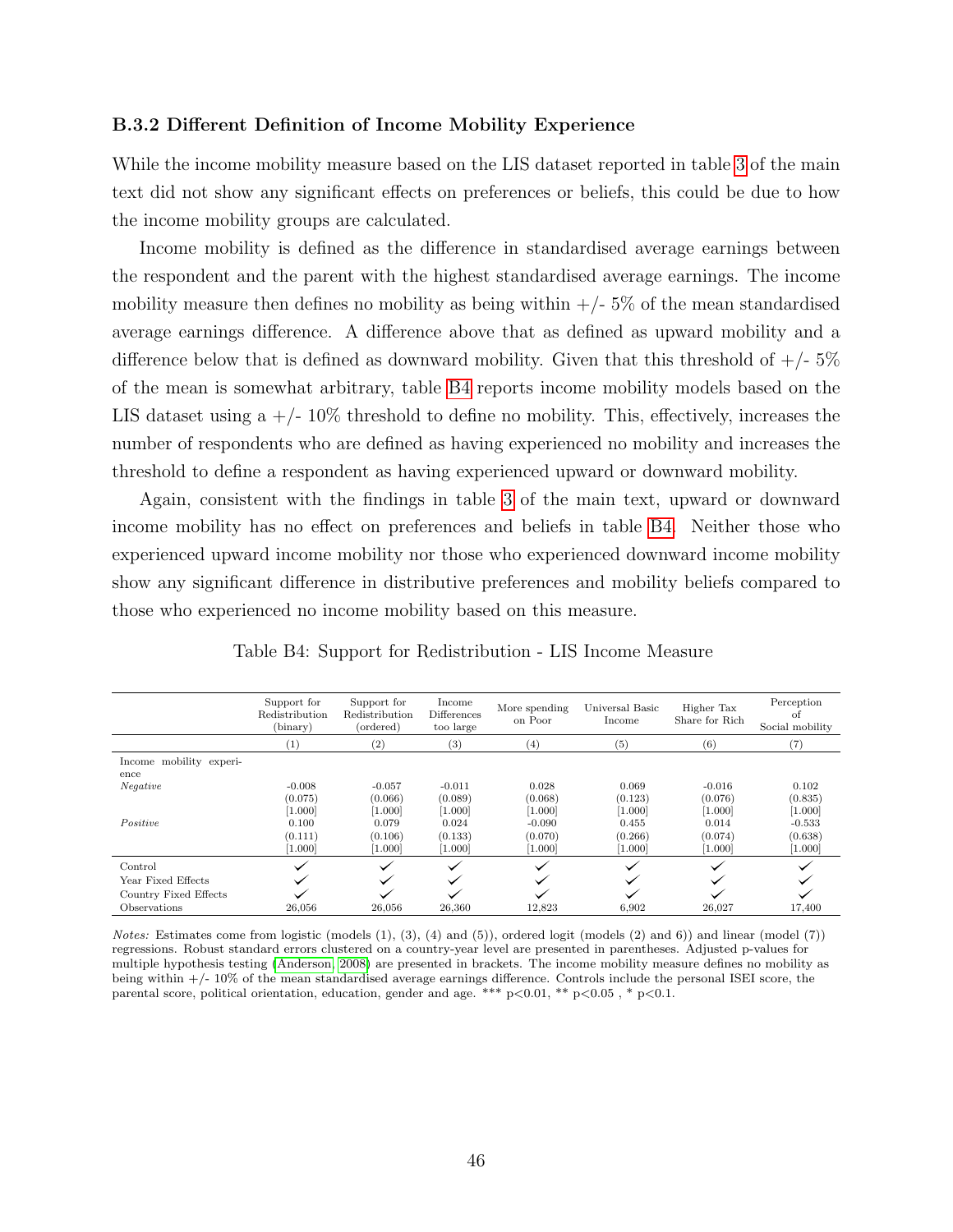# Part C: Additional Analysis of Experimental Data

### C.1 Placebo Test

To account for the possibility that simply under- or overestimating something causes some negative reaction that might affect preferences, subjects in the control group of the survey experiment were given a placebo treatment. During the demographics part of the experiment, subjects were asked how long they believe the difference in length between the longest river in North America, the Missouri river, and the fifth longest river in North America, the Arkansas river to be. If randomly assigned to the placebo treatment, subjects were then told whether you objectively under-, over-, or correctly estimated the difference in length between the two rivers. Overall, there were 797 subjects who underestimated, 303 who overestimated and 19 who correctly estimated the difference in length of the two rivers, allowing for a margin of error of  $+/- 15$  miles. After a first initial pilot using two different rivers, I changed the placebo to the Missouri and the Arkansas river as I wanted to ensure that a significant enough number of subjects would underestimate the difference (given that the group I am primarily interested in for the main estimations are the under-estimators).

Table [C1](#page-47-0) and table [C2](#page-48-0) report the results for the placebo group. As none of the coefficients reach conventional levels of significance, the placebo test suggests that simply under- or overestimating something does not affect the outcome variables of interest.

<span id="page-47-0"></span>

|                   | Support for<br>Redistribution<br>(binary) | Support for<br>Redistribution<br>(ordered) | Income<br>Differences<br>too large | More spending<br>on Poor | Universal Basic<br>Income | Higher Tax<br>Share for Rich |
|-------------------|-------------------------------------------|--------------------------------------------|------------------------------------|--------------------------|---------------------------|------------------------------|
|                   | $\left(1\right)$                          | $\left( 2\right)$                          | $\left( 3\right)$                  | (4)                      | (5)                       | (6)                          |
| Placebo Treatment |                                           |                                            |                                    |                          |                           |                              |
| Under estimate    | $-0.199$                                  | $-0.159*$                                  | $-0.012$                           | 0.128                    | $-0.122$                  | $-0.040$                     |
|                   | (0.147)                                   | (0.091)                                    | (0.080)                            | (0.079)                  | (0.098)                   | (0.028)                      |
| Overestimate      | $-0.041$                                  | 0.096                                      | 0.041                              | $-0.003$                 | 0.106                     | $-0.015$                     |
|                   | (0.210)                                   | (0.125)                                    | (0.117)                            | (0.108)                  | (0.129)                   | (0.039)                      |
| Controls          |                                           | $\checkmark$                               |                                    |                          |                           |                              |
| Observations      | 895                                       | 895                                        | 896                                | 873                      | 890                       | 897                          |

Table C1: Placebo: Support for Redistribution

Notes: Estimates come from logit (model (1)) and linear regressions. The effects are placebo treatment effects relative to comparable subjects in the treatment group. Robust standard errors are presented in parentheses. The analysis is restricted to subjects who indicated that they believed the provided information. \*\*\*  $p<0.01$ , \*\*  $p<0.05$ , \*  $p<0.1$ .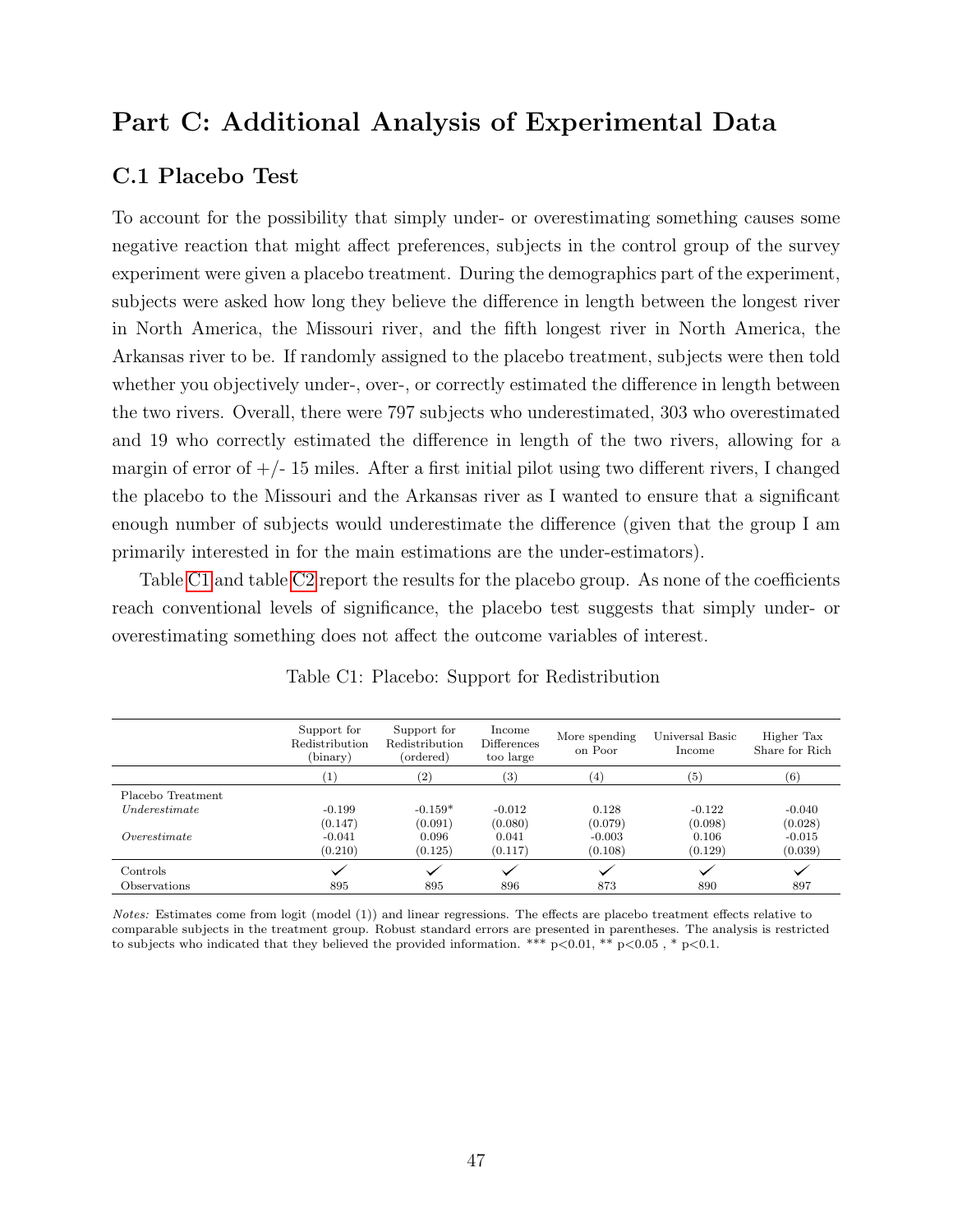<span id="page-48-0"></span>

|                | Mobility<br>of lowest<br>quintile | Overall<br>mobility | <b>Differences</b><br>due to effort | Personal<br>benefit |
|----------------|-----------------------------------|---------------------|-------------------------------------|---------------------|
|                | (1)                               | $\left( 2\right)$   | $\left( 3\right)$                   | $\left(4\right)$    |
| Treatment      |                                   |                     |                                     |                     |
| Under estimate | $-0.120$                          | $-0.059$            | 0.044                               | 0.035               |
|                | (0.087)                           | (0.097)             | (0.092)                             | (0.215)             |
| Overestimate   | $-0.027$                          | 0.094               | 0.179                               | $-0.016$            |
|                | (0.119)                           | (0.129)             | (0.125)                             | (0.301)             |
| Controls       |                                   |                     |                                     |                     |
| Observations   | 886                               | 887                 | 886                                 | 842                 |

#### Table C2: Placebo: Mobility and Societal Perceptions

Notes: Estimates come from linear regressions. Robust standard errors are presented in parentheses. The effects are placebo treatment effects relative to comparable subjects in the treatment group. The analysis is restricted to subjects who indicated that they believed the provided information. \*\*\*  $p<0.01$ , \*\*  $p<0.05$ , \*  $p<0.1$ .

## C.2 Individual-level characteristics by mobility experience

Table [C3](#page-49-0) reports mean values of individual-level characteristics for subjects who experienced an effective downward mobility shock as opposed to an upward mobility shock during the survey experiment, as well as t-statistics for differences in means. Importantly, these mean values include subjects who were in the treatment as well as in the control groups. In other words, the values include subjects who were informed and not informed of the respective shocks. The two measures reported are ISEI and income mobility shocks as defined in table [4](#page-24-0) in the main text.

While there are obvious differences in the variables used to generate the mobility measures between those who experienced upward and downward shocks, there is a striking lack of significant differences in any of the other variables. The only variable not used for the generation of the measures with significant differences is the personal benefit variable. Here, those who experienced an upward mobility shock on both measures are more likely to think that they personally benefit from redistribution. This may be due to the fact that those in control and treatment group are included in the mean values and those who experienced an upward shock are more likely to believe themselves to be worse off relative to others prior to receiving the treatment.

The differences in relative and household income between those who experienced an upward- and downward-mobility shock, while seemingly counter-intuitive at first, merely reflect that those that considered themselves to be worse off prior to receiving the treatment are more likely to experience an upward mobility shock when being informed of their objective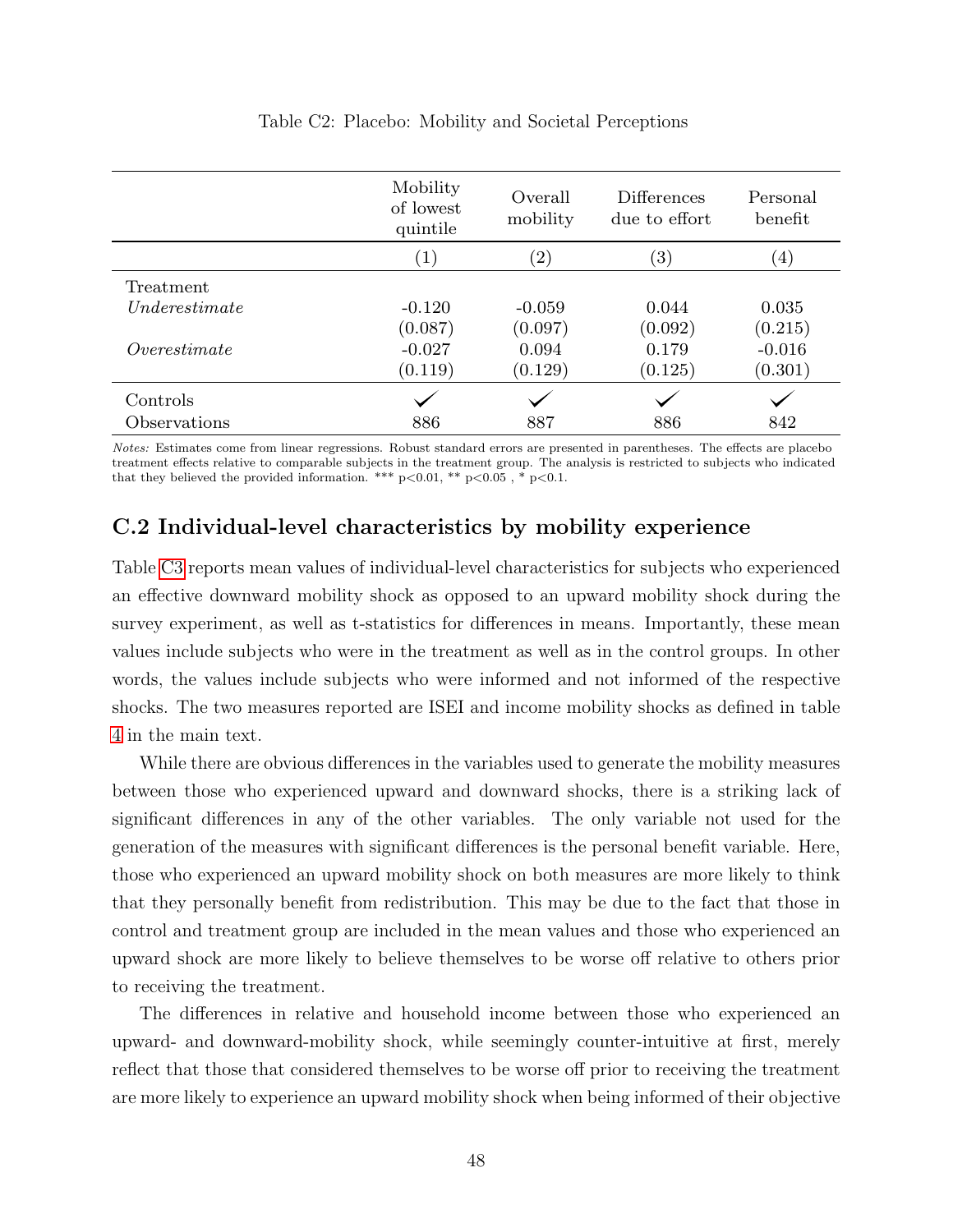<span id="page-49-0"></span>

|                         | <b>ISEI</b> Mobility |                  |                     | Income Mobility     |                  |                      |  |
|-------------------------|----------------------|------------------|---------------------|---------------------|------------------|----------------------|--|
|                         | <b>Upward Shock</b>  | Downward Shock   | t-statistic         | <b>Upward Shock</b> | Downward Shock   | t-statistic          |  |
| ISEI Data               |                      |                  |                     |                     |                  |                      |  |
| Treatment assignment    | 0.50                 | 0.50             | 0.00                | 0.53                | 0.54             | $-0.23$              |  |
|                         | (0.51)               | (0.51)           | (762)               | (0.50)              | (0.50)           | (426)                |  |
| Mobility experience     | 9.49                 | $-13.67$         | $16.87***$          | 16.38               | $-12.75$         | $21.04***$           |  |
|                         | (20.92)              | (15.11)          | (755)               | (12.55)             | (15.82)          | (419)                |  |
| <b>ISEI</b>             | 55.76                | 45.44            | $7.67***$           | 62.55               | 45.23            | $11.23***$           |  |
|                         | (19.86)              | (15.96)          | (755)               | (13.28)             | (18.35)          | (419)                |  |
| father's ISEI           | 40.23                | 50.19            | $-6.12***$          | 40.68               | 48.48            | $-3.61***$           |  |
|                         | (22.69)              | (21.38)          | (755)               | (21.30)             | (22.67)          | (419)                |  |
| mother's ISEI           | 29.33<br>(23.10)     | 40.74<br>(24.14) | $-6.59***$<br>(755) | 29.77<br>(22.49)    | 38.15<br>(24.57) | $-3.63***$<br>(419)  |  |
|                         |                      |                  |                     |                     |                  |                      |  |
| Perceptions             |                      |                  |                     |                     |                  |                      |  |
| seSM with father        | $-0.58$              | 0.41             | $-12.24***$         | 0.00                | 0.21             | $-1.73*$             |  |
|                         | (1.09)               | (1.02)           | (687)               | (1.11)              | (1.20)           | (391)                |  |
| seSM with mother        | 0.258                | 0.435            | $-1.93*$            | 0.57                | 0.52             | 0.39                 |  |
|                         | (1.18)               | (1.13)           | (646)               | (1.11)              | (1.15)           | (373)                |  |
| Relative past income    | $-0.01$              | $-0.07$          | 0.88                | 0.27                | $-0.51$          | $10.25***$           |  |
| Relative income         | (0.91)<br>$-0.16$    | (0.85)<br>0.15   | (762)<br>$-4.50***$ | (0.78)<br>$-0.24$   | (0.76)           | (426)<br>$-11.66***$ |  |
|                         | (0.96)               | (0.86)           | (762)               | (0.89)              | 0.70<br>(0.72)   | (426)                |  |
|                         |                      |                  |                     |                     |                  |                      |  |
| Demographics            |                      |                  |                     |                     |                  |                      |  |
| Age                     | 35.65                | 35.48            | 0.32                | 36.11               | 35.17            | 1.30                 |  |
|                         | (7.62)               | (7.19)           | (762)               | (7.51)              | (7.26)           | (426)                |  |
| Gender                  | 0.49                 | 0.52             | $-0.81$             | 0.56                | 0.44             | $2.31**$             |  |
|                         | (0.50)               | (0.50)           | (753)               | (0.50)              | (0.50)           | (422)                |  |
| Education               | 2.97                 | 2.94             | 0.42<br>(762)       | 3.19                | 2.92             | $3.03***$            |  |
| Household Income        | (0.92)<br>6.28       | (0.89)<br>6.79   | $-2.60***$          | (0.92)<br>6.57      | (0.92)<br>7.47   | (426)<br>$-3.59***$  |  |
|                         | (2.71)               | (2.59)           | (749)               | (2.47)              | (2.58)           | (418)                |  |
| Party affiliation       | 1.22                 | 1.21             | 0.23                | 1.24                | 1.22             | 0.31                 |  |
|                         | (0.41)               | (0.41)           | (609)               | (0.43)              | (0.42)           | (328)                |  |
| Beliefs and Preferences |                      |                  |                     |                     |                  |                      |  |
| SfR (binary)            | 0.56                 | 0.55             | 0.20                | 0.54                | 0.54             | $-0.01$              |  |
|                         | (0.50)               | (0.50)           | (757)               | (0.50)              | (0.50)           | (424)                |  |
| SfR (ordered)           | 0.40                 | 0.29             | 1.09                | 0.30                | 0.30             | $-0.06$              |  |
|                         | (1.30)               | (1.29)           | (757)               | (1.25)              | (1.33)           | (424)                |  |
| Inc. Diff too large     | 1.14                 | 1.17             | $-0.34$             | 1.06                | 1.16             | $-0.91$              |  |
|                         | (1.16)               | (1.05)           | (759)               | (1.16)              | (1.05)           | (424)                |  |
| More on poor            | 1.21                 | 1.17             | 0.43                | 1.21                | 1.16             | 0.43                 |  |
|                         | (1.08)               | (1.08)           | (739)               | (1.02)              | (1.08)           | (419)                |  |
| UBI                     | 0.52                 | 0.46             | 0.66                | 0.42                | 0.30             | 0.83                 |  |
| Higher Tax on rich      | (1.37)<br>1.20       | (1.35)<br>1.15   | (755)<br>0.90       | (1.35)<br>1.12      | (1.39)<br>1.05   | (424)<br>0.92        |  |
|                         | (0.76)               | (0.78)           | (752)               | (0.75)              | (0.89)           | (418)                |  |
| Mob. lowest quintile    | $-0.57$              | $-0.57$          | 0.02                | $-0.58$             | $-0.51$          | $-0.59$              |  |
|                         | (1.21)               | (1.17)           | (752)               | (1.15)              | (1.18)           | (422)                |  |
| Overall mobility        | $-0.33$              | $-0.31$          | $-0.15$             | $-0.24$             | $-0.25$          | 0.14                 |  |
|                         | (1.30)               | (1.29)           | (750)               | (1.32)              | (1.32)           | (421)                |  |
| Diff. due to effort     | $-0.60$              | $-0.59$          | $-0.07$             | $-0.59$             | $-0.60$          | 0.07                 |  |
|                         | (1.26)               | (1.21)           | (752)               | (1.21)              | (1.22)           | (423)                |  |
| Personal benefit        | 3.87                 | 3.29             | $2.72***$           | 3.91                | 3.08             | $2.97***$            |  |
|                         | (2.90)               | (2.70)           | (704)               | (2.79)              | (2.65)           | (392)                |  |

### Table C3: Balance Test by Mobility Shock

Notes: The table reports mean values for subjects based on their experienced mobility shock during the experiment, irrespective of treatment assignment. Definitions of the variables are identical to tables [4](#page-24-0) and [5](#page-27-0) in the main text. Asterisks indicate significant differences in mean values between samples from a Wald test of significance (with degrees of freedom in parentheses). Standard deviations are below the means, in parentheses. \*\*\* p<0.01, \*\* p<0.05 , \* p<0.1.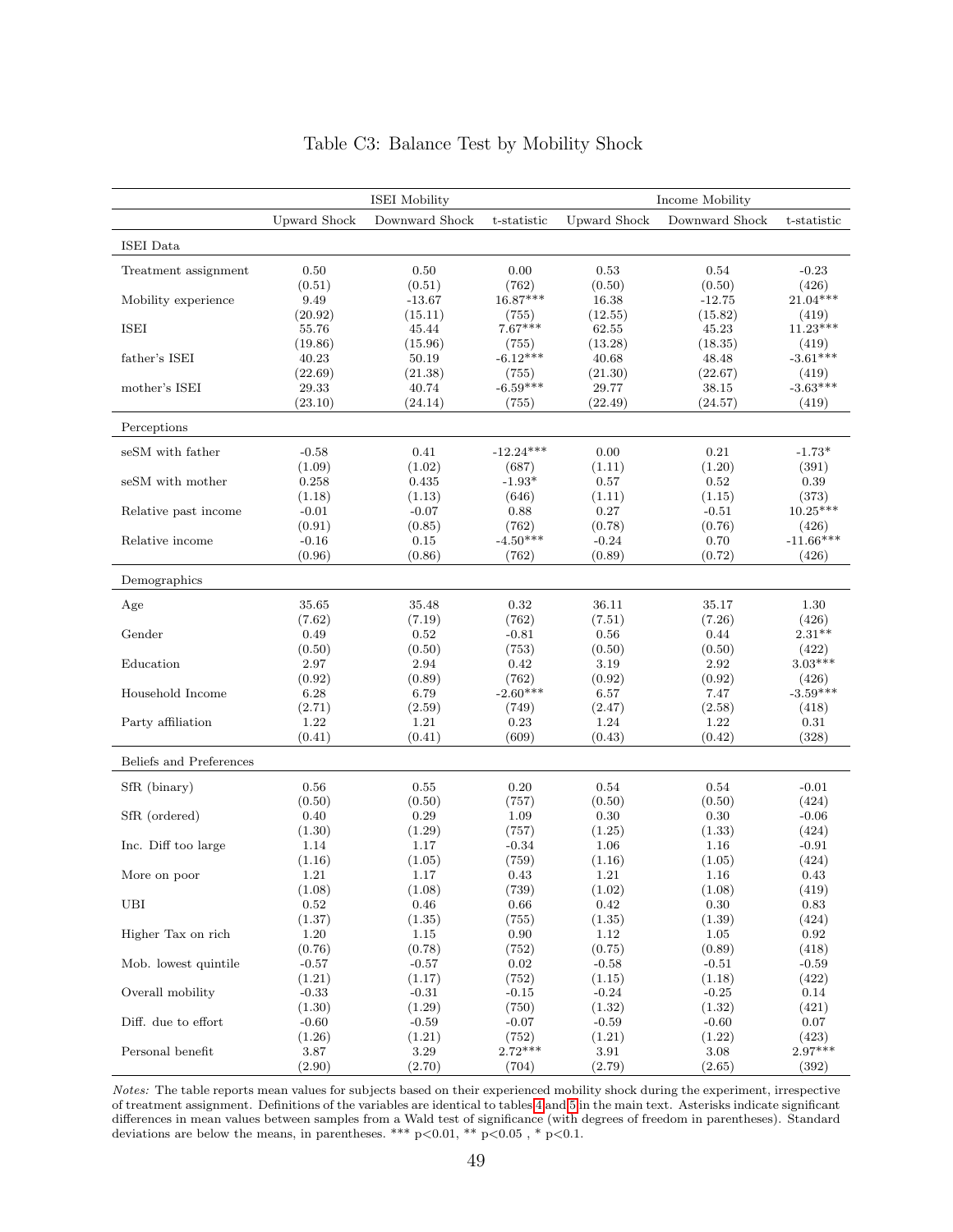<span id="page-50-0"></span>

|                         |                   | <b>ISEI</b> Mobility |                            | Income Mobility    |                  |                     |
|-------------------------|-------------------|----------------------|----------------------------|--------------------|------------------|---------------------|
|                         | Shock             | No Shock             | t-statistic                | Shock              | No Shock         | t-statistic         |
| ISEI Data               |                   |                      |                            |                    |                  |                     |
| Treatment assignment    | 0.50              | $_{0.50}$            | 0.09                       | 0.51               | 0.47             | $-1.05$             |
|                         | (0.50)            | (0.50)               | (1,102)                    | (0.50)             | (0.50)           | (1,102)             |
| Mobility experience     | $-0.36$           | $-5.38$              | $-3.41***$                 | $-2.27$            | $-0.69$          | 0.96                |
|                         | (21.89)           | (24.01)              | (1,095)                    | (23.73)            | (18.51)          | (1,095)             |
| ISEI                    | 51.37             | 51.24                | $-0.11$                    | 50.89              | 52.88            | 1.48                |
| father's ISEI           | (19.00)           | (17.67)              | (1,095)<br>$5.05***$       | (18.82)            | (17.68)          | (1,095)             |
|                         | 44.46<br>(22.67)  | 51.75<br>(20.88)     |                            | 46.55<br>(22.65)   | 47.32            | 0.47                |
| mother's ISEI           | 34.18             | 34.46                | (1,095)<br>0.18            | 33.98              | (21.42)<br>35.27 | (1,095)<br>0.73     |
|                         | (24.20)           | (24.54)              | (1,095)                    | (24.13)            | (24.88)          | (1,095)             |
| Perceptions             |                   |                      |                            |                    |                  |                     |
|                         |                   |                      |                            |                    |                  |                     |
| seSM with father        | $-0.12$           | $-0.26$              | $-1.66*$                   | $-0.18$            | $-0.10$          | 0.83                |
|                         | (1.17)            | (1.43)               | (1,029)                    | (1.25)             | (1.30)           | (1,029)             |
| seSM with mother        | 0.34              | 0.33                 | $-0.16$                    | 0.33               | 0.36             | 0.30                |
| Relative past income    | (1.16)<br>$-0.04$ | (1.35)<br>0.10       | (944)<br>$2.36^{\ast\ast}$ | (1.23)<br>$-0.01$  | (1.22)<br>0.07   | (944)<br>1.31       |
|                         | (0.88)            | (0.92)               | (1,104)                    | (0.89)             | (0.93)           | (1,104)             |
| Relative income         | $-0.03$           | 0.01                 | 0.61                       | $-0.026$           | 0.012            | 0.55                |
|                         | (0.93)            | (1.00)               | (1,104)                    | (0.96)             | (0.93)           | (1,104)             |
| Demographics            |                   |                      |                            |                    |                  |                     |
|                         |                   |                      |                            |                    |                  |                     |
| Age                     | 35.58             | 35.74                | 0.34                       | 35.50              | 36.09            | 1.09                |
| Gender                  | (7.44)<br>0.50    | (7.37)<br>$0.46\,$   | (1,104)<br>$-1.27$         | (7.42)<br>0.49     | (7.38)<br>0.49   | (1,104)<br>0.00     |
|                         | (0.50)            | (0.50)               | (1,090)                    | (0.50)             | (0.50)           | (1,090)             |
| Education               | 2.95              | 3.07                 | $2.05**$                   | 2.98               | 3.02             | 0.67                |
|                         | (0.91)            | (0.85)               | (1,104)                    | (0.90)             | (0.86)           | (1,104)             |
| Household Income        | 6.49              | 6.47                 | $-0.11$                    | 6.48               | 6.52             | 0.23                |
|                         | (2.67)            | (2.63)               | (1,085)                    | (2.64)             | (2.71)           | (1,085)             |
| Party affiliation       | 1.22              | 1.23                 | 0.39                       | 1.21               | 1.24             | 0.66                |
|                         | (0.41)            | (0.42)               | (881)                      | (0.41)             | (0.43)           | (881)               |
| Beliefs and Preferences |                   |                      |                            |                    |                  |                     |
| SfR (binary)            | 0.56              | 0.53                 | $-0.69$                    | 0.56               | 0.53             | $-0.79$             |
|                         | (0.50)            | (0.50)               | (1,098)                    | (0.50)             | (0.50)           | (1,098)             |
| SfR (ordered)           | 0.35              | 0.27                 | -1.02                      | 0.33               | $0.30\,$         | $-0.40$             |
|                         | (1.30)            | (1.23)               | (1,098)                    | (1.27)             | (1.29)           | (1,098)             |
| Inc. Diff too large     | 1.16              | 1.16                 | 0.04                       | 1.17               | 1.11             | $-0.67$             |
|                         | (1.11)            | (1.09)               | (1,101)                    | (1.10)             | (1.12)           | (1,101)             |
| More on poor            | 1.19              | 1.17                 | 0.37                       | 1.22               | 1.05             | $2.10**$            |
|                         | (1.08)            | (1.06)               | (1,072)                    | (1.05)             | (1.14)           | (1,072)             |
| UBI                     | 0.49              | 0.41                 | $-0.91$                    | 0.47               | $0.46\,$         | $-0.17$             |
|                         | (1.36)            | (1.32)               | (1,093)                    | (1.35)             | (1.34)           | (1,093)             |
| Higher Tax on rich      | 1.18<br>(0.77)    | 1.11<br>(0.77)       | $-1.50$<br>(1,083)         | $1.16\,$<br>(0.77) | 1.16<br>(0.76)   | $0.08\,$<br>(1,083) |
| Mob. lowest quintile    | $-0.57$           | $-0.47$              | 1.27                       | $-0.58$            | $-0.40$          | $2.04**$            |
|                         | (1.19)            | (1.16)               | (1,091)                    | (1.16)             | (1.25)           | (1,091)             |
| Overall mobility        | $-0.32$           | $-0.24$              | 0.98                       | $-0.34$            | $-0.14$          | $2.11***$           |
|                         | (1.30)            | (1.30)               | (1,091)                    | (1.29)             | (1.31)           | (1,091)             |
| Diff. due to effort     | $-0.60$           | $-0.59$              | 0.08                       | $-0.63$            | $-0.47$          | $1.71*$             |
|                         | (1.24)            | (1.24)               | (1,090)                    | (1.24)             | (1.23)           | (1,090)             |
| Personal benefit        | $3.61\,$          | 3.99                 | $1.96*$                    | 3.74               | 3.70             | $-0.22$             |
|                         | (2.82)            | (2.92)               | (1,027)                    | (2.83)             | (2.94)           | (1,027)             |

Table C4: Balance Test by Mobility Shock vs. No Shock

Notes: The table reports mean values for subjects based on whether they received a mobility shock during the experiment or not. Definitions of the variables are identical to tables [4](#page-24-0) and [5](#page-27-0) in the main text. Asterisks indicate significant differences in mean values between samples from a Wald test of significance (with degrees of freedom in parentheses). Standard deviations are below the means, in parentheses. \*\*\*  $p<0.01$ , \*\*  $p<0.05$ , \*  $p<0.1$ .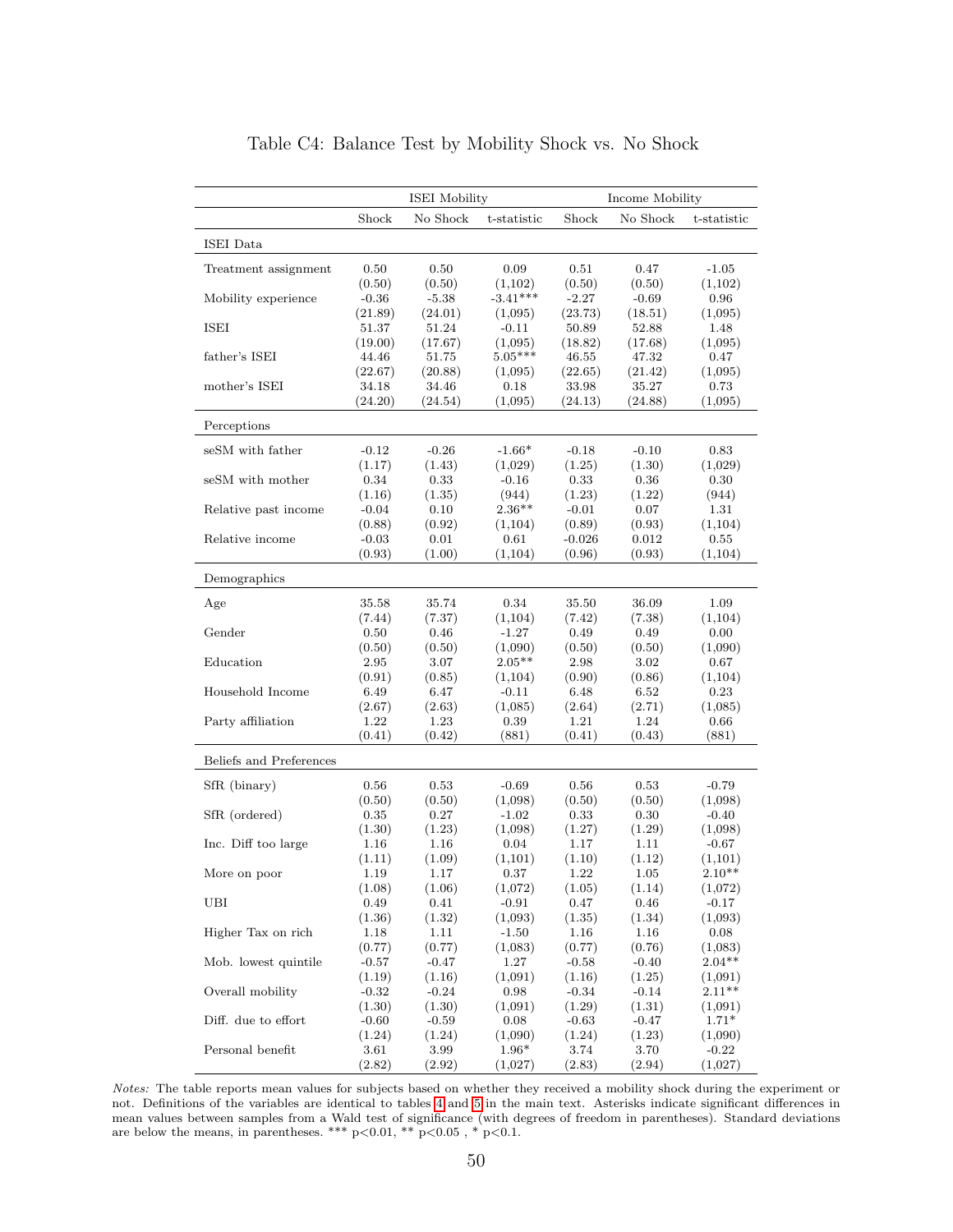mobility experience.

Table [C4](#page-50-0) reports mean values of individual-level characteristics for subjects who experienced any mobility shock as opposed to no mobility shock during the survey experiment, as well as t-statistics for differences in means. Importantly, these mean values include subjects who were in the treatment as well as in the control groups. In other words, the values include subjects who were informed and not informed of the respective shocks. The two measures reported are ISEI and income mobility shocks as defined in table [4](#page-24-0) in the main text.

As in table [C3](#page-49-0) most of the variables where significant differences in means can be observed are those variables used to generate the shock variables. Using the ISEI mobility measure, none of the other variables show significant differences between those who experienced no shock and those who experienced either a positive or negative shock. A few more differences are observable when using the income mobility measure. Specifically, those who experienced no mobility shock are significantly less likely to support less government spending on the poor, have a slightly more negative view of the mobility of the lowest quintile in society and slightly lower overall perceived mobility. These differences make the main finding, that those who experience a negative mobility shock and are informed of that shock reduce their mobility perception and certain preferences, even more striking.

### C.3 Balance Test by Treatment Assignment

Table [C5](#page-52-0) reports mean values of individual-level characteristics by random treatment assignment, as well as t-statistics for differences in means. None of the variables reported show significant differences between the treatment and control group, suggesting that the random assignment was successful.

### C.4 Information Provision Tests

Table [C6](#page-53-0) reports mean values of individual-level characteristics grouped by whether the subject believed the information provided during the experiment or not, as well as t-statistics for differences in means. There is, strikingly, only one variable which shows significant differences in means: treatment assignment. Maybe somewhat unsurprisingly, subjects who were randomly assigned to be in the treatment as opposed to the control group are more likely to state that they do not believe the information provided. Given that the treatment information directly relates to the personal experiences of subjects while the placebo information does not, this is a reasonable difference. Given that there are no other significant differences between the two groups, there do not appear to be fundamental differences between those who believed the information and those who did not (which are excluded in the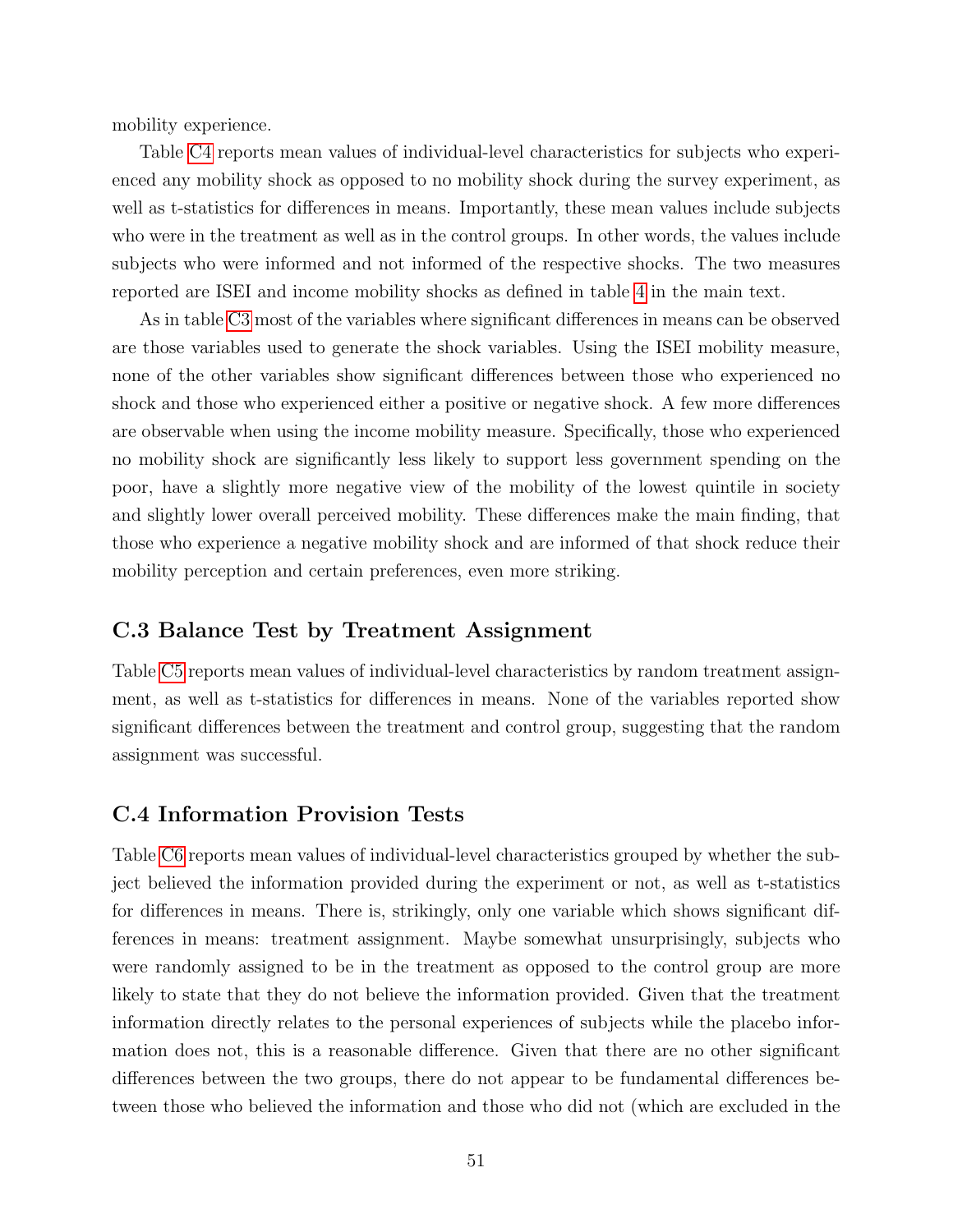<span id="page-52-0"></span>

|                         | Treatment Group | Control Group | t-statistic        |
|-------------------------|-----------------|---------------|--------------------|
| ISEI Data               |                 |               |                    |
| Mobility experience     | $-1.72$         | $-2.10$       | $-0.28$            |
|                         | (23.16)         | (22.24)       | (1,093)            |
| ISEI                    | 51.39           | 51.22         | $-0.15$            |
|                         | (19.01)         | (18.18)       | (1,093)            |
| father's ISEI           | 46.36           | 47.00         | 0.47               |
|                         | (22.65)         | (22.11)       | (1,093)            |
| mother's ISEI           | 35.45           | 33.21         | $-1.52$            |
|                         | (23.61)         | (24.89)       | (1,093)            |
| Perceptions             |                 |               |                    |
|                         |                 |               |                    |
| seSM with father        | $-0.152$        | $-0.174$      | $-0.28$            |
|                         | (1.29)          | (1.24)        | (1,027)            |
| seSM with mother        | 0.33            | 0.34          | 0.09               |
|                         | (1.21)          | (1.25)        | (944)              |
| Relative past income    | 0.02            | $-0.01$       | $-0.64$            |
|                         | (0.88)          | (0.91)        | (1,102)            |
| Relative income         | 0.01            | $-0.04$       | $-0.79$            |
|                         | (0.96)          | (0.94)        | (1,102)            |
| Demographics            |                 |               |                    |
| Age                     | 35.37           | 35.88         | 1.13               |
|                         | (7.11)          | (7.71)        | (1,102)            |
| Gender                  | 0.51            | 0.47          | $-1.52$            |
|                         | (0.50)          | (0.50)        | (1,088)            |
| Education               | 3.00            | 2.98          | $-0.30$            |
|                         | (0.87)          | (0.92)        | (1,102)            |
| Household Income        | 6.54            | 6.43          | $-0.65$            |
|                         | (2.68)          | (2.63)        | (1,083)            |
| Party affiliation       | 1.23            | 1.21          | $-0.59$            |
|                         | (0.42)          | (0.41)        | (880)              |
| Beliefs and Preferences |                 |               |                    |
|                         |                 |               |                    |
| SfR (binary)            | 0.57            | 0.53          | -1.45              |
|                         | (0.50)          | (0.50)        | (1,096)            |
| SfR (ordered)           | 0.37            | 0.28          | $-1.29$            |
|                         | (1.28)<br>1.18  | (1.27)        | (1,096)<br>$-0.75$ |
| Inc. Diff too large     |                 | 1.13          |                    |
|                         | (1.05)          | (1.15)        | (1,099)            |
| More on poor            | 1.23            | 1.14          | 1.40               |
|                         | (1.05)          | (1.10)        | (1,070)            |
| UBI                     | 0.50            | 0.44          | $-0.64$            |
|                         | (1.35)          | (1.34)        | (1,091)            |
| Higher Tax on rich      | 1.18            | 1.14          | $-0.90$            |
|                         | (0.75)          | (0.79)        | (1,082)            |
| Mob. lowest quintile    | $-0.59$         | $-0.49$       | 1.47               |
|                         | (1.16)          | (1.20)        | (1,089)            |
| Overall mobility        | $-0.32$         | $-0.28$       | 0.50               |
|                         | (1.30)          | (1.30)        | (1,089)            |
| Diff. due to effort     | $-0.57$         | $-0.62$       | $-0.59$            |
|                         | (1.27)          | (1.20)        | (1,088)            |
| Personal benefit        | 3.75            | 3.71          | $-0.19$            |
|                         | (2.89)          | (2.83)        | (1,025)            |

Table C5: Balance Test by Treatment Assignment

Notes: Table reports the mean values for subjects based on their treatment assignment. Definitions of the variables are identical to tables [4](#page-24-0) and [5](#page-27-0) in the main text. Asterisks indicate significant differences in mean values between samples from a Wald test of significance (with degrees of freedom in parentheses). Standard deviations are below the means, in parentheses. \*\*\* p<0.01, \*\* p<0.05, \* p<0.1.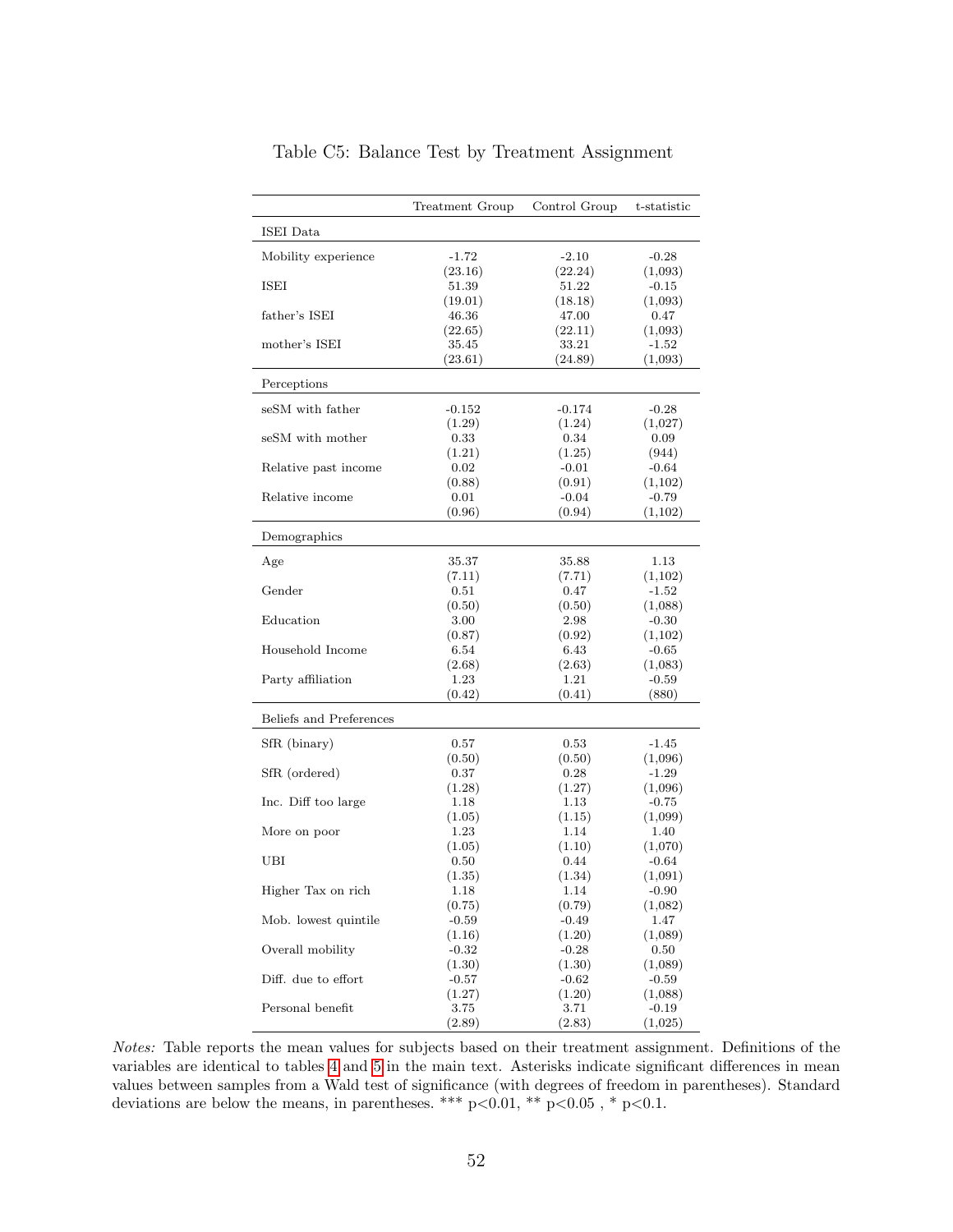|                         | $_{\rm Yes}$      | No                 | t-statistic        |
|-------------------------|-------------------|--------------------|--------------------|
| ISEI Data               |                   |                    |                    |
| Treatment assignment    | 0.50              | 0.73               | $3.24**$           |
|                         | (0.50)            | (0.45)             | (944)              |
| Mobility experience     | $-2.03$           | $-0.12$            | 0.57               |
|                         | (22.95)           | (18.06)            | (937)              |
| ISEI                    | 51.84             | 52.33              | 0.18               |
|                         | (18.59)           | (18.01)            | (937)              |
| father's ISEI           | 47.15             | 47.22              | 0.02               |
|                         | (22.30)           | (26.02)            | (937)              |
| mother's ISEI           | 34.63<br>(24.24)  | 36.14<br>(26.57)   | $_{0.42}$<br>(937) |
|                         |                   |                    |                    |
| Perceptions             |                   |                    |                    |
| seSM with father        | $-0.16$           | $0.02\,$           | 0.91               |
|                         | (1.26)            | (1.26)             | (881)              |
| seSM with mother        | 0.34              | 0.46               | 0.61               |
|                         | (1.22)            | (1.31)             | (810)              |
| Relative past income    | 0.02              | 0.00               | $-0.16$            |
|                         | (0.89)            | (1.00)             | (945)              |
| Relative income         | $-0.01$<br>(0.94) | 0.31<br>(0.94)     | $2.32\,$<br>(945)  |
|                         |                   |                    |                    |
| Demographics            |                   |                    |                    |
| Age                     | 35.46             | 37.02              | 1.44               |
|                         | (7.39)            | (7.35)             | (945)              |
| Gender                  | 0.50              | 0.38               | $-1.59$            |
|                         | (0.50)            | (0.49)             | (931)              |
| Education               | 3.00              | 3.08               | 0.59               |
| Household Income        | (0.90)            | (1.06)             | (945)              |
|                         | 6.49<br>(2.64)    | 7.04<br>(2.87)     | 1.41<br>(932)      |
| Party affiliation       | 1.21              | $1.25\,$           | 0.55               |
|                         | (0.41)            | (0.44)             | (772)              |
| Beliefs and Preferences |                   |                    |                    |
|                         |                   |                    |                    |
| SfR (binary)            | 0.57              | 0.49               | $-1.05$            |
|                         | (0.50)            | (0.51)             | (941)              |
| SfR (ordered)           | 0.39              | 0.13               | -1.37              |
| Inc. Diff too large     | (1.25)<br>1.18    | (1.48)<br>1.11     | (941)<br>$-0.45$   |
|                         | (1.09)            | (1.17)             | (942)              |
| More on poor            | 1.23              | 1.02               | 1.36               |
|                         | (1.05)            | (1.31)             | (920)              |
| UBI                     | 0.51              | 0.50               | $-0.04$            |
|                         | (1.32)            | (1.47)             | (937)              |
| Higher Tax on rich      | 1.17              | 1.10               | $-0.58$            |
|                         | (0.76)            | (0.95)             | (929)              |
| Mob. lowest quintile    | $-0.54$           | $-0.50$            | 0.21               |
|                         | (1.18)            | (1.43)             | (933)              |
| Overall mobility        | $-0.29$           | $-0.27$            | 0.10               |
|                         | (1.30)            | (1.65)             | (934)              |
| Diff. due to effort     | $-0.61$           | -0.44              | 0.95               |
| Personal benefit        | (1.22)<br>3.79    | (1.50)<br>$3.56\,$ | (933)<br>$-0.54$   |
|                         | (2.83)            | (2.94)             | (886)              |

<span id="page-53-0"></span>Table C6: Balance Test by Info Belief

Notes: Table reports the mean values for subjects based on whether subjects believed the information provided or not. Definitions of the variables are identical to tables [4](#page-24-0) and [5](#page-27-0) in the main text. Asterisks indicate significant differences in mean values between samples from a Wald test of significance (with degrees of freedom in parentheses). Standard deviations are below the means, in parentheses. \*\*\*  $p<0.01$ , \*\*  $p<0.05$ , \*  $p<0.1$ .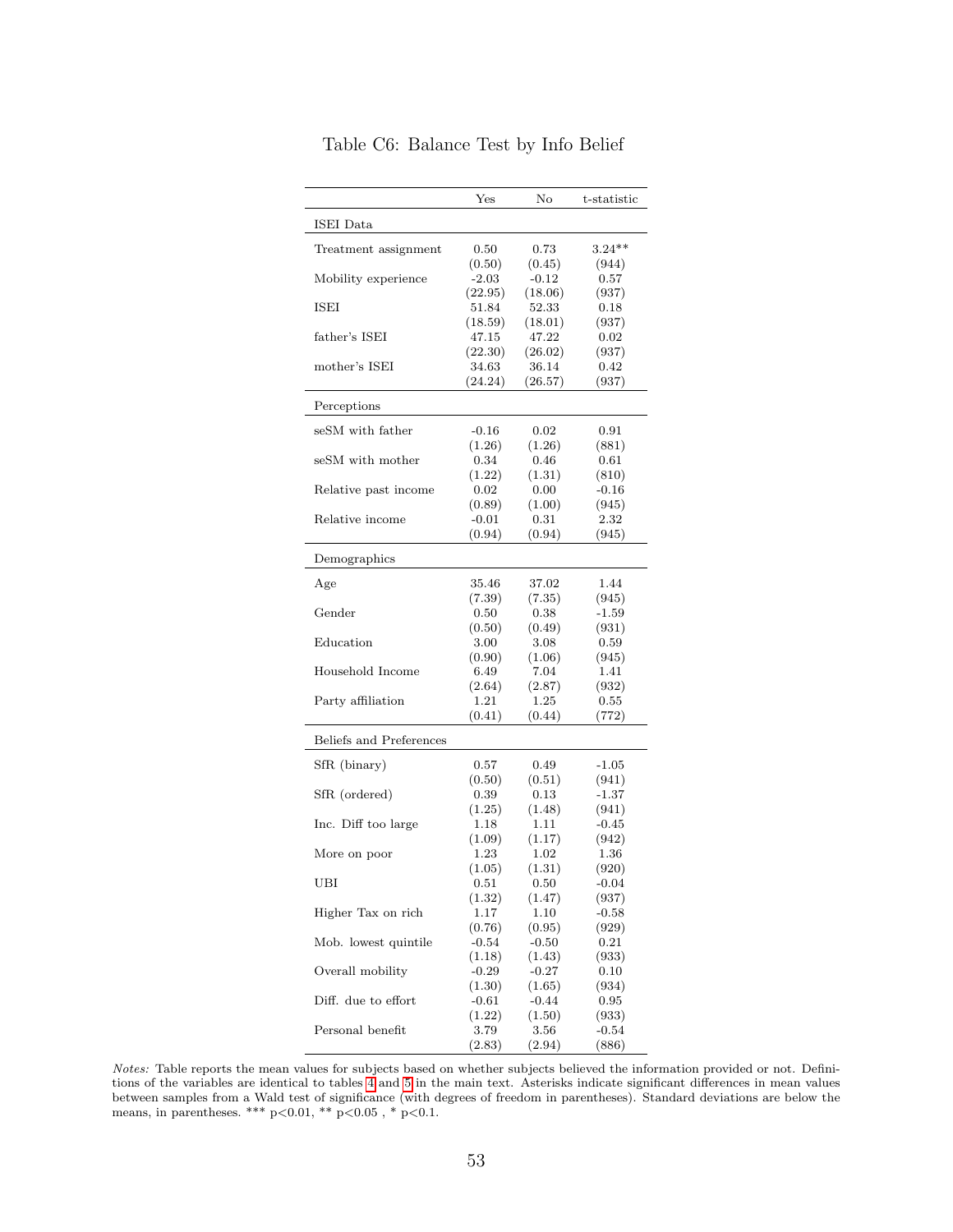main analysis).

Apart from whether or not subjects believed the provided information, how careful the information was read may also influence treatment effects. While this cannot directly be measured, I can measure the time subjects spent on the treatment and placebo screens as a proxy for attention paid to the provided information. The average time spent was 14.5 seconds. Table [4](#page-24-0) in the main text reports main treatment effects for subjects who spent more than 8 seconds on the treatment and placebo screens. While this length is somewhat arbitrary, it is roughly enough time to carefully read through the provided paragraph. Table [C7](#page-54-0) below reports treatment effects for all subjects, irrespective of the time spent on the treatment and placebo screens. The results are consistent with the findings reported in table [4](#page-24-0) although more noisy. On both measures included in the table, those who experienced a downward mobility shock show again significantly more support for more spending on the poor and for higher taxes on the rich.

<span id="page-54-0"></span>

|                          | Support for<br>Redistribution<br>(binary) | Support for<br>Redistribution<br>(ordered) | Income<br>Differences<br>too large | More spending<br>on Poor | Universal Basic<br>Income | Higher Tax<br>Share for Rich |
|--------------------------|-------------------------------------------|--------------------------------------------|------------------------------------|--------------------------|---------------------------|------------------------------|
|                          | (1)                                       | (2)                                        | (3)                                | (4)                      | (5)                       | (6)                          |
| Treatment                |                                           |                                            |                                    |                          |                           |                              |
| Upward mobility          | 0.305                                     | $0.255*$                                   | 0.042                              | 0.110                    | $0.209*$                  | 0.056                        |
|                          | (0.215)                                   | (0.100)                                    | (0.089)                            | (0.084)                  | (0.111)                   | (0.031)                      |
|                          | [0.169]                                   | [0.071]                                    | [0.294]                            | [0.169]                  | [0.137]                   | [0.137]                      |
| No mobility              | 0.289                                     | 0.060                                      | 0.074                              | 0.101                    | 0.022                     | 0.005                        |
|                          | (0.219)                                   | (0.104)                                    | (0.085)                            | (0.097)                  | (0.110)                   | (0.037)                      |
|                          | [1.000]                                   | [1.000]                                    | [1.000]                            | [1.000]                  | [1.000]                   | [1.000]                      |
| Downward mobility        | 0.321                                     | 0.215                                      | 0.158                              | $0.220**$                | 0.036                     | $0.094**$                    |
|                          | (0.244)                                   | (0.125)                                    | (0.094)                            | (0.091)                  | (0.131)                   | (0.035)                      |
|                          | [0.163]                                   | [0.103]                                    | [0.103]                            | [0.045]                  | [0.294]                   | [0.038]                      |
| Controls                 |                                           |                                            | $\checkmark$                       | $\checkmark$             |                           | $\checkmark$                 |
| Observations             | 817                                       | 808                                        | 809                                | 787                      | 804                       | 810                          |
|                          |                                           |                                            |                                    |                          |                           |                              |
| Treatment                |                                           |                                            |                                    |                          |                           |                              |
| Upward income mobility   | $-0.012$                                  | 0.066                                      | 0.031                              | 0.093                    | 0.087                     | 0.030                        |
|                          | (0.284)                                   | (0.131)                                    | (0.120)                            | (0.109)                  | (0.144)                   | (0.046)                      |
|                          | [1.000]                                   | [1.000]                                    | [1.000]                            | [1.000]                  | [1.000]                   | [1.000]                      |
| No income mobility       | 0.017                                     | 0.063                                      | $-0.158$                           | $-0.133$                 | 0.179                     | 0.069                        |
|                          | (0.545)                                   | (0.240)                                    | (0.183)                            | (0.226)                  | (0.259)                   | (0.082)                      |
|                          | [1.000]                                   | [1.000]                                    | [1.000]                            | [1.000]                  | [1.000]                   | [1.000]                      |
| Downward income mobility | 0.340                                     | $0.307*$                                   | $0.219*$                           | $0.334**$                | 0.082                     | $0.164***$                   |
|                          | (0.331)                                   | (0.167)                                    | (0.127)                            | (0.126)                  | (0.185)                   | (0.050)                      |
|                          | [0.149]                                   | [0.095]                                    | [0.095]                            | [0.021]                  | [0.282]                   | [0.007]                      |
| Controls                 |                                           | $\checkmark$                               | $\checkmark$                       | $\checkmark$             | $\checkmark$              | $\checkmark$                 |
| Observations             | 369                                       | 369                                        | 369                                | 362                      | 366                       | 369                          |

Table C7: Experiment: Support for Redistribution

Notes: Estimates come from logit (model (1)) and linear regressions. The effects are treatment effects relative to subjects with the same experimental mobility score in the control group. Robust standard errors are presented in parentheses. Adjusted p-values are not reported for these estimations as the sample size is quite small compared to the descriptive data. Controls include self-assessed mobility experience, household income and political party affiliation. The analysis is restricted to subjects who indicated that they believed the provided information. \*\*\*  $p<0.01$ , \*\*  $p<0.05$ , \*  $p<0.1$ .

Table [C8](#page-55-0) reports main treatment effects on the mobility perception variables for subjects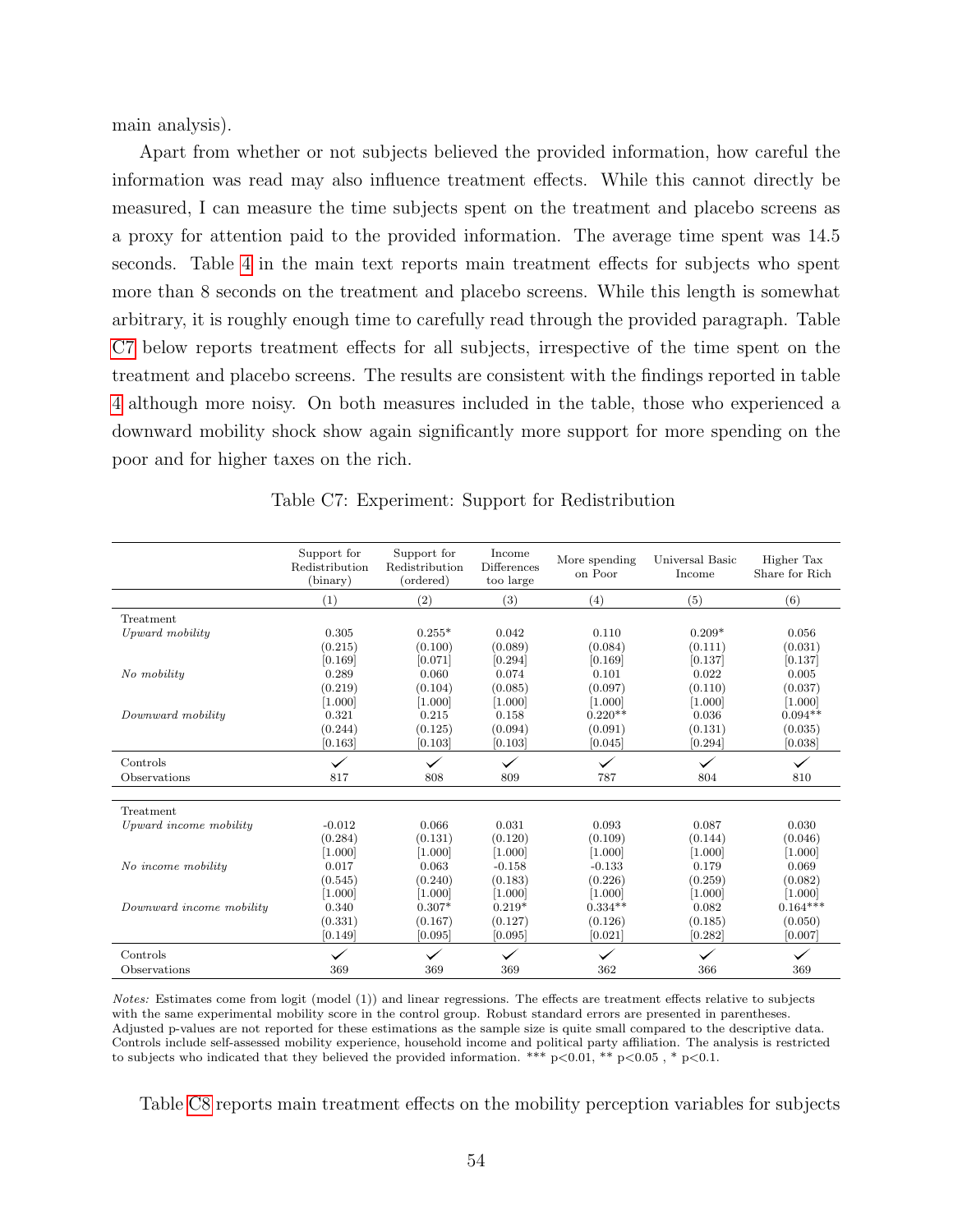irrespective of the time spent on the treatment and placebo screens. Here, the results are also consistent with those reported in [5](#page-27-0) of the main text where subjects who spent less than 8 seconds on the treatment and placebo screens are excluded. There is a significant negative effect on overall perceived mobility for those who experienced a downward mobility shock on both measures. Additionally, those who experienced a downward mobility shock are now also perceiving the mobility of the lowest quintile significantly more negatively.

<span id="page-55-0"></span>

|                          | Mobility<br>of lowest<br>quintile | Overall<br>mobility | Differences<br>due to effort | Personal<br>benefit |
|--------------------------|-----------------------------------|---------------------|------------------------------|---------------------|
|                          | (1)                               | (2)                 | (3)                          | (4)                 |
| Treatment                |                                   |                     |                              |                     |
| Upward mobility          | $-0.105$                          | $-0.037$            | $-0.013$                     | $-0.019$            |
|                          | (0.101)                           | (0.113)             | (0.104)                      | (0.261)             |
| No mobility              | $-0.082$                          | $-0.014$            | 0.056                        | 0.439               |
|                          | (0.095)                           | (0.107)             | (0.107)                      | (0.278)             |
| Downward mobility        | $-0.330***$                       | $-0.338***$         | $-0.096$                     | 0.232               |
|                          | (0.121)                           | (0.129)             | (0.129)                      | (0.298)             |
| Controls                 |                                   |                     |                              |                     |
| Observations             | 808                               | 800                 | 799                          | 763                 |
| Treatment                |                                   |                     |                              |                     |
| Upward income mobility   | $-0.101$                          | $-0.045$            | 0.076                        | 0.001               |
|                          | (0.131)                           | (0.144)             | (0.135)                      | (0.333)             |
| No income mobility       | 0.242                             | 0.147               | 0.088                        | 0.418               |
|                          | (0.279)                           | (0.232)             | (0.231)                      | (0.633)             |
| Downward income mobility | $-0.193$                          | $-0.477***$         | $-0.055$                     | $-0.292$            |
|                          | (0.159)                           | (0.182)             | (0.163)                      | (0.416)             |
| Controls                 |                                   |                     |                              |                     |
| Observations             | 365                               | 365                 | 366                          | 347                 |

Table C8: Experiment: Mobility and societal perceptions

Notes: Estimates come from linear regressions. Robust standard errors are presented in parentheses. The effects are treatment effects relative to subjects with the same experimental mobility score in the control group. Controls include self-assessed mobility experience, household income and political party affiliation. The analysis is restricted to subjects who indicated that they believed the provided information. \*\*\*  $p<0.01$ , \*\*  $p<0.05$ , \*  $p<0.1$ .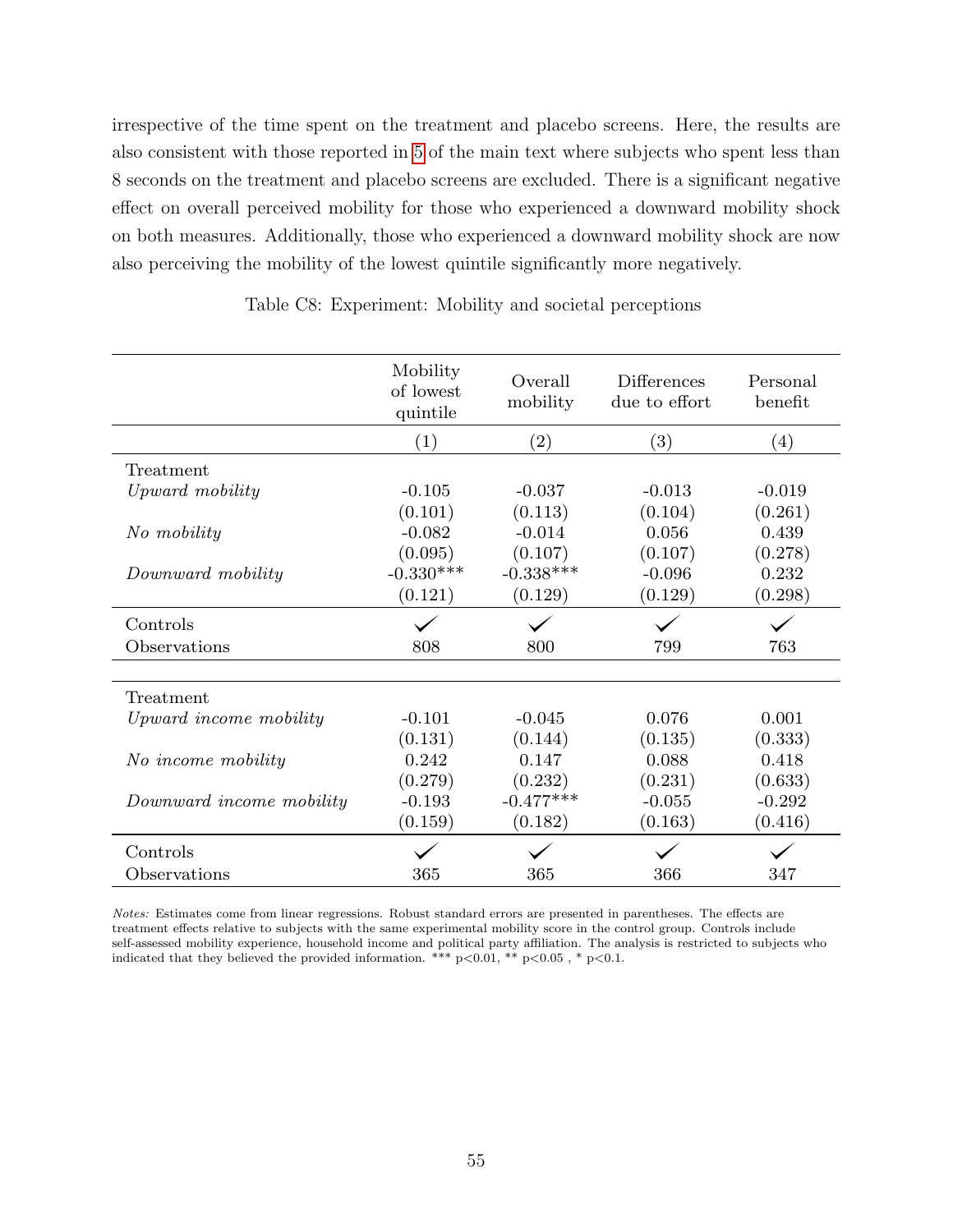# C.5 Main analysis with alternative definitions of Mobility Experience

#### C.5.1 Extreme mobility shocks

Table [C9](#page-56-0) reports main treatment effects for subjects who experienced extreme mobility shocks during the experiment. This is defined as either a mobility shock score of -2 and less or  $+2$  and more. Given that restricting the models to subjects with such extreme values significantly reduces the sample size, unsurprisingly, almost none of the results remain when accounting for multiple hypothesis testing. Only on the income mobility measure do the main results survive, although only with weak significance: those who experienced a downward shock significantly increase their support for more spending on the poor and higher taxes on the rich.

<span id="page-56-0"></span>

|                          | Support for<br>Redistribution<br>(binary) | Support for<br>Redistribution<br>(ordered) | Income<br>Differences<br>too large | More spending<br>on Poor | Universal Basic<br>Income | Higher Tax<br>Share for Rich |
|--------------------------|-------------------------------------------|--------------------------------------------|------------------------------------|--------------------------|---------------------------|------------------------------|
|                          | (1)                                       | (2)                                        | (3)                                | (4)                      | (5)                       | (6)                          |
| Treatment                |                                           |                                            |                                    |                          |                           |                              |
| Upward mobility          | 0.511                                     | 0.281                                      | 0.099                              | 0.276                    | 0.206                     | 0.020                        |
|                          | (0.353)                                   | (0.167)                                    | (0.151)                            | (0.130)                  | (0.191)                   | (0.051)                      |
|                          | [0.325]                                   | [0.308]                                    | [0.445]                            | [0.257]                  | [0.393]                   | [0.534]                      |
| No mobility              | 0.467                                     | 0.089                                      | 0.082                              | 0.163                    | 0.078                     | 0.001                        |
|                          | (0.240)                                   | (0.114)                                    | (0.093)                            | (0.106)                  | (0.122)                   | (0.041)                      |
|                          | [0.441]                                   | [0.725]                                    | [0.725]                            | [0.455]                  | [0.725]                   | [1.000]                      |
| Downward mobility        | 0.495                                     | 0.319                                      | 0.324                              | 0.233                    | 0.115                     | 0.053                        |
|                          | (0.393)                                   | (0.197)                                    | (0.149)                            | (0.157)                  | (0.198)                   | (0.065)                      |
|                          | [0.350]                                   | [0.302]                                    | [0.220]                            | [0.302]                  | [0.390]                   | [0.386]                      |
| Controls                 |                                           |                                            | $\checkmark$                       | $\checkmark$             |                           |                              |
| Observations             | 475                                       | 468                                        | 468                                | 457                      | 465                       | 469                          |
| Treatment                |                                           |                                            |                                    |                          |                           |                              |
| Upward income mobility   | 0.187                                     | 0.175                                      | 0.041                              | 0.065                    | 0.092                     | 0.142                        |
|                          | (0.464)                                   | (0.218)                                    | (0.210)                            | (0.196)                  | (0.238)                   | (0.063)                      |
|                          | [1.000]                                   | [1.000]                                    | [1.000]                            | [1.000]                  | [1.000]                   | [0.194]                      |
| No income mobility       | 0.100                                     | 0.052                                      | $-0.189$                           | $-0.083$                 | 0.162                     | 0.067                        |
|                          | (0.566)                                   | (0.249)                                    | (0.195)                            | (0.237)                  | (0.266)                   | (0.087)                      |
|                          | [1.000]                                   | [1.000]                                    | [1.000]                            | [1.000]                  | [1.000]                   | [1.000]                      |
| Downward income mobility | 0.064                                     | 0.149                                      | 0.102                              | $0.373*$                 | $-0.061$                  | $0.156*$                     |
|                          | (0.426)                                   | (0.222)                                    | (0.169)                            | (0.162)                  | (0.251)                   | (0.061)                      |
|                          | [1.000]                                   | [1.000]                                    | [1.000]                            | [0.071]                  | [1.000]                   | [0.071]                      |
| Controls                 |                                           |                                            | $\checkmark$                       | $\checkmark$             | $\checkmark$              | $\checkmark$                 |
| Observations             | 193                                       | 193                                        | 193                                | 190                      | 190                       | 193                          |

Table C9: Experiment: Support for Redistribution

Notes: Estimates come from logit (model (1)) and linear regressions. The effects are treatment effects relative to subjects with the same experimental mobility score in the control group. Robust standard errors are presented in parentheses. Adjusted p-values are not reported for these estimations as the sample size is quite small compared to the descriptive data. Controls include self-assessed mobility experience, household income and political party affiliation. The analysis is restricted to subjects who indicated that they believed the provided information and remained on the treatment and placebo screen for more than 8 seconds. \*\*\*  $p<0.01$ , \*\*  $p<0.05$ , \*  $p<0.1$ .

The fact that the results for those who experienced extreme mobility shocks during the experiment are not vastly different to the main results, merely somewhat less significant, is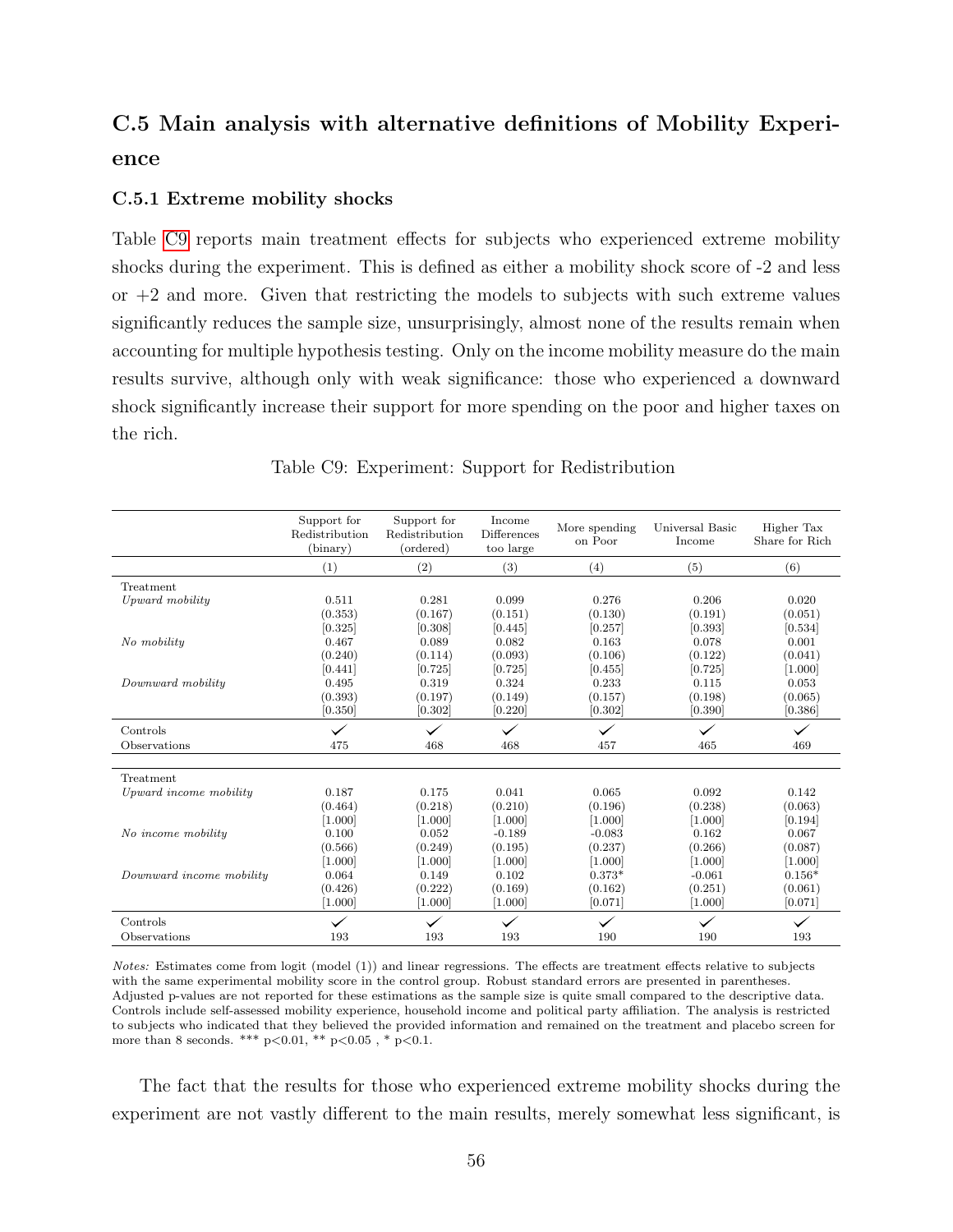however encouraging.

Table [C10](#page-57-0) reports main treatment effects on the mobility perception variables for subjects who experienced extreme mobility shocks during the experiment. The results are very similar to those reported in [5](#page-27-0) of the main text: On both measures, those who experienced downward mobility shocks have a significantly more negative overall perception of mobility. In addition, on the first measure, those subjects also have a significantly more negative perception of the mobility of the lowest quintile.

<span id="page-57-0"></span>

|                          | Mobility<br>of lowest<br>quintile | Overall<br>mobility | <b>Differences</b><br>due to effort | Personal<br>benefit |
|--------------------------|-----------------------------------|---------------------|-------------------------------------|---------------------|
|                          | (1)                               | $\left( 2\right)$   | (3)                                 | (4)                 |
| Treatment                |                                   |                     |                                     |                     |
| Upward mobility          | 0.041                             | 0.072               | 0.099                               | $-0.315$            |
|                          | (0.167)                           | (0.182)             | (0.170)                             | (0.403)             |
| No mobility              | $-0.110$                          | $-0.089$            | 0.034                               | 0.262               |
|                          | (0.107)                           | (0.119)             | (0.119)                             | (0.303)             |
| Downward mobility        | $-0.466***$                       | $-0.573***$         | $-0.270$                            | $-0.416$            |
|                          | (0.174)                           | (0.198)             | (0.206)                             | (0.469)             |
| Controls                 |                                   |                     |                                     |                     |
| Observations             | 469                               | 466                 | 463                                 | 448                 |
| Treatment                |                                   |                     |                                     |                     |
| Upward income mobility   | $-0.053$                          | 0.011               | 0.267                               | $-0.417$            |
|                          | (0.217)                           | (0.250)             | (0.239)                             | (0.503)             |
| No income mobility       | 0.368                             | 0.273               | 0.124                               | 0.209               |
|                          | (0.300)                           | (0.260)             | (0.239)                             | (0.657)             |
| Downward income mobility | $-0.196$                          | $-0.631**$          | 0.066                               | $-0.271$            |
|                          | (0.210)                           | (0.251)             | (0.235)                             | (0.558)             |
| Controls                 |                                   |                     |                                     |                     |
| Observations             | 181                               | 178                 | 179                                 | 173                 |

Table C10: Experiment: Mobility and societal perceptions

Notes: Estimates come from linear regressions. Robust standard errors are presented in parentheses. The effects are treatment effects relative to subjects with the same experimental mobility score in the control group. Controls include self-assessed mobility experience, household income and political party affiliation. The analysis is restricted to subjects who indicated that they believed the provided information and remained on the treatment and placebo screen for more than 8 seconds. \*\*\*  $p<0.01$ , \*\*  $p<0.05$ , \*  $p<0.1$ .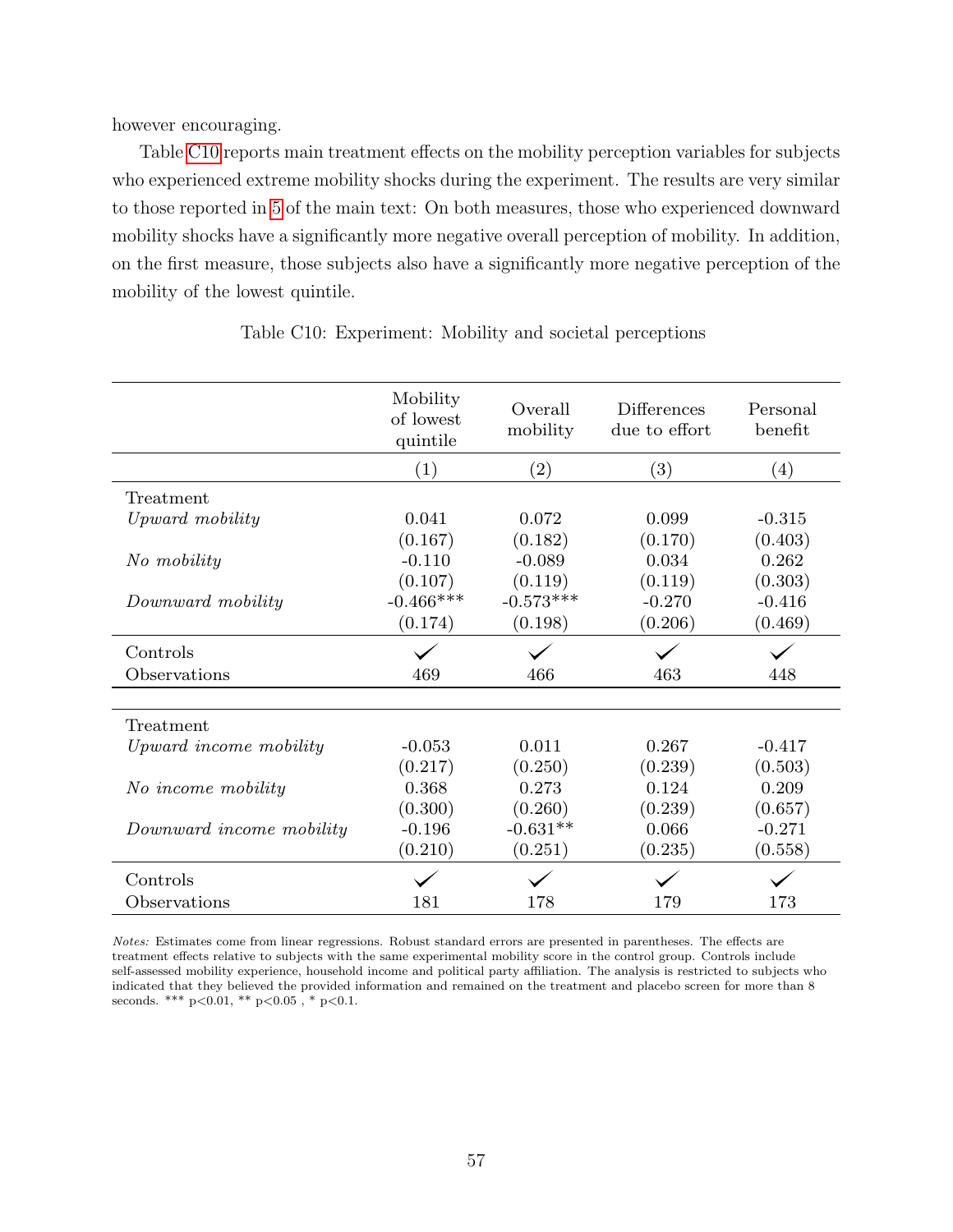#### C.5.2 Main treatment effects using mobility with parents

A strong assumption made for the first measure of the models reported in table [4](#page-24-0) and [5](#page-27-0) in the main text is that subjects will use their self-reported mobility with their father as a pre-treatment reference point. All the models using the first measure in the main text therefore report mobility shocks based on item Q1 from the survey instrument. It is however not unlikely that subjects will use a combination of Q1 and Q2 (mobility relative to the mother) to assess their self-assessed mobility. As self-assessed mobility with the mother was not asked during the ISSP Cumulative, I have only used mobility with the father in the main text. Tables [C11](#page-58-0) to [C14](#page-60-0) below report the main treatment effects using two alternative measures of self-assessed mobility to calculate the mobility shock: First, the maximum of Q1 and Q2 and second the minimum of Q1 and Q2. In other words, tables [C11](#page-58-0) and [C12](#page-59-0) report the results using the parent who the subject believes themselves to have experienced the most mobility in comparison to and tables [C13](#page-60-1) and [C14](#page-60-0) report the results using the parent who the subject believes themselves to have experienced the least mobility in comparison to.

<span id="page-58-0"></span>

|                            | Support for<br>Redistribution<br>(binary) | Support for<br>Redistribution<br>(ordered) | Income<br><b>Differences</b><br>too large | More spending<br>on Poor | Universal Basic<br>Income | Higher Tax<br>Share for Rich |
|----------------------------|-------------------------------------------|--------------------------------------------|-------------------------------------------|--------------------------|---------------------------|------------------------------|
|                            | $\left(1\right)$                          | $\left( 2\right)$                          | (3)                                       | $\left( 4\right)$        | (5)                       | (6)                          |
| Treatment                  |                                           |                                            |                                           |                          |                           |                              |
| Upward mobility            | $0.570*$                                  | $0.422**$                                  | 0.082                                     | $0.179*$                 | $0.391**$                 | 0.047                        |
|                            | (0.307)                                   | (0.136)                                    | (0.122)                                   | (0.102)                  | (0.147)                   | (0.046)                      |
|                            | [0.087]                                   | [0.013]                                    | [0.201]                                   | [0.087]                  | [0.021]                   | [0.138]                      |
| No mobility                | $-0.146$                                  | 0.020                                      | 0.159                                     | 0.195                    | 0.078                     | 0.005                        |
|                            | (0.311)                                   | (0.151)                                    | (0.119)                                   | (0.126)                  | (0.152)                   | (0.052)                      |
|                            | [1.000]                                   | [1.000]                                    | [1.000]                                   | [1.000]                  | [1.000]                   | [1.000]                      |
| Downward mobility          | 0.341                                     | 0.178                                      | 0.142                                     | 0.112                    | $-0.018$                  | 0.085                        |
|                            | (0.241)                                   | (0.119)                                    | (0.091)                                   | (0.100)                  | (0.129)                   | (0.035)                      |
|                            | [0.245]                                   | [0.245]                                    | [0.245]                                   | [0.309]                  | [0.421]                   | [0.107]                      |
| Controls                   | $\checkmark$                              | $\checkmark$                               | $\checkmark$                              | $\checkmark$             | $\checkmark$              | $\checkmark$                 |
| <i><b>Observations</b></i> | 596                                       | 592                                        | 593                                       | 582                      | 590                       | 593                          |

Table C11: Support for Redistribution - Maximum Mobility Measure

Notes: Estimates come from logit (model (1)) and linear regressions. The effects are treatment effects relative to subjects with the same experimental mobility score in the control group. Robust standard errors are presented in parentheses. Adjusted p-values are not reported for these estimations as the sample size is quite small compared to the descriptive data. Controls include self-assessed mobility experience, household income and political party affiliation. The analysis is restricted to subjects who indicated that they believed the provided information and remained on the treatment and placebo screen for more than 8 seconds.. \*\*\*  $p<0.01$ , \*\*  $p<0.05$ , \*  $p<0.1$ .

Looking first at the models using the maximum mobility value of both parents, the only significant effects that remain after accounting for multiple hypothesis testing are that those who experienced an upward mobility shock based on this alternative specification are more likely to support redistribution and Universal Basic Income. This is inconsistent with any of the other results reported in the main text and appendix. Interestingly, these findings from table [C11](#page-58-0) also do not match the null-results in table [C12.](#page-59-0) In other words, it seems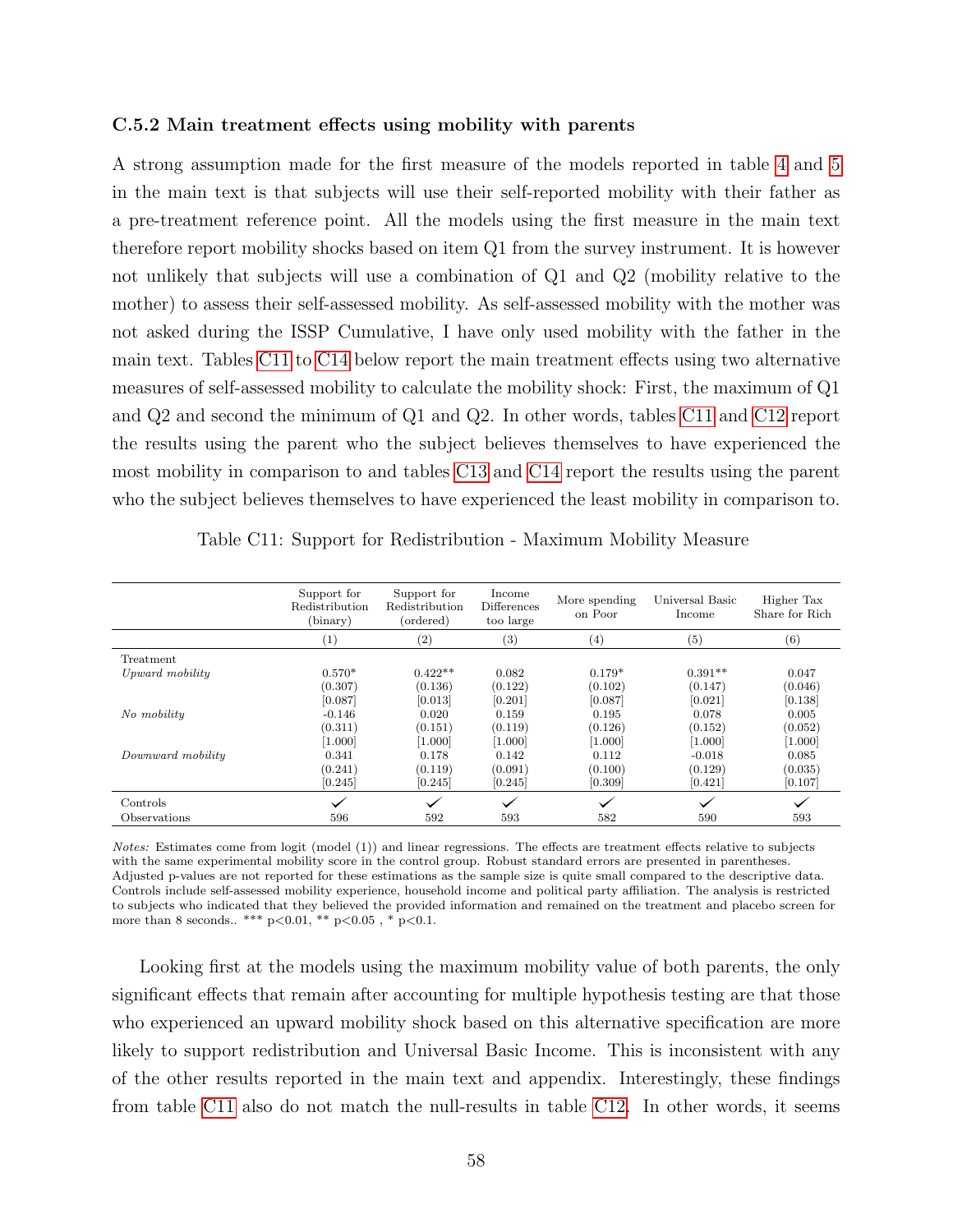that these effects are not driven by particular changes in mobility perceptions or perceived personal benefit from redistribution. It may be worth noting that this alternative measure is more likely to pick up on perceived mobility with the mother as many mothers of subjects in the experiment did not work (26%). It may therefore pick up on a difference between subjects whose mothers are or were part of the workforce and those who were/are not. What drives these effects when using the maximum mobility score of the parents may therefore be an avenue for future research.

|                   | Mobility<br>of lowest<br>quintile | Overall<br>mobility | <b>Differences</b><br>due to effort | Personal<br>benefit |
|-------------------|-----------------------------------|---------------------|-------------------------------------|---------------------|
|                   | (1)                               | $\left( 2\right)$   | $\left(3\right)$                    | $\left(4\right)$    |
| Treatment         |                                   |                     |                                     |                     |
| Upward mobility   | $-0.153$                          | $-0.055$            | $-0.046$                            | 0.414               |
|                   | (0.149)                           | (0.159)             | (0.155)                             | (0.383)             |
| No mobility       | $-0.092$                          | $-0.108$            | 0.077                               | 0.618               |
|                   | (0.140)                           | (0.157)             | (0.159)                             | (0.387)             |
| Downward mobility | $-0.164$                          | $-0.127$            | $-0.018$                            | 0.107               |
|                   | (0.118)                           | (0.126)             | (0.123)                             | (0.297)             |
| Controls          |                                   |                     |                                     |                     |
| Observations      | 590                               | 588                 | 586                                 | 558                 |

<span id="page-59-0"></span>Table C12: Mobility and societal perceptions - Maximum Mobility Measure

Notes: Estimates come from linear regressions. Robust standard errors are presented in parentheses. The effects are treatment effects relative to subjects with the same experimental mobility score in the control group. Controls include self-assessed mobility experience, household income and political party affiliation. The analysis is restricted to subjects who indicated that they believed the provided information and remained on the treatment and placebo screen for more than 8 seconds. \*\*\*  $p<0.01$ , \*\*  $p<0.05$ , \*  $p<0.1$ .

Tables [C13](#page-60-1) and [C14](#page-60-0) report models using the minimum mobility value of both parents. One of the two main results survives here (those who experienced a downward mobility shock are more likely to support higher taxes on the rich) and no other coefficients are significant. This is consistent with the main results in table [4.](#page-24-0) Equally, a downward mobility shock significantly reduces the perception of overall mobility in society, although only weakly using this measure. Again, these results are consistent with those in table [5](#page-27-0) in the main text.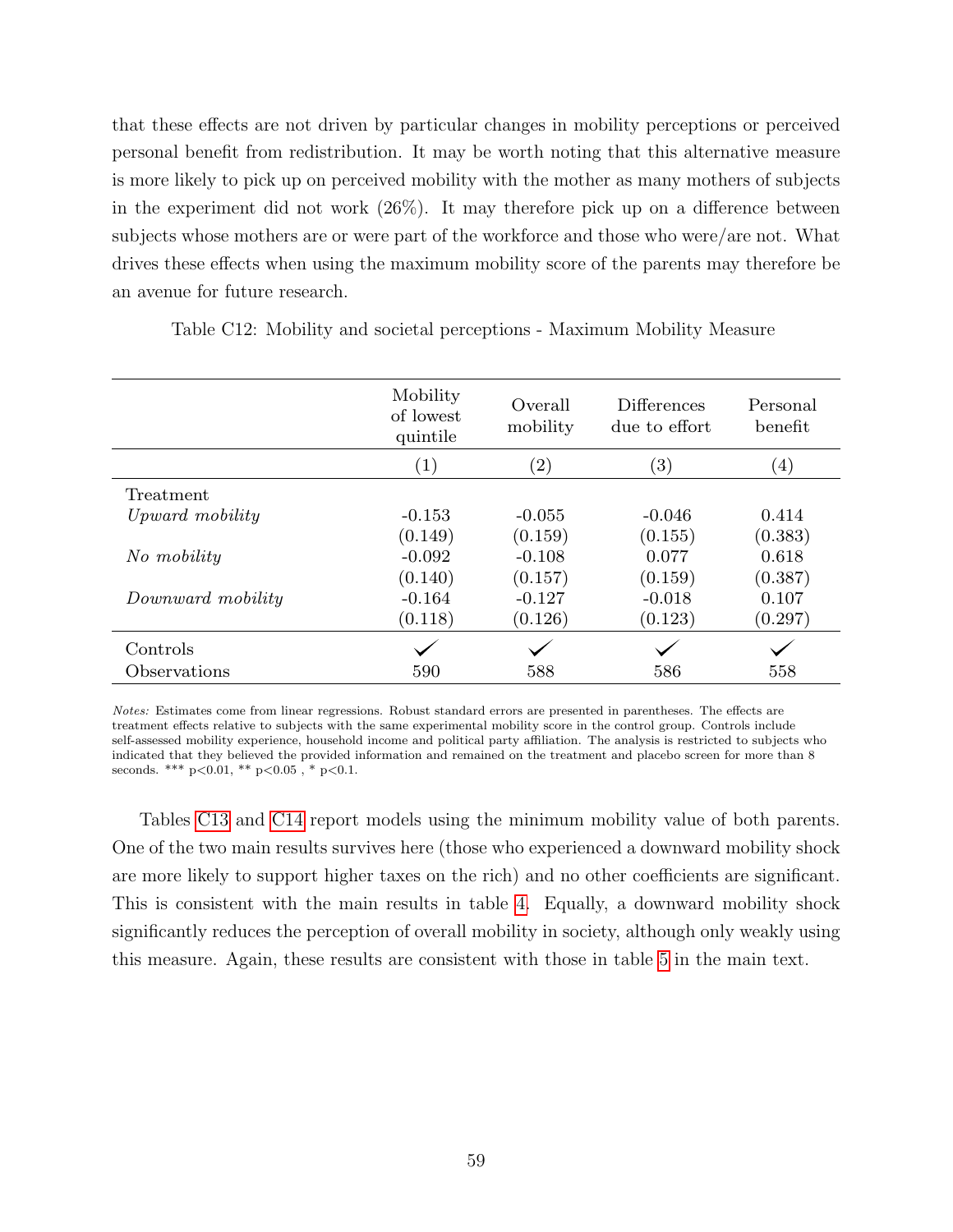<span id="page-60-1"></span>

|                   | Support for<br>Redistribution<br>(binary) | Support for<br>Redistribution<br>(ordered) | Income<br><b>Differences</b><br>too large | More spending<br>on Poor | Universal Basic<br>Income | Higher Tax<br>Share for Rich |
|-------------------|-------------------------------------------|--------------------------------------------|-------------------------------------------|--------------------------|---------------------------|------------------------------|
|                   | $^{(1)}$                                  | (2)                                        | $^{(3)}$                                  | $\left( 4\right)$        | (5)                       | (6)                          |
| Treatment         |                                           |                                            |                                           |                          |                           |                              |
| Upward mobility   | 0.116                                     | 0.237                                      | 0.124                                     | 0.150                    | 0.159                     | 0.033                        |
|                   | (0.259)                                   | (0.125)                                    | (0.102)                                   | (0.094)                  | (0.132)                   | (0.040)                      |
|                   | [0.527]                                   | [0.513]                                    | [0.513]                                   | [0.513]                  | [0.513]                   | [0.513]                      |
| No mobility       | 0.201                                     | 0.124                                      | 0.162                                     | 0.119                    | 0.072                     | 0.026                        |
|                   | (0.268)                                   | (0.123)                                    | (0.102)                                   | (0.115)                  | (0.130)                   | (0.043)                      |
|                   | $[1.000]$                                 | [1.000]                                    | [1.000]                                   | [1.000]                  | [1.000]                   | [1.000]                      |
| Downward mobility | 0.643                                     | 0.276                                      | 0.089                                     | 0.201                    | 0.119                     | $0.132**$                    |
|                   | (0.321)                                   | (0.168)                                    | (0.120)                                   | (0.119)                  | (0.181)                   | (0.045)                      |
|                   | [0.127]                                   | [0.145]                                    | [0.206]                                   | [0.145]                  | [0.206]                   | [0.019]                      |
| Controls          | $\checkmark$                              | $\checkmark$                               | $\checkmark$                              | $\checkmark$             | $\checkmark$              | $\checkmark$                 |
| Observations      | 596                                       | 592                                        | 593                                       | 582                      | 590                       | 593                          |

# Table C13: Support for Redistribution - Minimum Mobility Measure

Notes: Estimates come from logit (model (1)) and linear regressions. The effects are treatment effects relative to subjects with the same experimental mobility score in the control group. Robust standard errors are presented in parentheses. Adjusted p-values are not reported for these estimations as the sample size is quite small compared to the descriptive data. Controls include self-assessed mobility experience, household income and political party affiliation. The analysis is restricted to subjects who indicated that they believed the provided information and remained on the treatment and placebo screen for more than 8 seconds.. \*\*\*  $p<0.01$ , \*\*  $p<0.05$ , \*  $p<0.1$ .

|                   | Mobility<br>of lowest<br>quintile | Overall<br>mobility | <b>Differences</b><br>due to effort | Personal<br>benefit |
|-------------------|-----------------------------------|---------------------|-------------------------------------|---------------------|
|                   | $\left( 1\right)$                 | $\left( 2\right)$   | $\left(3\right)$                    | $\left(4\right)$    |
| Treatment         |                                   |                     |                                     |                     |
| Upward mobility   | $-0.094$                          | $-0.005$            | $-0.062$                            | 0.430               |
|                   | (0.127)                           | (0.134)             | (0.126)                             | (0.329)             |
| No mobility       | $-0.132$                          | $-0.077$            | 0.064                               | 0.341               |
|                   | (0.116)                           | (0.134)             | (0.141)                             | (0.335)             |
| Downward mobility | $-0.236$                          | $-0.297*$           | $-0.002$                            | 0.117               |
|                   | (0.170)                           | (0.172)             | (0.169)                             | (0.380)             |
| Controls          |                                   |                     |                                     |                     |
| Observations      | 590                               | 588                 | 586                                 | 558                 |

<span id="page-60-0"></span>Table C14: Mobility and societal perceptions - Minimum Mobility Measure

Notes: Estimates come from linear regressions. Robust standard errors are presented in parentheses. The effects are treatment effects relative to subjects with the same experimental mobility score in the control group. Controls include self-assessed mobility experience, household income and political party affiliation. The analysis is restricted to subjects who indicated that they believed the provided information and remained on the treatment and placebo screen for more than 8 seconds. \*\*\*  $p<0.01$ , \*\*  $p<0.05$ , \*  $p<0.1$ .

### C.5.3 Main treatment effects using mobility information

While the models used to report the main treatment effects in tables [4](#page-24-0) and [5](#page-27-0) of the main text look at the difference between pre-treatment beliefs about own mobility experience and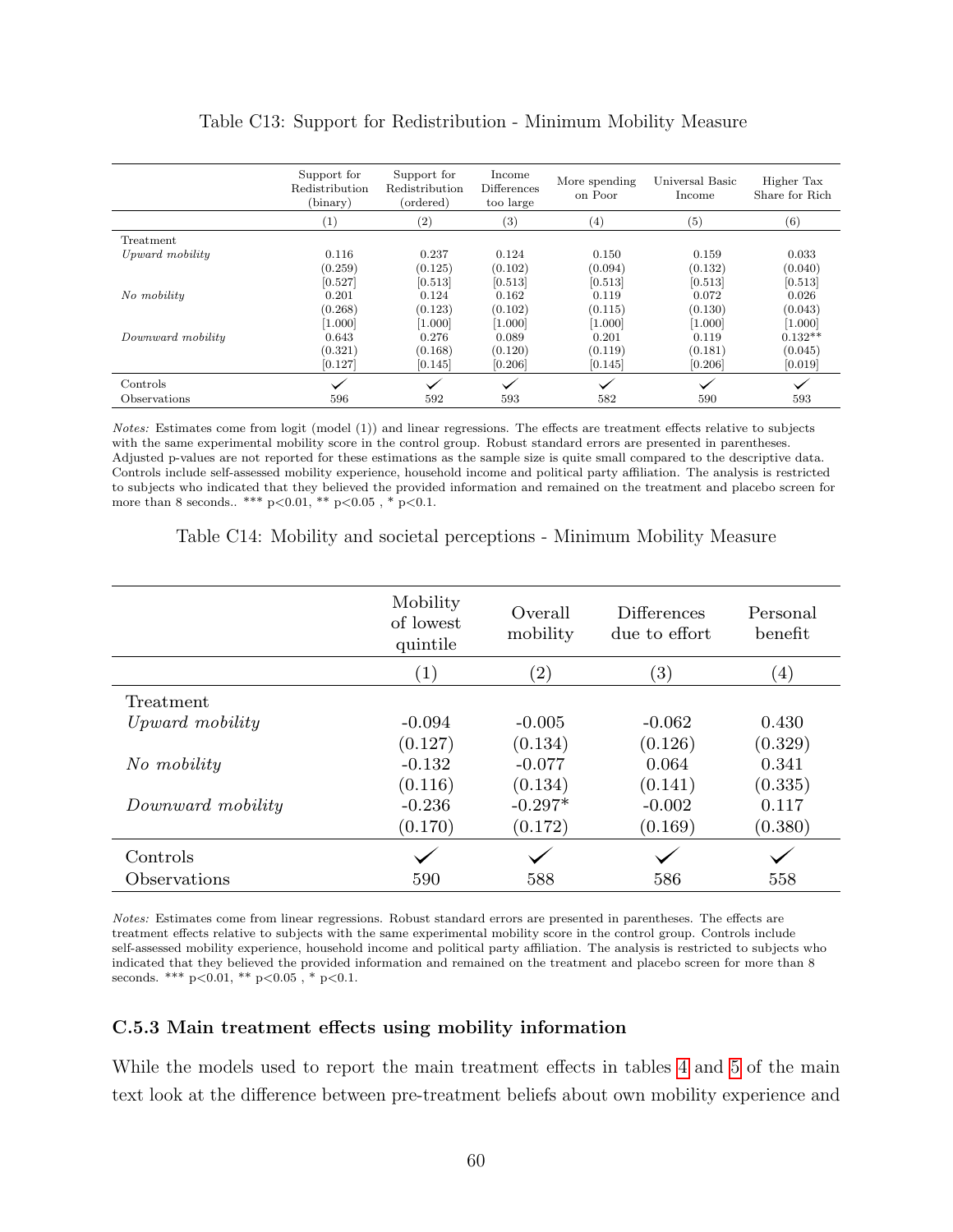<span id="page-61-0"></span>

|                   | Support for<br>Redistribution<br>(binary) | Support for<br>Redistribution<br>(ordered) | Income<br>Differences<br>too large | More spending<br>on Poor | Universal Basic<br>Income | Higher Tax<br>Share for Rich |
|-------------------|-------------------------------------------|--------------------------------------------|------------------------------------|--------------------------|---------------------------|------------------------------|
|                   | $\left(1\right)$                          | $\left( 2\right)$                          | $^{(3)}$                           | (4)                      | (5)                       | (6)                          |
| Treatment         |                                           |                                            |                                    |                          |                           |                              |
| Upward mobility   | 0.264                                     | 0.207                                      | 0.130                              | 0.076                    | 0.181                     | 0.017                        |
|                   | (0.263)                                   | (0.124)                                    | (0.109)                            | (0.102)                  | (0.134)                   | (0.042)                      |
|                   | [0.873]                                   | [0.873]                                    | [0.873]                            | [0.873]                  | [0.873]                   | [0.873]                      |
| No mobility       | 0.484                                     | 0.347                                      | 0.133                              | 0.173                    | 0.074                     | 0.046                        |
|                   | (0.431)                                   | (0.183)                                    | (0.134)                            | (0.170)                  | (0.201)                   | (0.060)                      |
|                   | [0.671]                                   | [0.534]                                    | [0.671]                            | [0.671]                  | [0.929]                   | [0.799]                      |
| Downward mobility | 0.209                                     | 0.151                                      | 0.128                              | $0.211*$                 | 0.078                     | $0.091*$                     |
|                   | (0.243)                                   | (0.125)                                    | (0.094)                            | (0.094)                  | (0.129)                   | (0.037)                      |
|                   | [0.457]                                   | [0.294]                                    | [0.294]                            | [0.085]                  | [0.517]                   | [0.085]                      |
| Controls          | $\checkmark$                              | $\checkmark$                               | $\checkmark$                       | $\checkmark$             | $\checkmark$              | $\checkmark$                 |
| Observations      | 596                                       | 592                                        | 593                                | 582                      | 590                       | 593                          |

#### Table C15: Support for Redistribution - Information Effects

Notes: Estimates come from logit (model (1)) and linear regressions. The effects are treatment effects relative to subjects with the same experimental mobility score in the control group. Robust standard errors are presented in parentheses. Adjusted p-values are not reported for these estimations as the sample size is quite small compared to the descriptive data. Controls include self-assessed mobility experience, household income and political party affiliation. The analysis is restricted to subjects who indicated that they believed the provided information and remained on the treatment and placebo screen for more than 8 seconds.. \*\*\*  $p<0.01$ , \*\*  $p<0.05$ , \*  $p<0.1$ .

#### Table C16: Mobility and societal perceptions - Information Effects

<span id="page-61-1"></span>

|                   | Mobility<br>of lowest<br>quintile | Overall<br>mobility | <b>Differences</b><br>due to effort | Personal<br>benefit |
|-------------------|-----------------------------------|---------------------|-------------------------------------|---------------------|
|                   | (1)                               | $\left( 2\right)$   | $\left(3\right)$                    | $\left(4\right)$    |
| Treatment         |                                   |                     |                                     |                     |
| Upward mobility   | 0.030                             | 0.074               | 0.056                               | 0.405               |
|                   | (0.126)                           | (0.131)             | (0.133)                             | (0.313)             |
| No mobility       | $-0.003$                          | $-0.054$            | $-0.101$                            | 0.165               |
|                   | (0.194)                           | (0.202)             | (0.168)                             | (0.475)             |
| Downward mobility | $-0.349***$                       | $-0.277**$          | $-0.017$                            | 0.303               |
|                   | (0.117)                           | (0.131)             | (0.134)                             | (0.320)             |
| Controls          |                                   |                     |                                     |                     |
| Observations      | 590                               | 588                 | 586                                 | 558                 |

Notes: Estimates come from linear regressions. Robust standard errors are presented in parentheses. The effects are treatment effects relative to subjects with the same experimental mobility score in the control group. Controls include self-assessed mobility experience, household income and political party affiliation. The analysis is restricted to subjects who indicated that they believed the provided information and remained on the treatment and placebo screen for more than 8 seconds. \*\*\*  $p<0.01$ , \*\*  $p<0.05$ , \*  $p<0.1$ .

treatment information, another way of measuring treatment effects is by simply looking at the effects of receiving a certain treatment information on its own. This is what I report in tables [C15](#page-61-0) to [C18.](#page-62-0) Tables [C15](#page-61-0) and [C16](#page-61-1) look at overall information effects of receiving a positive, negative or neutral information about one's own mobility experience compared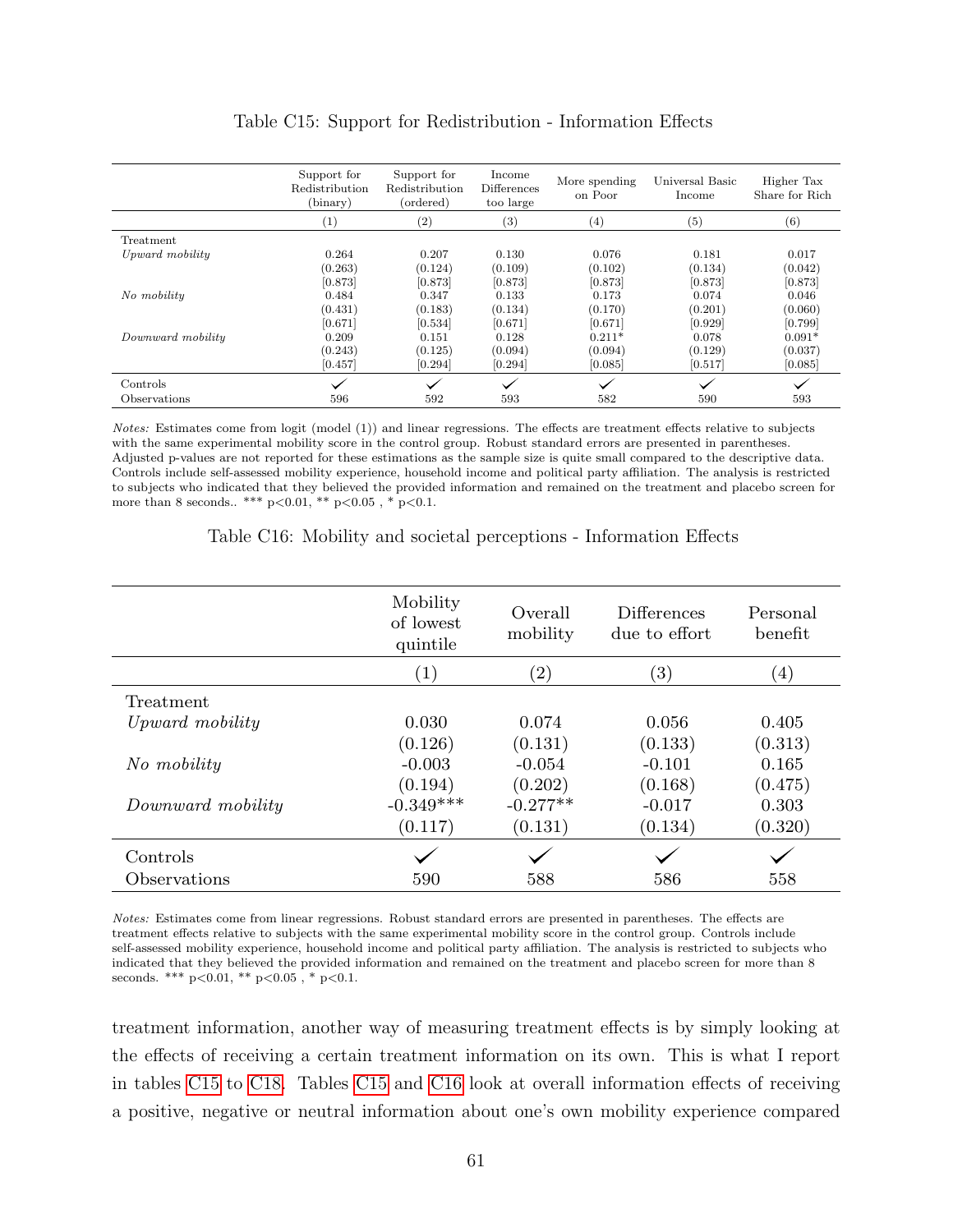to someone in the control group with the same mobility experience. Tables [C17](#page-62-1) and [C18](#page-62-0) report the same but only for subjects who received very positive or very negative mobility information.

<span id="page-62-1"></span>

|                   | Support for<br>Redistribution<br>(binary) | Support for<br><b>Redistribution</b><br>(ordered) | Income<br><b>Differences</b><br>too large | More spending<br>on Poor    | Universal Basic<br>Income   | Higher Tax<br>Share for Rich |
|-------------------|-------------------------------------------|---------------------------------------------------|-------------------------------------------|-----------------------------|-----------------------------|------------------------------|
|                   | $\left(1\right)$                          | (2)                                               | $\left( 3\right)$                         | (4)                         | (5)                         | (6)                          |
| Treatment         |                                           |                                                   |                                           |                             |                             |                              |
| Upward mobility   | 0.192<br>(0.394)<br>[1.000]               | 0.237<br>(0.191)<br>[1.000]                       | 0.093<br>(0.195)<br>[1.000]               | 0.117<br>(0.162)<br>[1.000] | 0.233<br>(0.214)<br>[1.000] | 0.052<br>(0.064)<br>[1.000]  |
| No mobility       | 0.414<br>(0.431)<br>[0.790]               | 0.359<br>(0.187)<br>[0.507]                       | 0.135<br>(0.145)<br>[0.790]               | 0.188<br>(0.179)<br>[0.790] | 0.053<br>(0.210)<br>[1.000] | 0.044<br>(0.064)<br>[0.957]  |
| Downward mobility | 0.469<br>(0.352)<br>1.000                 | 0.186<br>(0.187)<br>1.000                         | 0.039<br>(0.133)<br>[1.000]               | 0.252<br>(0.147)<br>[1.000] | 0.108<br>(0.201)<br>[1.000] | 0.021<br>(0.058)<br>[1.000]  |
| Controls          | $\checkmark$                              | $\checkmark$                                      | $\checkmark$                              | $\checkmark$                | $\checkmark$                | $\checkmark$                 |
| Observations      | 327                                       | 324                                               | 324                                       | 319                         | 321                         | 324                          |

Table C17: Support for Redistribution - High Information Effects

Notes: Estimates come from logit (model (1)) and linear regressions. The effects are treatment effects relative to subjects with the same experimental mobility score in the control group. Robust standard errors are presented in parentheses. Adjusted p-values are not reported for these estimations as the sample size is quite small compared to the descriptive data. Controls include self-assessed mobility experience, household income and political party affiliation. The analysis is restricted to subjects who indicated that they believed the provided information and remained on the treatment and placebo screen for more than 8 seconds.. \*\*\*  $p<0.01$ , \*\*  $p<0.05$ , \*  $p<0.1$ .

|  |  | Table C18: Mobility and societal perceptions - High Information Effects |  |  |  |  |
|--|--|-------------------------------------------------------------------------|--|--|--|--|
|--|--|-------------------------------------------------------------------------|--|--|--|--|

<span id="page-62-0"></span>

|                   | Mobility<br>of lowest<br>quintile | Overall<br>mobility | <b>Differences</b><br>due to effort | Personal<br>benefit |
|-------------------|-----------------------------------|---------------------|-------------------------------------|---------------------|
|                   | (1)                               | $\left( 2\right)$   | $\left( 3\right)$                   | $\left( 4\right)$   |
| Treatment         |                                   |                     |                                     |                     |
| Upward mobility   | 0.020                             | 0.031               | 0.240                               | 0.587               |
|                   | (0.208)                           | (0.217)             | (0.228)                             | (0.491)             |
| No mobility       | 0.026                             | $-0.021$            | $-0.103$                            | 0.076               |
|                   | (0.205)                           | (0.217)             | (0.180)                             | (0.497)             |
| Downward mobility | $-0.302*$                         | $-0.174$            | $-0.079$                            | 0.500               |
|                   | (0.171)                           | (0.200)             | (0.187)                             | (0.493)             |
| Controls          |                                   |                     |                                     |                     |
| Observations      | 323                               | 320                 | 321                                 | 302                 |

Notes: Estimates come from linear regressions. Robust standard errors are presented in parentheses. The effects are treatment effects relative to subjects with the same experimental mobility score in the control group. Controls include self-assessed mobility experience, household income and political party affiliation. The analysis is restricted to subjects who indicated that they believed the provided information and remained on the treatment and placebo screen for more than 8 seconds. \*\*\*  $p<0.01$ , \*\*  $p<0.05$ , \*  $p<0.1$ .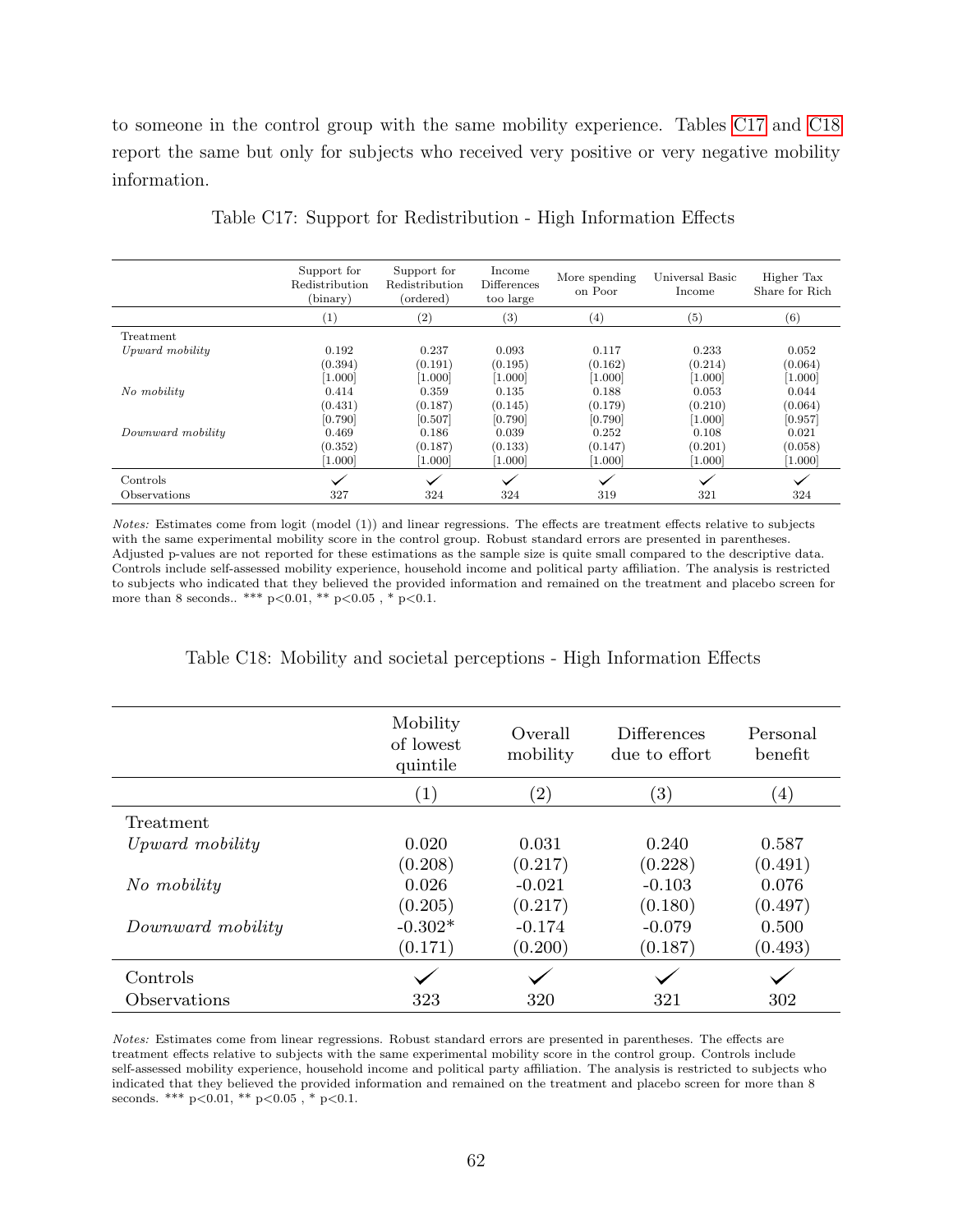The results in table [C15](#page-61-0) are entirely consistent with those in table [4](#page-24-0) of the main text but are only weakly significant when accounting for multiple hypothesis testing (the two main variables of interest reach standard levels of significance when not using adjusted p-values). Those who received a negative mobility information significantly increased their support for more spending on the poor and higher taxes on the rich compared to subjects with the same mobility experience but no information provision in the control group. Neither those who received neutral nor those who received positive information adjusted their preferences in any significant way.

The results in table [C16](#page-61-1) are also entirely consistent with those in table [5](#page-27-0) of the main text. Those who received a negative mobility information significantly decreased their perception of overall mobility in society and their perception of the mobility of the lowest quintile.

Overall, these information treatment effects are encouragingly consistent with the main results using the shock measures. Unsurprisingly, when taking pre-treatment beliefs into account, as I do in the main models in tables [4](#page-24-0) and [5,](#page-27-0) the effects are somewhat stronger and more robust (at least for the models looking at preferences rather than beliefs).

When looking at only those subjects who were told that they experienced very high or very low mobility during treatment, as I do in tables [C17](#page-62-1) and [C18,](#page-62-0) almost none of the results survive. This is most likely due to the much larger sample size as the signs of the coefficients remain largely the same.

#### C.5.4 Main treatment effects using a continuous mobility measure

Rather than splitting up subjects in those with negative, neutral or positive experiences, tables [C19](#page-64-0) and [C20](#page-64-1) report treatment effects using a continuous shock measure. The coefficients in these two tables indicate the effect of a one-point increase in the experienced mobility shock in the treatment compared to the control group. A larger value on the shock measure is hereby associated with a more positive shock. As is evident, none of the preferences are affected by the shock in a continuous way. This is unsurprising given the earlier discussion about a lacking relationship between mobility experience and preferences in the main text. Only one variable is significantly affected by the continuous measure in table [C20:](#page-64-1) Overall mobility. Here, a more positive mobility shock is associated with an increase in perceived societal mobility. Again, this is somewhat unsurprising given the existing literature discussed earlier. Overall, the results in tables [C19](#page-64-0) and [C20](#page-64-1) suggest that continuous models are not helpful in understanding the effects of mobility experience on redistributive preferences.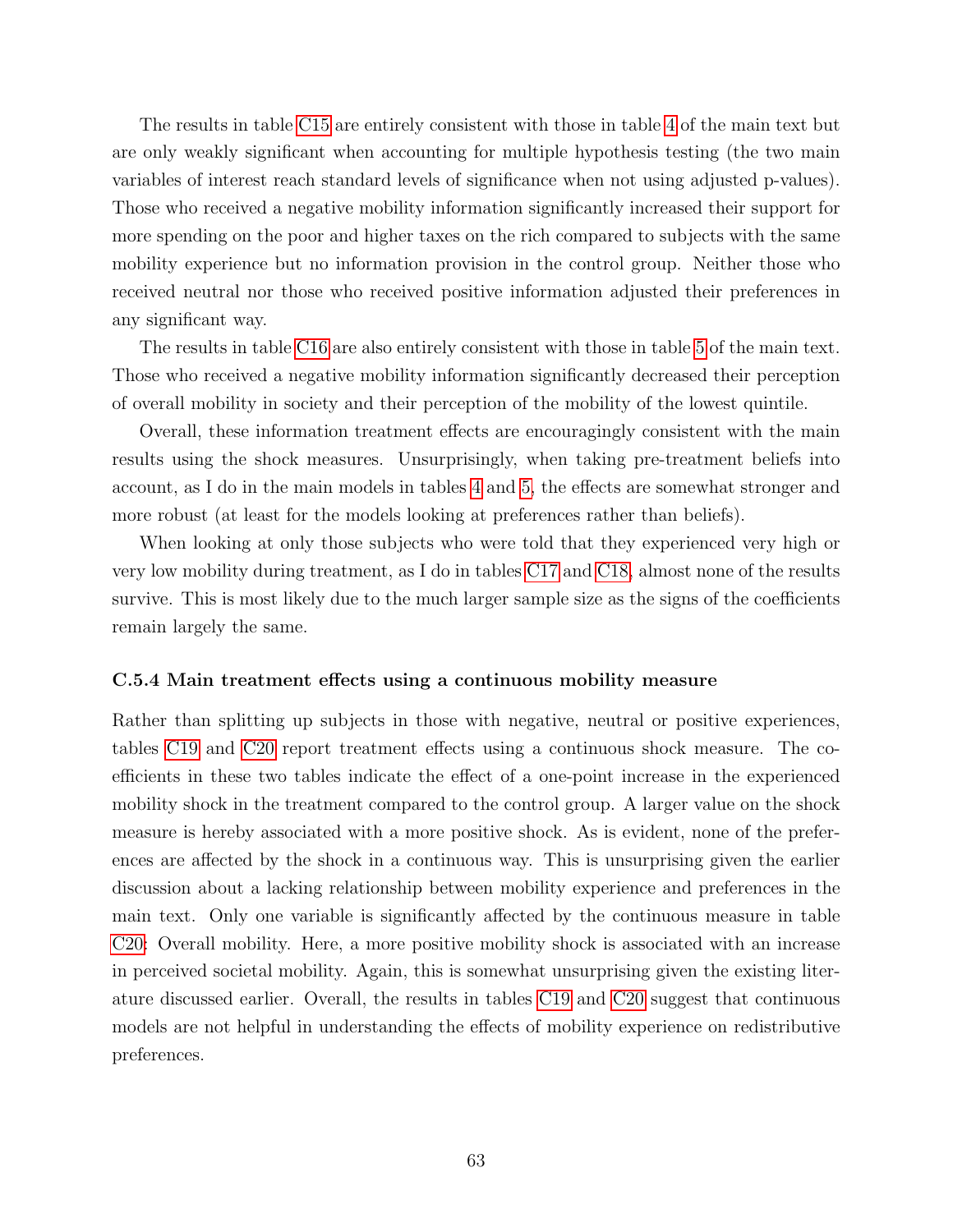<span id="page-64-0"></span>

|              | Support for<br>Redistribution<br>(binary) | Support for<br>Redistribution<br>(ordered) | Income<br>Differences<br>too large | More spending<br>on Poor | Universal Basic<br>Income | Higher Tax<br>Share for Rich |
|--------------|-------------------------------------------|--------------------------------------------|------------------------------------|--------------------------|---------------------------|------------------------------|
|              | $\left( 1\right)$                         | (2)                                        | (3)                                | (4)                      | (5)                       | (6)                          |
| Treatment    |                                           |                                            |                                    |                          |                           |                              |
| Mobility     | $-0.085$                                  | 0.010                                      | 0.001                              | 0.013                    | 0.071                     | $-0.010$                     |
|              | (0.115)                                   | (0.059)                                    | (0.046)                            | (0.041)                  | (0.060)                   | (0.017)                      |
|              | 1.000                                     | [1.000]                                    | [1.000]                            | [1.000]                  | [1.000]                   | [1.000]                      |
| Controls     |                                           | ◡                                          |                                    | $\checkmark$             |                           | $\checkmark$                 |
| Observations | 596                                       | 592                                        | 593                                | 582                      | 590                       | 593                          |

#### Table C19: Support for Redistribution - Continuous Shock

Notes: Estimates come from logit (model (1)) and linear regressions. The effects are treatment effects relative to subjects with the same experimental mobility score in the control group. Robust standard errors are presented in parentheses. Adjusted p-values are not reported for these estimations as the sample size is quite small compared to the descriptive data. Controls include self-assessed mobility experience, household income and political party affiliation. The analysis is restricted to subjects who indicated that they believed the provided information and remained on the treatment and placebo screen for more than 8 seconds.. \*\*\*  $p<0.01$ , \*\*  $p<0.05$ , \*  $p<0.1$ .

#### Table C20: Mobility and societal perceptions - Continuous Shock

<span id="page-64-1"></span>

|              | Mobility<br>of lowest<br>quintile | Overall<br>mobility | <b>Differences</b><br>due to effort | Personal<br>benefit |
|--------------|-----------------------------------|---------------------|-------------------------------------|---------------------|
|              | $\left(1\right)$                  | $\left( 2\right)$   | $\left( 3\right)$                   | $\left(4\right)$    |
| Treatment    |                                   |                     |                                     |                     |
| Mobility     | 0.086                             | $0.124**$           | 0.025                               | 0.028               |
|              | (0.053)                           | (0.057)             | (0.056)                             | (0.136)             |
| Controls     |                                   |                     |                                     |                     |
| Observations | 590                               | 588                 | 586                                 | 558                 |

Notes: Estimates come from linear regressions. Robust standard errors are presented in parentheses. The effects are treatment effects relative to subjects with the same experimental mobility score in the control group. Controls include self-assessed mobility experience, household income and political party affiliation. The analysis is restricted to subjects who indicated that they believed the provided information and remained on the treatment and placebo screen for more than 8 seconds. \*\*\*  $p<0.01$ , \*\*  $p<0.05$ , \*  $p<0.1$ .

# C.6 Main analysis assuming positive mobility expectations

A possibility not previous discussed is that subjects may expect to have experienced some upward mobility and that the reference point should therefore not be those who experienced no mobility but those who experienced weakly positive mobility. This would suggest that subjects who are told that they experienced no mobility similarly adjust their preferences and beliefs as those who are told that they experienced downward mobility. Tables [C21](#page-65-0) and [C22](#page-65-1) test this possibility for both, preferences and beliefs. Evidently, as none of the coefficients reach any level of significance when accounting for multiple hypothesis testing, there is no evidence for this explanation. It does not seem to be the case that subjects expect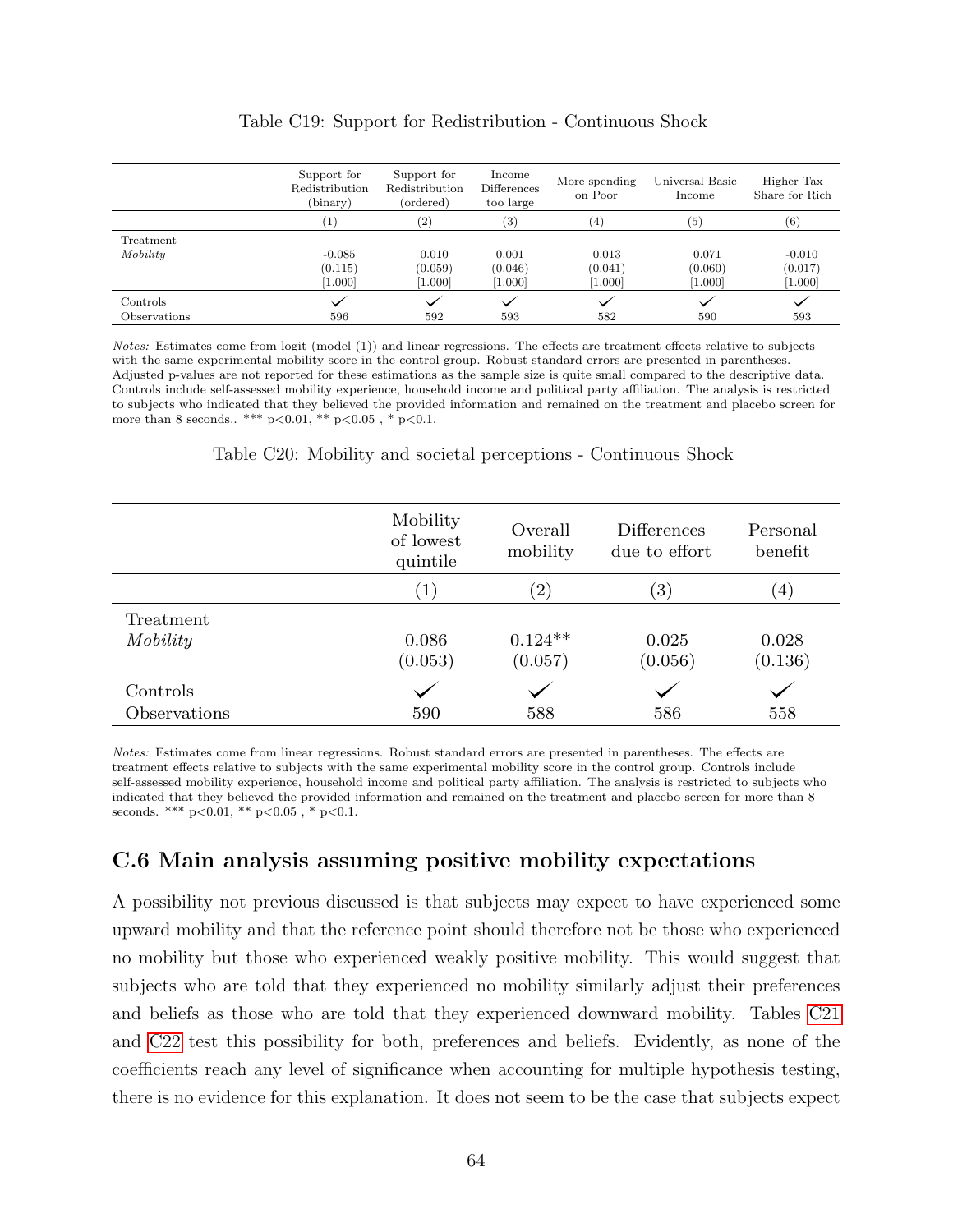<span id="page-65-0"></span>to be better off than their parents but instead, that no mobility, is a reasonable reference point to use.

|                                    | Support for<br>Redistribution<br>(binary) | Support for<br>Redistribution<br>(ordered) | Income<br><b>Differences</b><br>too large | More spending<br>on Poor | Universal Basic<br>Income | Higher Tax<br>Share for Rich |
|------------------------------------|-------------------------------------------|--------------------------------------------|-------------------------------------------|--------------------------|---------------------------|------------------------------|
|                                    | $\left(1\right)$                          | (2)                                        | $\left( 3\right)$                         | (4)                      | (5)                       | (6)                          |
| Treatment                          |                                           |                                            |                                           |                          |                           |                              |
| High upward mobility               | 0.140                                     | 0.308                                      | 0.244                                     | 0.335                    | 0.300                     | 0.041                        |
|                                    | (0.469)                                   | (0.217)                                    | (0.191)                                   | (0.147)                  | (0.244)                   | (0.060)                      |
|                                    | [0.490]                                   | [0.377]                                    | [0.377]                                   | [0.161]                  | [0.377]                   | [0.490]                      |
| Upward mobility                    | 0.132                                     | 0.223                                      | 0.080                                     | 0.046                    | 0.146                     | 0.064                        |
|                                    | (0.321)                                   | (0.155)                                    | (0.116)                                   | (0.122)                  | (0.162)                   | (0.047)                      |
|                                    | [1.000]                                   | [1.000]                                    | [1.000]                                   | [1.000]                  | [1.000]                   | [1.000]                      |
| Downward $\mathcal{C}$ no mobility | 0.345                                     | 0.180                                      | 0.126                                     | 0.154                    | 0.075                     | 0.054                        |
|                                    | (0.215)                                   | (0.104)                                    | (0.085)                                   | (0.088)                  | (0.110)                   | (0.034)                      |
|                                    | [0.197]                                   | [0.197]                                    | [0.197]                                   | [0.197]                  | [0.197]                   | [0.197]                      |
| Controls                           | $\checkmark$                              | $\checkmark$                               | $\checkmark$                              | $\checkmark$             | $\checkmark$              | $\checkmark$                 |
| <i><b>Observations</b></i>         | 596                                       | 592                                        | 593                                       | 582                      | 590                       | 593                          |

Table C21: Support for Redistribution - Upward Expectations

Notes: Estimates come from logit (model (1)) and linear regressions. The effects are treatment effects relative to subjects with the same experimental mobility score in the control group. Robust standard errors are presented in parentheses. Adjusted p-values are not reported for these estimations as the sample size is quite small compared to the descriptive data. Controls include self-assessed mobility experience, household income and political party affiliation. The analysis is restricted to subjects who indicated that they believed the provided information and remained on the treatment and placebo screen for more than 8 seconds.. \*\*\*  $p<0.01$ , \*\*  $p<0.05$ , \*  $p<0.1$ .

#### Table C22: Mobility and societal perceptions - Upward Expectations

<span id="page-65-1"></span>

|                                    | Mobility<br>of lowest | Overall<br>mobility | <b>Differences</b><br>due to effort | Personal<br>benefit |
|------------------------------------|-----------------------|---------------------|-------------------------------------|---------------------|
|                                    | quintile<br>(1)       | $\left( 2\right)$   | $\left(3\right)$                    | (4)                 |
| Treatment                          |                       |                     |                                     |                     |
| High upward mobility               | 0.068                 | 0.084               | $-0.064$                            | $-0.196$            |
|                                    | (0.205)               | (0.215)             | (0.210)                             | (0.541)             |
| Upward mobility                    | $-0.128$              | 0.022               | $-0.055$                            | 0.393               |
|                                    | (0.161)               | (0.173)             | (0.163)                             | (0.394)             |
| Downward $\mathcal{C}$ no mobility | $-0.186$              | $-0.180$            | 0.028                               | 0.395               |
|                                    | (0.104)               | (0.112)             | (0.111)                             | (0.270)             |
| Controls                           |                       |                     |                                     |                     |
| Observations                       | 590                   | 588                 | 586                                 | 558                 |

Notes: Estimates come from linear regressions. Robust standard errors are presented in parentheses. The effects are treatment effects relative to subjects with the same experimental mobility score in the control group. Controls include self-assessed mobility experience, household income and political party affiliation. The analysis is restricted to subjects who indicated that they believed the provided information and remained on the treatment and placebo screen for more than 8 seconds. \*\*\*  $p<0.01$ , \*\*  $p<0.05$ , \*  $p<0.1$ .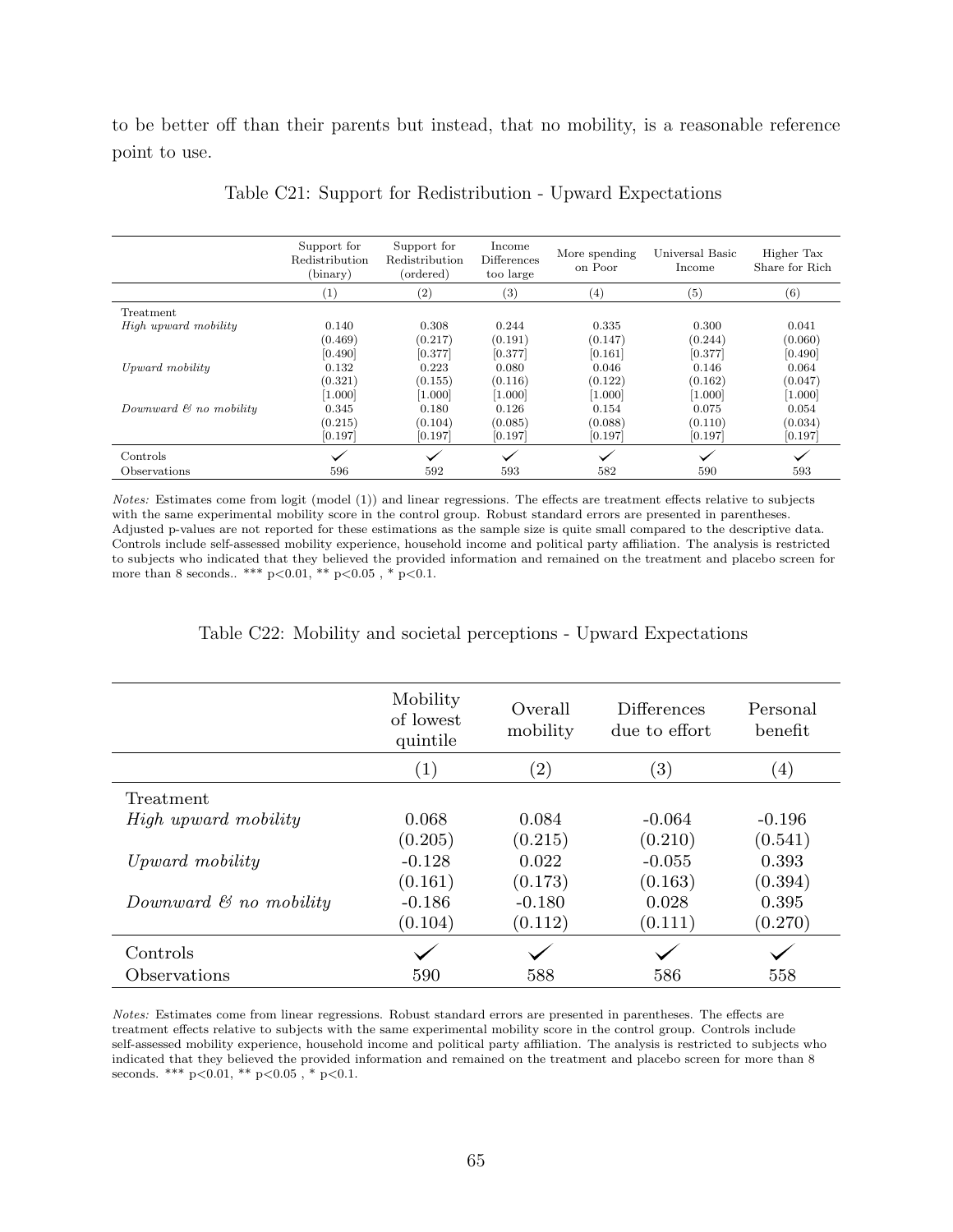# Part D: Survey Instrument

Thank you for participating in this study. In the following, you will be asked a series of questions about your own social mobility experience. Please read the questions very carefully and answer honestly.

# Part I: Demographics

D1: How old are you?

D2: What is your gender?

- Female
- Male
- Other
- Prefer not to say

D3: How many children do you have?

- I do not have children
- 1
- 2
- 3
- $\bullet$  4
- 5 or more

D4: Please indicate your marital status:

- Single
- Married
- Cohabiting with a partner
- Other

D5: What is your highest level of educational attainment?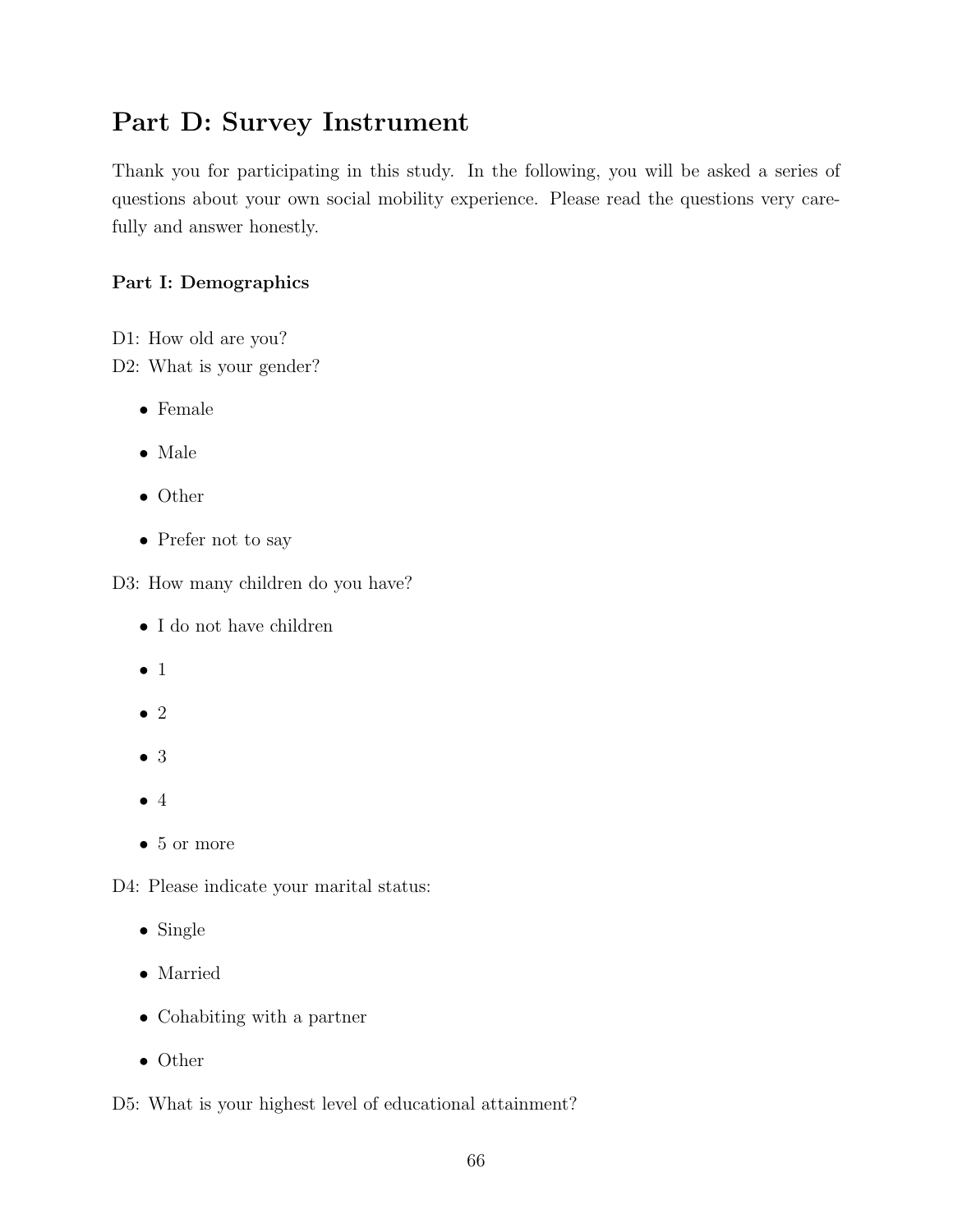- No formal qualification
- Primary education
- Secondary education
- Undergraduate degree or equivalent (e.g. bachelor's degree)
- Graduate degree or equivalent (e.g. master's degree)
- Doctoral Degree (e.g. PhD)

D6: What is your father's highest level of educational attainment?

- No formal qualification
- Primary education
- Secondary education
- Undergraduate degree or equivalent (e.g. bachelor's degree)
- Graduate degree or equivalent (e.g. master's degree)
- Doctoral Degree (e.g. PhD)

D7: What is your mother's highest level of educational attainment?

- No formal qualification
- Primary education
- Secondary education
- Undergraduate degree or equivalent (e.g. bachelor's degree)
- Graduate degree or equivalent (e.g. master's degree)
- Doctoral Degree (e.g. PhD)

D8: What is your total household income before tax?

- Under \$10,000
- $$10,000 $20,000$
- $$20,001 $30,000$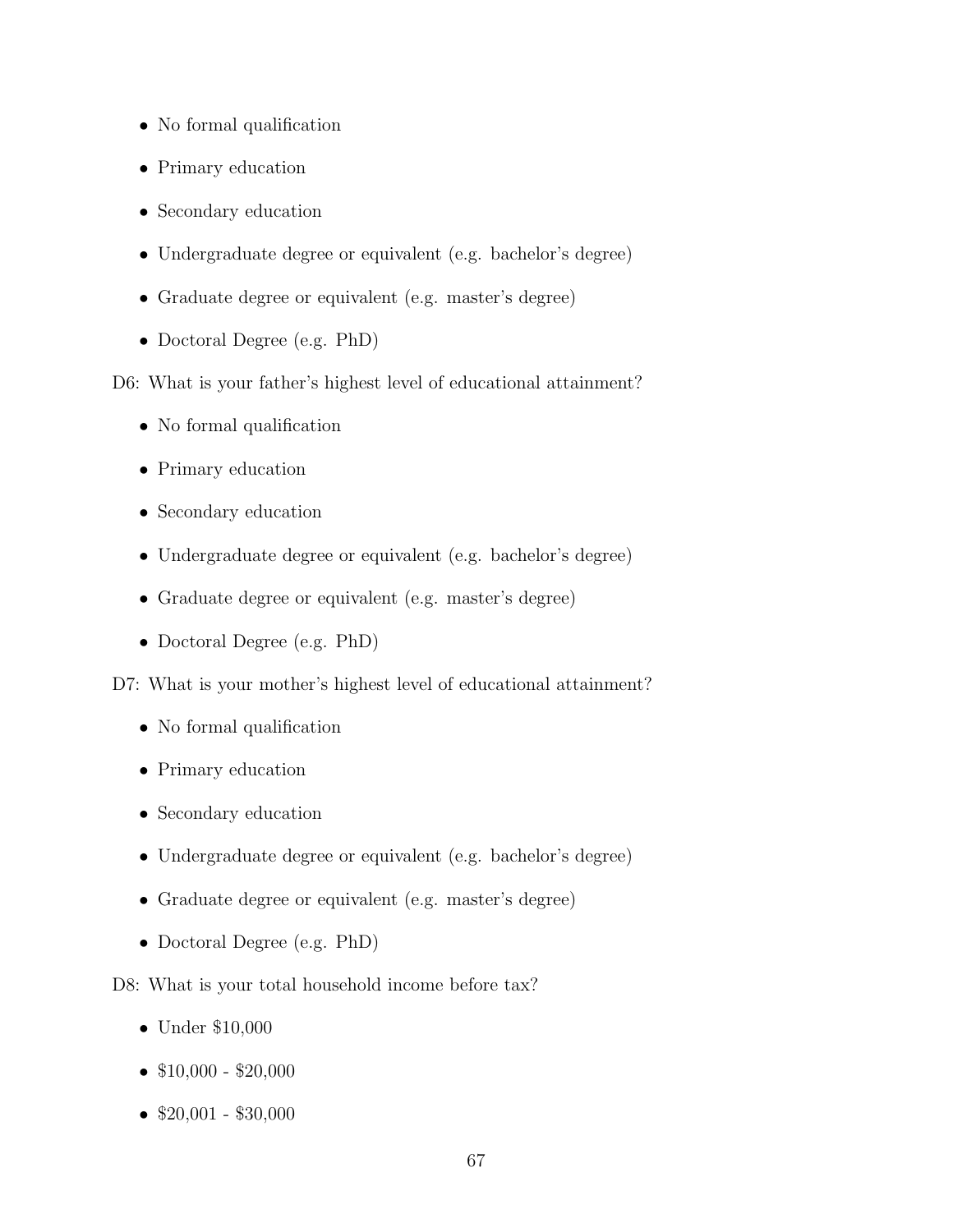- \$30,001 \$40,000
- $$40,001 $50,000$
- \$50,001 \$60,000
- $$60,001 $80,000$
- $$80,001 $100,000$
- $$100,001 $150,000$
- $$150,001 $200,000$
- Above \$200,000
- Don't know
- Prefer not to answer

D9: To the best of your knowledge, what was your family's household income when growing up (not accounting for inflation)?

- Under \$10,000
- $$10,000 $20,000$
- $$20,001 $30,000$
- $$30,001 $40,000$
- $$40,001 $50,000$
- $$50,001 $60,000$
- $$60,001 $80,000$
- $$80,001 $100,000$
- $$100,001 $150,000$
- $$150,001 $200,000$
- Above \$200,000
- Don't know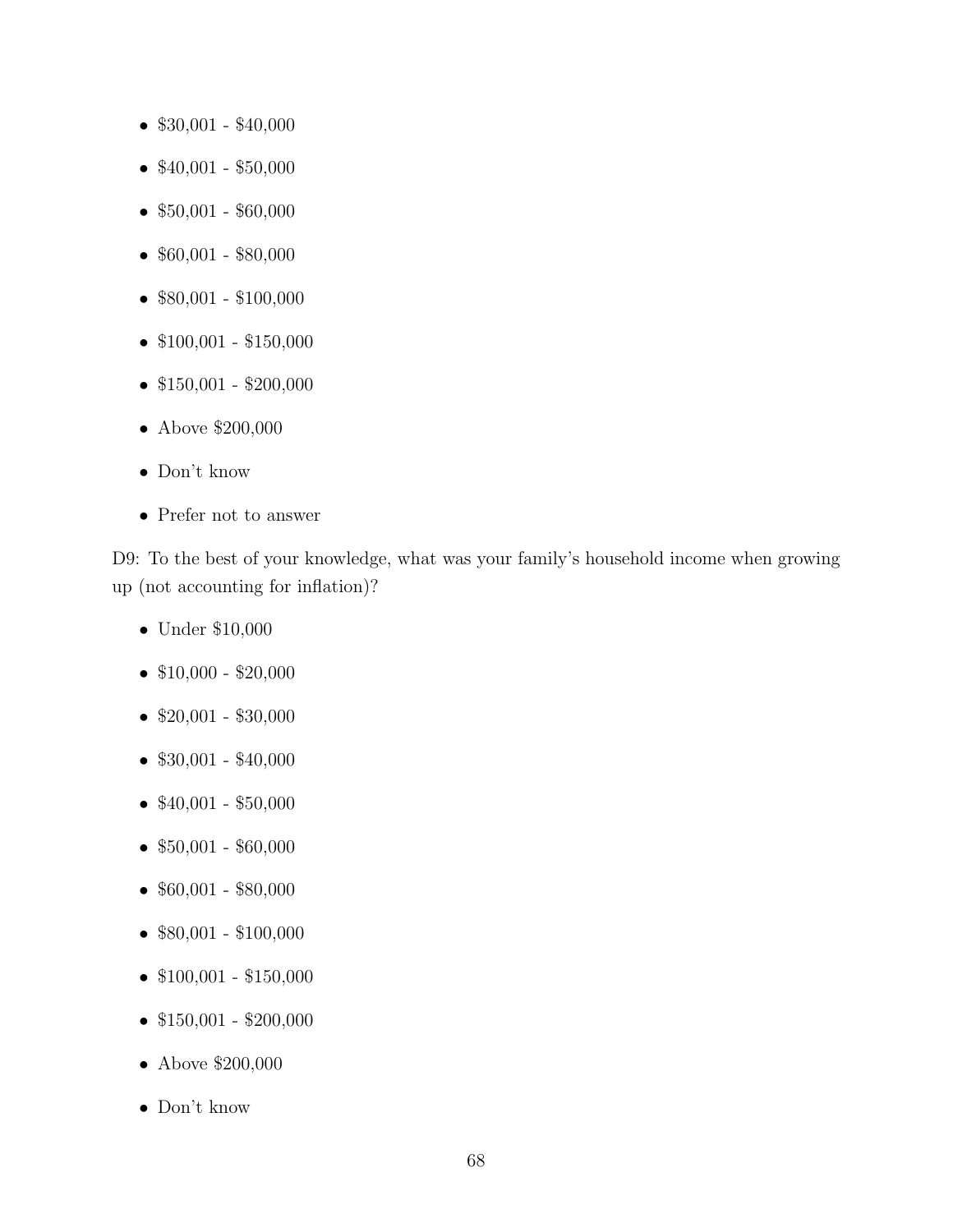• Prefer not to answer

D10: What is your current employment status?

- Full-time employee
- Part-time employee
- Self-employed or small business owner
- Unemployed and looking for work
- Student
- Not in labour force (for example: retired, or full-time parent)

D11: To which of these groups do you consider you belong? You can choose more than one group.

- American Indian or Alaska Native
- Asian
- Black or African-American
- Native Hawaiian or other Pacific Islander
- Spanish, Hispanic or Latino
- White
- Other group
- Prefer not to answer

D12: How much of the time do you think you can trust the government to do what is right?

- Never
- Only some of the time
- Most of the time
- Always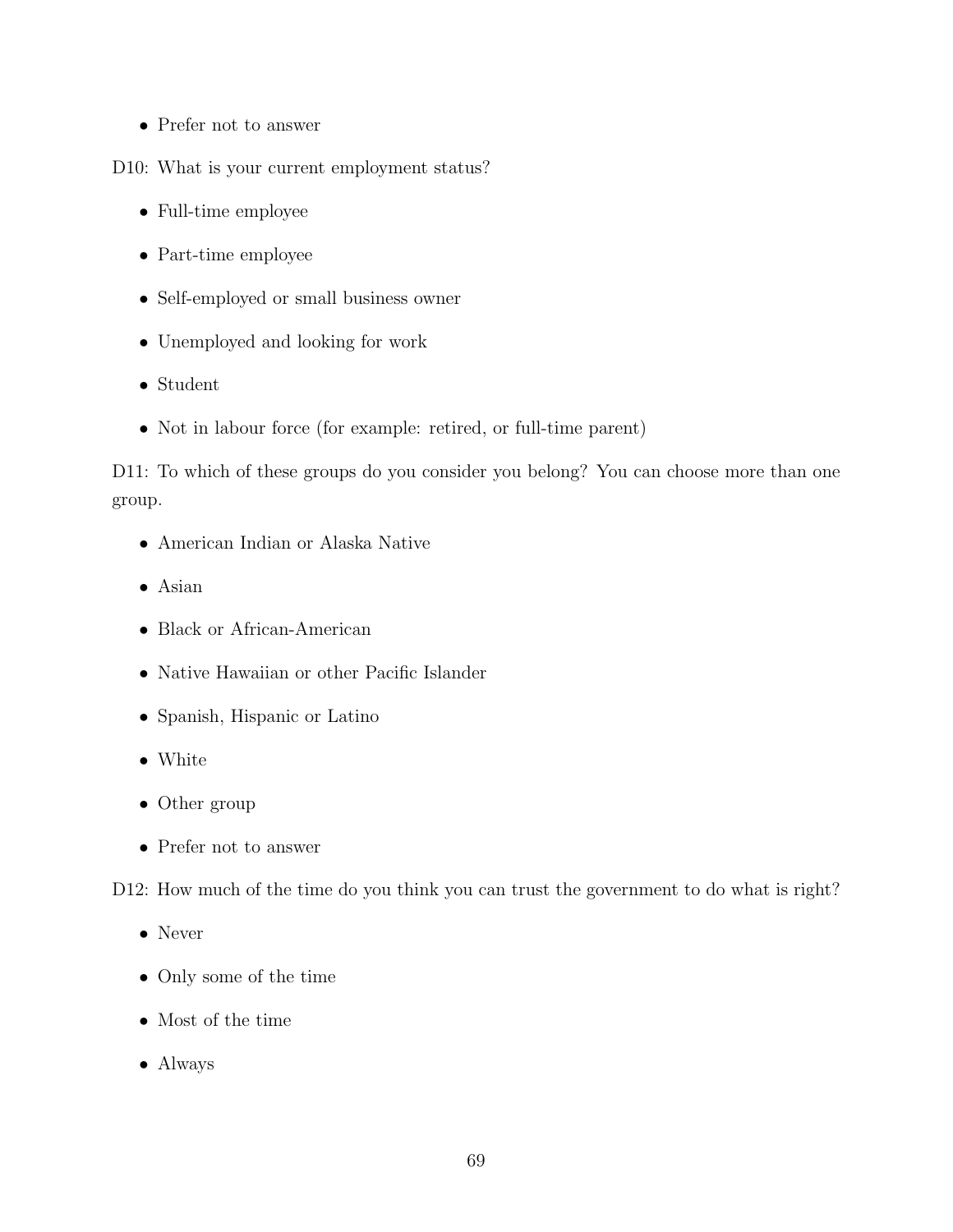D13: In politics people sometimes talk of left and right. Where would you place yourself on the following scale? (Scale from 0 - left to 10 - right)

D14: Please select your current job from the below dropdown menu (or your last one if you don't have one now).

D19: Which party do you feel closest to? $26$ 

- Democratic Party
- Republican Party
- Other
- Don't know

D20: Who did you vote for in the recent 2020 Presidential Election?

- Joe Biden
- Donald Trump
- Other candidate
- Didn't vote
- Don't remember
- Prefer not to say

D15: Please select your fathers' job when you were about 14 years old from the below dropdown menu.

D16: Please select your mothers' job when you were about 14 years old from the below dropdown menu.

D17: What do you think is the difference in length in miles between the longest river in North America, the Missouri river, and the fifth longest river in North America, the Arkansas river?[27](#page-70-1)

D18: Before proceeding to the next set of questions, we want to ask for your feedback about the responses you provided so far. It is vital to our study that we only include responses

<span id="page-70-0"></span><sup>&</sup>lt;sup>26</sup>Item D19 and item D20 were not included in the pre-analysis plan but added prior to running the main study.

<span id="page-70-1"></span><sup>&</sup>lt;sup>27</sup>In the original pre-analysis plan this question asked about the Missouri and the Mississippi river. After an initial pilot I changed the Mississippi to the Arkansas river as too many people had underestimated the difference between the other two rivers and so a placebo analysis based on the original question would not have been useful.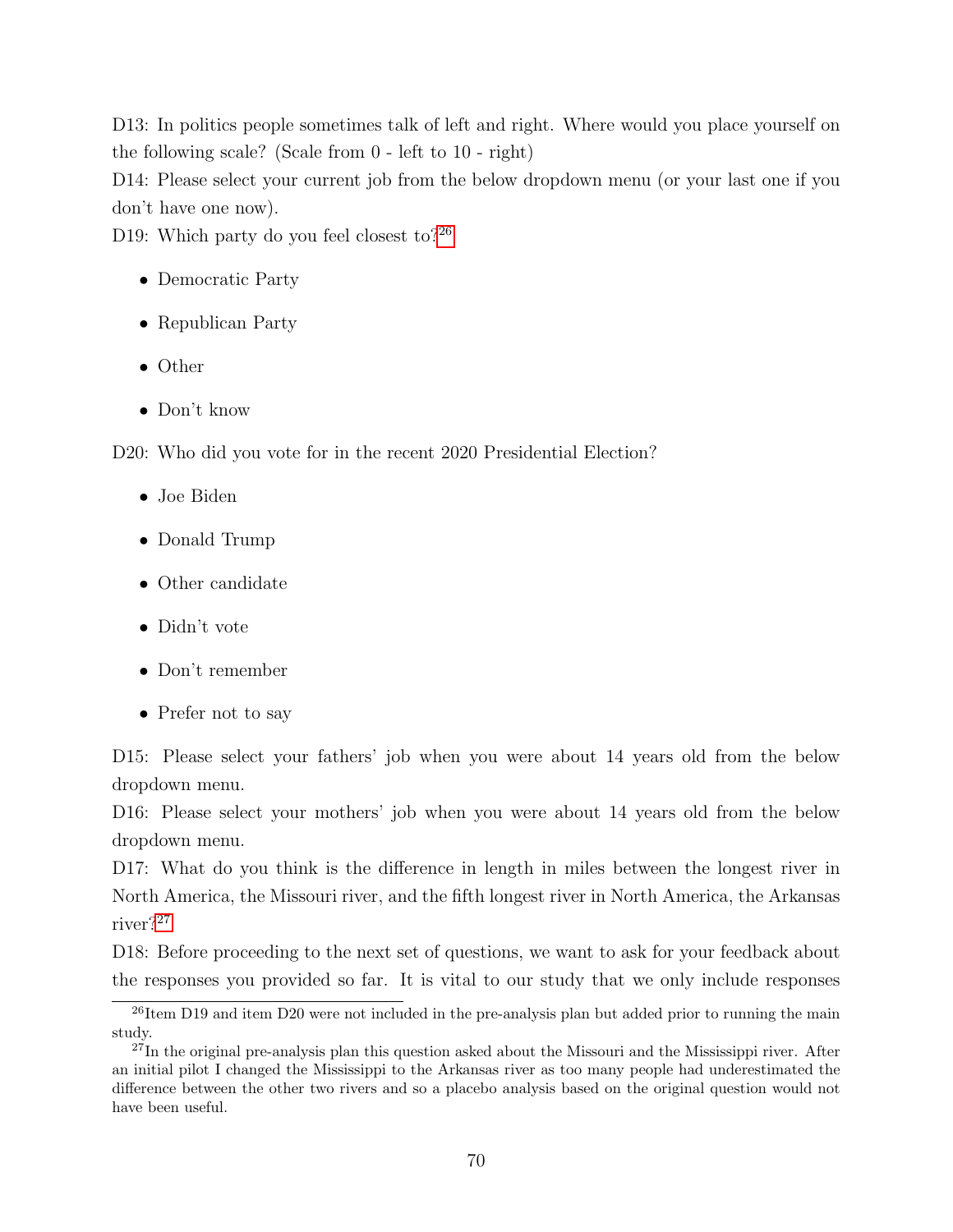from people who devoted their full attention to this study. This will not affect in any way the payment you will receive for taking this survey. In your honest opinion, should we use your responses, or should we discard your responses since you did not devote your full attention to the questions so far?

- Yes, I have devoted full attention to the questions so far and I think you should use my responses for your study.
- No, I have not devoted full attention to the questions so far and I think you should not use my responses for your study.

## Part II: Pre-treatment experience of Social Mobility

Q1: Please think about your present job (or your last one if you don't have one now). If you compare this job to the job your father had when you were growing up, would you say that the status of your job is:

- Much higher than your father's
- Higher
- About equal
- Lower
- Much lower than your father's
- I never had a job
- My father did not have a job while I was growing up
- I don't know

Q2: Please now think again about your present job (or your last one if you don't have one now). If you compare this job to the job your mother had when you were growing up, would you say that the status of your job is:

- Much higher than your mother's
- Higher
- About equal
- Lower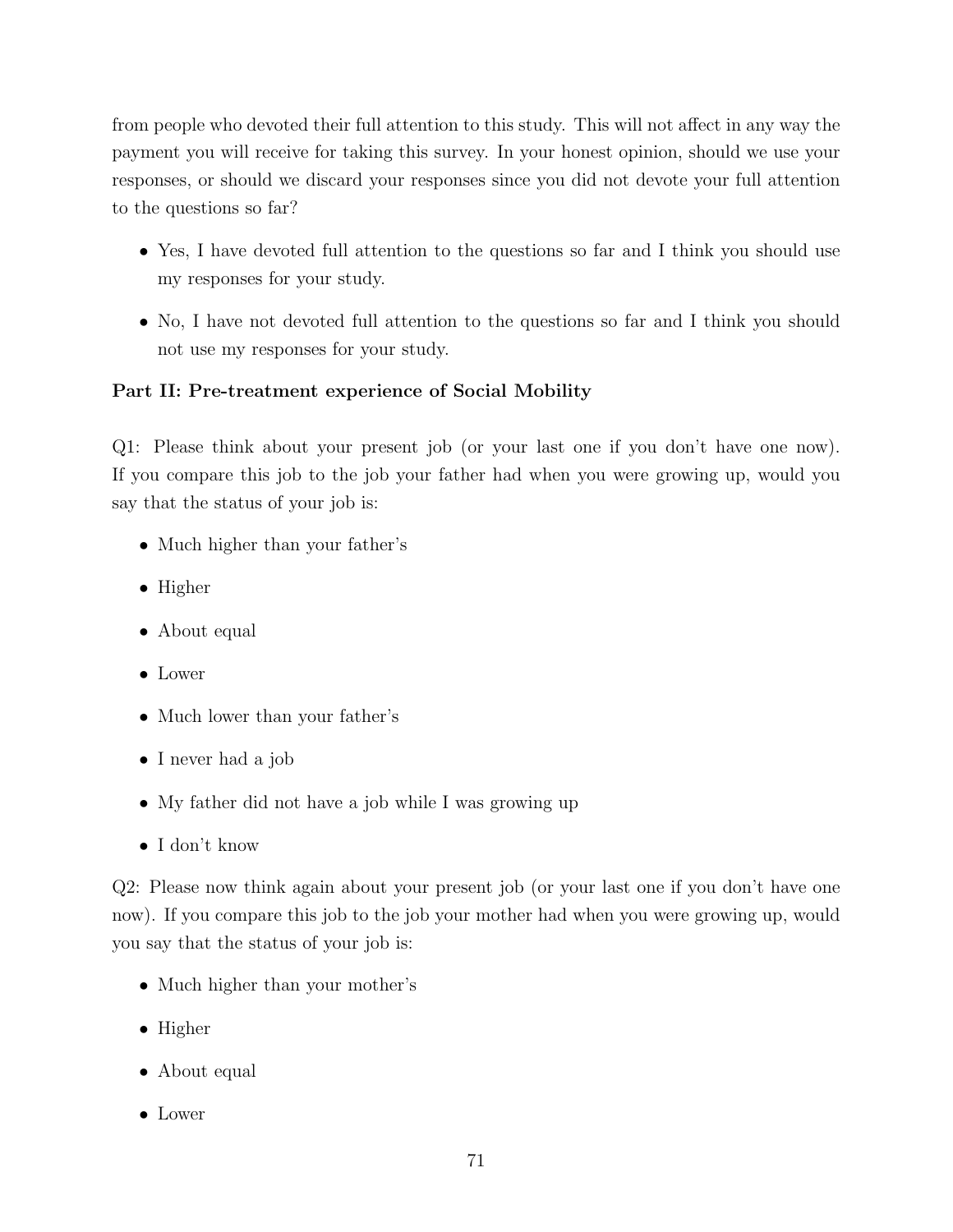- Much lower than your mother's
- I never had a job
- My mother did not have a job while I was growing up
- I don't know

Q3: When you were growing up, compared with other families back then, would you say your family income was:

- Far below average
- Below average
- Average
- Above average
- Far above average

Q4: Right now, compared with other households, would you say your household income is:

- Far below average
- Below average
- Average
- Above average
- Far above average

# Part III: Treatment & Control

# Treatment:

We will now tell you, based on the information you gave us earlier about your own job and the jobs your parents had when you grew up, whether you have objectively experienced upward, downward or no social mobility.

The data we use is based on the International Standard Classification of Occupations (ISCO88) and the International Standard of Occupational Status (ISEI).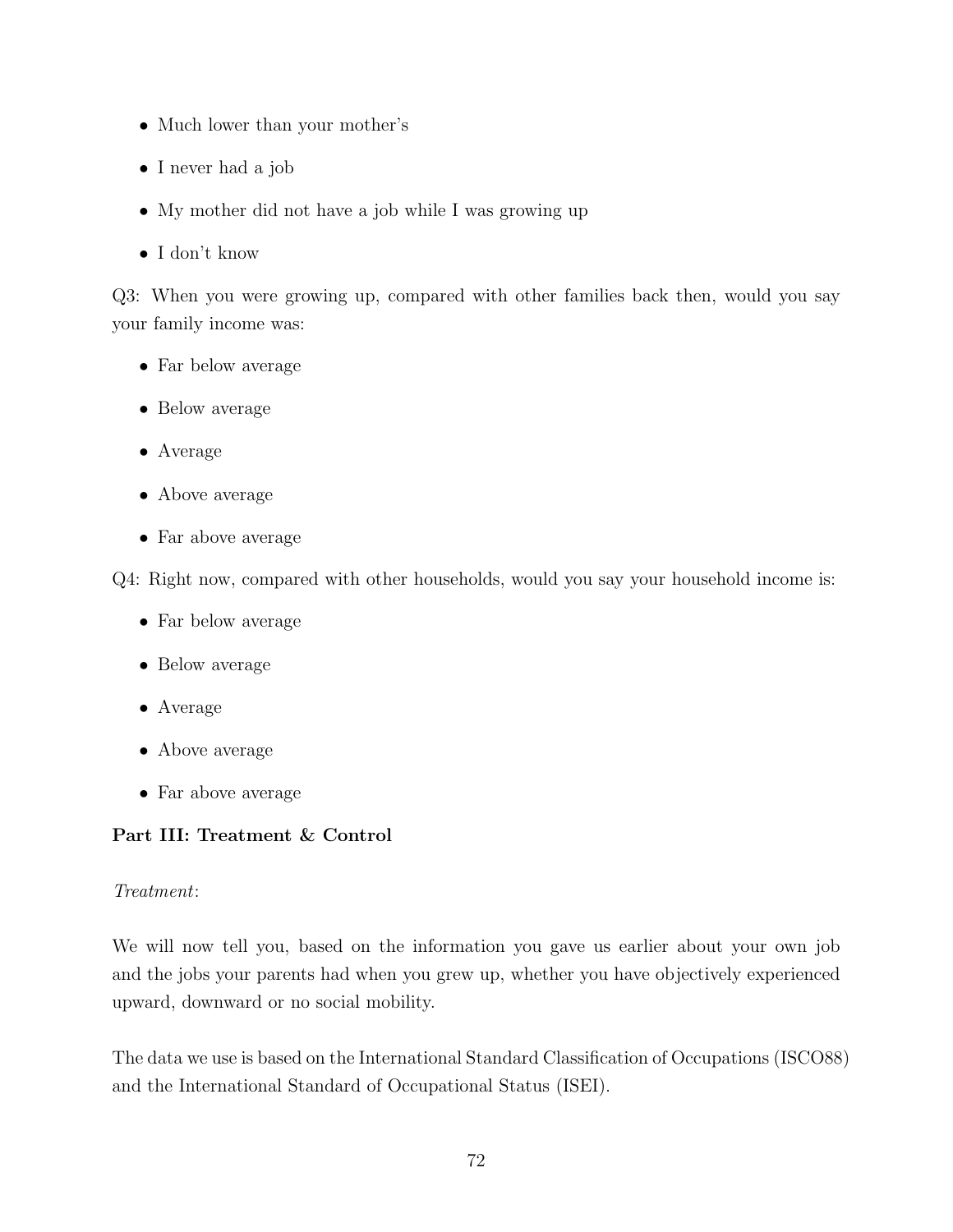Based on the information you gave us, you experienced high upward mobility/upward mobility/no mobility/ downward mobility/high downward mobility.

### Control:

We will now tell you, based on the answer you gave us earlier about the two rivers in North America, the Missouri and the Arkansas river, whether you have objectively overestimated, underestimated or correctly estimated the difference in length between the two rivers.

The data we use is based on the book "Rivers of North America" by Arthur C. Benke and Colbert E. Cushing.

Based on the response you gave us, you overestimated/correctly estimated/underestimated the difference in length between the two rivers.

# Part IV: Post-treatment preferences for redistribution and beliefs

Q5: Please indicate to what extent you agree or disagree with the following statements:

- 1. It is the responsibility of the government to reduce the differences in income between people with high incomes and those with low incomes.
- 2. Differences in income in your country are too large.
- 3. The government should spend less on benefits for the poor.
- 4. The government should provide basic income for all.
- 5. In your country, a person born into the lowest income quintile has a good chance of improving their standard of living as an adult.
- 6. In your country, everybody has a chance to make it and be economically successful.
- 7. In your country, income differences are the result of differences in effort rather than luck.
- Strongly agree
- Agree
- Neither agree nor disagree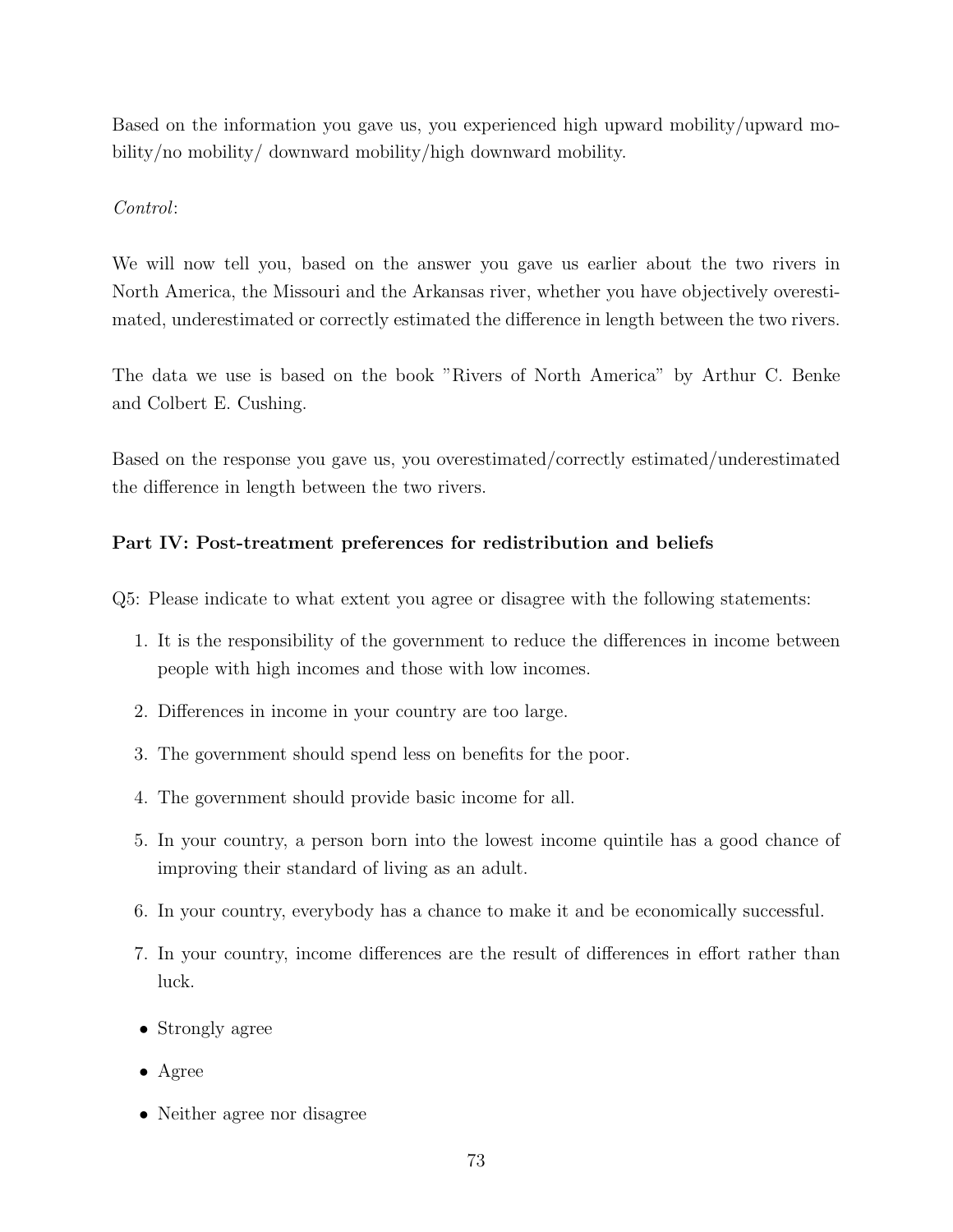- Disagree
- Strongly disagree
- Can't choose

Q6: Please tick one box for each of these to show how important you think it is for getting ahead in life. . .

- 1. How important is coming from a wealthy family?
- 2. How important is having well-educated parents?
- 3. How important is knowing the right people?
- Essential
- Very important
- Fairly important
- Not very important
- Not important at all
- Can't choose

Q7: Do you think people with high incomes should pay a larger share of their income in taxes than those with low incomes, the same share, or a smaller share?

- Much larger share
- Larger
- The same share
- Smaller Much smaller share
- Can't choose

Q8: To what extent do you believe that income differences arise from luck and to what extent from differences in efforts and skills? (Scale from 0 - 'from luck' to 10 - 'from effort and skills')

Q9: To what extent do you think it is acceptable for income differences to exist if they arise from luck? (Scale from 0 - 'not acceptable at all' to 10 - 'completely acceptable')